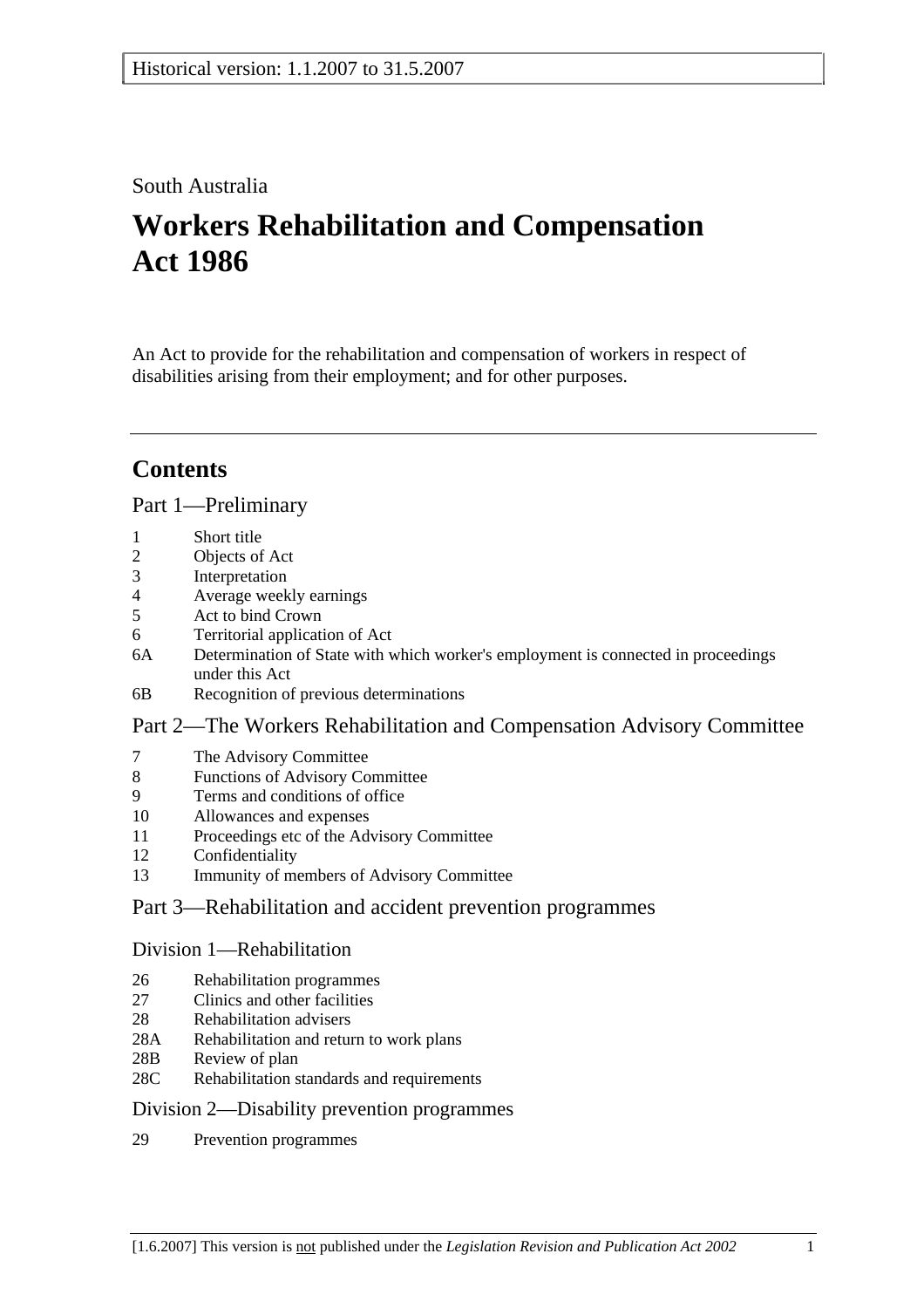# Part 4—Compensation

## Division 1—Conditions under which disability is compensable

- 30 Compensability of disabilities
- 30A Psychiatric disabilities
- 30B Effect of misconduct etc
- 31 Evidentiary provision

## Division 2—Compensation for medical expenses etc

- 32 Compensation for medical expenses
- 33 Transportation for initial treatment

## Division 3—Compensation for property damage

34 Compensation for property damage

# Division 4—Compensation by way of income maintenance

- 35 Weekly payments
- 36 Discontinuance of weekly payments
- 38 Review of weekly payments
- 38A Discontinuance or reduction of weekly payments because of passage of time
- 39 Economic adjustments to weekly payments
- 40 Weekly payments and leave entitlements
- 41 Absence of worker from Australia

#### Division 4A—Redemption

42 Redemption of liabilities

## Division 4B—Compensation for loss of earning capacity

- 42A Loss of earning capacity
- 42B Power to require medical examination etc

## Division 5—Compensation for non-economic loss

43 Lump sum compensation

## Division 6—Compensation payable on death

- 44 Compensation payable on death
- 45 Review of weekly payments

## Division 7—Liability to pay compensation

- 46 Incidence of liability
- 47 Augmentation of weekly payment in consequence of delay
- 48 Payments by Corporation on behalf of defaulting employer
- 49 Corporation may undertake employer's liability to make weekly payments
- 50 Corporation as insurer of last resort

## Division 8—Notices of disabilities and claims for compensation

- 51 Duty to give notice of disability
- 52 Claim for compensation
- 53 Determination of claim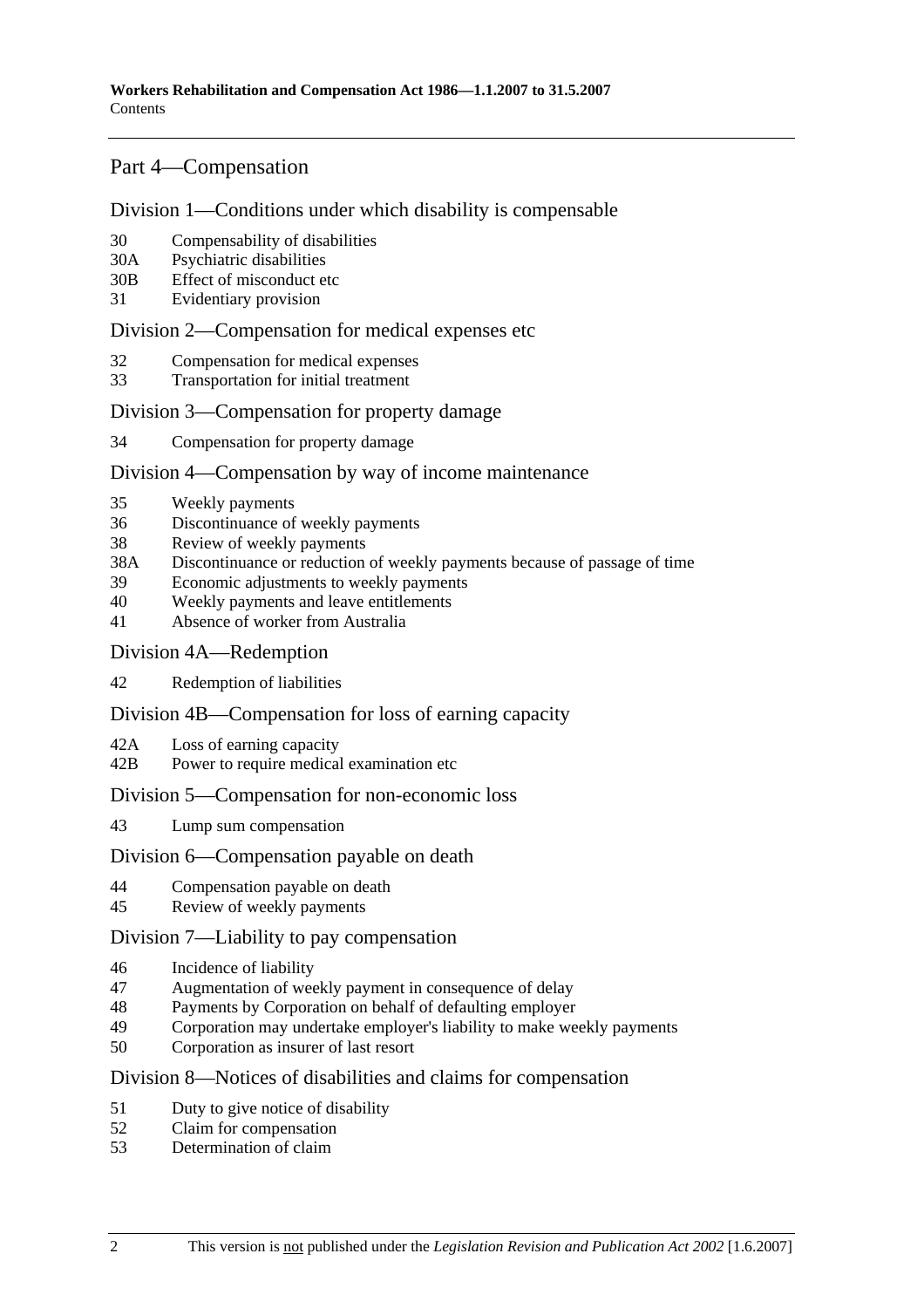## Division 9—Miscellaneous

Subdivision 1—Limitations on liability

- 54 Limitation of employer's liability
- 55 Prohibition of double recovery of compensation
- 57 Compensation payable in respect of disabilities arising from employment on ships
- 58 Certain sporting injuries not to be compensable

#### Subdivision 2—Choice of law

- 58AA The applicable substantive law for work disability claims
- 58AB Claims to which Subdivision applies
- 58AC What constitutes disability and employment
- 58AD Claim in respect of death included
- 58AE Meaning of substantive law
- 58AF Availability of action in another State not relevant

## Subdivision 3—Other matters

- 58A Reports of return to work etc
- 58B Employer's duty to provide work
- 58C Notice of termination of employment to be given in certain cases

# Part 5—Registration and funding

## Division 1—Registration of employers

- 59 Registration of employers
- 60 Exempt employers
- 61 The Crown and certain agencies to be exempt employers
- 62 Applications
- 62A Ministerial appeal on decisions relating to exempt employers

## Division 2—Delegation to exempt employers

63 Delegation to an exempt employer

## Division 3—The Compensation Fund

64 The Compensation Fund

## Division 4—Imposition of levies

- 65 Preliminary
- 66 Imposition of levies
- 67 Adjustment of levy in relation to individual employers

## Division 5—Special levy for exempt employers

68 Special levy for exempt employers

## Division 6—Payment of levies

- 69 Returns by employers
- 69A Deferred payment of levy

# Division 7—Recovery of levies and fines

- 70 Recovery on default
- 71 Penalty for late payment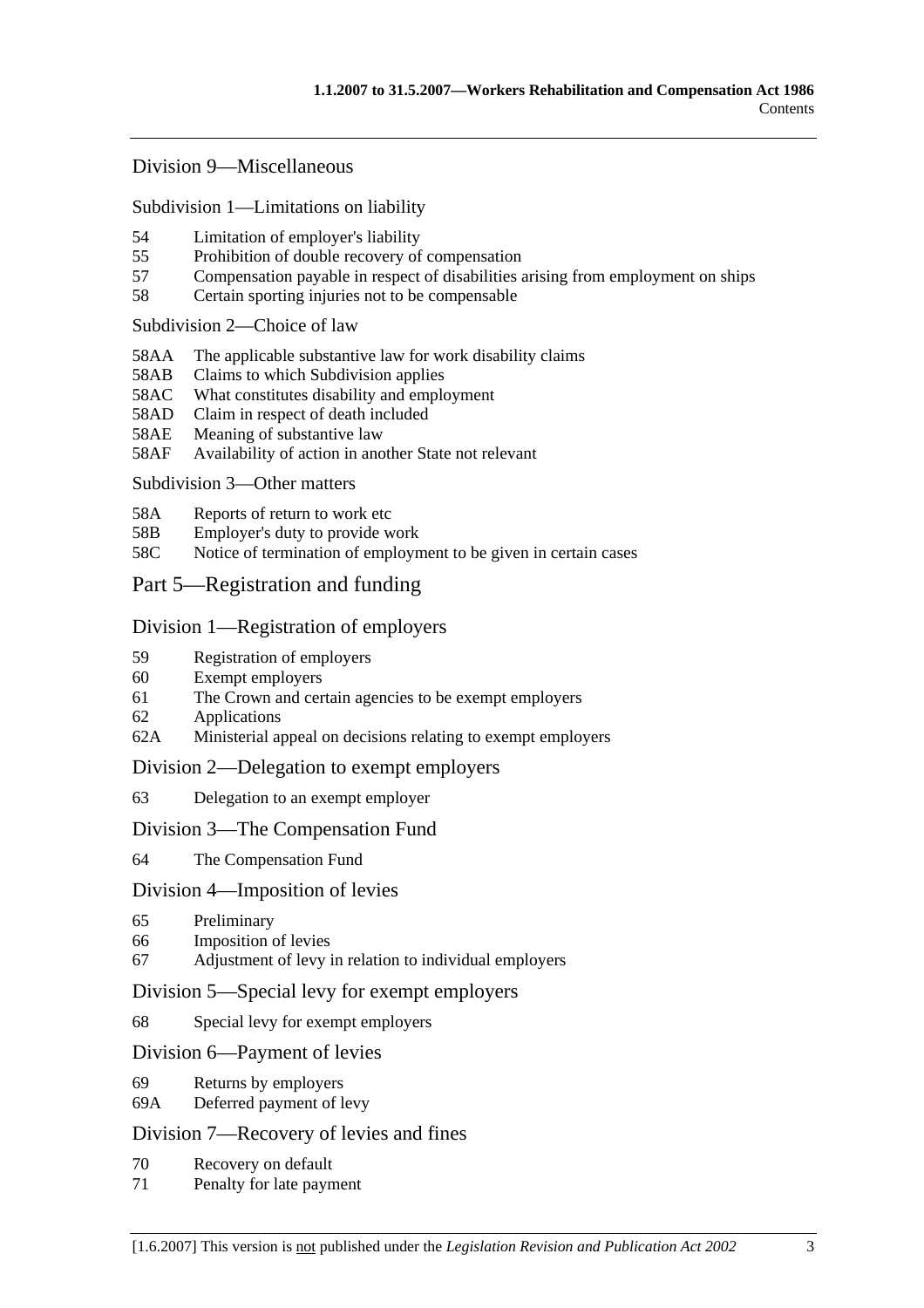- 72 Review of levy, penalty interest or fine
- 72A Reasonable mistake about application of Act

## Division 8—Miscellaneous

- 73 Separate accounts
- 74 Liability to keep accounts
- 75 Person ceasing to be an employer
- 76 Proof of registration
- 76A Recovery of levy

# Part 6—Workers Compensation Tribunal

## Division 1—Establishment of Tribunal

77 Establishment of Tribunal

77A Seal

# Division 2—Constitution of the Tribunal

- 78 Constitution of the Tribunal
- 78A Full Bench
- 78B Exercise of Tribunal's powers by the Registrar

# Division 3—Jurisdiction of the Tribunal

79 Jurisdiction

# Division 4—The presidential members

- 80 The President<br>80A The Deputy P.
- The Deputy Presidents

# Division 5—Conciliation and arbitration officers

- 81 Appointment of conciliation and arbitration officers
- 81A Conditions of appointment
- 81B Administrative responsibility of conciliation and arbitration officers

# Division 6—Administrative and ancillary staff

- 82 Administrative and ancillary staff
- 82A Appointment etc of the Registrar
- 82B Responsibilities of administrative and ancillary staff

# Division 7—Sittings and distribution of business

- 83 Time and place of sittings
- 83A Adjournment from time to time and from place to place
- Division 8—Evidence
- 84 Tribunal not to be bound by evidentiary rules
- 84A Power to require attendance of witnesses and production of evidentiary material
- 84B Power to compel the giving of evidence
- 84C Entry and inspection of property
- 84D Issue of evidentiary summonses

# Division 9—General principles and rules

85 Principles of equity and good conscience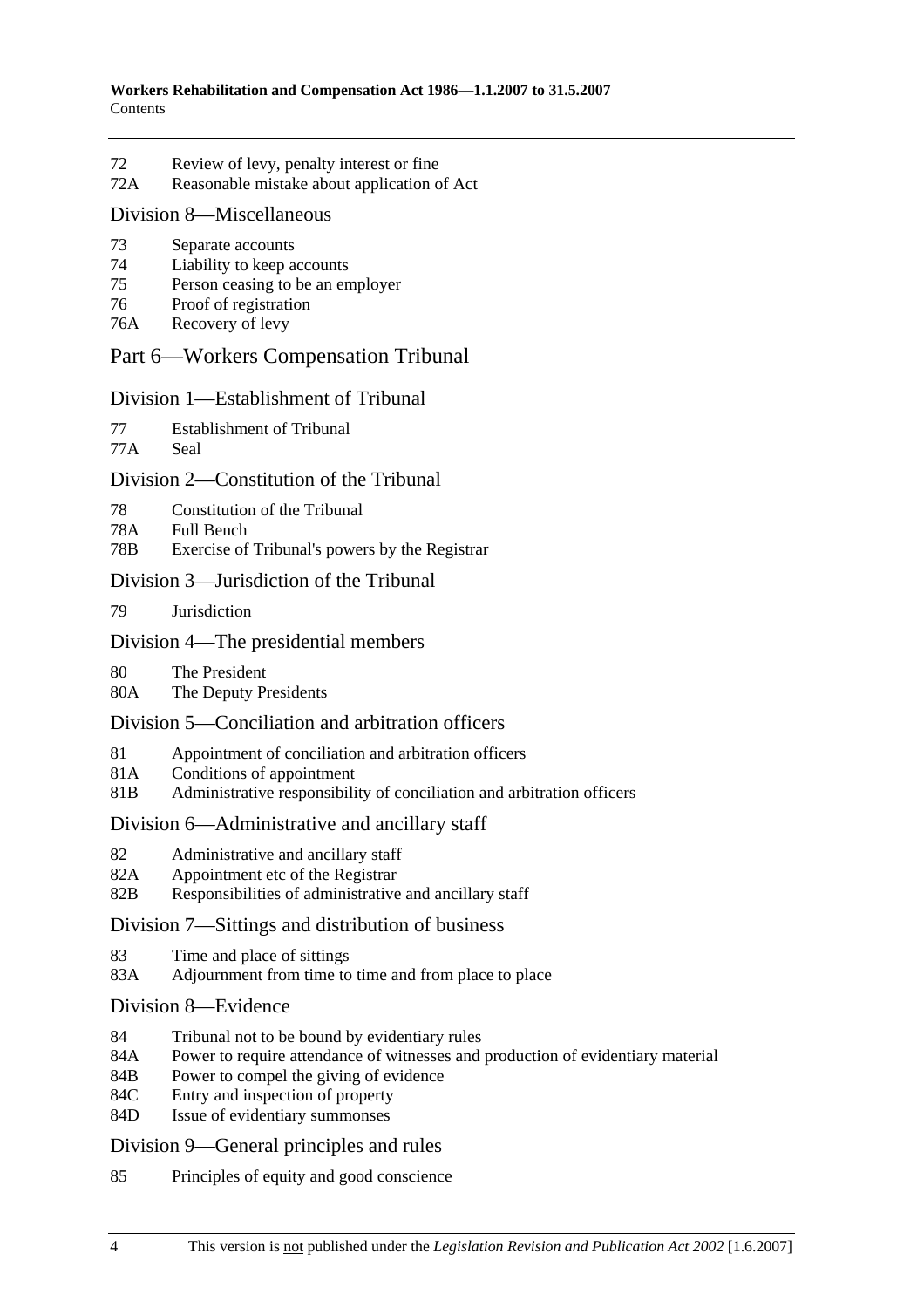- 85A Hearings to be in public
- 85B Representation

## Division 10—Appeals and references of questions of law

- 86 Appeal on question of law
- 86A Reference of question of law

#### Division 11—Enforcement of judgments

- 87 Certified copy of judgment or order
- 87A Enforcement of judgments and orders

#### Division 12—Miscellaneous

- 88 Immunities
- 88A Contempts of the Tribunal
- 88B Punishment of contempts
- 88C Miscellaneous provisions about legal process
- 88D Service
- 88DA Power to enlarge scope of proceedings
- 88E Rules
- 88F Costs of proceedings
- 88G Recovery of costs of representation
- 88H Power to set aside judgments or orders
- 88I Finality of the Tribunal's decisions

## Part 6A—Dispute resolution

## Division 1—Preliminary

- 89 Interpretation
- 89A Reviewable decisions

## Division 2—Notice of dispute

- 90 Notice of dispute
- 90A Time for lodging notice of dispute
- 90B Notice to be given by Registrar

## Division 3—Initial reconsideration

- 91 Initial reconsideration
- 91A Reference of disputes to conciliation

## Division 4—Conciliation proceedings

- 92 Assignment of presidential member or conciliation officer to preside at conciliation proceedings
- 92A Obligation of conciliator
- 92B Calling of conciliation conference
- 92C Procedure in conciliation proceedings
- 92D Reference of dispute into Tribunal

## Division 5—Arbitration

- 93 Arbitrator
- 93A Conduct of proceedings
- 93B Special provision about lump sum payments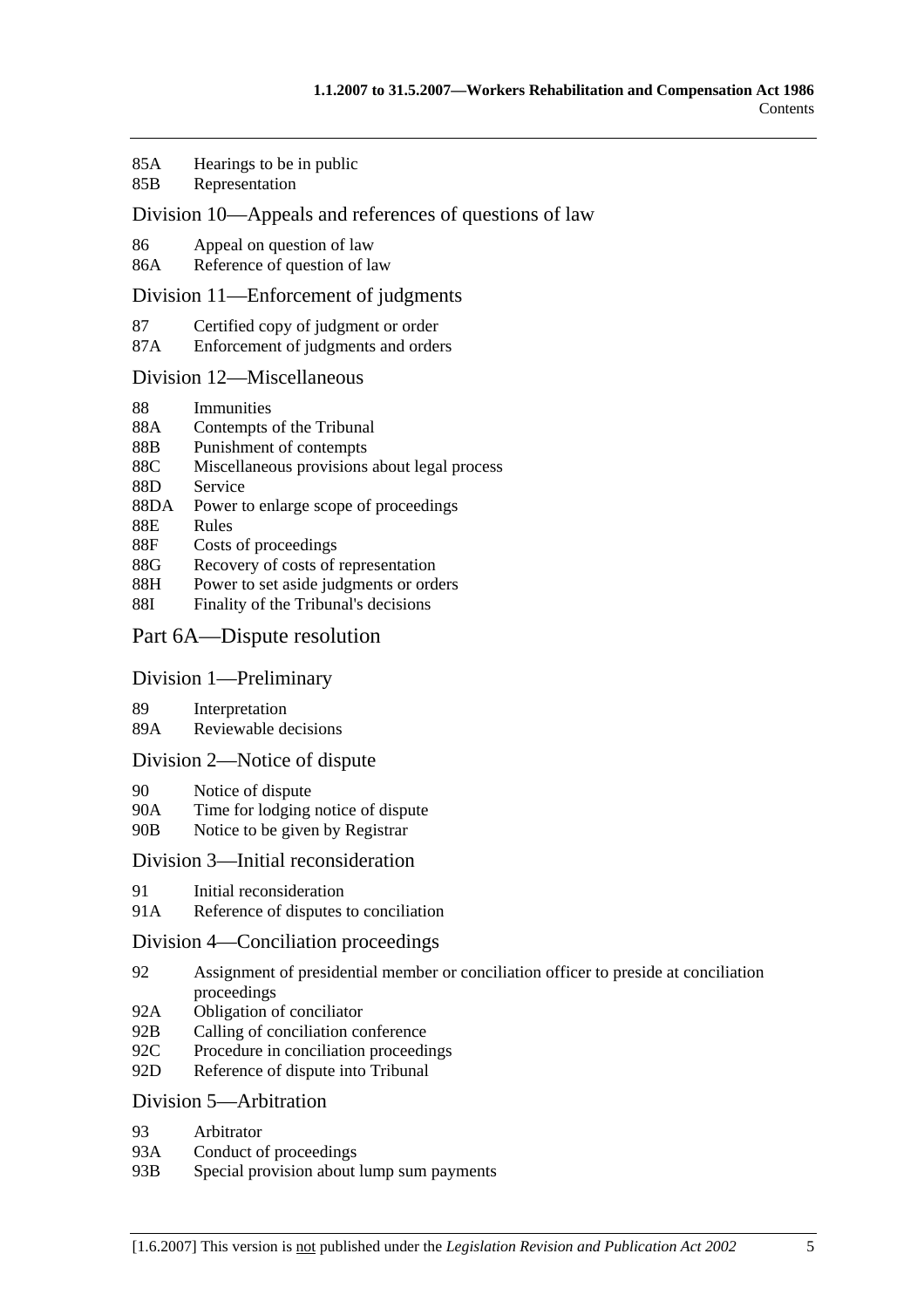## Division 6—Judicial determination of dispute

- 94 Cases where Tribunal makes judicial determination
- 94A Constitution of Tribunal
- 94B Pre-hearing conference
- 94C Re-hearing of disputed matter

## Division 7—Costs

95 Costs

## Division 8—Ministerial intervention

96 Ministerial intervention

# Part 6B—Special jurisdiction to expedite decisions

- 97 Special jurisdiction
- 97A Constitution of Tribunal for proceedings under this Part
- 97B Powers of Tribunal on application
- 97C Costs

# Part 7—Miscellaneous

- 103 Extension of the application of this Act to self-employed persons
- 103A Special provision for prescribed classes of volunteers
- 105 Insurance of registered employers against other liabilities
- 106 Payment of interim benefits
- 106A Payment not to constitute an admission of liability
- 107 Employer may request progress report
- 107A Copies of medical reports
- 107B Worker's right of access to claims file
- 108 Medical examination at request of employer
- 109 Worker to be supplied with copy of medical report
- 110 Powers of entry and inspection
- 111 Inspection of place of employment by rehabilitation adviser
- 112 Confidentiality to be maintained
- 112A Employer information
- 113 Disabilities that develop gradually
- 114 Certain payments not to affect benefits under this Act
- 115 No contribution from workers
- 116 Payment of compensation where worker in prison
- 117 Service of documents
- 118 Service of documents on the Corporation
- 119 Contract to avoid Act
- 120 Dishonesty
- 120A Evidence
- 122 Offences
- 122A Expiation fees
- 123A Right of intervention
- 124 Regulations

# Schedule 1—Transitional provisions

- 1 Interpretation
- 2 Application of repealed Act
- 3 Exempt employers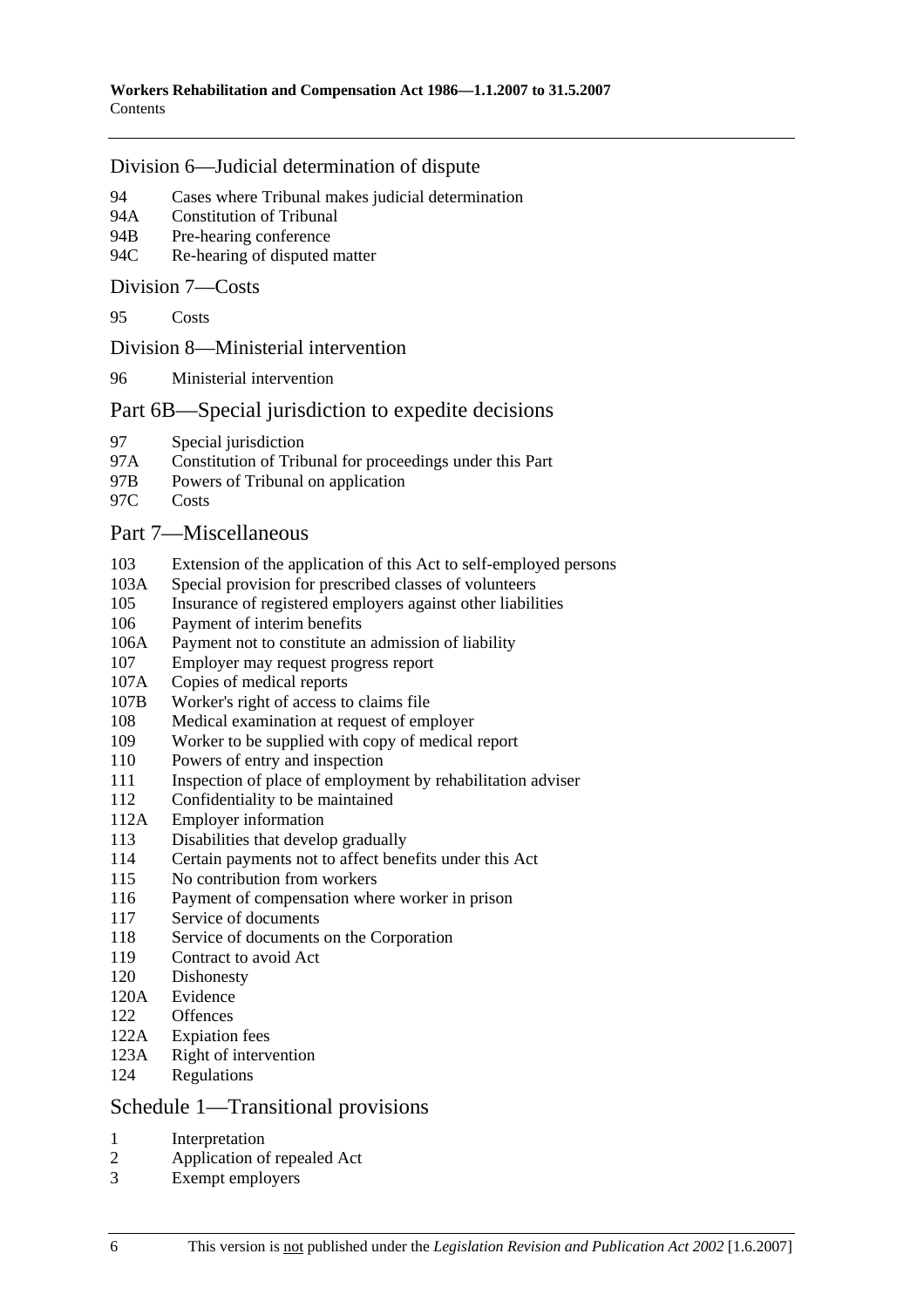- 4 Mining and Quarrying Industries Fund
- 5 Statutory Reserve Fund
- 5A Insurance Assistance Fund
- 5B Investment of, and dealings with, the Funds<br>5C Entitlement to documents
- Entitlement to documents
- 6 Acts Interpretation Act

Schedule 2—Disabilities presumed to arise from employment

Schedule 3—Lump sum compensation

Schedule 4—Adjacent areas

- 1 Interpretation
- 2 Adjacent areas

Legislative history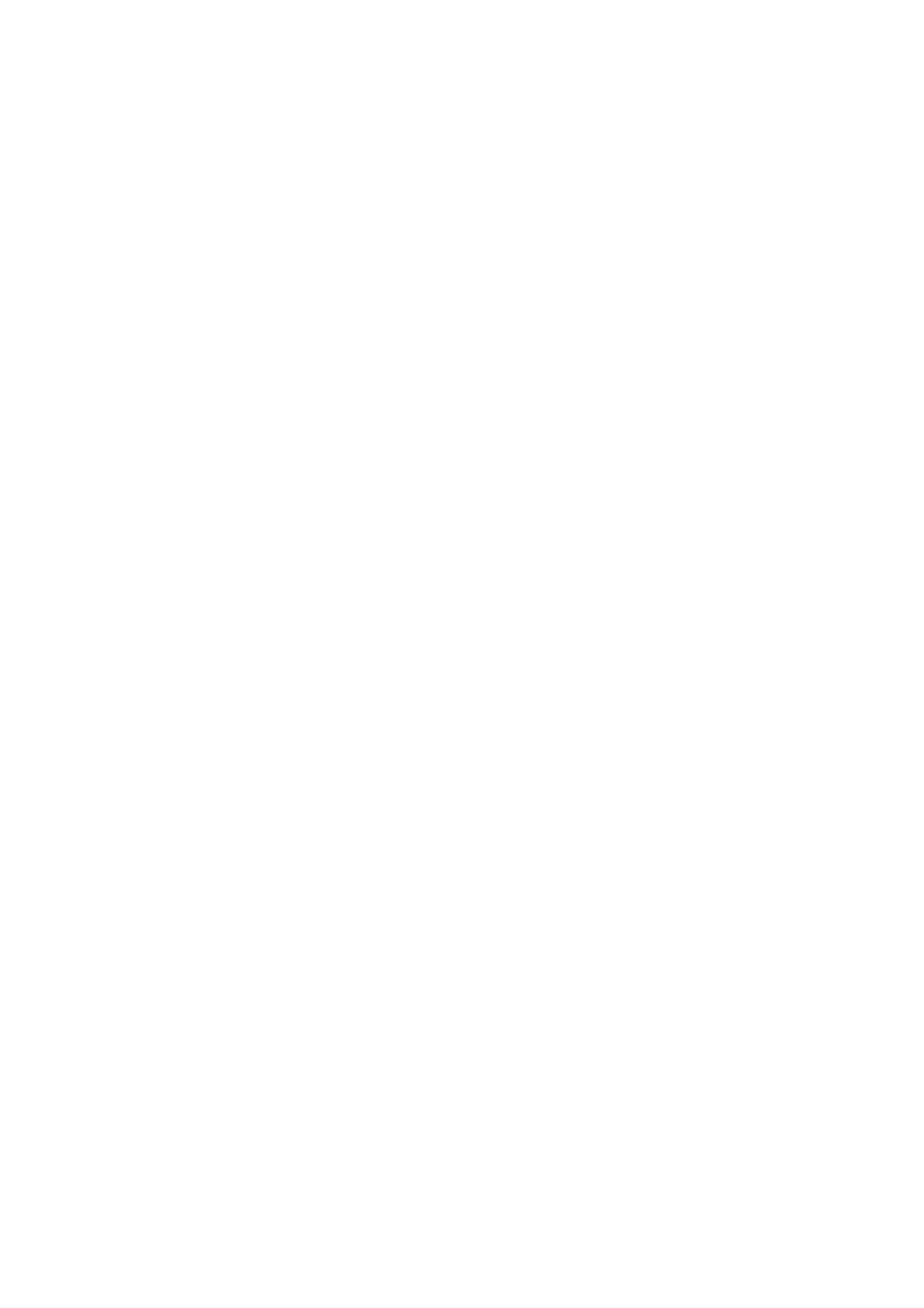# **The Parliament of South Australia enacts as follows:**

# **Part 1—Preliminary**

# **1—Short title**

This Act may be cited as the *Workers Rehabilitation and Compensation Act 1986*.

# **2—Objects of Act**

- (1) The objects of this Act are—
	- (a) to establish a workers rehabilitation and compensation scheme—
		- (i) that achieves a reasonable balance between the interests of employers and the interests of workers; and
		- (ii) that provides for the effective rehabilitation of disabled workers and their early return to work; and
		- (iii) that provides fair compensation for employment-related disabilities; and
		- (iv) that reduces the overall social and economic cost to the community of employment-related disabilities; and
		- (v) that ensures that employers' costs are contained within reasonable limits so that the impact of employment-related disabilities on South Australian businesses is minimised; and
	- (b) to provide for the efficient and effective administration of the scheme; and
	- (c) to establish incentives to encourage efficiency and discourage abuses; and
	- (d) to ensure that the scheme is fully funded on a fair basis; and
	- (e) to reduce the incidence of employment-related accidents and disabilities; and
	- (f) to reduce litigation and adversarial contests to the greatest possible extent.
- (2) A person exercising judicial, quasi-judicial or administrative powers must interpret this Act in the light of its objects without bias towards the interests of employers on the one hand, or workers on the other.

# **3—Interpretation**

(1) In this Act, unless the contrary intention appears—

*actuary* means a Fellow or Accredited Member of the Institute of Actuaries of Australia;

*Advisory Committee* means the Workers Rehabilitation and Compensation Advisory Committee established under Part 2;

*apprentice* includes—

- (a) a person undertaking training in a declared vocation under the *Industrial and Commercial Training Act 1981*;
- (b) a person undertaking training in a scheme approved by the Corporation for the purposes of this definition,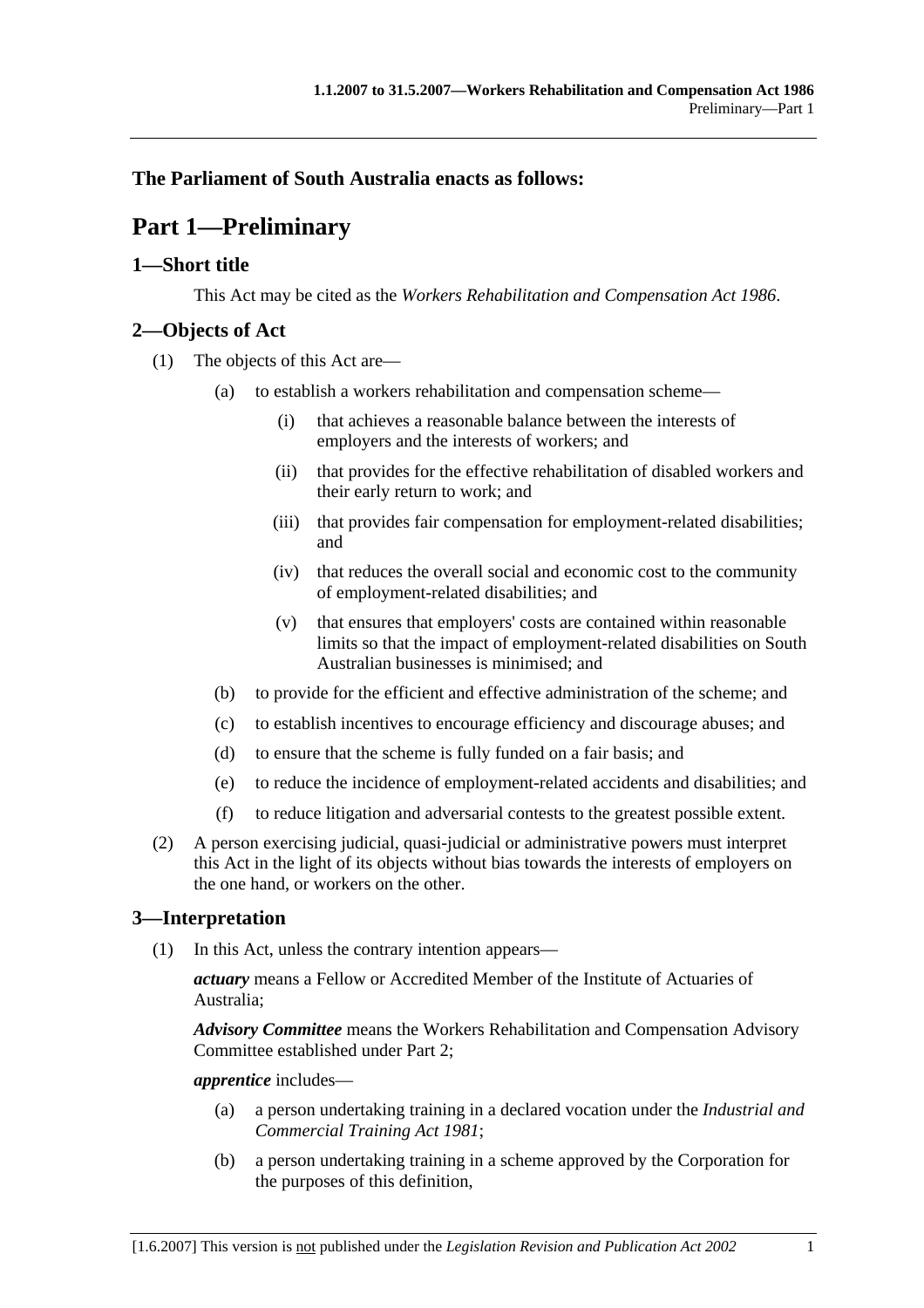and *apprenticeship* has a corresponding meaning;

*arbitration officer*—This refers to a conciliation and arbitration officer when acting as an arbitrator;

*authorised officer* means a person who is authorised by the Corporation to exercise the powers of an authorised officer under this Act;

*average minimum award rate* means the amount published by the Commonwealth Statistician as the weighted average minimum weekly award rate for adult persons (wage and salary earners) in South Australia;

*average weekly earnings*, in relation to a worker, means the worker's average weekly earnings determined in accordance with section 4;

*the board* means the board of management of the Corporation;

*business day* means any day except Saturday, Sunday or a public holiday;

*child*, in relation to a deceased worker, includes a person in relation to whom the worker stood, at the date of death, *in loco parentis*;

*compensation* includes any monetary benefit payable under this Act;

*compensable disability* means a disability that is compensable by virtue of section 30;

*conciliation and arbitration officer*—see section 81;

*conciliation officer*—This refers to a conciliation and arbitration officer when acting as a conciliator;

*conciliator* means a presidential member of the Tribunal or a conciliation officer assigned to preside at conciliation proceedings—see section 92(1)(a);

*the Consumer Price Index* means the Consumer Price Index (all groups index for Adelaide) published by the Commonwealth Statistician under the *Census and Statistics Act 1905* of the Commonwealth;

*contract of service* means—

- (a) a contract under which one person (the worker) is employed by another (the employer);
- (b) a contract, arrangement or understanding under which one person (the worker) works for another (the employer) in prescribed work or work of a prescribed class;
- (c) a contract of apprenticeship;
- (d) a contract, arrangement or understanding under which a person (the worker)—
	- (i) receives on-the-job training in a trade or vocation from another (the employer); and
	- (ii) is during the period of that training remunerated by the employer;

*Corporation* means the *WorkCover Corporation of South Australia*;

*corresponding law* means a law—

(a) of the Commonwealth; or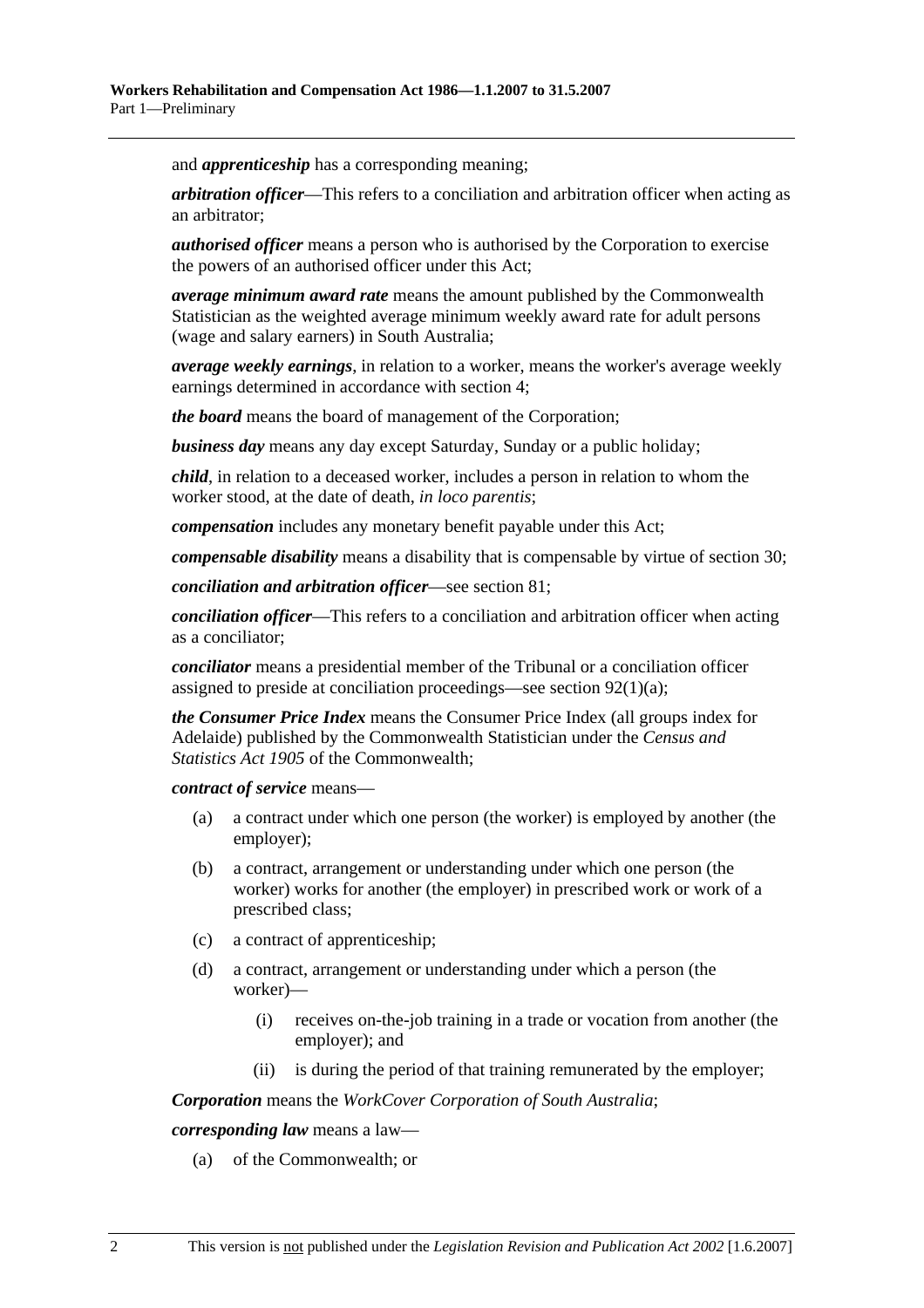- (b) of a State (other than this State) or a Territory of the Commonwealth; or
- (c) of another country,

that provides for compensation for disabilities arising from employment;

*dependant*, in relation to a deceased worker, means a relative of the worker who, at the time of the worker's death—

- (a) was wholly or partially dependent for the ordinary necessities of life on earnings of the worker; or
- (b) would, but for the worker's disability, have been so dependent,

and includes a posthumous child of the worker; and *dependent* has a corresponding meaning;

*disability* of a worker means—

- (a) any physical or mental injury including—
	- (i) loss, deterioration or impairment of a limb, organ or part of the body, or of a physical, mental or sensory faculty; or
	- (ii) a disease; or
	- (iii) disfigurement; or
- (b) where the context admits—the death of the worker,

and includes a secondary disability;

#### *disease* includes—

- (a) any physical or mental ailment, disorder, defect or morbid condition, whether of sudden or gradual development; and
- (b) any disability to which section 31 applies;

#### *educational institution* means—

- (a) a secondary school; or
- (b) a trade or technical school; or
- (c) a college of advanced education, university or other institution at which tertiary education is provided; or
- (d) any other educational or training institution approved by the Corporation for the purposes of this definition;

#### *employer* means—

- (a) a person by whom a worker is employed under a contract of service, or for whom work is done by a worker under a contract of service:
- (b) in relation to persons of whom the Crown is, under section 103A, the presumptive employer—the Crown;
- (c) in relation to persons of whom any other person is, by virtue of a provision of this Act, the presumptive employer—that other person,

and includes a former employer and the legal personal representative of a deceased employer;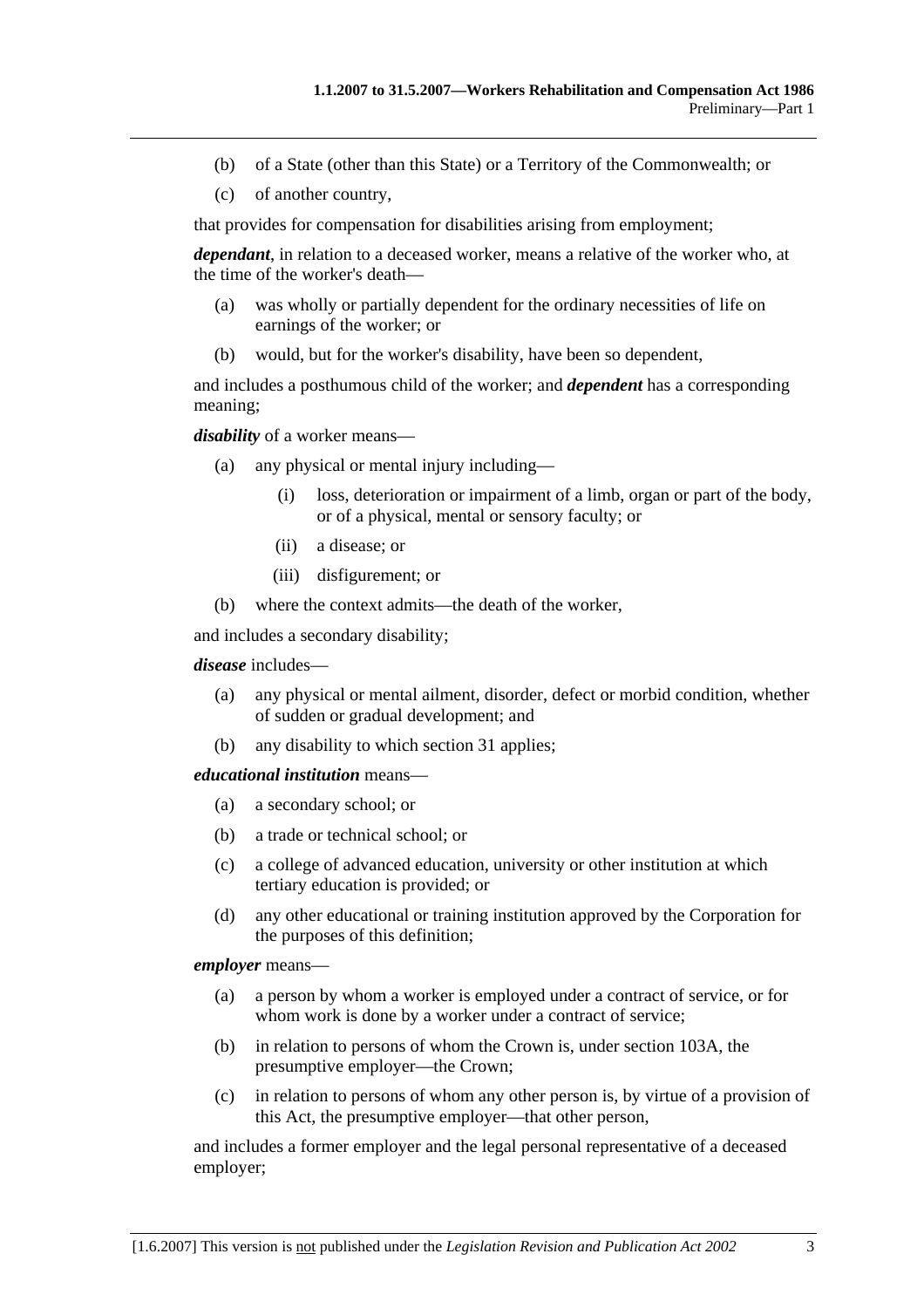*employment* includes—

- (a) work done under a contract of service;
- (b) the work of a self-employed person to whom the Corporation has extended the protection of this Act;
- (c) the work of persons of whom the Crown is, under section 103A, the presumptive employer;
- (d) attendance by a worker at a place of pick-up;

*evidentiary material* means any document, object or substance of evidentiary value in proceedings before the Tribunal and includes any document, object or substance that should, in the opinion of the Tribunal, be produced for the purpose of enabling the Tribunal to determine whether or not it has evidentiary value;

*exempt employer* means an employer who is registered by the Corporation as an exempt employer in pursuance of Division 1 of Part 5;

*foreign law* means any law except a law of this State;

*the Industrial Court* means the Industrial Court of South Australia;

*industry* includes any business or activity in which workers are employed;

*industrial association* means—

- (a) an association registered under the *Industrial and Employee Relations Act 1994*; or
- (b) an association registered under the *Industrial Relations Act 1988* of the Commonwealth; or
- (c) the United Trades and Labor Council; or
- (d) the Australian Mines and Metals Association; or
- (e) the Employer-Managed Workers Compensation Association Incorporated; or
- (f) an association, society or body formed to represent, protect or further the interests of employers or employees;

#### *local government corporation* means—

- (a) a council as defined in the *Local Government Act 1934*; or
- (b) the Local Government Association of South Australia; or
- (c) any other body—
	- (i) established for local government purposes; and
	- (ii) prescribed for the purposes of this definition;

#### *medical expert* means—

- (a) a legally qualified medical practitioner;
- (b) a registered dentist;
- (c) a registered psychologist;
- (d) a registered optician;
- (e) a registered physiotherapist;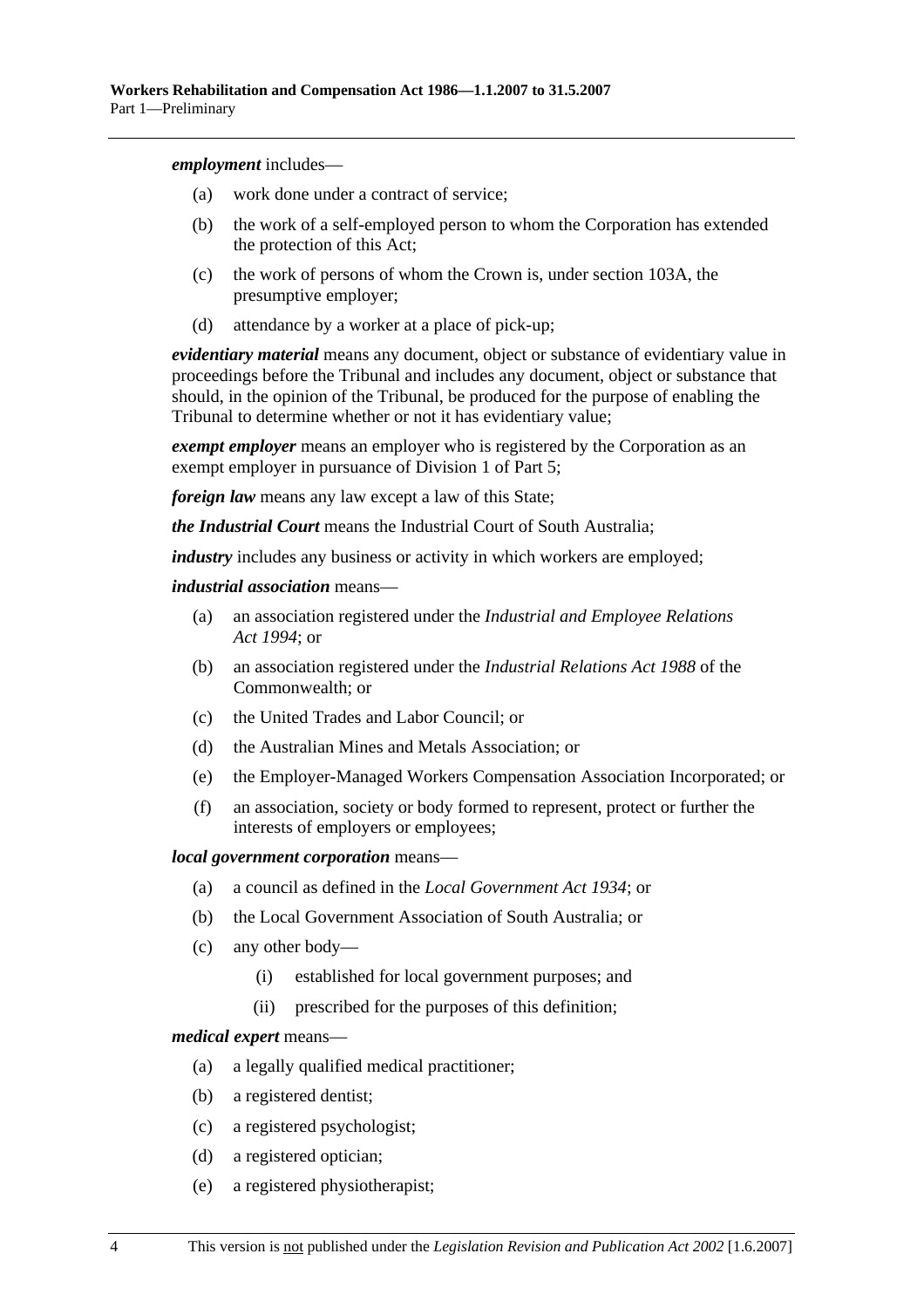- (f) a registered chiropractor;
- (g) a registered podiatrist;
- (h) a registered occupational therapist;
- (i) a registered speech pathologist;

*medical question* means any question of the nature, extent or probable duration of a disability, but does not include any question of a worker's incapacity for work or of the extent of an incapacity for work;

*medical services* means—

- (a) attendance, examination or treatment by a medical expert (including the obtaining from a medical expert of a certificate or report); or
- (b) any diagnostic examination or test required for the purposes of treatment by a medical expert;

*non-economic loss* means—

- (a) pain and suffering;
- (b) loss of amenities of life;
- (c) loss of expectation of life;
- (d) any other loss or detriment of a non-economic nature;

*notional weekly earnings* in relation to a worker means—

- (a) the worker's average weekly earnings; or
- (b) where an adjustment has been made under this Act to take account of changes in levels of earnings or in the value of money (or both)—the worker's average weekly earnings as so adjusted;

*officer* of the Corporation includes an employee of the Corporation;

*orphan child* means a child whose natural or a adoptive parents are dead and includes a child, one of whose natural or adoptive parents is dead and who has no reasonable prospect of being supported by the surviving natural or adoptive parent;

*parent*, in relation to a deceased worker, includes a person who stood *in loco parentis* to the worker at the time of the worker's death;

*place of employment* means a place where a worker is required to carry out duties of employment and, if the place is a building, includes land within the external boundaries of the land on which the building is situated;

*premises* means—

- (a) a building, structure or place (including an aircraft, ship or vehicle); or
- (b) a part of premises;

*prescribed allowance*, in relation to the earnings of a worker, means any amount received by the worker from an employer—

 (a) by way of an allowance to cover special expenses incurred by the worker in the course of employment;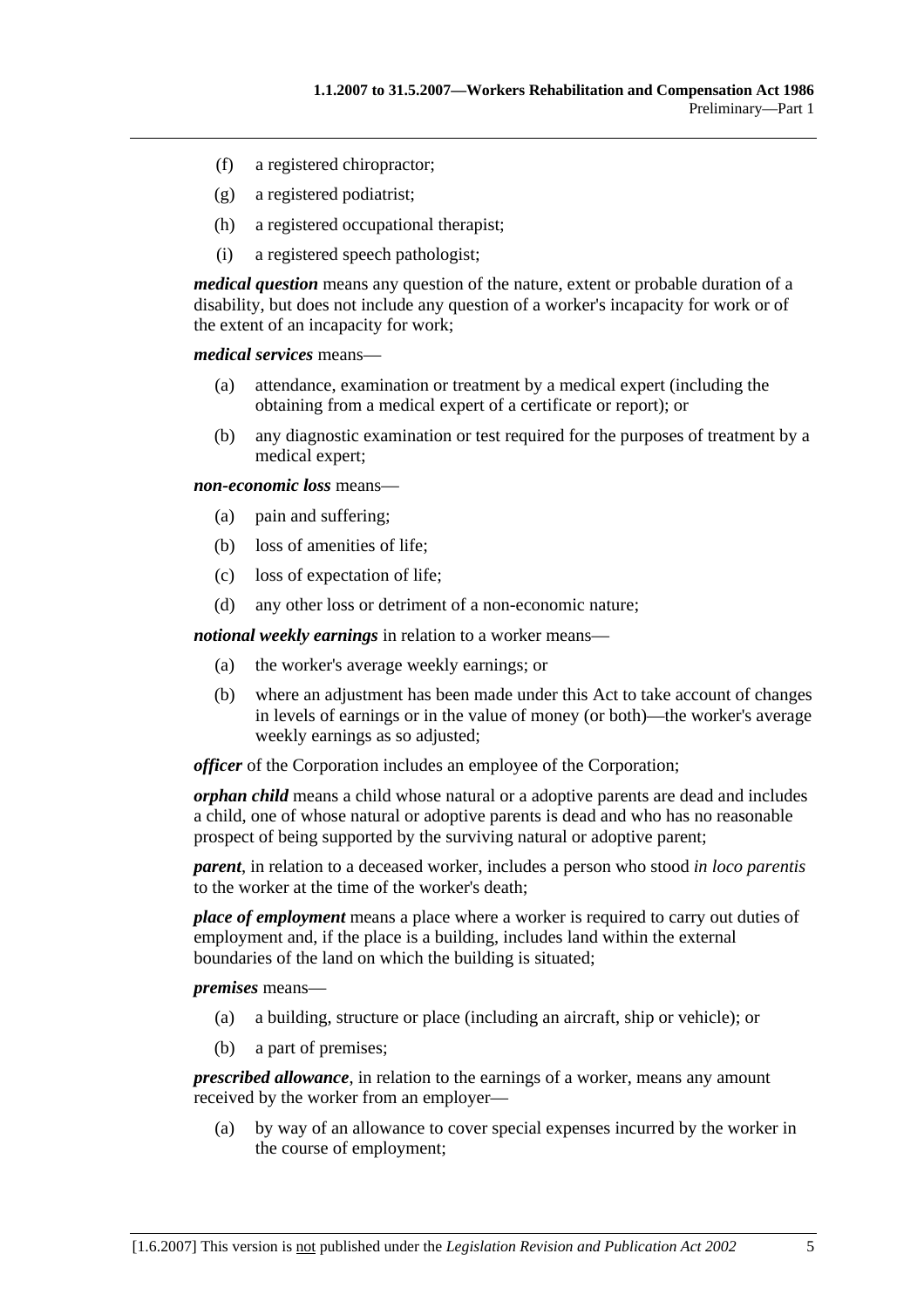- (b) by way of special rates paid to the worker on an irregular basis to compensate for occasional disabilities under which work is performed (not being rates that are paid during a period of leave with pay);
- (d) by way of site allowance;
- (e) by way of any other allowance or benefit prescribed for the purposes of this definition;

*presidential member* of the Tribunal means the President or a Deputy President of the Tribunal;

*recognised medical expert* means—

- (a) a legally qualified medical practitioner; or
- (b) in relation to disabilities of a particular kind—a medical expert who is recognised by the Corporation as having specialised knowledge of, and experience in the treatment of, disabilities of that kind;

*relative*, in relation to a deceased worker, means a spouse, parent, grandparent, stepparent, child, grandchild, stepchild, brother, sister, stepbrother, stepsister, half-brother or half-sister of the worker;

*the repealed Act* means the *Workers Compensation Act 1971* repealed by this Act;

*residence* in relation to a worker includes a place—

- (a) at which the worker resides in pursuance of the terms of the worker's employment or at the request of the employer; or
- (b) at which it is necessary or convenient for the worker to reside temporarily for the purposes of employment;

*review authority* means—

- (a) a Review Officer appointed for the purposes of this Act; or
- (b) the Tribunal;

*reviewable decision*—see section 89A;

*secondary disability* means a disability that is, or results from, the aggravation, acceleration, exacerbation, deterioration or recurrence of a prior disability;

*self-employed worker* means a person to whom the Corporation has extended the protection of this Act pursuant to section 103;

*ship* includes a boat, vessel or craft;

*South Australian ship* means a ship—

- (a) that is registered in the State; or
- (b) that is owned or under charter by the Crown; or
- (c) that is owned or under charter by a body corporate or other person—
	- (i) whose principal office or place of business is in the State; or
	- (ii) whose principal office or place of business with respect to the control or management of the ship is in the State;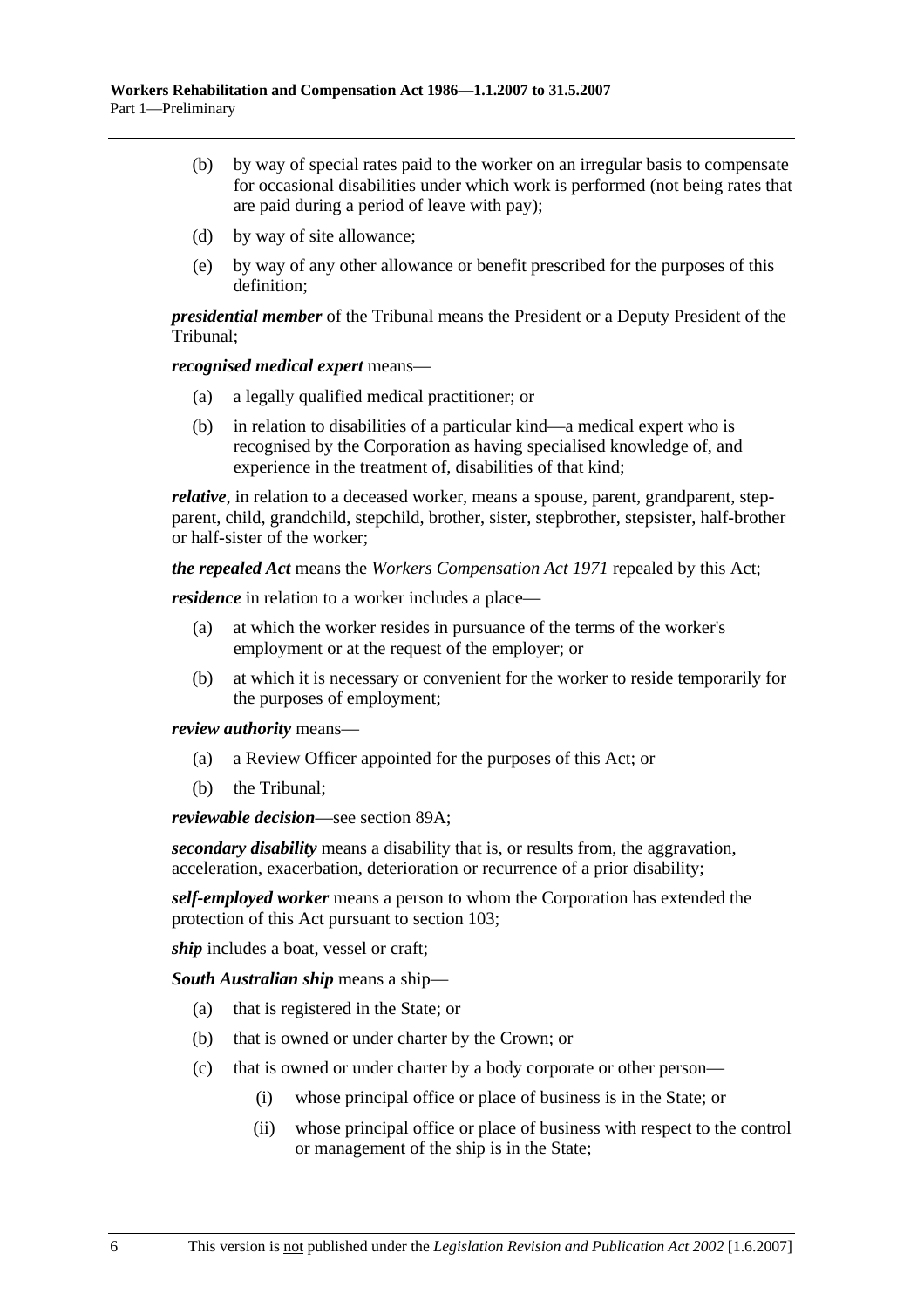*spouse*, in relation to a worker, includes a person who is cohabiting with the worker as the *de facto* husband or wife of the worker if—

- $(a)$
- (i) the person has been so cohabiting with the worker continuously for the preceding period of 5 years; or
- (ii) the person has during the preceding period of 6 years cohabitated with the worker for periods aggregating not less than 5 years; or
- (iii) although neither subparagraph (i) nor (ii) applies, the person has been cohabiting with the worker for a substantial part of a period referred to in either of those subparagraphs and the Corporation considers that it is fair and reasonable that the person be regarded as the spouse of the worker for the purposes of this Act; or
- (b) a child, of whom the worker and the person are the parents, has been born (whether or not the child is still living);

*the State* includes the territorial waters of the State;

#### *therapeutic appliance* means—

- (a) spectacles or contact lenses; or
- (b) a hearing aid; or
- (c) false teeth; or
- (d) a prosthesis; or
- (e) a crutch or wheelchair; or
- (f) any other appliance or aid for reducing the extent of a disability or enabling a person to overcome in whole or part the effects of a disability;

*trauma* means an event, or series of events, out of which a compensable disability arises;

*Tribunal* means the *Workers Compensation Tribunal*;

*unrepresentative disability* means a disability arising from an attendance mentioned in section 30(3) or a journey mentioned in section 30(5)(b);

#### *worker* means—

- (a) a person by whom work is done under a contract of service (whether or not as an employee);
- (b) a person who is a worker by virtue of section 103A;
- (c) a self-employed worker,

and includes a former worker and the legal personal representative of a deceased worker;

*working day* in relation to a worker means a day on which the worker works or would, if not incapacitated for work, be normally required to work in the course of employment.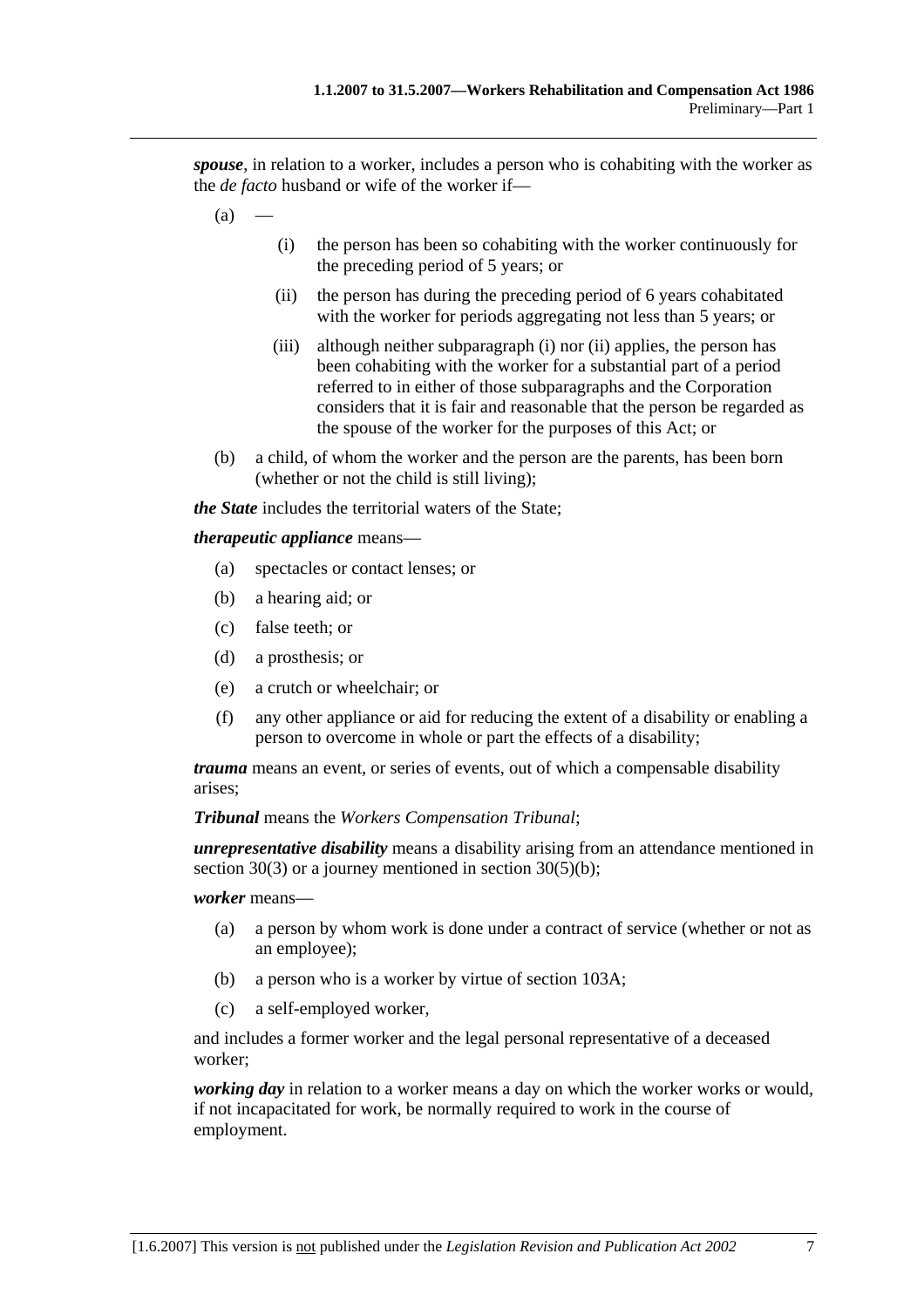- (3) A member of the crew of a fishing boat who is remunerated by a share in profits or gross receipts obtained by working the boat is not a worker for the purposes of this Act.
- (5) Where a worker has no fixed place of employment, the worker's place of employment on a particular working day is the place at which, or the area in which, the worker works or is required to work on that working day.
- (6) Where in a prescribed industry or in prescribed circumstances a person (the *principal*) contracts with another person (the *contractor*) for the performance by the contractor of work undertaken by the principal, the principal shall, for the purposes of this Act, be deemed to be the employer of workers employed by the contractor.
- (7) The regulations may exclude (either absolutely or subject to limitations or conditions stated in the regulations) specified classes of workers wholly or partially from the application of this Act.
- (8) A regulation under subsection (7) may only be made after consultation with the Advisory Committee.

# **4—Average weekly earnings**

- (1) Subject to this section, the average weekly earnings of a disabled worker are the average amount that the worker could reasonably be expected to have earned for a week's work if the worker had not been disabled.
- (2) For the purpose of determining the average weekly earnings of a worker—
	- (a) where the worker was, immediately before the relevant date, employed by more than one employer—aggregate earnings from all employment shall be taken into account; and
	- (b) subject to subsection (3)—
		- (i) the actual weekly earnings of the worker over a period of up to 12 months before the relevant date may be taken into account; and
		- (ii) if by reason of the shortness of time during which the worker has been in employment, the terms of the worker's employment or for any other reason, it is not possible to arrive at a fair average, the worker's average weekly earnings may be determined by reference to the average weekly amount being earned by other persons in the same employment who perform similar work at the same grade as the worker or, if there is no person so employed, by other persons in the same class of employment who perform similar work at the same grade as the worker.
- (3) Where a worker is a contractor rather than an employee, the worker's average weekly earnings shall be determined by reference to the rate of pay that the worker would have received if the worker had been working as an employee and, if there is an award or industrial agreement applicable to the class and grade of work in which the worker was engaged, the worker's average weekly earnings shall be determined by reference to that award or industrial agreement.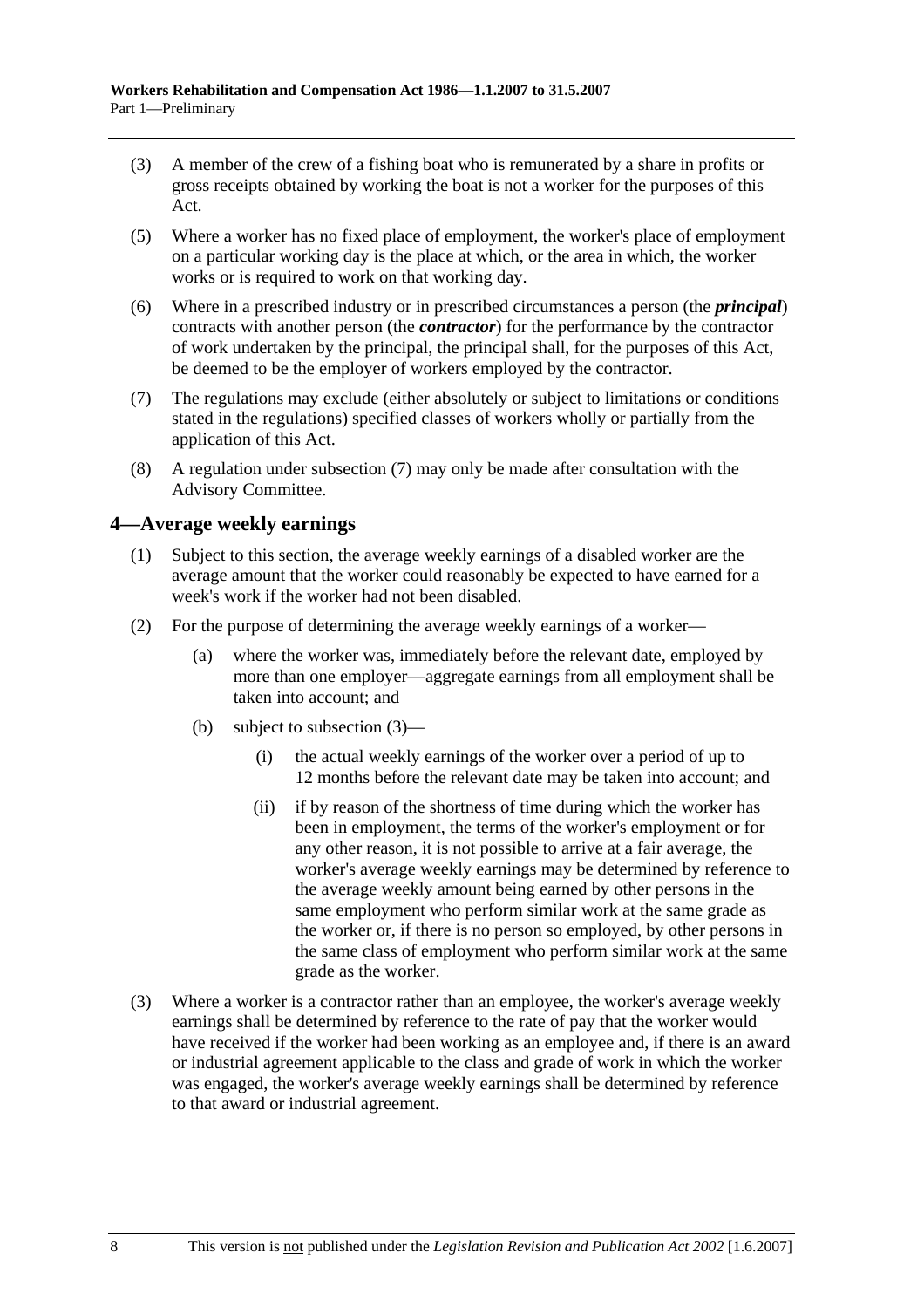- (4) Where because of the gradual onset of a compensable disability it appears that the level of earnings of a disabled worker prior to the relevant date were affected by the disability, the average weekly earnings of the worker shall be set at an amount that fairly represents the weekly amount that the worker would have been earning if the level of earnings had not been so affected.
- (5) The average weekly earnings of a disabled worker who—
	- (a) was not a full-time worker immediately prior to the relevant date; and
	- (b) immediately prior to the relevant date had been seeking full-time employment; and
	- (c) had been predominantly during the preceding 18 months a full-time worker,

shall be determined as if the worker had been a full-time worker.

- (6) Where a permanently incapacitated worker is under the age of 21 years, the average weekly earnings of the worker shall be determined as if the worker had attained the age of 21 years and where a permanently incapacitated worker is an apprentice, the average weekly earnings of the worker shall be determined as if the worker had completed the apprenticeship.
- (7) Notwithstanding the foregoing provisions of this section—
	- (a) where a disabled worker's remuneration was, at the relevant date, covered by an award or industrial agreement, the worker's average weekly earnings shall not be less than the weekly wage to which the worker was then entitled under the award or industrial agreement;
	- (b) if, but for this paragraph, the average weekly earnings of a worker (not being a self-employed worker) would be less than the prescribed amount, the average weekly earnings shall be fixed at the prescribed amount;
	- (c) the average weekly earnings of a worker shall in no case be fixed at more than twice State average weekly earnings.
- (8) For the purposes of determining the average weekly earnings of a worker—
	- (a) any component of the worker's earnings attributable to overtime will be disregarded unless—
		- (i) the worker worked overtime in accordance with a regular and established pattern; and
		- (ii) the pattern was substantially uniform as to the number of hours of overtime worked; and
		- (iii) the worker would have continued to work overtime in accordance with the established pattern if he or she had not been disabled; and
	- (ab) any contribution paid or payable by an employer to a superannuation scheme for the benefit of the worker will be disregarded; and
	- (b) any prescribed allowances will be disregarded.
- (9) In this section—
	- (a) a reference to the relevant date is—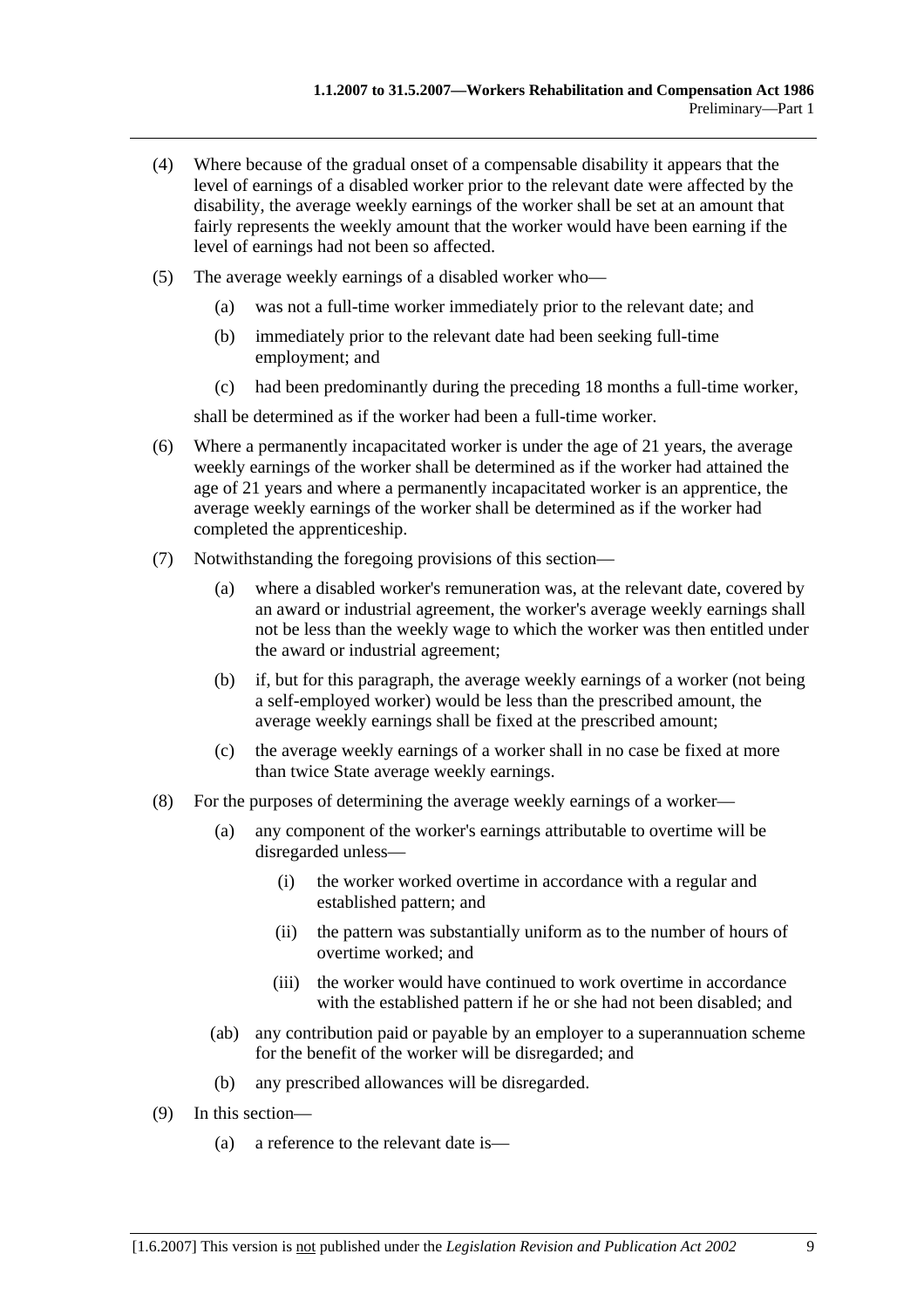- (i) a reference to the date of the commencement of the period of the worker's incapacity for work or, where the worker has been incapacitated for work as a result of the same disability for a number of separate periods, a reference to the date of the commencement of the last such period of incapacity; or
- (ii) where the worker is dead and the death was not immediately preceded by a period of incapacity for work in respect of which the worker received compensation under this Act—a reference to the date of the worker's death; and
- (b) a reference to State average weekly earnings is a reference to the amount last published before the relevant date by the Commonwealth Statistician as an estimate of Average Weekly Earnings for Ordinary Hours of Work for each Full-time Employed Male Unit in this State.

# **5—Act to bind Crown**

This Act binds the Crown in right of the State and also, so far as the legislative power of the State extends, in all its other capacities.

# **6—Territorial application of Act**

- (1) This Act applies to a worker's employment if (and only if) that employment is connected with this State.
- (2) The fact that a worker is outside this State when a disability occurs does not prevent an entitlement to compensation arising under this Act in respect of employment that is connected with this State.
- (3) A worker's employment is connected with—
	- (a) the State in which the worker usually works in that employment; or
	- (b) if no State or no one State is identified by paragraph (a), the State in which the worker is usually based for the purposes of that employment; or
	- (c) if no State or no one State is identified by paragraph (a) or (b), the State in which the employer's principal place of business in Australia is located.
- (4) In the case of a worker working on a ship, if no State or no one State is identified by subsection (3), a worker's employment is, while working on a ship, connected with the State in which the ship is registered or (if the ship is registered in more than 1 State) the State in which the ship most recently became registered.
- (5) If no State is identified by subsection (3) or (if applicable) (4), a worker's employment is connected with this State if—
	- (a) a worker is in this State when the disability occurs; and
	- (b) there is no place outside Australia under the legislation of which the worker may be entitled to compensation for the same matter.
- (6) In deciding whether a worker usually works in a State—
	- (a) regard must be had to the worker's work history with the employer over the preceding 12 months and the intentions of the worker and employer; but
	- (b) regard must not be had to any temporary arrangement under which the worker works in a State for a period of not longer than 6 months.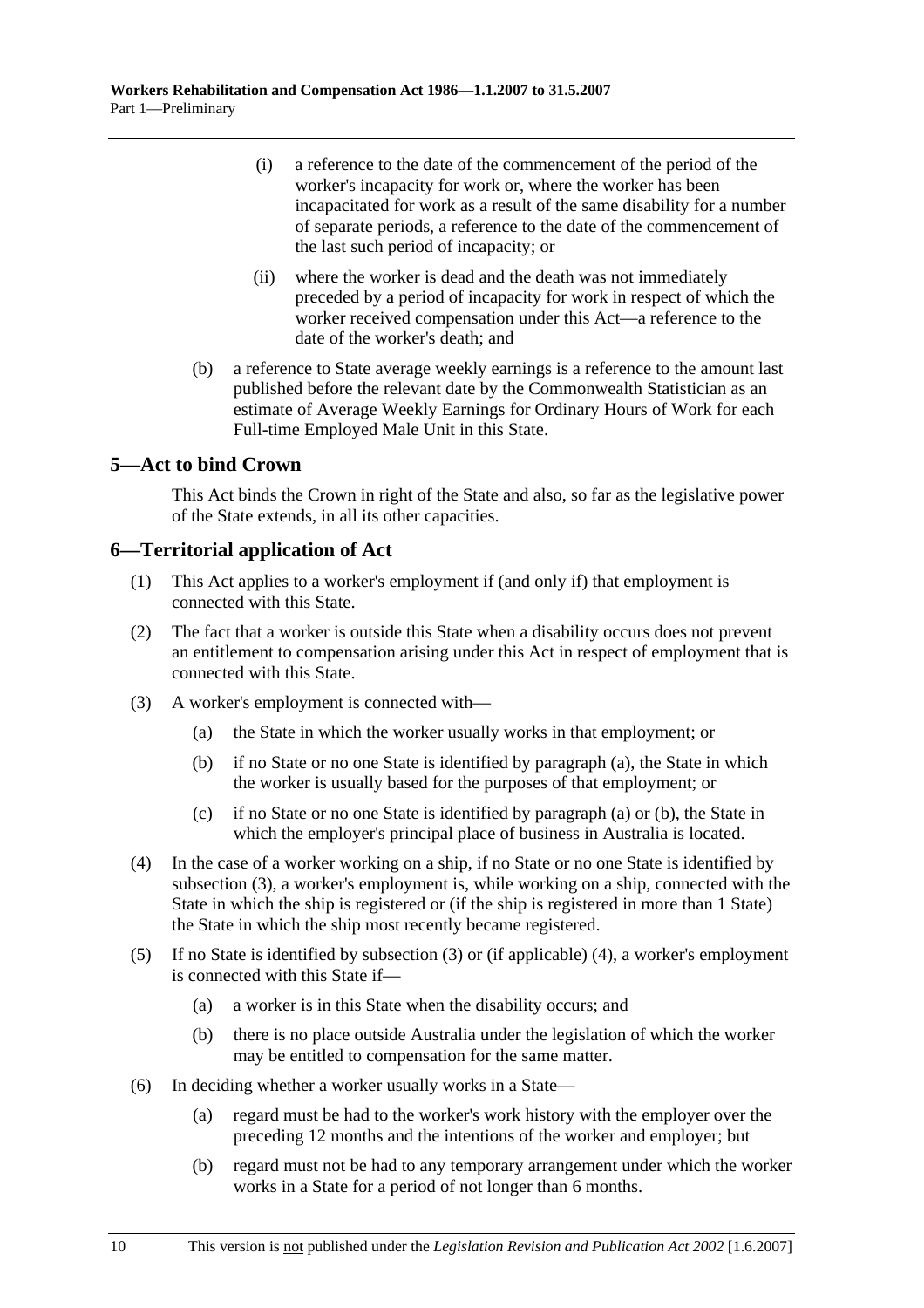- (7) Subject to subsection (6), in determining whether a worker usually works in a State or is usually based in a State for the purposes of employment, regard must be had to any period during which a worker works in a State or is in a State for the purposes of employment whether or not under the statutory workers compensation scheme of that State the person is regarded as a worker or as working or employed in that State.
- (8) Compensation under this Act does not apply in respect of the employment of a worker on a ship if the *Seafarers Rehabilitation and Compensation Act 1992* of the Commonwealth applies to the worker's employment.
- (9) In this section—

*ship* means any kind of vessel used in navigation by water, however propelled or moved, and includes—

- (a) a barge, lighter, or other floating vessel; and
- (b) an air-cushion vehicle, or other similar craft,

used wholly or primarily in navigation by water;

*State* includes a Territory and, in a geographical sense, a State's or Territory's relevant adjacent area as described in Schedule 4.

# **6A—Determination of State with which worker's employment is connected in proceedings under this Act**

- (1) If the question of whether this State is connected with a worker's employment arises in proceedings in the Tribunal or a court in relation to a claim for compensation under this Act, the Tribunal or court must—
	- (a) determine the State with which the worker's employment is connected in accordance with section 6; and
	- (b) cause that determination to be entered in its records.
- (2) The Tribunal must, in determining a question under subsection (1), be constituted of 1 or more presidential members and if the question arises in proceedings that are not before a presidential member (or presidential members) then the question is to be referred, on an interlocutory basis, to a presidential member of the Tribunal.
- (3) Subsection (1) does not apply if there is a determination that is to be recognised under section 6B.

## **6B—Recognition of previous determinations**

- (1) If a determination of the State with which a worker's employment is connected has been made—
	- (a) by the Tribunal or a court under section 6A; or
	- (b) by a designated court under a provision of a law that corresponds with section 6A, or under another provision of a law prescribed by the regulations for the purposes of this provision; or
	- (c) by a court of this State or another State in the course of proceedings that are relevant to the application of this Act or a corresponding law, or that relate to a claim for compensation or damages,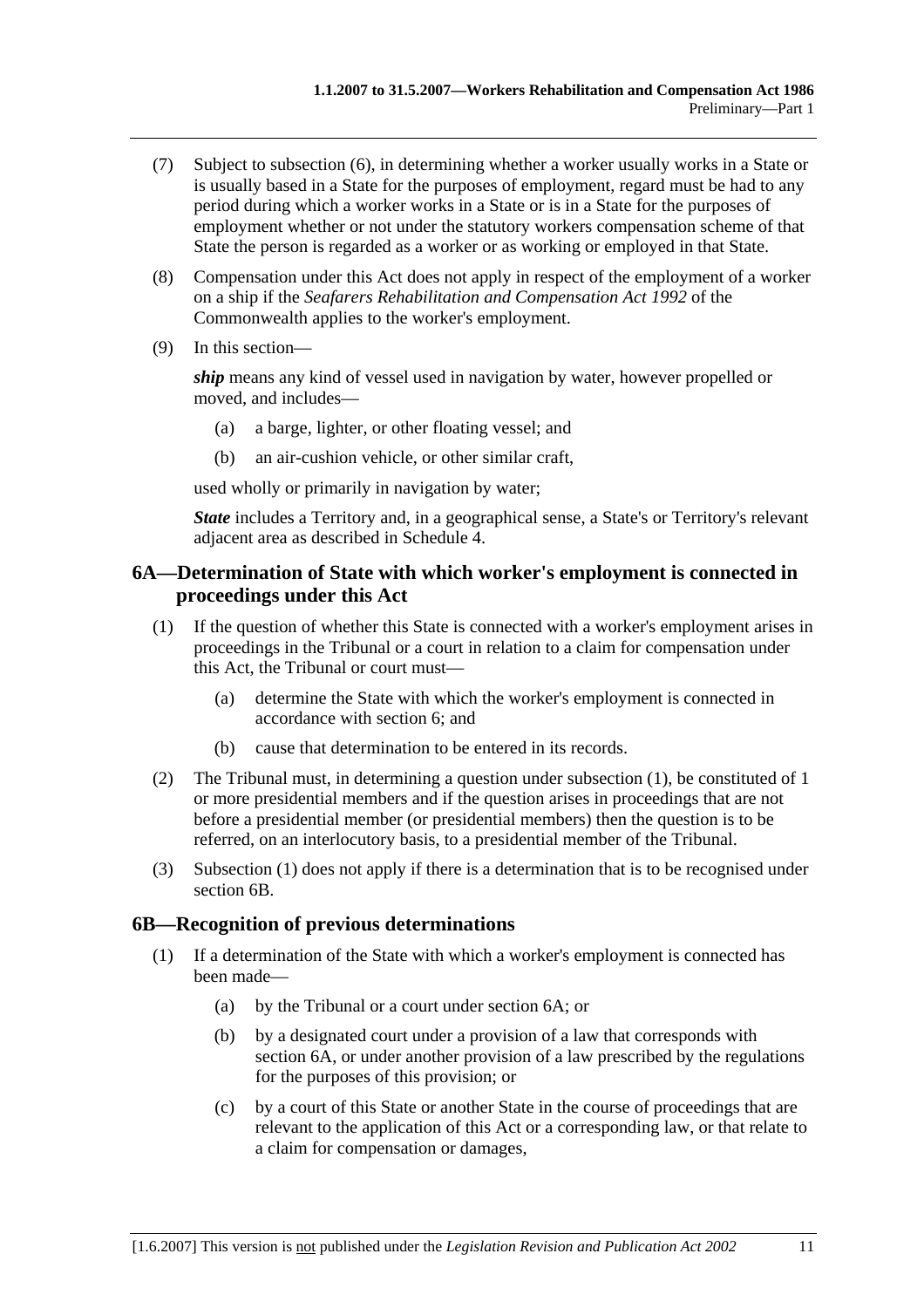the State so determined is to be recognised for the purposes of this Act as the State with which the worker's employment is connected.

- (2) This section does not prevent any appeal relating to any such determination and if the determination is altered on appeal, the altered determination is to be recognised under subsection (1).
- (3) In this section—

*designated court* means—

- (a) the Supreme Court of a State in which a corresponding law is in force; or
- (b) a court, tribunal or other decision-making body of a State in which a corresponding law is in force that is declared by the regulations to be a designated court for the purposes of this section;

*State* includes a Territory.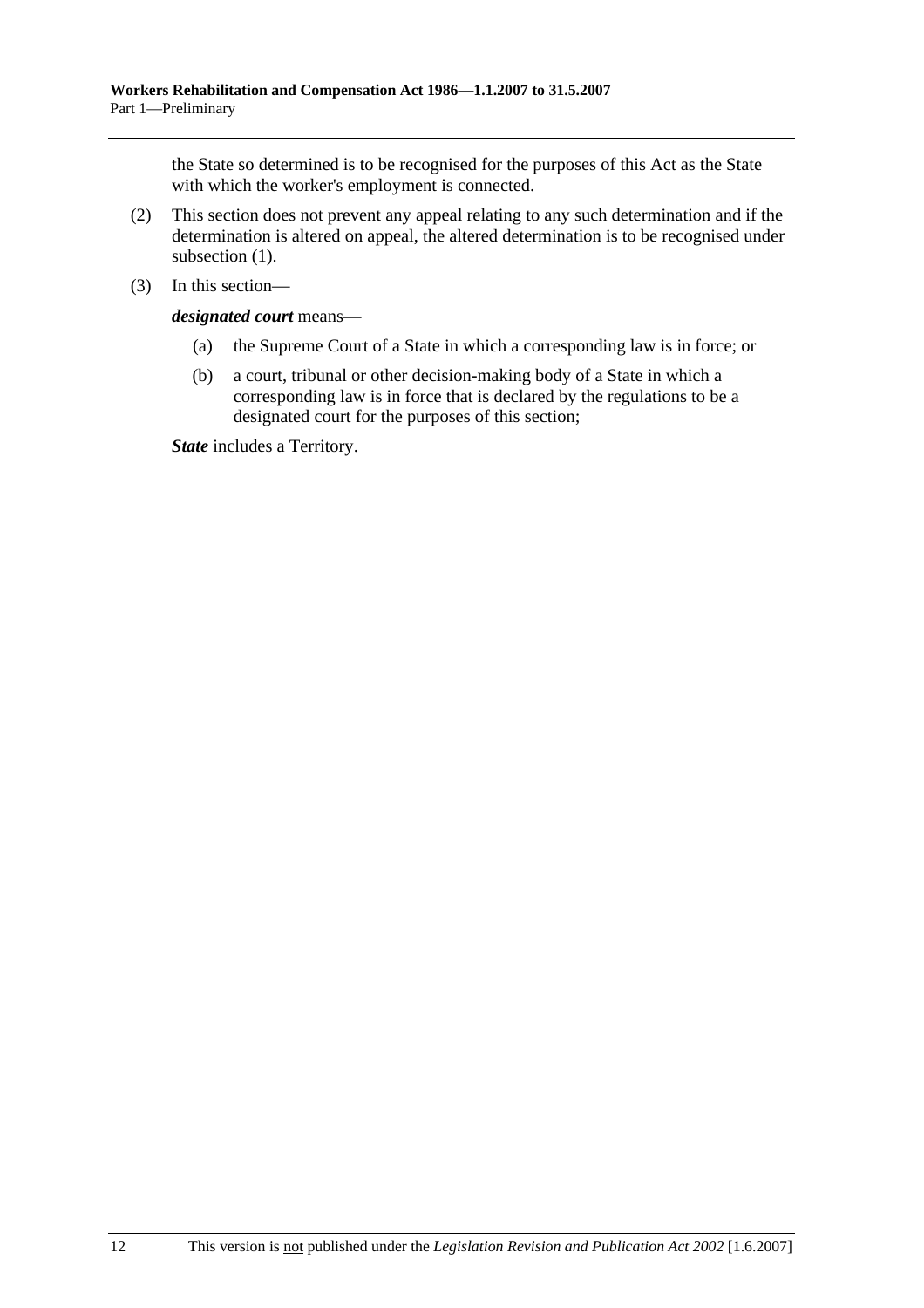# **Part 2—The Workers Rehabilitation and Compensation Advisory Committee**

# **7—The Advisory Committee**

- (1) The *Workers Rehabilitation and Compensation Advisory Committee* is established.
- (2) The Advisory Committee consists of nine members appointed by the Governor of whom—
	- (a) three (who must include an expert in rehabilitation) will be appointed on the Minister's nomination made after consulting with associations representing employers and with associations representing employees (including the UTLC); and
	- (b) three (who must include at least one suitable representative of registered employers and at least one suitable representative of exempt employers) will be appointed on the Minister's nomination made after consulting with associations representing employers; and
	- (c) three will be appointed on the Minister's nomination made after consultation with associations representing employees, including the UTLC.
- (3) One member of the Committee must be appointed by the Governor to preside at meetings of the Committee.

The member is referred to in this Act as the *presiding member* of the Committee.

The appointment must be made from among the members appointed under subsection  $(2)(a)$ .

# **8—Functions of Advisory Committee**

- (1) The functions of the Advisory Committee are—
	- (a) to advise the Minister on the formulation and implementation of policies relating to workers rehabilitation and compensation; and
	- (b) to advise the Minister (on its own initiative or at the request of the Minister) on—
		- (i) proposals to make amendments to this Act, or to make regulations under this Act; and
		- (ii) other legislative proposals that may affect the operation of this Act; and
	- (c) to investigate work-related injury and disease; and
	- (d) to report to the Minister (on its own initiative or at the request of the Minister) on any other matter relating to workers rehabilitation or compensation; and
	- (e) to carry out other functions assigned to the Advisory Committee by the Minister.
- (2) The Advisory Committee may conduct public meetings and discussions and may, with the approval of the Minister, conduct inquiries, on questions arising before the Advisory Committee.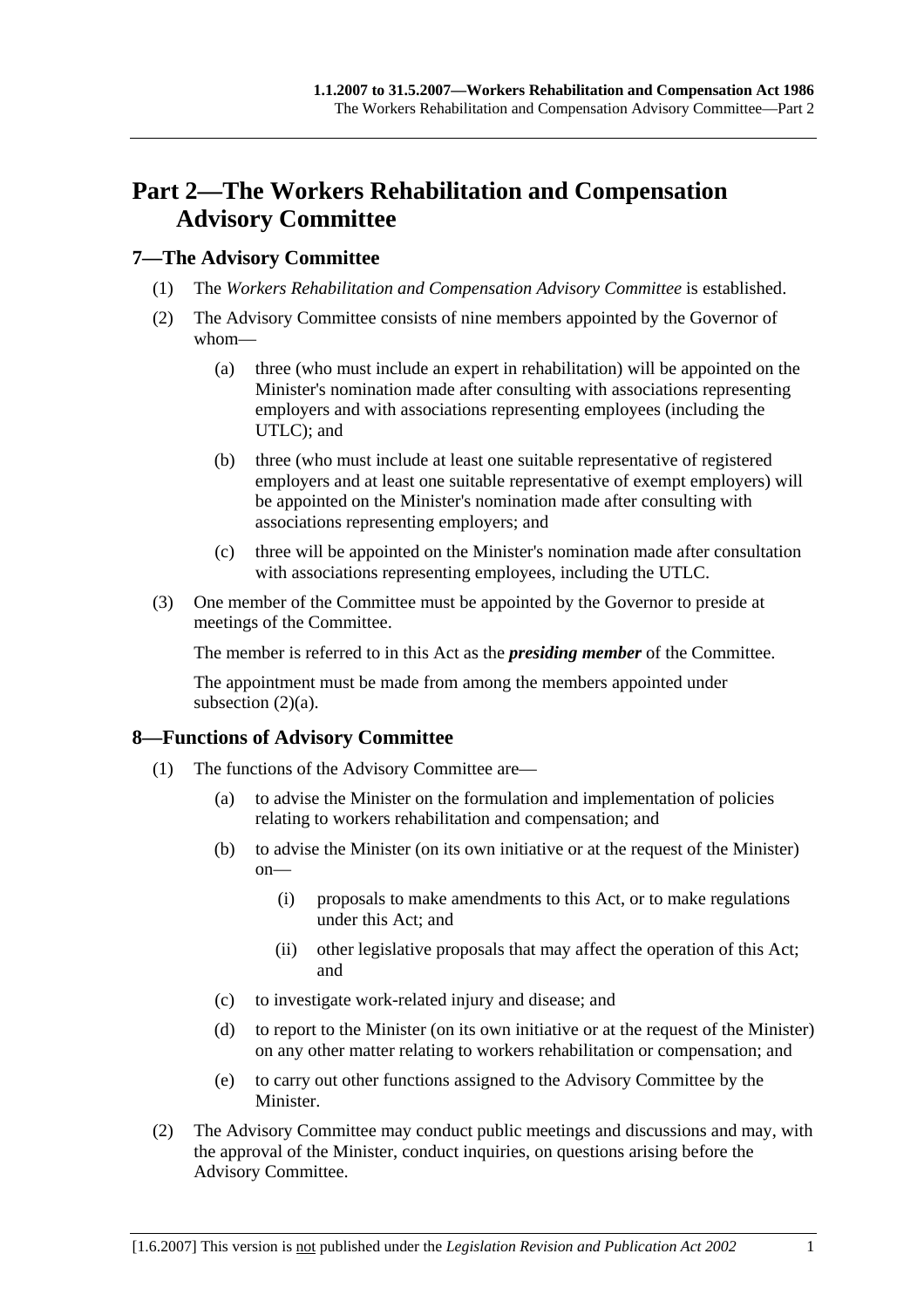- (3) The Advisory Committee may on its own initiative, and must at the direction of the Minister, consult and co-operate with the Corporation, other government authorities at a State or national level, representatives of industrial associations and other persons or bodies.
- (4) The Advisory Committee may, with the approval of the Minister, establish subcommittees to assist the Committee.
- (5) A subcommittee may, but need not, consist of, or include, members of the Advisory Committee.

## **9—Terms and conditions of office**

- (1) A member of the Advisory Committee will be appointed on conditions, and for a term (not exceeding three years), determined by the Governor and, on the expiration of a term of appointment, is eligible for re-appointment.
- (2) The Governor may remove a member from office for—
	- (a) breach of, or non-compliance with, a condition of appointment; or
	- (b) mental or physical incapacity to carry out duties of office satisfactorily; or
	- (c) neglect of duty; or
	- (d) dishonourable conduct.
- (3) The office of a member becomes vacant if the member—
	- (a) dies; or
	- (b) completes a term of office and is not re-appointed; or
	- (c) resigns by written notice addressed to the Minister; or
	- (d) is found guilty of an offence against subsection (5) (Disclosure of interest); or
	- (e) is removed from office by the Governor under subsection (2).
- (4) On the office of a member of the Advisory Committee becoming vacant, a person must be appointed, in accordance with this Act, to the vacant office.
- (5) A member who has a direct or indirect personal or pecuniary interest in a matter under consideration by the Advisory Committee—
	- (a) must, as soon as practicable after becoming aware of the interest, disclose the nature and extent of the interest to the Committee; and
	- (b) must not take part in a deliberation or decision of the Committee on the matter and must not be present at a meeting of the Committee when the matter is under consideration.

Penalty: \$8 000 or imprisonment for two years.

# **10—Allowances and expenses**

- (1) A member of the Advisory Committee is entitled to fees, allowances and expenses approved by the Governor.
- (2) The fees, allowances and expenses are payable out of the Compensation Fund.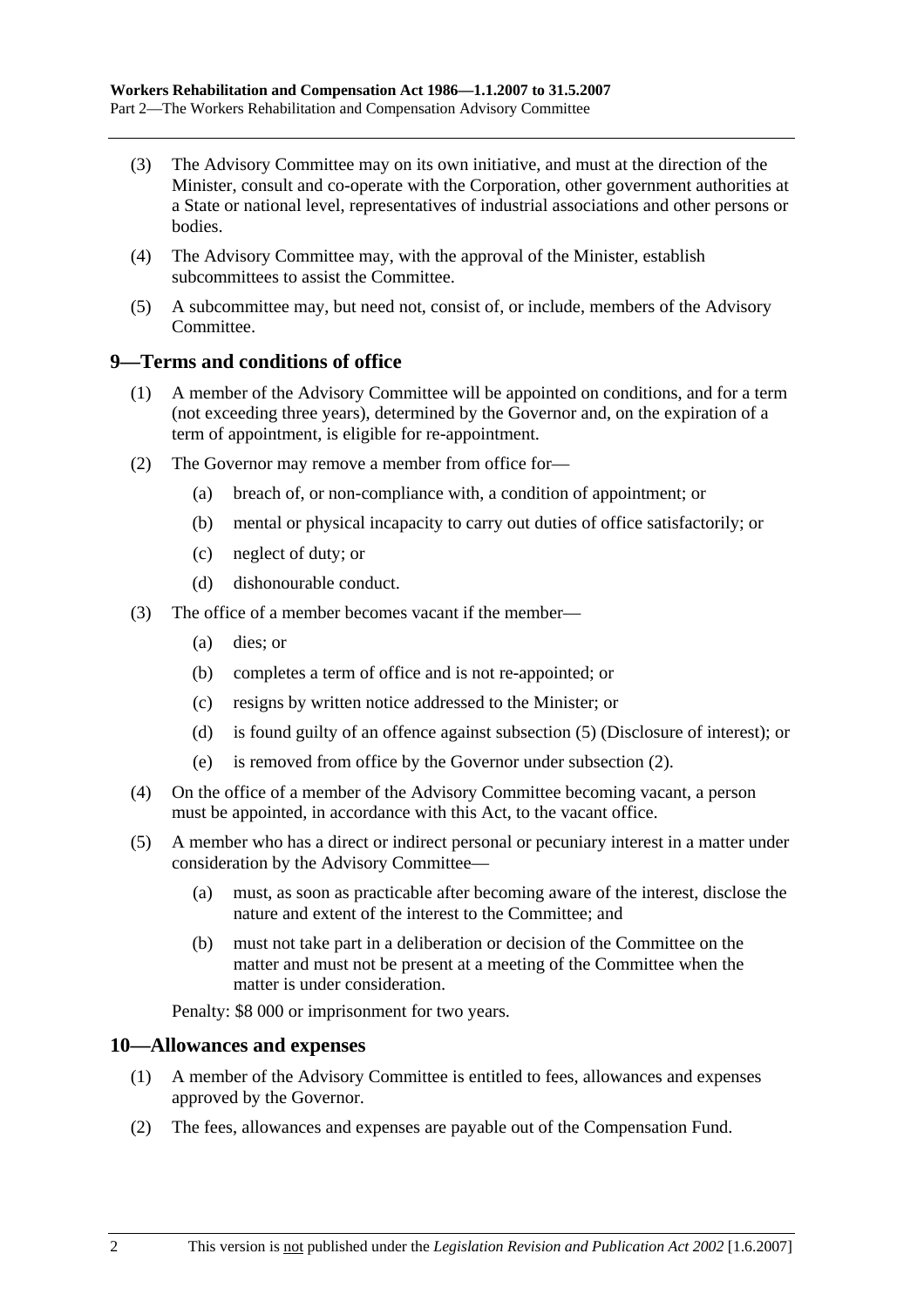## **11—Proceedings etc of the Advisory Committee**

- (1) Meetings of the Advisory Committee must be held at times and places appointed by the Committee, but there must be at least six meetings per year.
- (2) Six members of the Advisory Committee constitute a quorum of the Committee.
- (3) The presiding member of the Advisory Committee will, if present at a meeting of the Committee, preside at the meeting and, in the absence of the presiding member, a member chosen by the members present will preside.
- (4) A decision carried by a majority of the votes of the members present at a meeting of the Advisory Committee is a decision of the Committee.
- (5) Each member present at a meeting of the Advisory Committee is entitled to one vote on a matter arising for decision by the Committee, and, if the votes are equal, the person presiding at the meeting has a second or casting vote.
- (6) The Advisory Committee must ensure that accurate minutes are kept of its proceedings.
- (7) The Advisory Committee may open its proceedings to the public unless the proceedings relate to commercially sensitive matters or to matters of a private confidential nature.
- (8) Subject to this Act, the proceedings of the Advisory Committee will be conducted as the Committee determines.

# **12—Confidentiality**

A member of the Advisory Committee who, as a member of the Committee, acquires information that—

- (a) the member knows to be of a commercially sensitive nature, or of a private confidential nature; or
- (b) the Committee classifies as confidential information,

must not divulge the information without the approval of the Committee.

Penalty: \$1 000.

## **13—Immunity of members of Advisory Committee**

- (1) No personal liability attaches to a member of the Advisory Committee for an act or omission by the member or the Committee in good faith and in the exercise or purported exercise of powers or functions under this Act.
- (2) A liability that would, but for subsection (1), lie against a member lies instead against the Crown.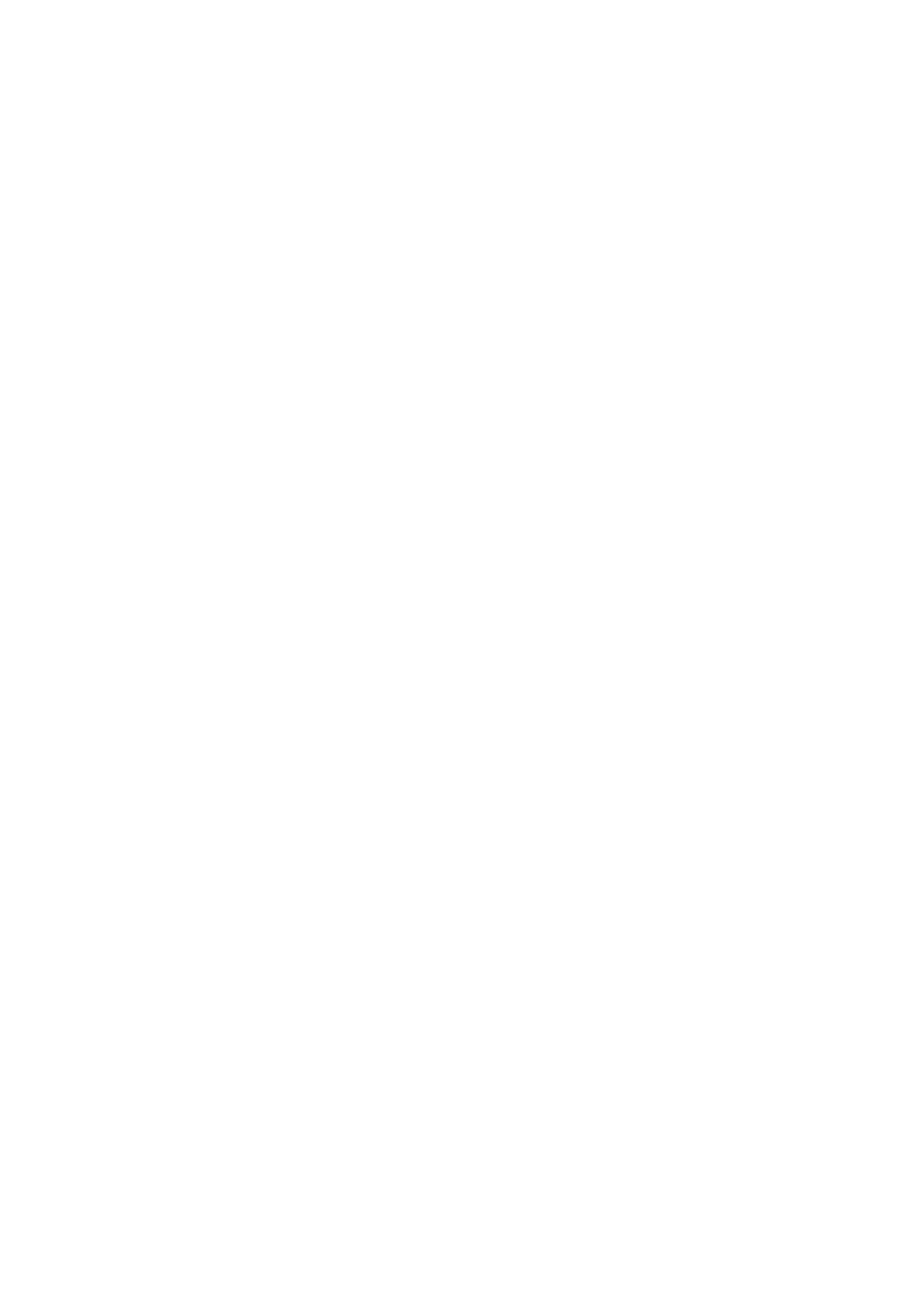# **Part 3—Rehabilitation and accident prevention programmes**

# **Division 1—Rehabilitation**

# **26—Rehabilitation programmes**

- (1) The Corporation shall establish or approve rehabilitation programmes with the object of ensuring that workers suffering from compensable disabilities—
	- (a) achieve the best practicable levels of physical and mental recovery; and
	- (b) are, where possible, restored to the workforce and the community.
- (2) A rehabilitation programme may be established by the Corporation in relation to—
	- (a) a particular worker;
	- (b) workers of a particular class;
	- (c) workers suffering from disabilities of a particular class.
- (3) For the purposes, or in the course, of a rehabilitation programme the Corporation may—
	- (a) provide for the physical, mental or vocational assessment of workers;
	- (b) provide advisory services to workers, members of the families of workers, employers and others;
	- (c) assist workers in seeking, obtaining or retaining employment;
	- (d) assist in the training or retraining of workers;
	- (e) assist workers to find appropriate accommodation;
	- (f) provide for the necessary and reasonable costs (including costs of travel, accommodation and child care) incurred by workers in order to participate in rehabilitation programmes;
	- (g) provide equipment, facilities and services to assist workers to cope with their disabilities at home or in the workplace;
	- (h) provide assistance to persons who may be in a position to help workers to overcome or cope with their disabilities;
	- (i) disseminate information that relates to work related disabilities;
	- (j) conduct, participate in or subsidise research into any aspect of rehabilitation;
	- (k) encourage and support the work of organisations that provide assistance to workers suffering from compensable disabilities;
	- (l) do anything else that may assist in the rehabilitation of workers.
- (4) The Corporation may admit a disabled worker to a rehabilitation programme notwithstanding that it has not been finally established that the worker's disability is compensable.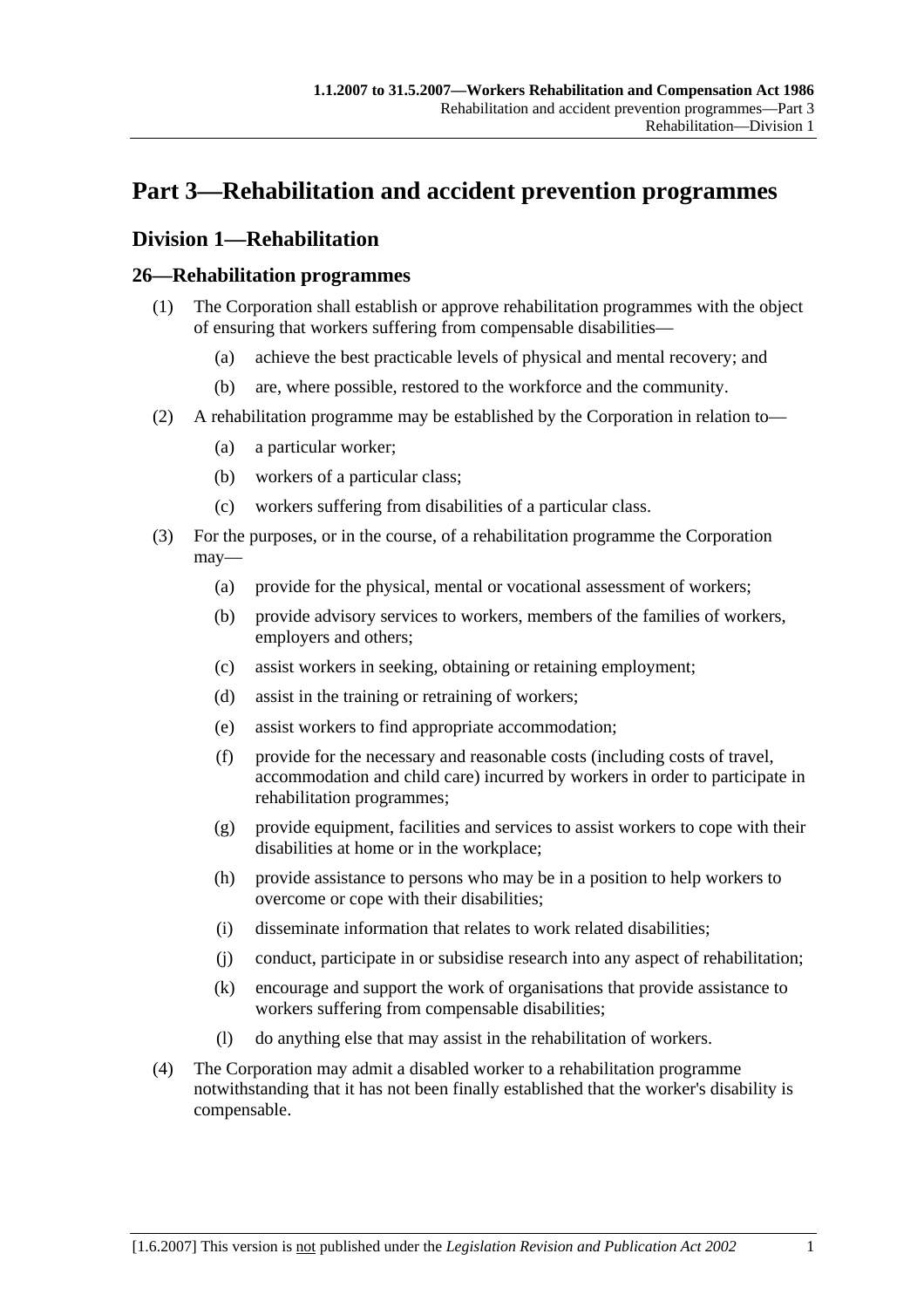## **27—Clinics and other facilities**

- (1) In the exercise of its powers under this Division, the Corporation should seek to utilise rehabilitation facilities and services provided by the employer of a disabled worker.
- (2) In the exercise of its powers under this Division, the Corporation should give encouragement and assistance to the establishment and provision of rehabilitation facilities and services in the private sector.
- (3) The Corporation may—
	- (a) enter into arrangements with any government agency or other body under which medical services or rehabilitation facilities and services will be provided for disabled workers; and
	- (b) with the approval of the Minister, establish clinics and other facilities for the assessment, treatment or rehabilitation of disabled workers; and
	- (c) establish and maintain a register of persons and organisations that are, in the opinion of the Corporation, properly qualified and equipped to provide rehabilitation services.

## **28—Rehabilitation advisers**

- (1) The Corporation shall appoint such rehabilitation advisers as are necessary for the purposes of this Act.
- (2) A rehabilitation adviser—
	- (a) shall assist in devising and co-ordinating rehabilitation programmes for disabled workers; and
	- (b) shall be responsible to the Corporation for monitoring the progress of disabled workers who are involved in rehabilitation programmes; and
	- (c) may, subject to monetary limitations set by the Corporation, expend money of the Corporation in obtaining for a disabled worker services and equipment that may assist towards rehabilitation; and
	- (d) shall consult with employers with a view to expediting the return to work of disabled workers.
- (3) A statement made by or to a rehabilitation adviser about a worker who is participating in a rehabilitation program must not be disclosed in proceedings under this Act unless—
	- (a) the rehabilitation adviser and the worker consent to the disclosure; or
	- (b) the statement is relevant to an allegation of fraud or dishonesty in criminal proceedings against the worker.

## **28A—Rehabilitation and return to work plans**

- (1) The Corporation may establish a rehabilitation and return to work plan for a worker who is incapacitated for work by a compensable disability.
- (2) If a worker—
	- (a) is receiving compensation by way of income maintenance; and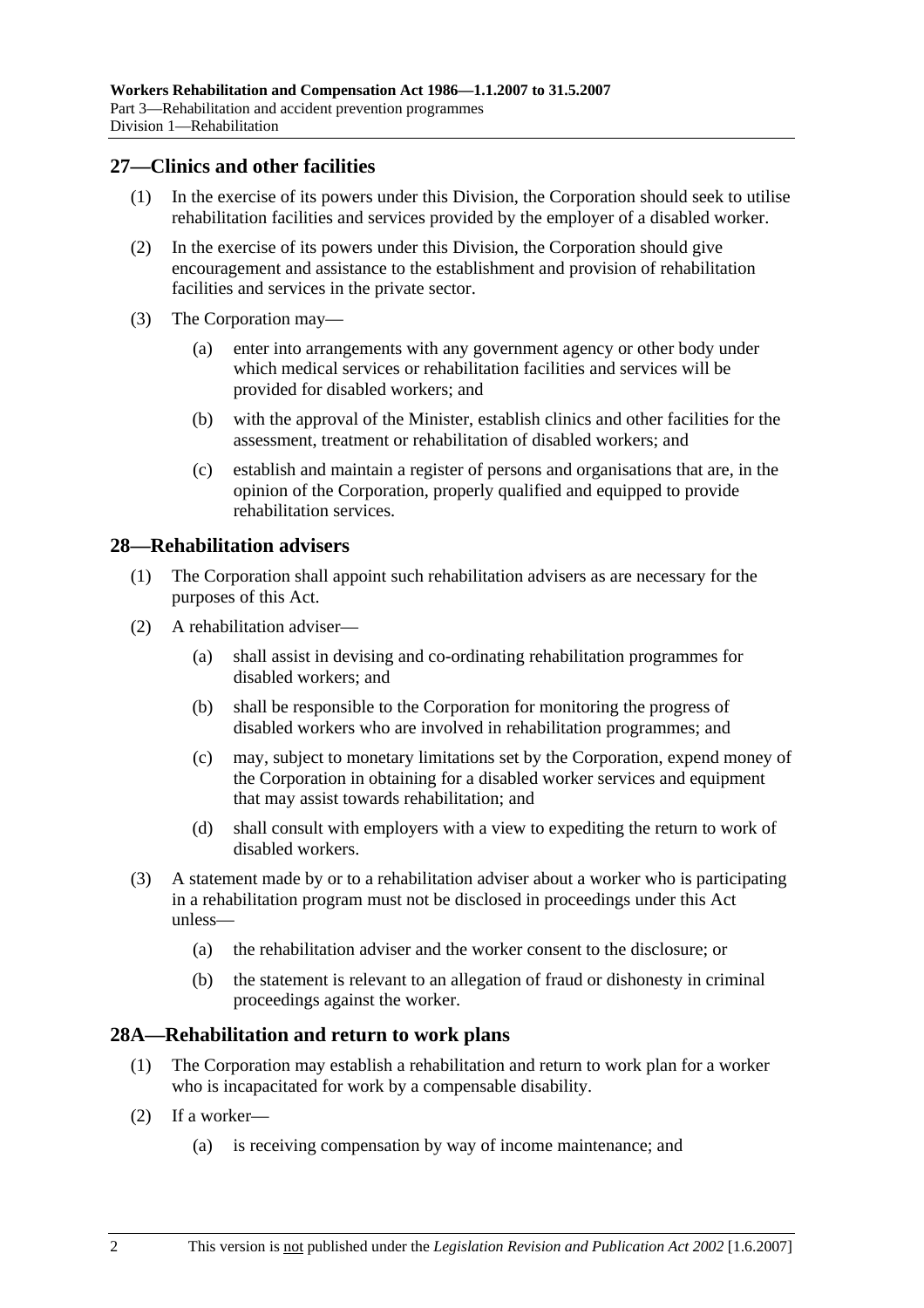(b) is (or is likely to be) incapacitated for work by a compensable disability for more than 3 months (but has some prospect of returning to work),

the Corporation must prepare a rehabilitation and return to work plan for the worker.

- (3) In preparing the plan, the Corporation—
	- (a) must consult with the worker and the employer out of whose employment the disability arose; and
	- (b) should if practicable—
		- (i) review medical records relevant to the worker's condition; or
		- (ii) consult with any medical expert who is treating the worker for the compensable disability.
- (4) A rehabilitation and return to work plan may impose obligations on the worker and on the employer.
- (5) The Corporation must give the worker and the employer a copy of the rehabilitation and return to work plan.
- (6) The plan is binding on the worker and the employer.

## **28B—Review of plan**

- (1) A worker or employer may apply for review of—
	- (a) a decision to establish or not to establish a rehabilitation and return to work plan; or
	- (b) a provision of a rehabilitation and return to work plan,

on the ground that the decision or the provision is unreasonable.

- (2) On review of a rehabilitation and return to work plan (or in consequent appellate proceedings), the plan may be modified to the extent necessary to ensure that the plan does not impose unreasonable obligations on the worker or the employer.
- (3) Proceedings on a review under this section (or consequent appellate proceedings) do not suspend obligations imposed by a rehabilitation and return to work plan.

# **28C—Rehabilitation standards and requirements**

- (1) Rehabilitation programs, and rehabilitation and return to work plans, must comply with standards and requirements imposed by regulation.
- (2) Before the publication of regulations imposing standards and requirements for rehabilitation programs or rehabilitation and return to work plans, the Corporation must consult on the proposed regulations with—
	- (a) professional associations representing the providers of rehabilitation services of the relevant kinds; and
	- (b) the Self-Insurers Association of South Australia Incorporated and associations representing self-managed employers; and
	- (c) associations representing employers (including the South Australian Employers Chamber of Commerce and Industry); and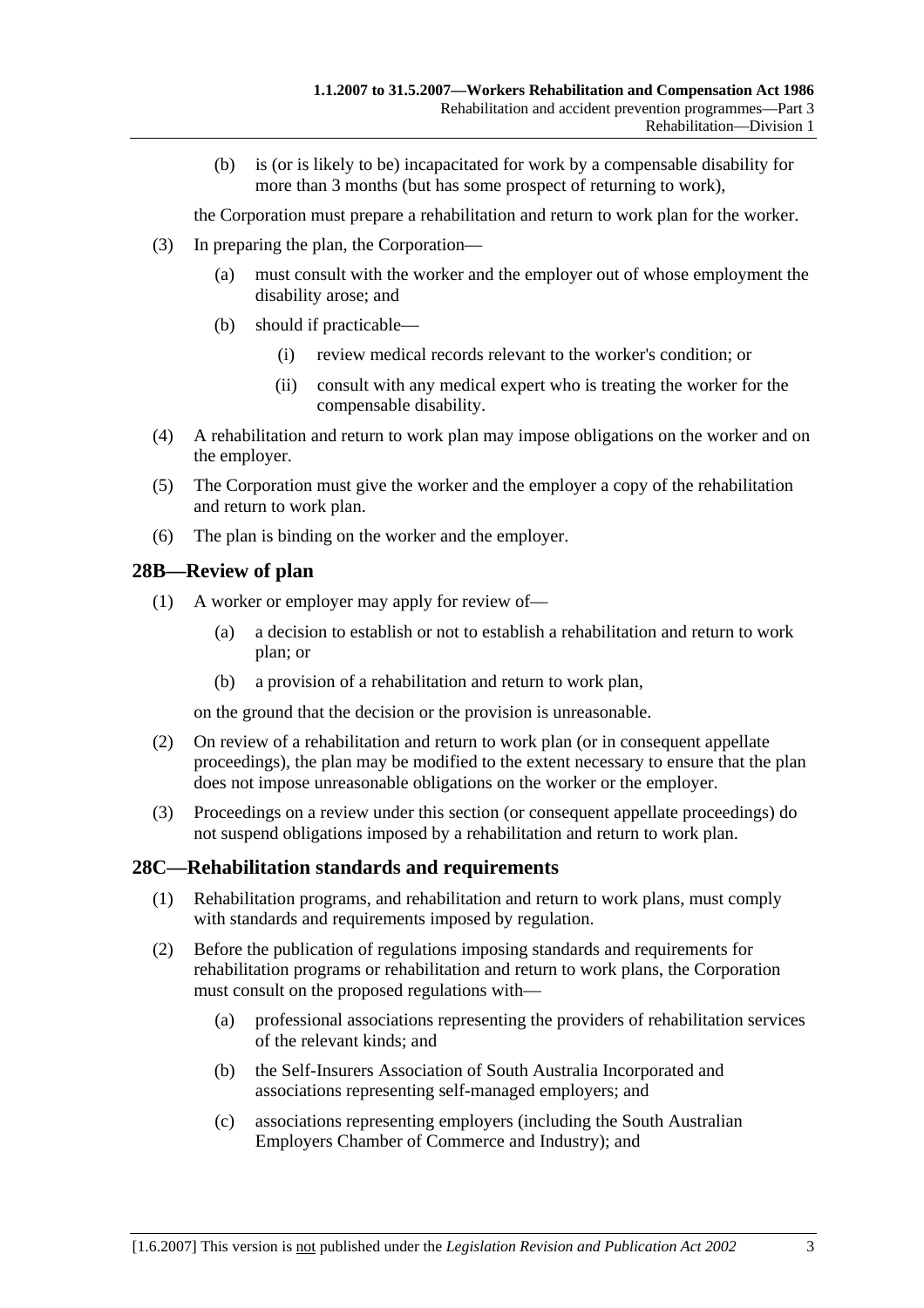(d) associations representing employees (including the United Trades and Labor Council).

# **Division 2—Disability prevention programmes**

## **29—Prevention programmes**

The Corporation may assist employers to establish or maintain programmes that are designed to prevent or reduce the incidence of compensable disabilities.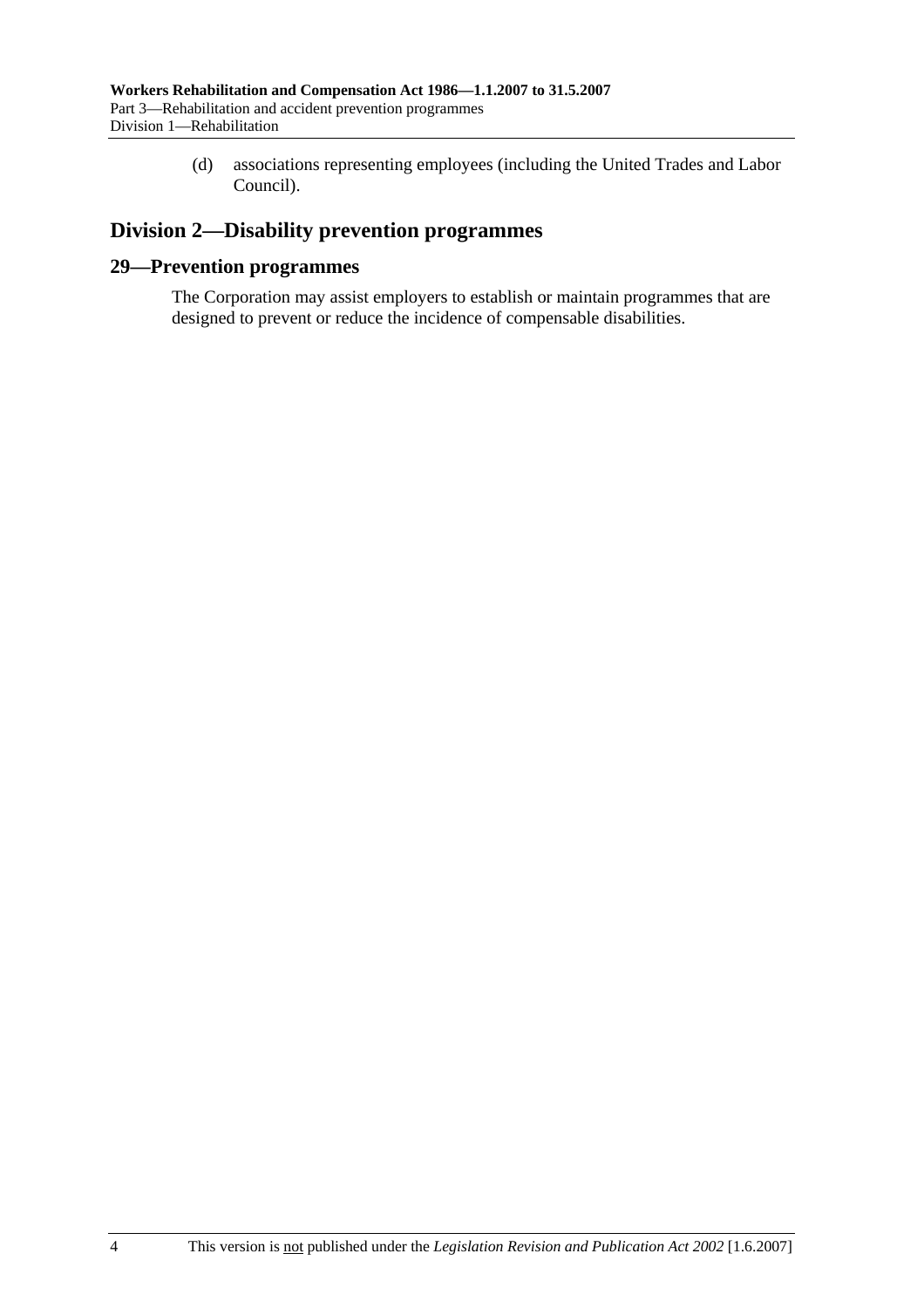# **Part 4—Compensation**

# **Division 1—Conditions under which disability is compensable**

# **30—Compensability of disabilities**

- (1) Subject to this Act, a disability is compensable if it arises from employment.
- (2) Subject to this section, a disability arises from employment if—
	- (a) in the case of a disability that is not a secondary disability or a disease—it arises out of or in the course of employment; or
	- (b) in the case of a disability that is a secondary disability or a disease—
		- (i) the disability arises out of employment; or
		- (ii) the disability arises in the course of employment and the employment contributed to the disability.
- (3) A worker's employment includes—
	- (a) attendance at the worker's place of employment on a working day but before the day's work begins in order to prepare, or be ready, for work; and
	- (b) attendance at the worker's place of employment during an authorised break from work; and
	- (c) attendance at the worker's place of employment but after work ends for the day while the worker is preparing to leave, or in the process of leaving, the place; and
	- (d) attendance at an educational institution under the terms of an apprenticeship or other legal obligation, or at the employer's request or with the employer's approval; and
	- (e) attendance at a place to receive a medical service, to obtain a medical report or certificate (or to be examined for the purpose), to participate in a rehabilitation program, or to apply for, or receive, compensation for a compensable disability.
- (4) However, a disability does not arise from employment if it arises out of, or in the course of, the worker's involvement in a social or sporting activity, except where the activity forms part of the worker's employment or is undertaken at the direction or request of the employer.
- (5) A disability that arises out of, or in the course of, a journey arises from employment only if—
	- (a) the journey is undertaken in the course of carrying out duties of employment; or
	- (b) the journey is between—
		- (i) the worker's place of residence and place of employment; or
		- (ii) the worker's place of residence or place of employment and—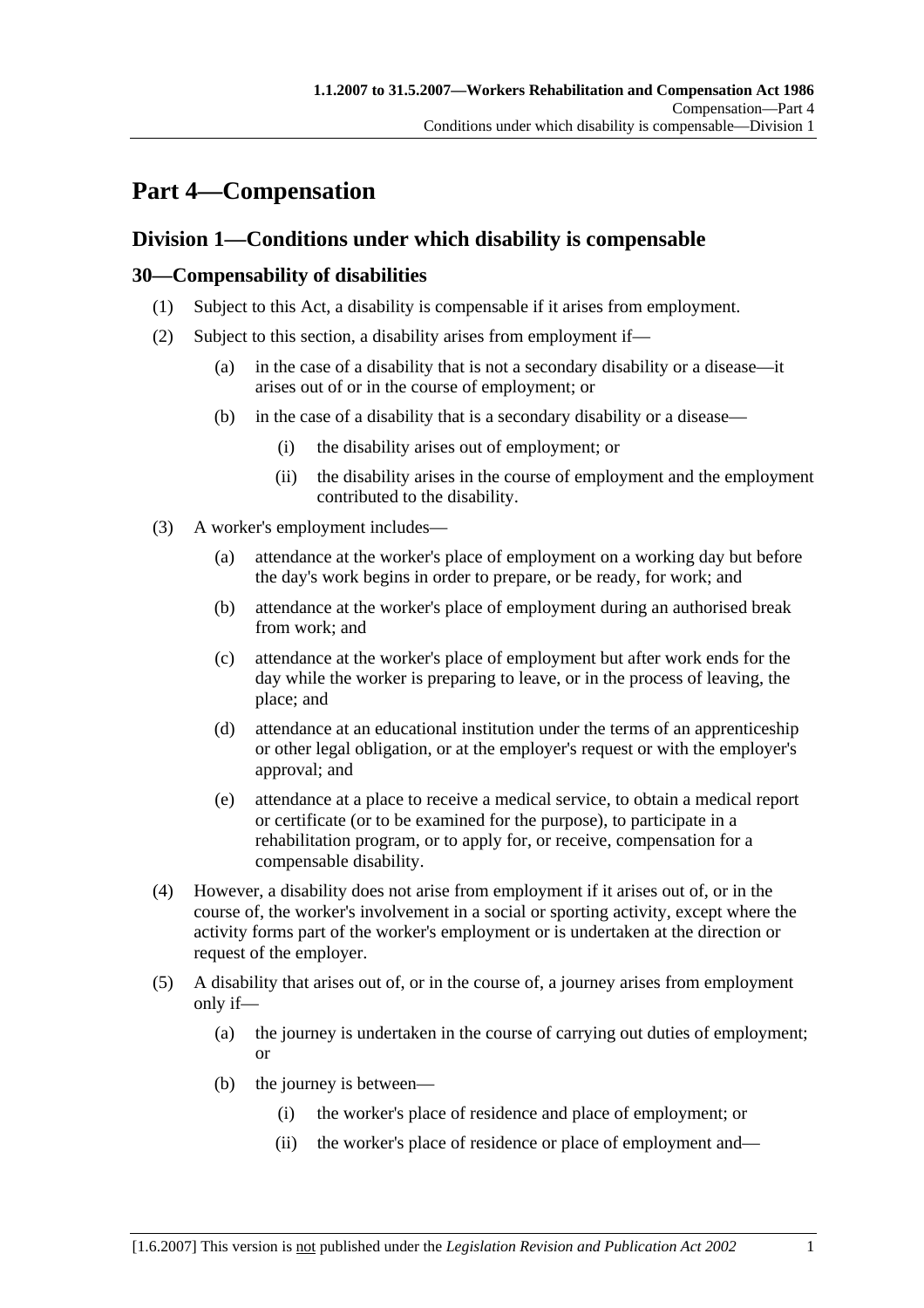- (A) an educational institution the worker attends under the terms of an apprenticeship or other legal obligation, or at the employer's request or with the employer's approval; or
- (B) a place the worker attends to receive a medical service, to obtain a medical report or certificate (or to be examined for that purpose), to participate in a rehabilitation program, or to apply for, or receive, compensation for a compensable disability,

and there is a real and substantial connection between the employment and the accident out of which the disability arises.

- (6) However, the fact that a worker has an accident in the course of a journey to or from work does not in itself establish a sufficient connection between the accident and the employment for the purposes of subsection (5)(b).
- (7) The journey between places mentioned in subsection (5)(b) must be a journey by a reasonably direct route but may include an interruption or deviation if it is not, in the circumstances of the case, substantial, and does not materially increase the risk of injury to the worker.

# **30A—Psychiatric disabilities**

A disability consisting of an illness or disorder of the mind is compensable if and only if—

- (a) the employment was a substantial cause of the disability; and
- (b) the disability did not arise wholly or predominantly from—
	- (i) reasonable action taken in a reasonable manner by the employer to transfer, demote, discipline, counsel, retrench or dismiss the worker; or
	- (ii) a decision of the employer, based on reasonable grounds, not to award or provide a promotion, transfer, or benefit in connection with the worker's employment; or
	- (iii) reasonable administrative action taken in a reasonable manner by the employer in connection with the worker's employment; or
	- (iv) reasonable action taken in a reasonable manner under this Act affecting the worker.

# **30B—Effect of misconduct etc**

- (1) A worker who is acting in connection with, and for the purposes of, the employer's trade or business is presumed to be acting in the course of employment despite the fact that—
	- (a) the worker is acting in contravention of a statutory or other regulation applicable to the employment; or
	- (b) the worker is acting without, or in contravention of, instructions from the employer.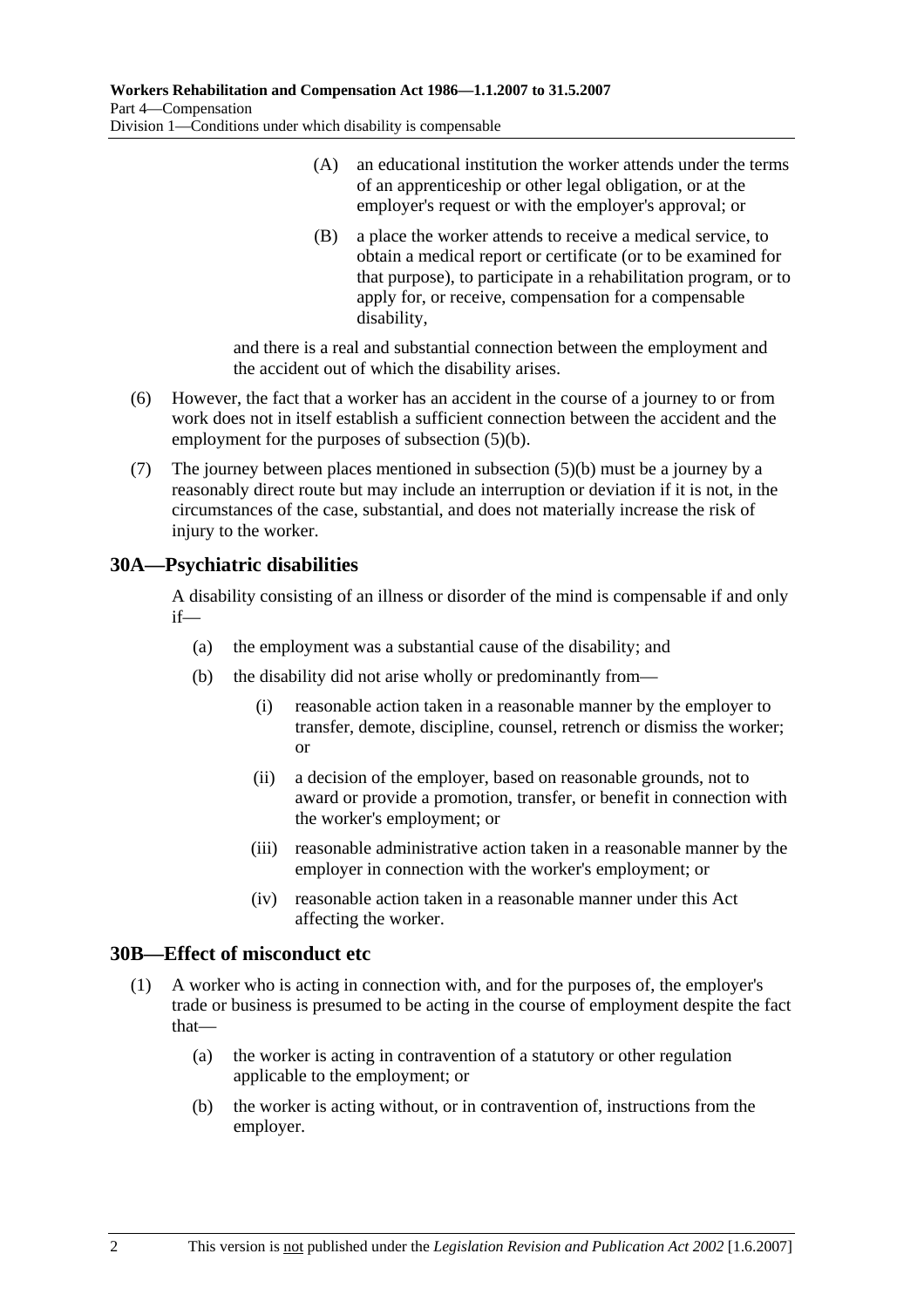- (2) However—
	- (a) a worker will not be presumed to be acting in the course of employment if the worker is guilty of misconduct or acts in contravention of instructions from the employer during the course of an attendance under section 30(3); and
	- (b) a disability is not compensable if it is established on the balance of probabilities that the disability is wholly or predominantly attributable to—
		- (i) serious and wilful misconduct on the part of the worker; or
		- (ii) the influence of alcohol or a drug voluntarily consumed by the worker (other than a drug lawfully obtained and consumed in a reasonable quantity by the worker).
- (3) Subsection (2)(a) does not apply in a case of death or permanent total incapacity for work and subsection (2)(b) does not apply in a case of death or serious and permanent disability.

# **31—Evidentiary provision**

- (1) A disability is not compensable unless it is established on the balance of probabilities that it arises from employment.
- (2) However, if a worker suffers a disability of a kind referred to in the first column of Schedule 2 and has been employed in work of a type referred to in the second column of Schedule 2 opposite the disability, the worker's disability is presumed, in the absence of proof to the contrary, to have arisen from that employment.
- (3) A regulation made on the recommendation, or with the approval, of the Corporation or the Advisory Committee may extend the operation of subsection (2) to disabilities and types of work prescribed in the regulation.
- (4) Where a worker retires or is retired from employment on account of age or ill-health and the worker makes a claim for noise induced hearing loss after the expiration of two years from the date of the retirement, subsection (2) does not apply in relation to that claim.
- (5) Where—
	- (a) a worker's disability consists of the aggravation, acceleration, exacerbation, deterioration or recurrence of a pre-existing coronary heart disease; and
	- (b) the disability arises in the course of employment,

it will be presumed, in the absence of proof to the contrary, that the employment contributed to the disability.

# **Division 2—Compensation for medical expenses etc**

# **32—Compensation for medical expenses**

- (1) Subject to this section, a worker is entitled to be compensated for costs of a kind described in subsection (2) reasonably incurred by the worker in consequences of having suffered a compensable disability—
	- (a) in accordance with a scale prescribed under this section; or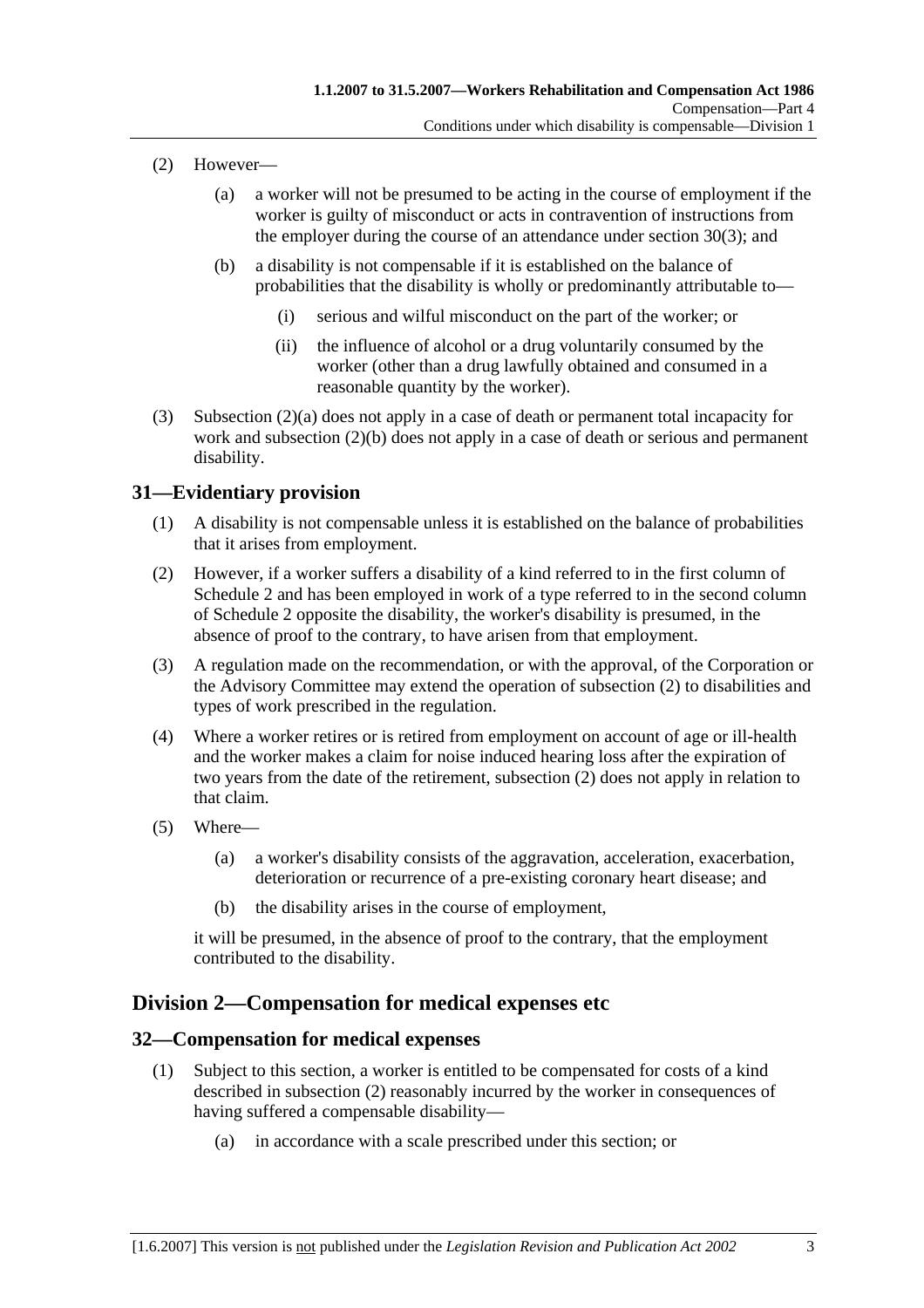- (b) if the relevant service is not covered by a scale under this section—to the extent of a reasonable amount for the provision of the service.
- (2) The costs referred to in subsection (1) are as follows:
	- (a) the cost of medical services;
	- (b) the cost of hospitalisation and all associated medical, surgical and nursing services;
	- (c) the cost of approved rehabilitation;
	- (d) the cost of travelling, or being transported, to and from any place for the purpose of receiving medical services, hospitalisation or approved rehabilitation (but not where the worker travels in a private vehicle);
	- (e) where it is necessary for the worker to be accommodated away from home for the purpose of receiving medical services or approved rehabilitation—the cost of such accommodation (but not exceeding limits prescribed by regulation);
	- (f) the cost of attendance by a registered or enrolled nurse, or by some other person approved by the Corporation or of a class approved by the Corporation, where the disability is such that the worker must have nursing or personal attendance;
	- (g) the cost of the provision, maintenance, replacement or repair of therapeutic appliances;
	- (h) the cost of medicines and other material purchased on the prescription or recommendation of a medical expert;
	- (i) any other costs (or classes of costs) authorised by the Corporation.
- (3) Compensation in respect of costs to which this section applies may be paid—
	- (a) to the worker; or
	- (b) directly to the person to whom the worker is liable for those costs.
- (4) Where a worker has been charged more than the amount that the worker is entitled to claim for the provision of a service in respect of which compensation is payable under this section, the Corporation may reduce the charge by the amount of the excess.
- (4a) A decision of the Corporation under subsection (4) is not reviewable.
- (5) Where—
	- (a) services of a kind to which this section applies were provided to a worker in relation to a compensable disability; and
	- (b) the Corporation considers that the services were, in the circumstances of the case, inappropriate or unnecessary,

the Corporation may disallow charges for the services.

- (6) Where the Corporation disallows or reduces a charge under this section—
	- (a) it must give to the provider of the service a notice setting out—
		- (i) the basis of the Corporation's decision to disallow or reduce the charge; and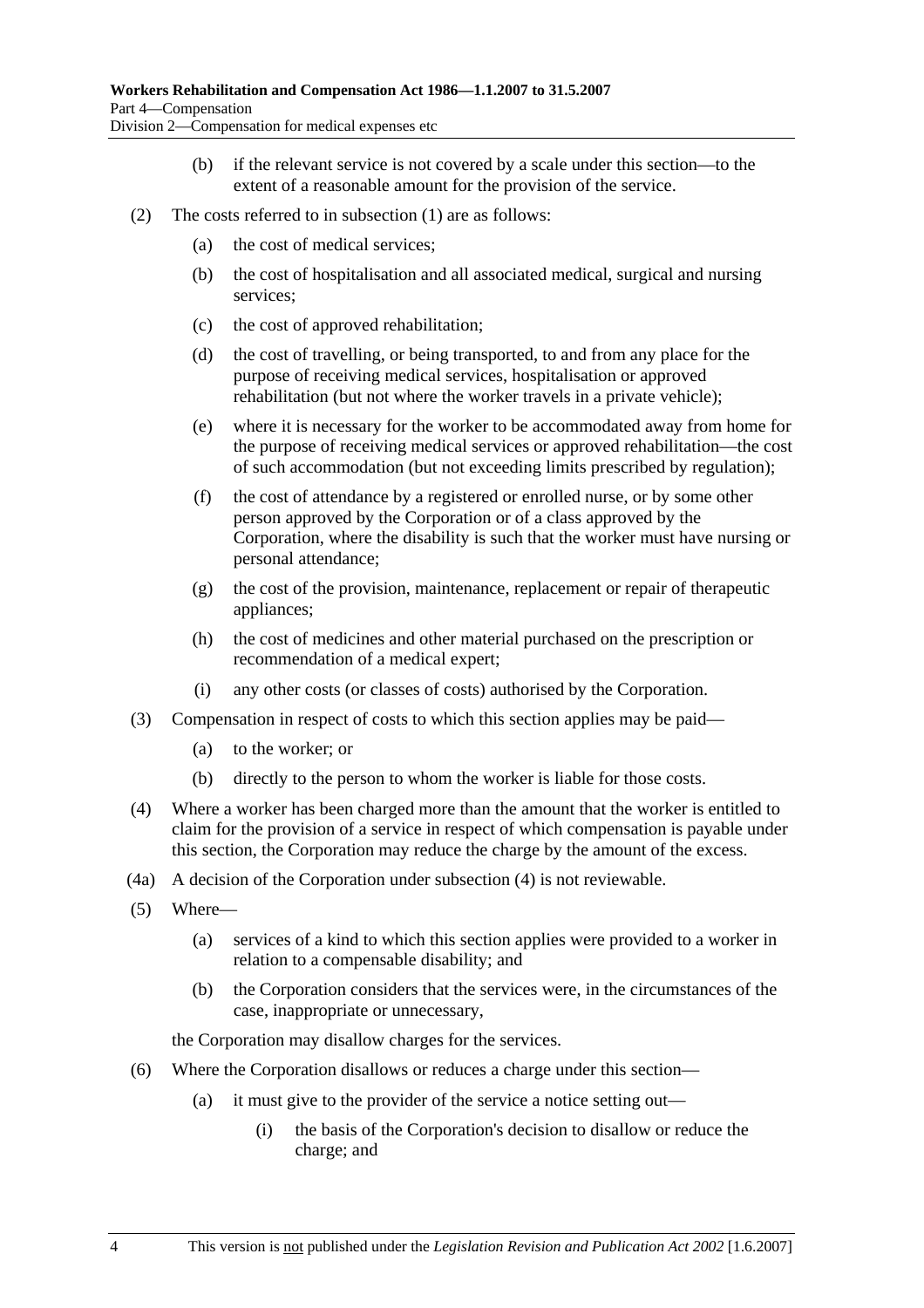- (ii) where the charge has been disallowed under subsection (5) the provider's right to have the decision reviewed under this Act; and
- (b) the worker is not liable to the provider for the disallowed charge, or for more than the reduced charge, (as the case requires) and, if the worker has in fact paid an amount for which he or she is not liable, the Corporation will reimburse the worker for that amount and may recover it from the provider as a debt.
- (7) Where a worker travels in a private vehicle to or from any place for the purpose of receiving medical services, hospitalisation or approved rehabilitation, and the travel is reasonably necessary in the circumstances of the case, the worker is entitled to a travel allowance at rates fixed by a scale published under this section.
- (8) A reference in this section to approved rehabilitation is a reference to rehabilitation programmes or services provided by a person who has an agreement with the Corporation for the provision of those programmes or services.
- (9) If a treatment protocol for a disability of a particular kind has been prescribed under this section, costs of medical services for treatment of a disability of the relevant kind (and related hospitalisation and nursing services) are only compensable where—
	- (a) the services are provided in accordance with the protocol; or
	- (b) the provider of the services establishes, to the Corporation's satisfaction, that services outside the terms of the protocol are justified in the circumstances of the particular case.
- (10) The amount of compensation for a service covered by a scale of charges prescribed under this section must be in accordance with the scale.
- (11) The Governor may, by regulation, prescribe—
	- (a) scales of charges for the purposes of this section (ensuring as far as practicable that the scales comprehensively cover the various kinds of services to which this section applies);
	- (b) treatment protocols for treatment of disabilities of particular kinds.
- (12) A scale of charges prescribed under this section must be based on the average charge to private patients for the relevant service (but the amount fixed for the service must not exceed the amount recommended by the relevant professional association).
- (13) Before a regulation is made prescribing a scale of charges, or a treatment protocol, the Corporation must consult on the terms of the proposed regulation with—
	- (a) professional associations representing the providers of medical services of the relevant kind; and
	- (b) the Self-Insurers Association of South Australia Incorporated and associations representing self-managed employers; and
	- (c) associations representing employers (including the South Australian Employers Chamber of Commerce and Industry); and
	- (d) associations representing employees (including the United Trades and Labor Council).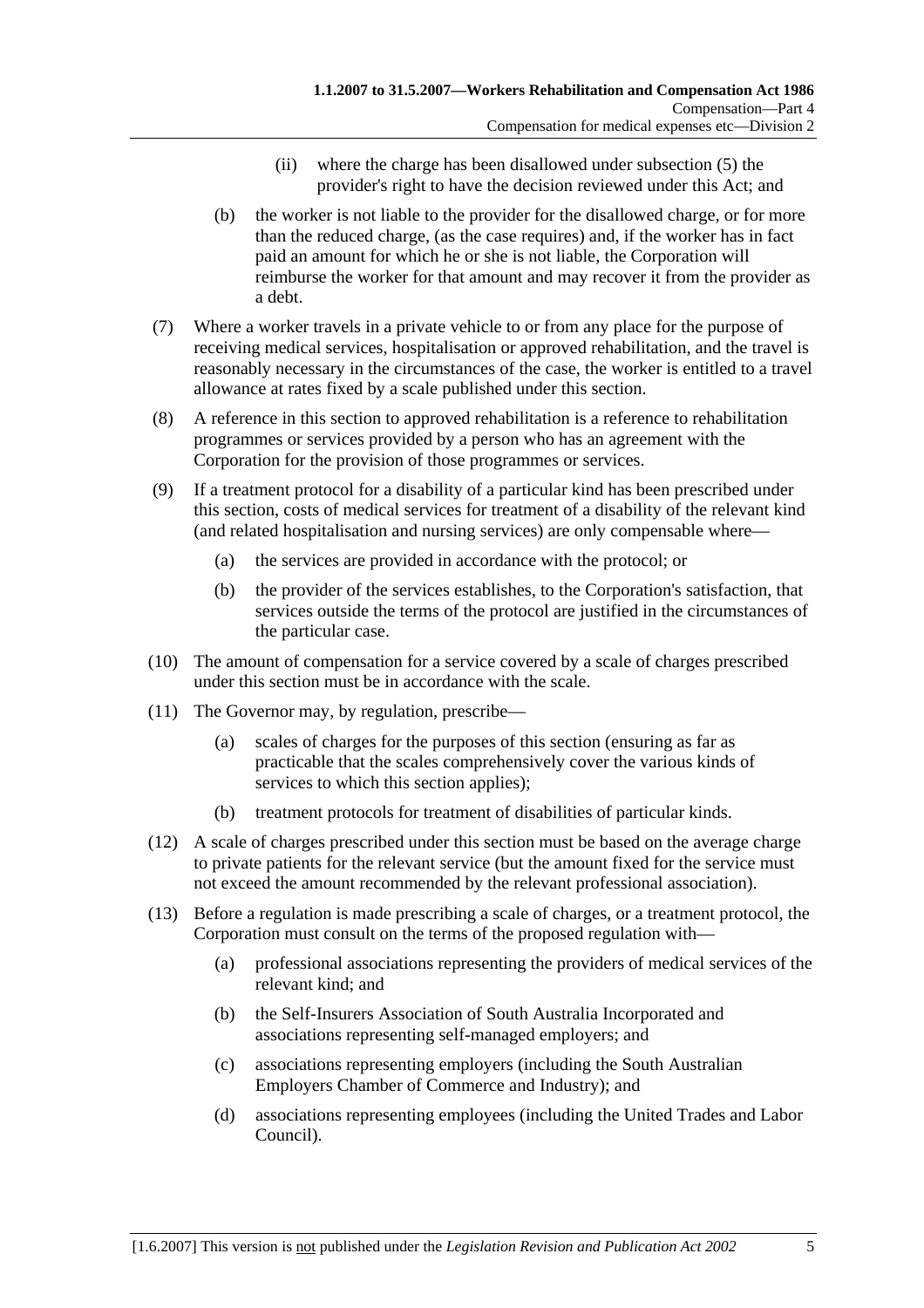(14) A person who provides a service for a disabled worker, knowing the worker to be entitled to compensation for the service under this section, must not charge for the service an amount exceeding the amount allowed under a scale of charges prescribed under this section.

Maximum penalty: \$1 000.

# **33—Transportation for initial treatment**

- (1) Where—
	- (a) a worker is injured at the worker's place of employment during the course of employment; and
	- (b) the injury is such as to require immediate medical treatment,

the employer shall, at the employer's own expense, provide the worker with immediate transportation to a hospital or medical expert for initial treatment.

- (2) If an employer fails to provide transportation in accordance with subsection (1), the cost may be recovered by the Corporation from the employer as a debt due to the Corporation.
- (3) An amount recovered by the Corporation under subsection (2) shall, if the worker incurred costs in consequence of the employer's failure to provide transportation, be paid to the worker.
- (4) If the cost of transportation provided by an employer (other than an exempt employer) to a worker in accordance with subsection (1) exceeds an amount prescribed by the regulations, the employer is, on application to the Corporation in a manner and form approved by the Corporation, entitled to recover the excess from the Corporation.

# **Division 3—Compensation for property damage**

# **34—Compensation for property damage**

- (1) Where a worker suffers a compensable disability and, in consequence of the trauma out of which the disability arose, damage occurs to any therapeutic appliances, clothes, personal effects or tools of trade of the worker, the worker is, subject to limitations prescribed by regulation, entitled to be compensated for the full amount of the damage.
- (2) An entitlement under subsection (1) does not extend to compensation for damage to a motor vehicle.

# **Division 4—Compensation by way of income maintenance**

# **35—Weekly payments**

- (1) Subject to this Act, where a worker suffers a compensable disability that results in incapacity for work, the worker is entitled to weekly payments in respect of that disability in accordance with the following principles:
	- (a) if the period of incapacity for work does not exceed one year—
		- (i) the worker is, if totally incapacitated for work, entitled for the period of incapacity to weekly payments equal to the worker's notional weekly earnings;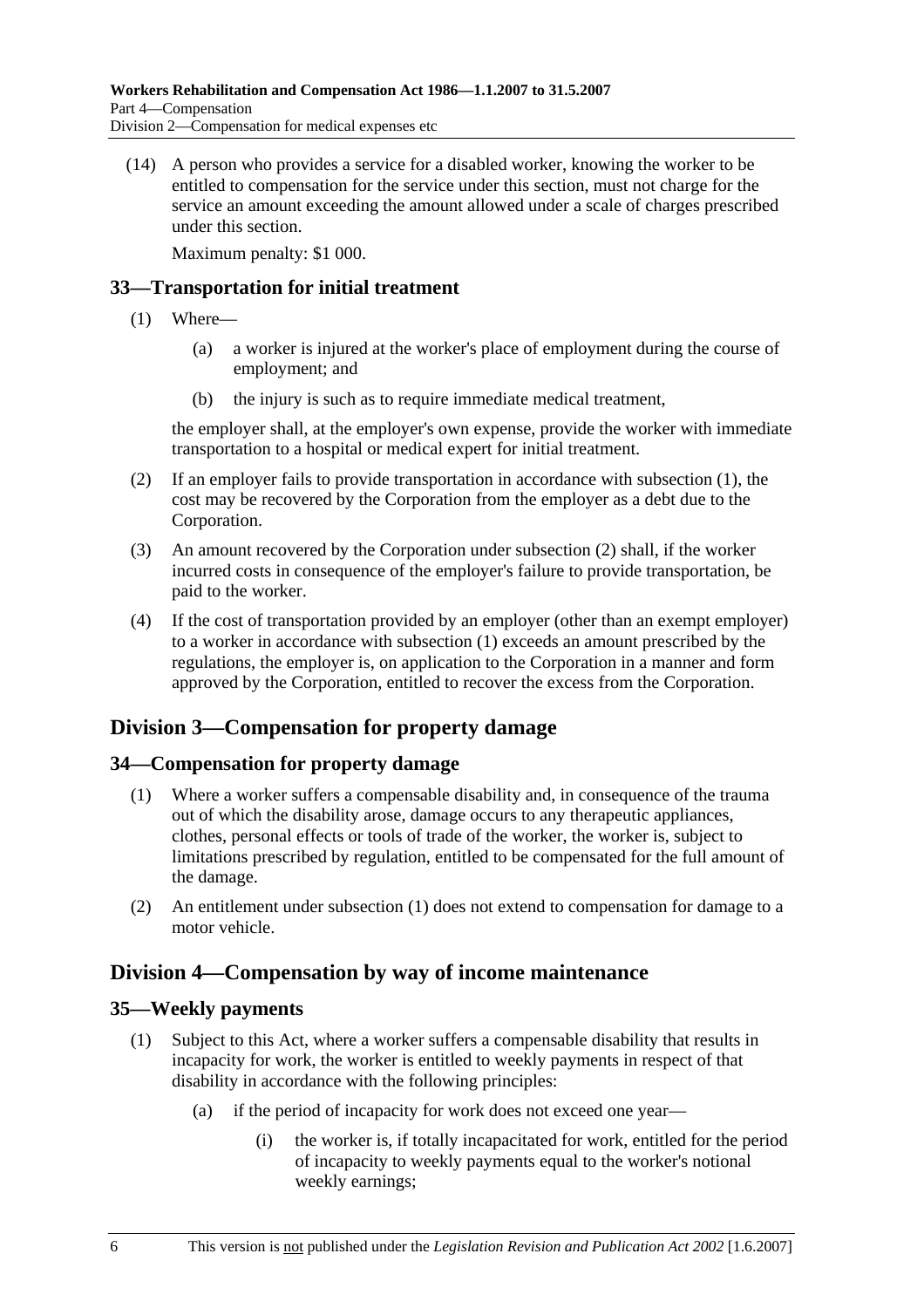- (ii) the worker is, if partially incapacitated for work, entitled for the period of incapacity to weekly payments equal to the difference between the worker's notional weekly earnings and the weekly earnings that the worker is earning or could earn in suitable employment;
- (b) if the period of incapacity for work exceeds one year, the worker is entitled to weekly payments determined in accordance with paragraph (a) for the first year of the period of incapacity and thereafter—
	- (i) the worker is, if totally incapacitated for work, entitled for the period of incapacity to weekly payments equal to 80 per cent of the worker's notional weekly earnings;
	- (ii) the worker is, if partially incapacitated for work, entitled for the period of incapacity to weekly payments equal to 80 per cent of the difference between the worker's notional weekly earnings and the weekly earnings that the worker is earning or could earn in suitable employment that the worker has a reasonable prospect of obtaining.
- (2) For the purposes of subsection (1)—
	- (a) the following factors must be considered (and given fair and reasonable weight) in assessing what employment is suitable for a partially incapacitated worker—
		- (i) the nature and extent of the worker's disability; and
		- (ii) the worker's age, level of education and skills; and
		- (iii) the worker's experience in employment; and
		- (iv) the worker's ability to adapt to new employment; and
	- (b) for the first two years of the period of incapacity, partial incapacity for work is treated as total incapacity unless the Corporation establishes that suitable employment is reasonably available to the worker; and
	- (c) after the end of the first two years of the period of incapacity, if—
		- (i) suitable employment is in fact not available to the worker; and
		- (ii) the worker establishes that the worker is, in effect, unemployable because employment of the relevant kind is not commonly available for a person in the worker's circumstances irrespective of the state of the labour market,

partial incapacity for work will also be treated as total incapacity, but otherwise an assessment of the weekly earnings the worker could earn in suitable employment after the end of the first two years of the period of incapacity must be made on the basis that employment of the relevant kind is available to the worker.

- (2a) Where—
	- (a) a period of incapacity for work exceeds two years; and
	- (b) an assessment of the weekly earnings that the worker is earning or could earn in suitable employment is made under subsection  $(1)(b)(ii)$ ; and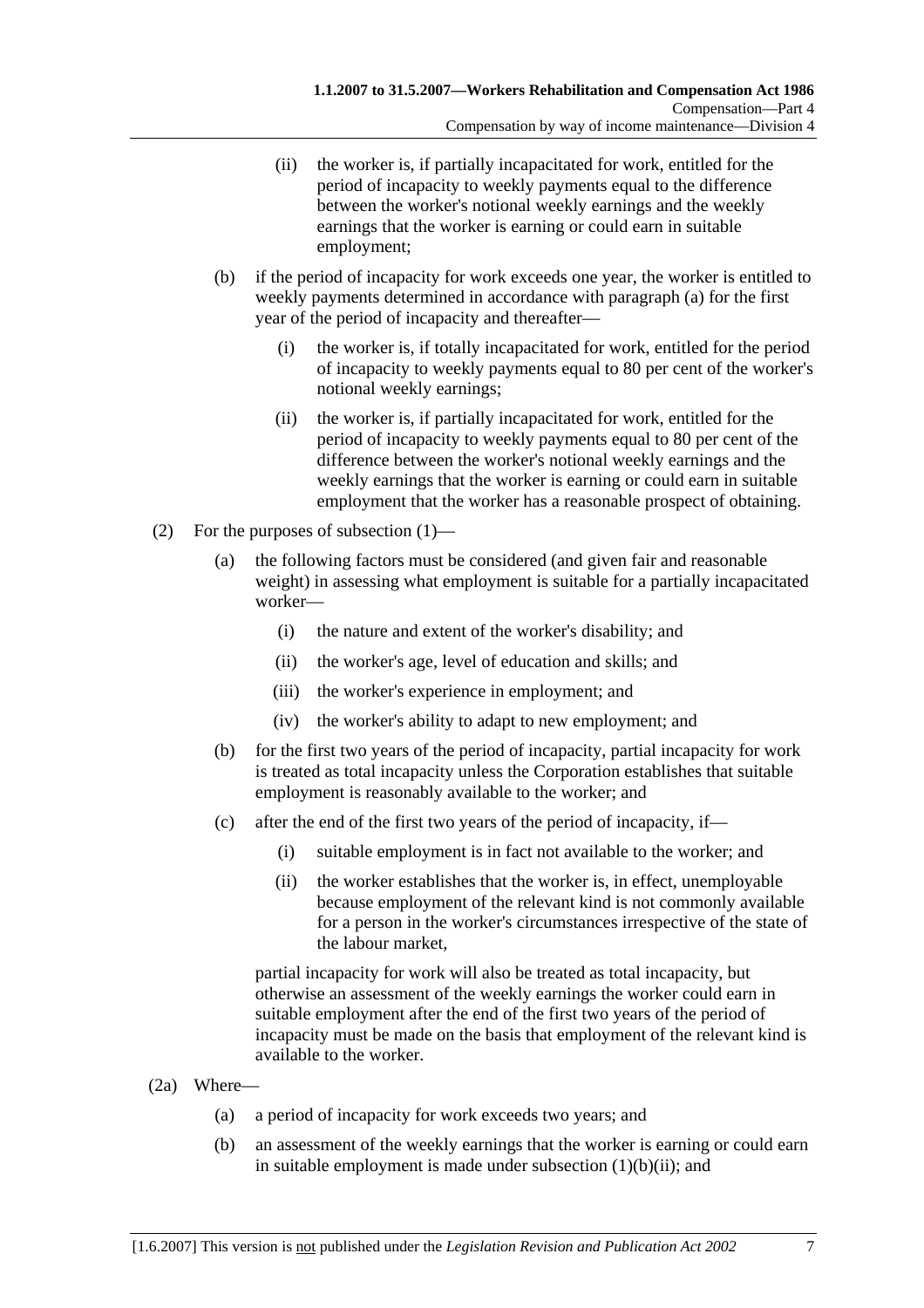(c) the worker's actual weekly earnings subsequently exceed the amount so assessed,

the Corporation cannot reduce the weekly payments to reflect the worker's actual weekly earnings except to the extent that the aggregate of the weekly payment plus the actual weekly earnings (excluding prescribed allowances) exceeds the notional weekly earnings of the worker.

- (3) Subject to subsection (4), where a disabled worker receives from an employer a payment, allowance or benefit in respect of a period of incapacity for work, the weekly payments payable to the worker under this section in respect of that period shall not, unless the Corporation determines otherwise, be reduced to take account of the value of that payment, allowance or benefit.
- (4) No reduction shall be made under subsection (3) on account of—
	- (a) any payment, allowance or benefit related to annual or other leave;
	- (b) any payment, allowance or benefit paid or conferred by the employer on the worker's retirement;
	- (c) any payment, allowance or benefit paid or conferred under a superannuation or pension scheme;
	- (d) any payment, allowance or benefit paid or conferred on the retrenchment, or in relation to the redundancy, of the worker.
- (5) Weekly payments are not payable in respect of a period of incapacity for work falling after the date on which the worker reaches retirement age.
- (5a) However, if a worker who is within 6 months of retirement age or above retirement age, becomes incapacitated for work while still in employment, weekly payments are, subject to the following exceptions, payable for a period of incapacity falling within 6 months after the commencement of the incapacity.

#### **Exceptions—**

- (a) weekly payments are not payable under this subsection for a period of incapacity falling after the worker reaches 70 years of age;
- (b) weekly payments are not payable under this subsection to—
	- (i) a worker who is, at the commencement of the incapacity, employed by a body corporate of which the worker is a director; or
	- (ii) a worker who is not, at common law, an employee of the employer unless the Crown is the worker's presumptive employer under section 103A.
- (6) A worker is not entitled to receive for two or more disabilities weekly payments in excess of the worker's notional weekly earnings.
- (6a) If a liability to make weekly payments is redeemed, the worker is taken, for the purposes of this section, to be receiving the weekly payments that would have been payable if there had been no redemption.
- (6b) If a worker ceases to be entitled to weekly payments because the Corporation makes a capital payment for loss of earning capacity under Division 4B, the worker is presumed, for the purposes of this section, to be receiving the weekly payments the worker would have been receiving if there had been no such capital payment.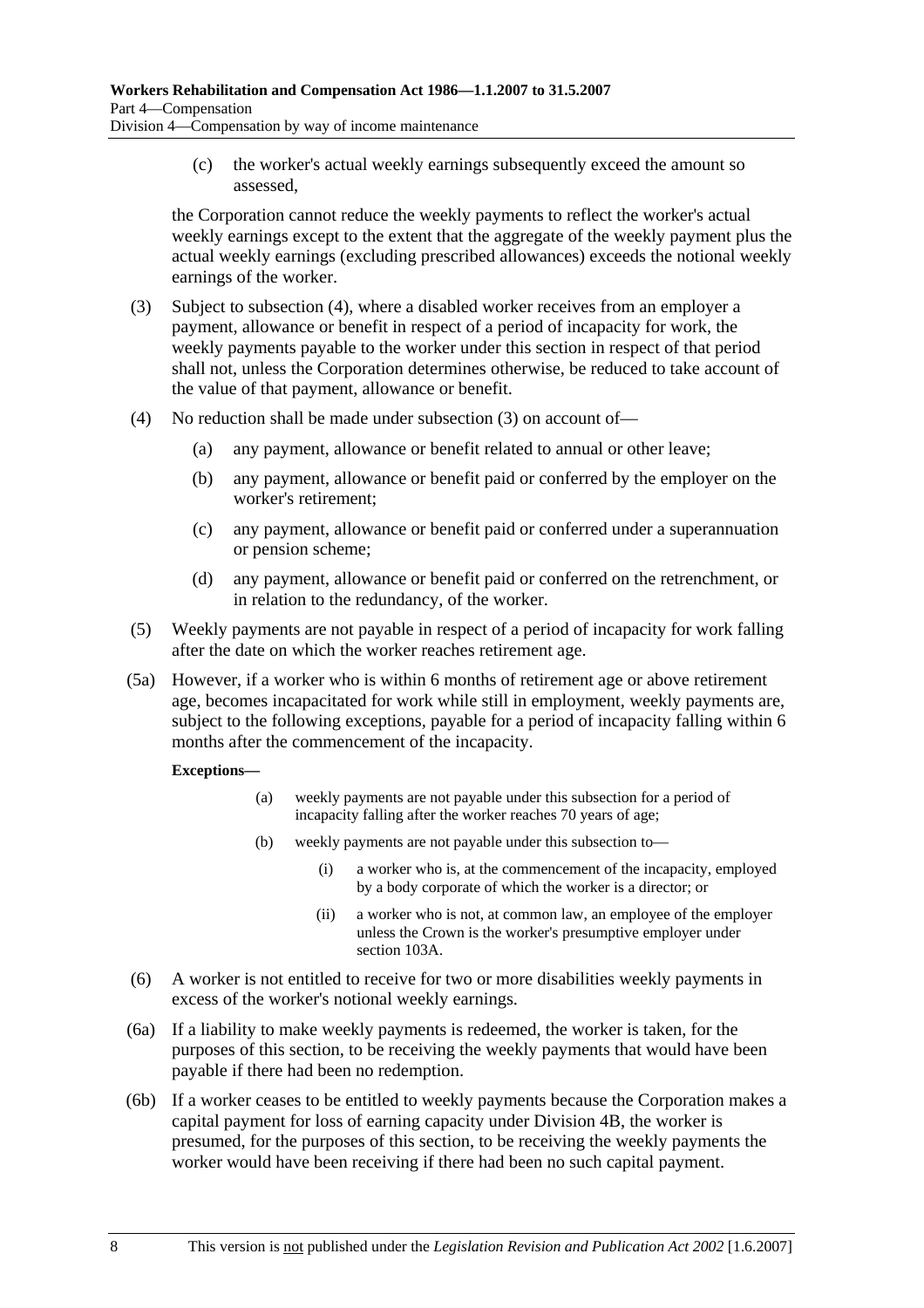- (7) In this section—
	- (aa) *retirement age* means—
		- (i) if there is a normal retirement age for workers in employment of the kind from which the worker's disability arose—that age of retirement; or
		- (ii) the age of 65 years,

whichever is the lesser;

- (a) a reference to a period of incapacity for work is, where the disability results in separate periods of incapacity for work, a reference to the aggregate period of incapacity;
- (b) a reference to weekly earnings is a reference to weekly earnings exclusive of prescribed allowances.

### **36—Discontinuance of weekly payments**

- (1) Subject to this Act, weekly payments to a worker who has suffered a compensable disability must not be discontinued unless—
	- (a) the worker consents to the discontinuance of weekly payments; or
	- (b) the Corporation is satisfied, on the basis of a certificate of a recognised medical expert, that the worker has ceased to be incapacitated for work by the compensable disability; or
	- (c) the worker has returned to work; or
	- (d) the worker has obtained work as an employee, or as a self-employed contractor, that is providing remuneration equal to or above the worker's notional weekly earnings; or
	- (e) the worker is dismissed from employment for serious and wilful misconduct; or
	- (f) the worker breaches the obligation of mutuality; or
	- (g) the worker is, without the Corporation's consent—
		- (i) resident outside the State; or
		- (ii) absent from the State for more than two months in any continuous period of 12 months; or
	- (h) the discontinuance of weekly payments is authorised or required by some other provision of this Act.
- (1a) A worker breaches the *obligation of mutuality* if—
	- (a) the Corporation has, by written notice to the worker, required the worker to submit to an examination by a recognised medical expert nominated by the Corporation and the worker fails to comply with the requirement within the time allowed in the notice or obstructs the examination; or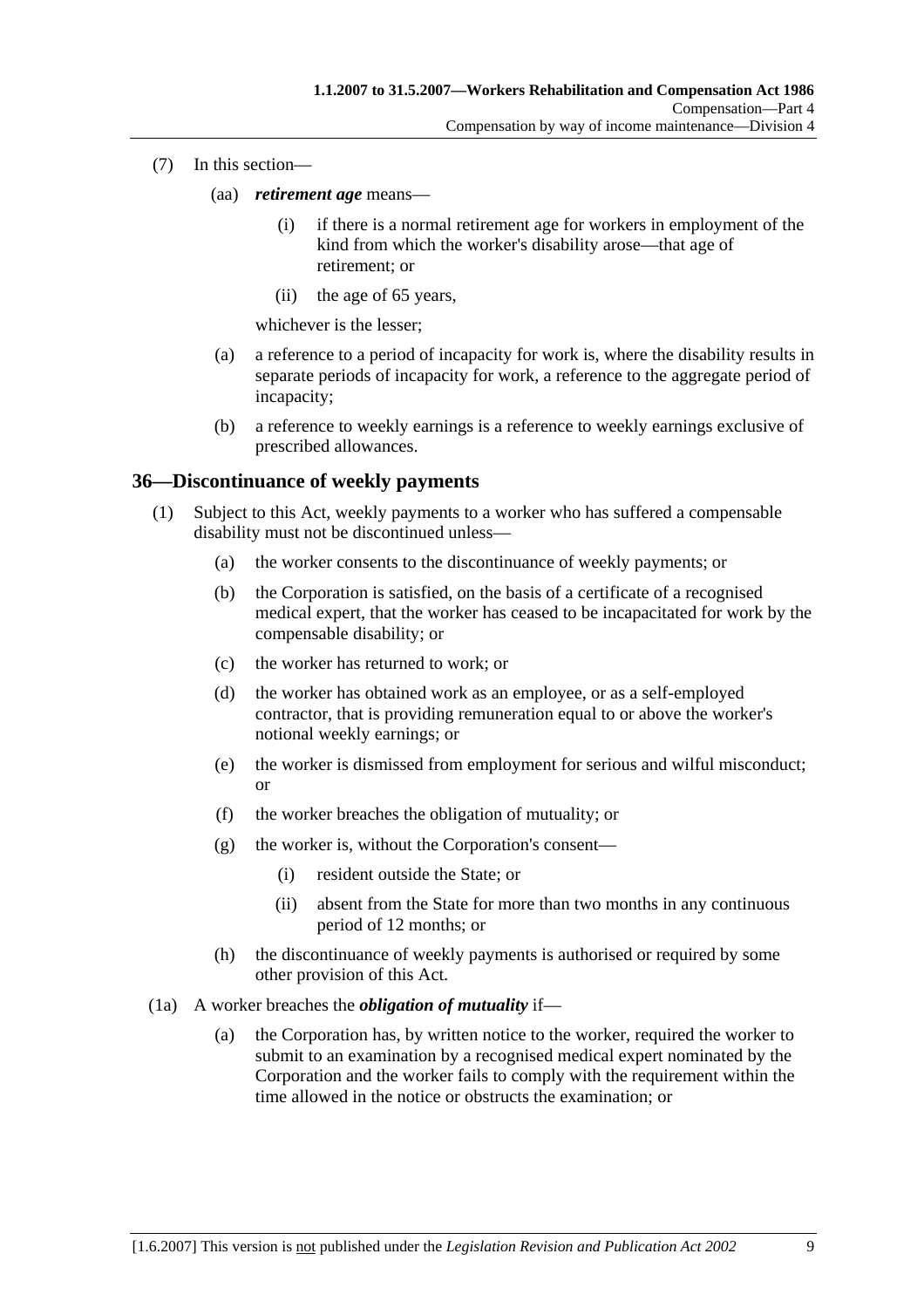- (b) the Corporation has, by written notice to the worker, required the worker to submit to the Corporation a certificate from a recognised medical expert certifying that the compensable disability continues, and the worker fails to comply with the requirement within the time allowed in the notice; or
- (c) the worker refuses or fails to submit to proper medical treatment for the worker's condition; or
- (d) the worker refuses or fails to participate in a rehabilitation program under this Act or participates in a way that frustrates the objectives of the program; or
- (e) the worker fails to comply with an obligation under a rehabilitation and return to work plan under this Act; or
- (f) the worker refuses or fails—
	- (i) to undertake work that the worker has been offered and is capable of performing; or
	- (ii) to take reasonable steps to find or obtain suitable employment,

or having obtained suitable employment, unreasonably discontinues the employment; or

- (g) the worker does anything else that is, apart from this subsection, recognised as a breach of the obligation of mutuality.
- (1b) However, a worker does not breach the obligation of mutuality—
	- (a) by reasonably refusing surgery or the administration of a drug; or
	- (b) where there is a difference of medical opinion about the appropriate treatment for the worker's condition, or the possibility of choice between a number of reasonable forms of treatment—by choosing one form of treatment in preference to another.
- (2) Subject to this Act, weekly payments to a worker who has suffered a compensable disability shall not be reduced unless—
	- (a) the worker consents to the reduction of weekly payments; or
	- (b) the Corporation is satisfied, on the basis of a certificate of a recognised medical expert, that there has been a reduction in the extent the worker is incapacitated for work by the compensable disability; or
	- (ba) the reduction is necessary to correct an arithmetical or clerical error; or
	- (bb) where the weekly payments include a component for overtime—the Corporation is satisfied that if the worker had continued in the work in which he or she was last employed before becoming incapacitated, he or she would not have continued to work overtime or the pattern of overtime would have changed so that the amount of overtime would have diminished; or
	- (c) the reduction of weekly payments is authorised or required by some other provision of this Act,

(and any reduction made on the basis of this subsection must be consistent with section 35).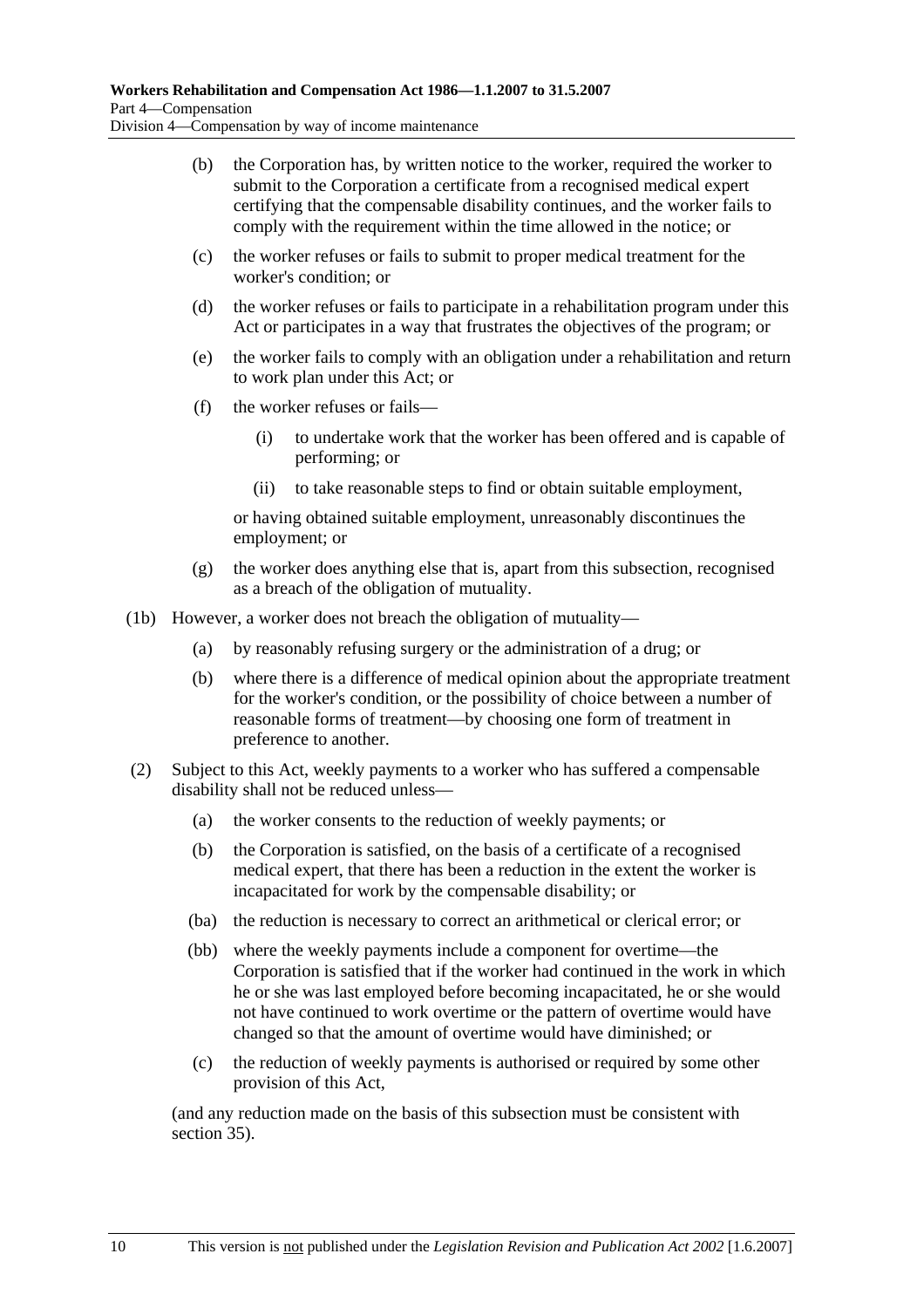- (3) Where the Corporation decides to discontinue or reduce weekly payments in pursuance of this section, the Corporation must give notice in writing to the worker containing such information as the regulations may require as to the reasons for the Corporation's decision and informing the worker of the worker's right to have the decision reviewed.
- (3a) The notice must be given at least 21 days before the decision is to take effect in any of the following cases:
	- (a) where a decision to discontinue weekly payments is made, without the consent of the worker, on the ground that—
		- (i) the Corporation is satisfied that the worker has ceased to be incapacitated for work by the compensable disability (although the worker has not returned to work); or
		- (ii) the worker has failed to submit to an examination by a recognised medical expert or to provide a medical certificate as required by the Corporation; or
		- (iii) the worker has been dismissed from employment for serious and wilful misconduct; or
		- (iv) the worker has breached the obligation of mutuality; or
	- (b) where a decision to reduce weekly payments is made, without the consent of the worker, on the ground that—
		- (i) the Corporation is satisfied that there has been a reduction in the extent the worker is incapacitated for work by the compensable disability; or
		- (ii) the Corporation is satisfied, in the case of a worker whose weekly payments include a component for overtime, that the worker would not have continued to work overtime or the pattern of overtime would have changed so that the amount of overtime would have diminished; or
	- (c) where a decision to discontinue or reduce weekly payments is made under section 38,

and in any other case the notice must be given as soon as practicable after the decision is made (but not necessarily before it takes effect).

- (4) If a worker lodges a notice of dispute disputing a decision by the Corporation to discontinue or reduce weekly payments under this section within one month after the worker receives notice of the decision—
	- (a) the operation of the decision is suspended, and the weekly payments must continue or, if the decision has already taken effect, be reinstated (to their previous level), until the dispute first comes before a conciliator; and
	- (b) the Tribunal may further suspend the operation of the decision (from time to time) to allow a reasonable opportunity for resolution of the dispute by conciliation, arbitration or judicial determination (as the case requires) without prejudice to the worker's financial position in the meanwhile.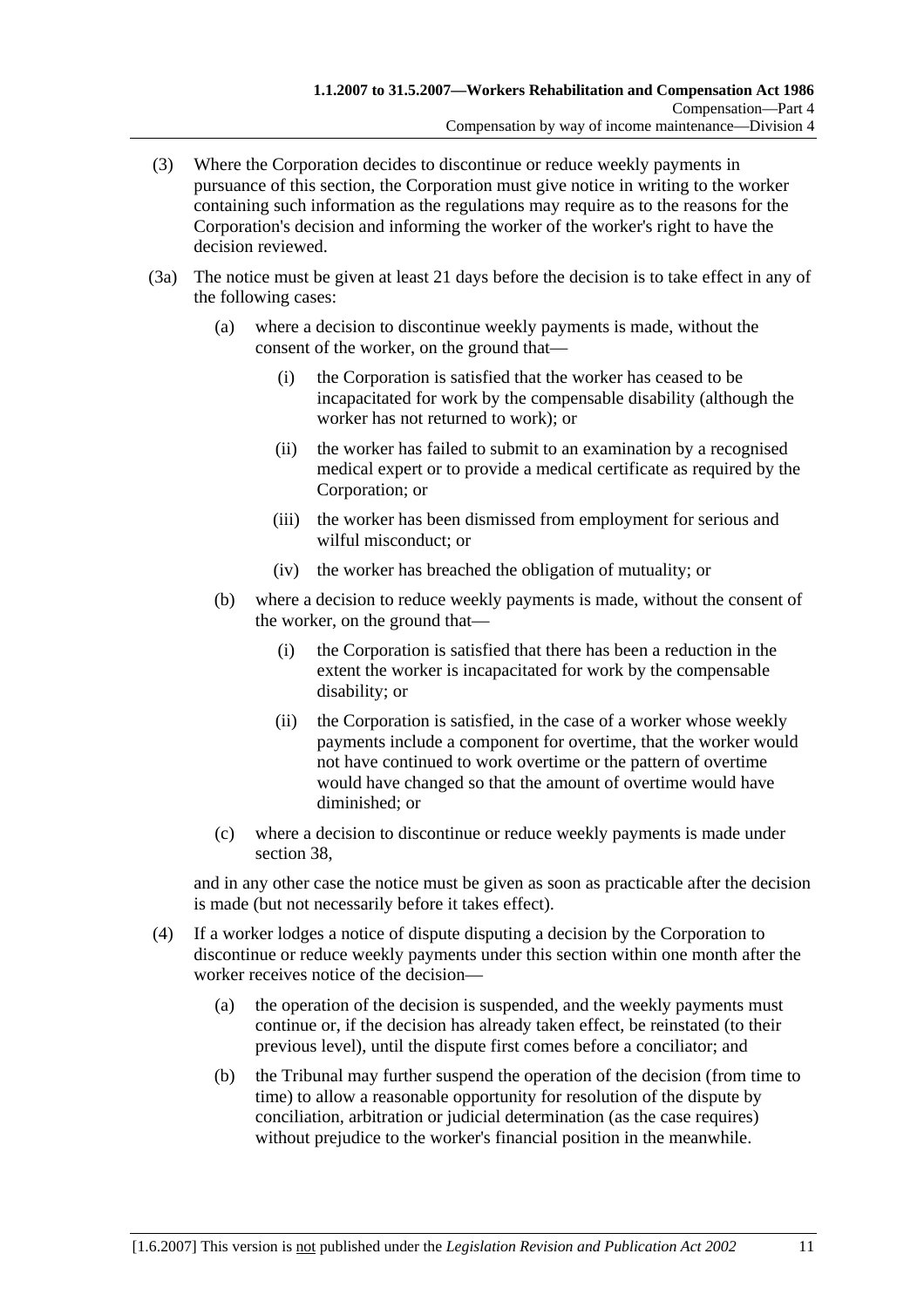- (4a) However, if the dispute is resolved by the Corporation's decision on reconsideration of the disputed decision, the suspension terminates at the end of the period allowed for the worker to express dissatisfaction with the result of the reconsideration.
- (5) If the dispute is ultimately resolved in favour of the Corporation, the Corporation may, at the Corporation's discretion (but subject to the regulations)—
	- (a) recover amounts that were paid because of suspension of the operation of the Corporation's decision from the worker as a debt; or
	- (b) set off the amounts against liabilities of the Corporation to make payments to the worker under this Act.
- (6) If the Corporation makes a weekly payment to a worker on the assumption that the worker is incapacitated for work but the worker has in fact returned to work, the Corporation may, subject to the regulations, recover the amount of the payment as a debt.
- (7) If the Corporation overpays a worker by way of weekly payments in consequence of—
	- (a) an arithmetical or clerical error; or
	- (b) an assumption, subsequently found to be incorrect, that a particular pattern of overtime would have continued if the worker had continued in the work in which he or she was last employed before becoming incapacitated,

the Corporation may, subject to and in accordance with the regulations, recover the amount overpaid as a debt.

- (8) An employer who believes that reasonable grounds exist for the discontinuance or reduction of weekly payments under this section to a worker employed by, or formerly employed by, the employer may, in a manner determined by the Corporation, request the Corporation to review the circumstances of the case and to discontinue or reduce the weekly payments.
- (9) The Corporation must carry out the review as soon as practicable after receipt of the request unless the request is, in the Corporation's opinion, unreasonable.
- (10) If the Corporation declines to carry out a review in pursuance of a request under subsection (8), or it appears that there has been undue delay in carrying out the review, the Tribunal may, on application by the employer, direct the Corporation to carry out the review, or give such directions as appear reasonable in the circumstances to expedite the review (as the case may require).
- (11) The Corporation must comply, or take steps to ensure compliance, with such a direction.
- (12) On completing the review, the Corporation must give the employer notice in writing—
	- (a) of the Corporation's decision on the review, and the reasons for its decision; and
	- (b) of the employer's right to have the Corporation's decision reviewed.
- (13) This section does not apply in relation to the discontinuance of payments pursuant to Division 4A.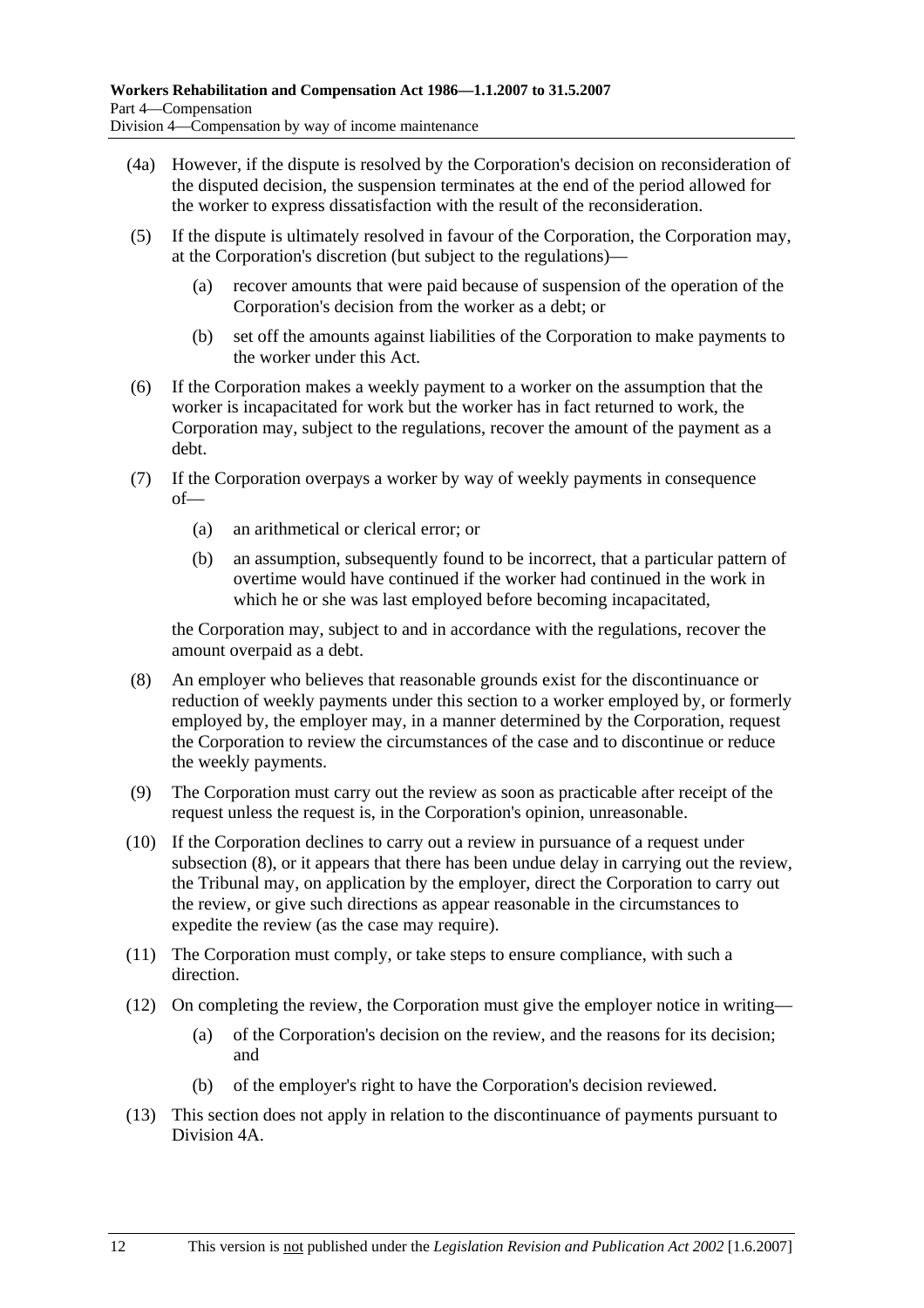### **38—Review of weekly payments**

- (1) Subject to subsection (2), the Corporation may on its own initiative and shall if requested by a worker or an employer review the amount of the weekly payments made to a worker who has suffered a compensable disability.
- (1a) If a period of incapacity continues for more than one year, the Corporation must conduct a review under this section in the second year of incapacity and in each subsequent year of the incapacity.
- (2) The Corporation is not required to comply with a request for a review under subsection (1) if the request is made within three months from the completion of an earlier review.
- (3) Before the Corporation begins a review under this section, the Corporation must give the worker notice, in the form prescribed by regulation—
	- (a) informing the worker of the proposed review; and
	- (b) inviting the worker to make written representation to the Corporation on the subject of the review within a reasonable time specified in the notice.
- (4) If the Corporation finds on a review under this section that the worker's entitlement to weekly payments has ceased, or has increased or decreased, the Corporation must adjust or discontinue the weekly payments to reflect that finding.

#### **Example—**

For example, if the Corporation finds on the review that there has been a change in the extent of the worker's incapacity with a consequent change in the amount the worker is earning or could earn in suitable employment, the Corporation must adjust the weekly payments to reflect the change in entitlement.

- (5) For the purposes of a review under this section, the Corporation may, by notice in writing to a worker, who is receiving weekly payments—
	- (a) require the worker to submit to an examination by a recognised medical expert nominated by the Corporation; or
	- (b) require the worker to furnish evidence of the worker's earnings.
- (6) If a worker fails to comply with a requirement under subsection (5) within the time allowed in the notice, the Corporation may suspend weekly payments to the worker.
- (7) On completing the review, the Corporation must give notice, in the prescribed form, setting out the Corporation's decision on the review, and the rights of review that exist in respect of the decision, to—
	- (a) the worker; and
	- (b) the employer from whose employment the compensable disability arose.

### **38A—Discontinuance or reduction of weekly payments because of passage of time**

 (1) If a worker's entitlement to weekly payments ceases or reduces because of the passage of time, the Corporation may (without proceeding to a review of the worker's entitlement) discontinue or reduce the weekly payments to reflect the cessation or reduction of the entitlement.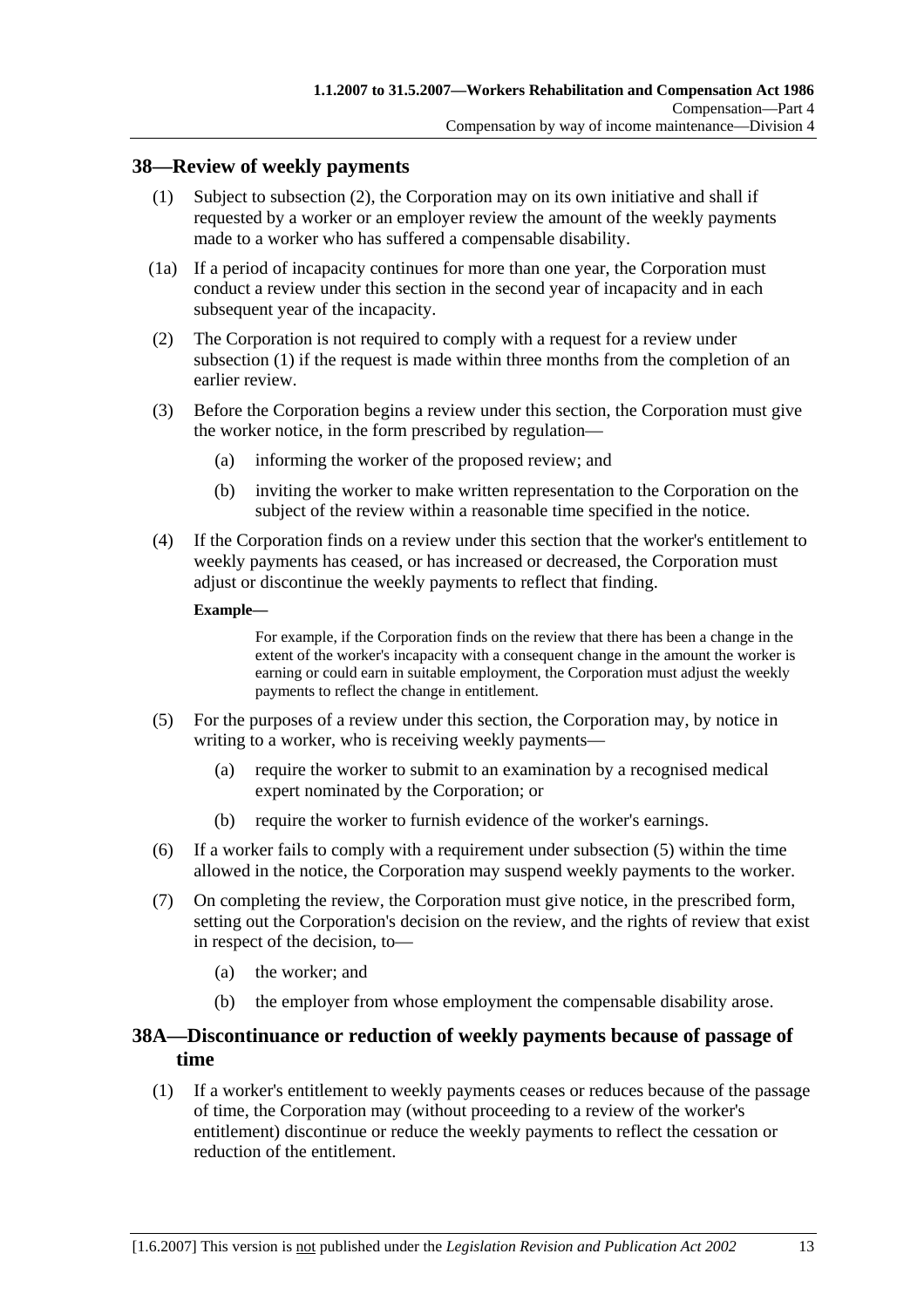#### **Examples—**

- The Corporation may, for example, discontinue weekly payments to the worker under this section when the worker reaches that age at which the worker ceases to be entitled to weekly payments under section 35(5);
- The Corporation may, for example, reduce the amount of a worker's weekly payments under this section because the amount to which the worker is entitled has automatically diminished under section 35(1)(b) at the end of the first year of incapacity.
- (2) On discontinuing or reducing weekly payments under this section, the Corporation must give notice, in the prescribed form, of the discontinuance or reduction and the reasons for it to—
	- (a) the worker; and
	- (b) the employer from whose employment the compensable disability arose.

#### **39—Economic adjustments to weekly payments**

- (1) Where a worker to whom weekly payments are payable is incapacitated for work or appears likely to be incapacitated for work for more than one year, the Corporation shall, during the course of each year of incapacity, review the weekly payments for the purpose of making an adjustment to the amount of those payments under this section.
- (2) An adjustment under this section—
	- (a) must be based on—
		- (i) changes in the rates of remuneration payable to workers generally or to workers engaged in the kind of employment from which the worker's disability arose; or
		- (ii) if the worker applies, in accordance with the regulations, for the adjustment to be made on the basis of changes in rates of remuneration prescribed by an award or enterprise agreement payable to a group of workers of which the worker was a member at the time of the occurrence of the disability—changes in those rates of remuneration; and
	- (b) operates from the end of the year of incapacity in which the review is made.
- (3) Where the Corporation makes an adjustment to weekly payments in pursuance of this section, the Corporation shall give notice in writing, in the form prescribed by regulation, to the worker—
	- (a) containing such information as the regulations may require as to the grounds on which the adjustment is being made; and
	- (b) informing the worker of the worker's rights to have the Corporation's decision reviewed.

#### **40—Weekly payments and leave entitlements**

 (1) Subject to subsection (3), neither the liability to make weekly payments to a worker in respect of a period of incapacity nor the amount of such weekly payments is affected by a payment, allowance or benefit for annual leave or long service leave to which the worker is entitled in respect of that period.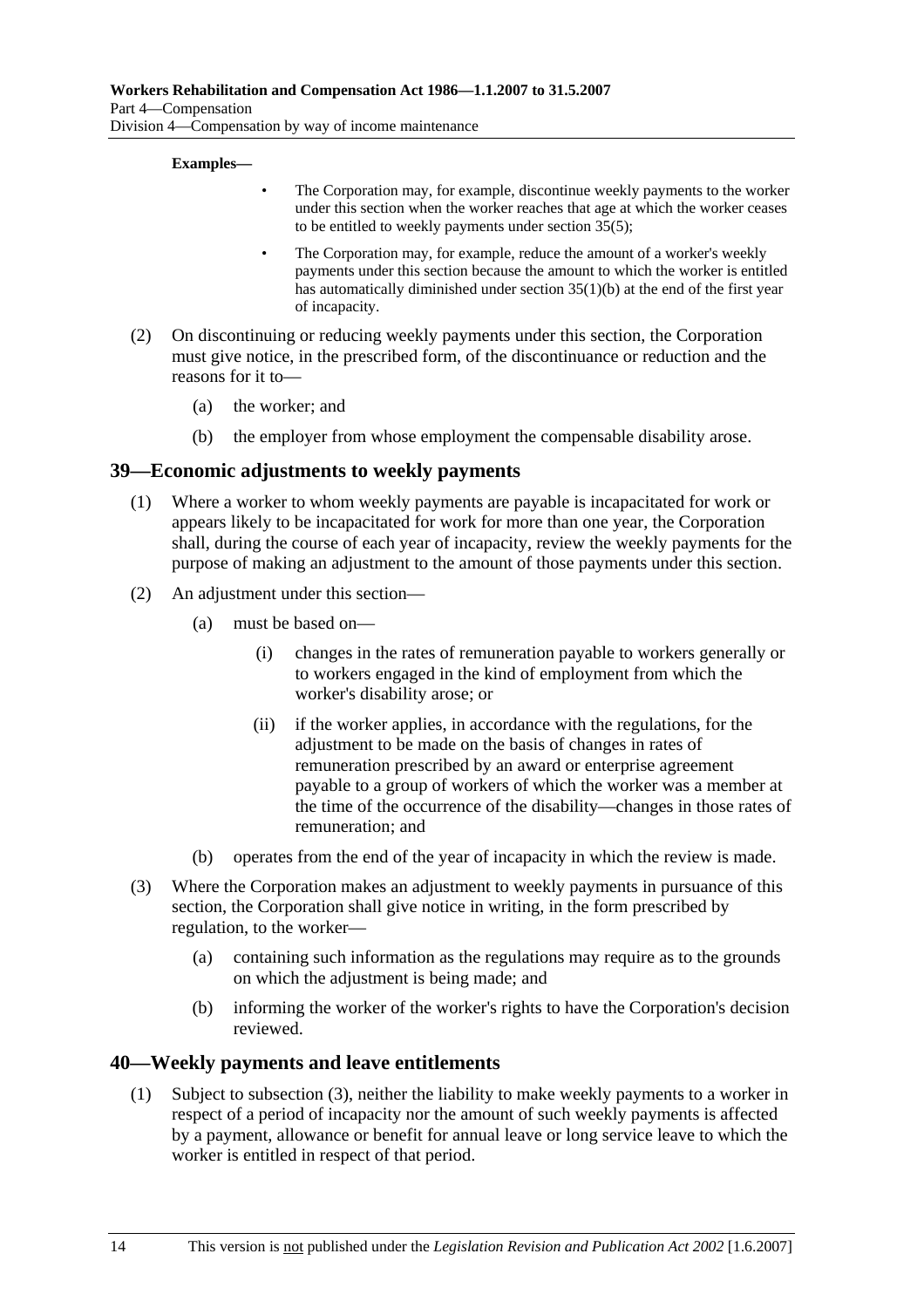- (2) Where a worker is absent from employment in consequence of a compensable disability, the period of absence shall for the purposes of computing the worker's entitlement to annual leave or sick leave under any Act, award or industrial agreement, be counted as a period of service in the worker's employment.
- (3) Where a worker has received weekly payments in respect of total incapacity for work over a period of 52 weeks or more, the liability of the employer to grant annual leave to the worker in respect of a year of employment that coincides with, or ends during the course of, that period shall be deemed to have been satisfied.
- (4) Subsection (3) does not affect the obligation of an employer to make a payment in the nature of an annual leave loading.
- (5) Where—
	- (a) the entitlement of a worker to annual leave, or payment in lieu of annual leave, is governed by a law of the Commonwealth or a State or Territory of the Commonwealth (not being this State); and
	- (b) the worker is absent from employment in consequence of a compensable disability; and
	- (c) the period of absence is not taken into account as service for the purpose of calculating the worker's entitlement to annual leave or payment in lieu of annual leave,

the worker is entitled by way of compensation to the monetary value of the annual leave that would have accrued if the worker had not been absent from employment.

 (6) Any compensation payable under subsection (5) shall be paid when the annual leave, or the payment in lieu of annual leave, would (assuming that the worker had not been absent from employment) have been granted or made.

### **41—Absence of worker from Australia**

- (1) Where a worker who has suffered a compensable disability and who is receiving weekly payments is to be absent from Australia for a period in excess of 28 days, the worker shall, at least 28 days before leaving Australia, give the Corporation prescribed details of the proposed absence.
- (2) Where the Corporation is of the opinion that the absence may impair the prospects of the worker's rehabilitation, it may, after giving the worker at least 14 days notice, in the form prescribed by regulation, of its intention to do so, suspend or reduce the weekly payments to the worker.
- (3) The Corporation may suspend weekly payments that are being made to a worker who is absent from Australia—
	- (a) if the Corporation cannot obtain, to its satisfaction, information relating to—
		- (i) the whereabouts of the worker;
		- (ii) the continuance of the worker's disability or incapacity for work;
		- (iii) the earning capacity of the worker; or
	- (b) if there is, in the opinion of the Corporation, some other proper reason justifying suspension of the weekly payments.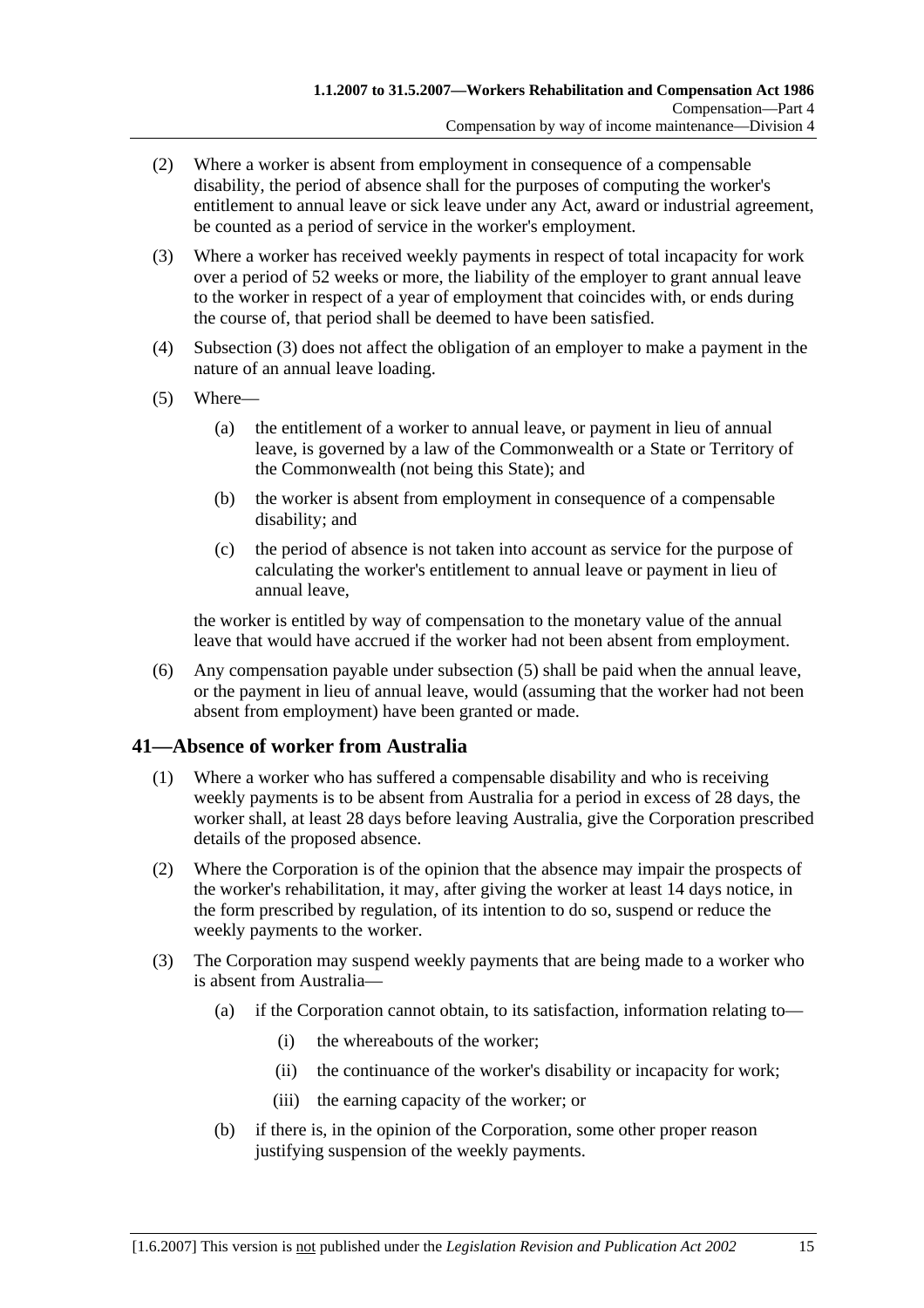(4) If a disabled worker leaves Australia without giving the notice required under subsection (1), the Corporation may suspend weekly payments to the worker.

# **Division 4A—Redemption**

### **42—Redemption of liabilities**

- (1) Any of the following liabilities may, by agreement between the worker and the Corporation, be redeemed by a capital payment to the worker—
	- (a) a liability to make weekly payments;
	- (b) a liability to pay compensation under section 32;
	- (c) a liability to make a capital payment for loss of future earning capacity.
- (2) An agreement for the redemption of a liability under this section cannot be made unless—
	- (a) the worker has received competent professional advice about the consequences of redemption; and
	- (b) the worker has received competent financial advice about the investment or use of money to be received on redemption; and
	- (c) the Corporation has consulted with the employer out of whose employment the disability arose and has considered any representations made by the employer; and
	- (d) a recognised medical expert has certified that the extent of the worker's incapacity resulting from the compensable disability can be determined with a reasonable degree of confidence.
- (3) The amount of the redemption payment is to be fixed by the agreement.
- (4) If the Corporation notifies a worker in writing that it is prepared to enter into negotiations for the redemption of a liability by agreement under this section, the Corporation is liable to indemnify the worker for reasonable costs of obtaining the advice required under this section up to a limit prescribed by regulation.
- (5) If agreement is not reached within 3 months after redemption is first proposed (by the worker or the Corporation), either party may apply to the Tribunal for reference of the matter to a conciliation conference.
- (6) The Tribunal will then appoint a conciliator, and a conciliation conference will be held, in accordance with the rules of the Tribunal.
- (7) At the conciliation conference, each party must disclose information in the party's possession that may be relevant to the failure to reach agreement (including representation made by an employer about the redemption proposal).
- (8) The conciliator must make every practicable attempt to help the parties to settle their differences by agreement.
- (9) However, if agreement is not reached, a party cannot be compelled to agree to redemption of the liability.
- (10) The Corporation may accredit professional and financial advisers for the purpose of giving advice under this section (but a worker is not required to obtain the necessary advice from an accredited adviser).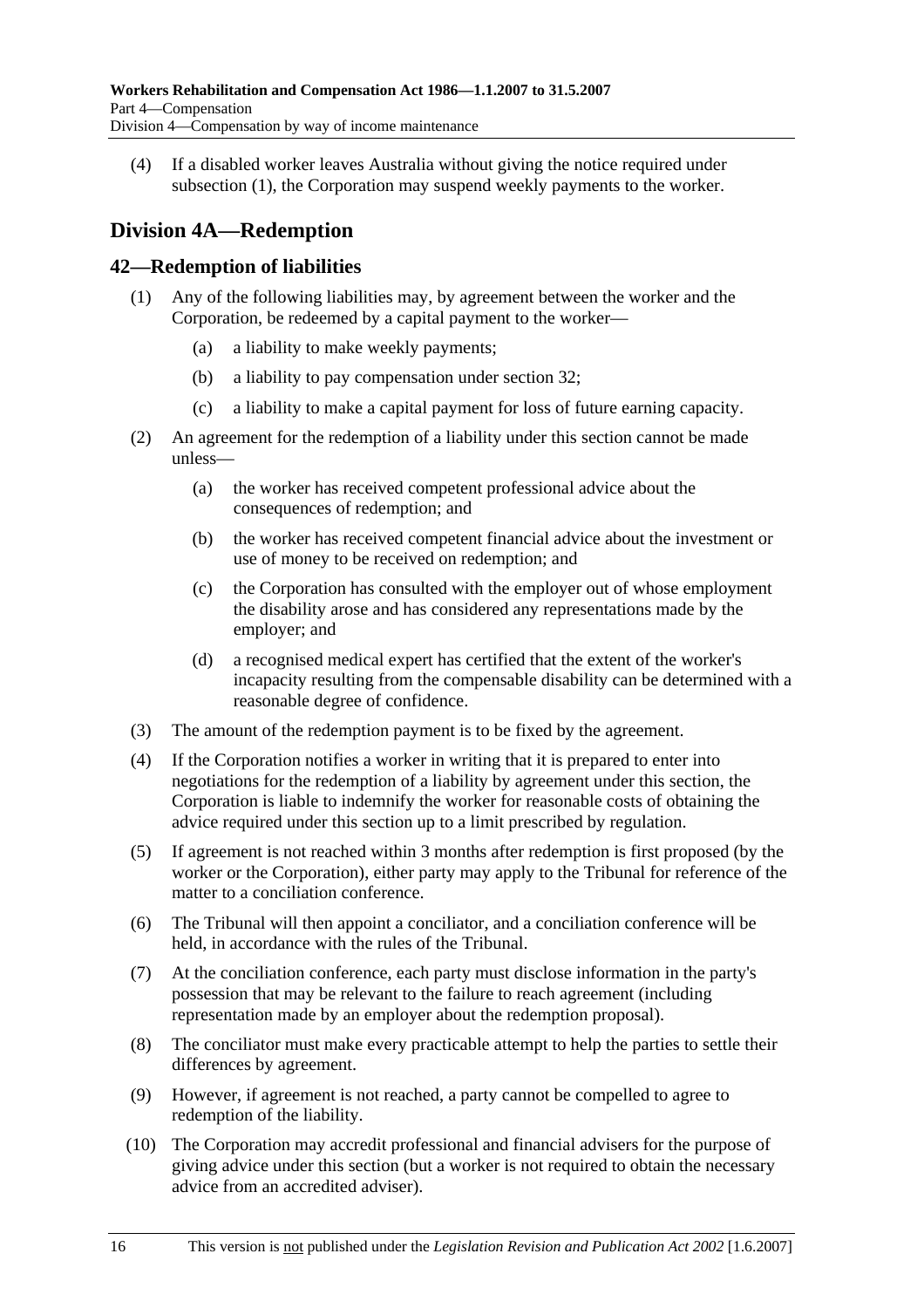(11) However, the Corporation incurs no liability for advice given by an accredited professional or financial adviser.

# **Division 4B—Compensation for loss of earning capacity**

### **42A—Loss of earning capacity**

- (1) Where a worker suffers a compensable disability that results in incapacity for work for a period exceeding two years, the Corporation may assess the worker's loss of future earning capacity as a capital loss.
- (2) In making the assessment, the following principles will be applied:
	- (a) the worker's notional weekly earnings (less an estimation of income tax) will be projected forward over the remainder of the worker's notional working life;
	- (b) in the case of partial incapacity, the amount the worker could earn in suitable employment that the worker has a reasonable prospect of obtaining by way of average weekly earnings (less an estimation of income tax) will be projected forward over the remainder of the worker's notional working life and subtracted from the amount projected under paragraph (a);
	- (c) the worker's capital loss will be taken to be 80 per cent of the present value of the loss indicated by the above projections (and in determining the present value of that loss a prescribed discount rate must be applied).
- (3) For the purposes of subsection (2)—
	- (a) the projections referred to in that subsection will be made on the basis of rates of earnings current at the date of the assessment and without regard to possible future changes in those rates; and
	- (b) the worker's notional working life is the period over which the worker would have worked assuming that he or she had not been incapacitated and that period will be assessed having regard to the contingencies and vicissitudes of life that might in any event have prevented the worker from continuing in employment but the period will not, in any event, be taken to extend beyond the date on which weekly payments would (assuming no assessment of capital loss were made under this section) cease to be payable (see section  $35(5)$ ; and
	- (c) the following factors must be considered (and given fair and reasonable weight) in assessing what employment is suitable for a partially incapacitated worker—
		- (i) the nature and extent of the worker's disability; and
		- (ii) the worker's age, level of education and skills; and
		- (iii) the worker's experience in employment; and
		- (iv) the worker's ability to adapt to new employment; and
	- $(d)$  if—
		- (i) suitable employment is in fact not available to a partially incapacitated worker when the assessment is made; and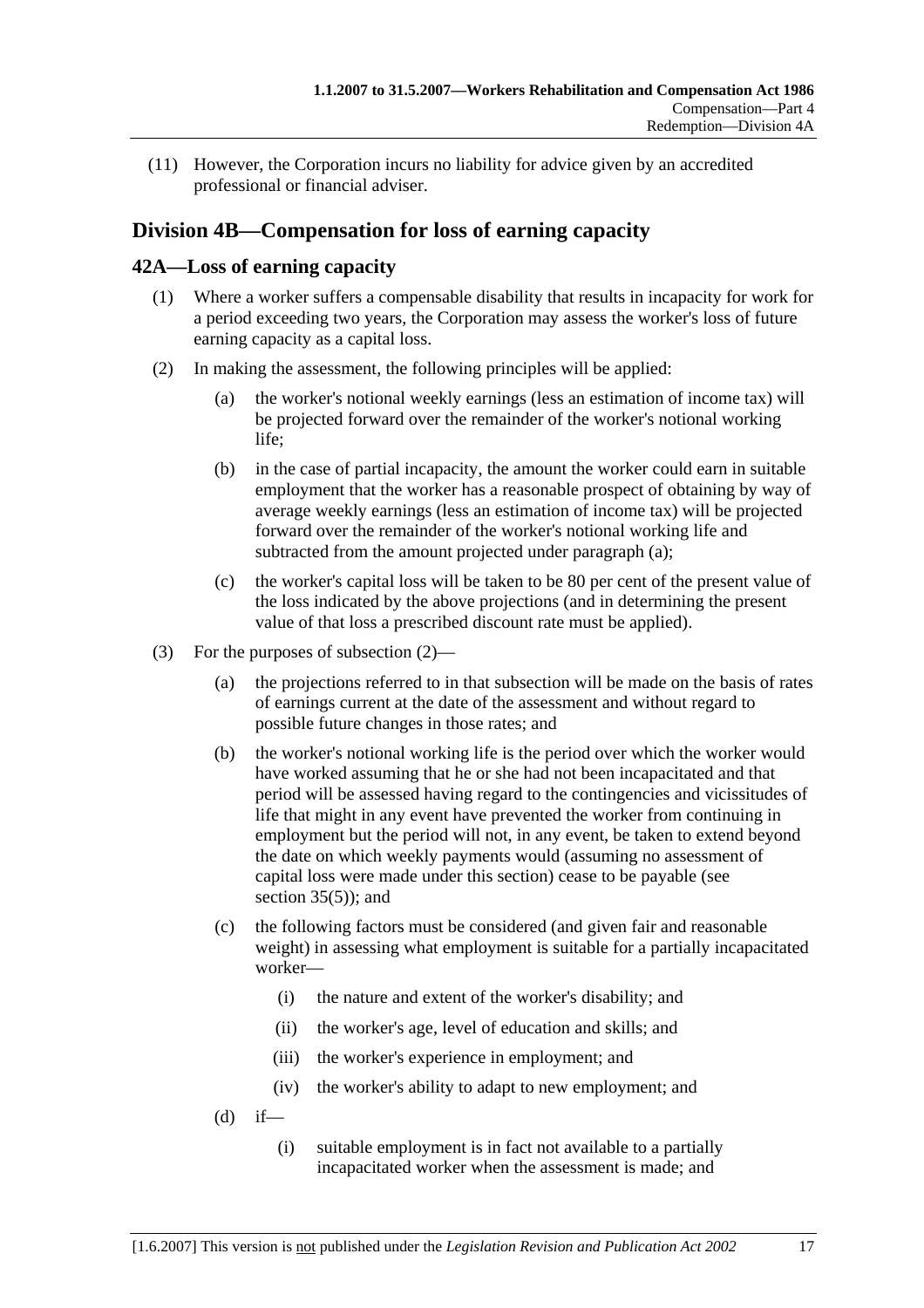(ii) the worker establishes that the worker is, in effect, unemployable because employment of the relevant kind is not commonly available for a person in the worker's circumstances irrespective of the state of the labour market,

the worker's partial incapacity for work will be treated as total incapacity, but otherwise an assessment of the weekly earnings the worker could earn in suitable employment must be made on the basis that employment of the relevant kind is available to the worker and will continue to be available to the worker for the whole, or—in the case of an interim assessment—the relevant portion, of the worker's notional working life.

- (4) The Corporation may make one or more interim assessments of loss as to nominated portions of the worker's notional working life before making a final assessment of loss under this section.
- (5) An amount assessed under this section becomes due and payable from the date of the assessment but may be paid, at the discretion of the Corporation, in a single lump sum or in instalments that are actuarially equivalent to the lump sum (and in determining actuarial equivalence any principles, and any discount, decrement or inflation rates, prescribed by the regulations must be applied).
- (6) Subject to subsection (7), where the Corporation pays or commences to pay compensation under this section, the worker ceases to be entitled to weekly payments under Division 4.
- (7) The Corporation must give the worker at least 21 days notice of the cessation of payments under Division 4.
- (8) The Corporation may establish principles to be applied in relation to—
	- (a) the making of interim assessments under this section;
	- (b) the payment of amounts assessed under this section in instalments (including the amounts and frequency of any such instalments);
	- (c) any other matter relevant to the operation of this section.
- (9) The following decisions of the Corporation are not reviewable—
	- (a) a decision of the Corporation to make or not to make an assessment under this section (but an assessment is reviewable);
	- (b) a decision of the Corporation as to whether to make a final assessment or one or more interim assessments;
	- (c) a decision of the Corporation as to whether to pay an amount assessed under this section in a single lump sum or in instalments and, if the Corporation decides to pay in instalments, the Corporation's decision as to the frequency of those instalments.

### **42B—Power to require medical examination etc**

- (1) For the purposes of this Division, the Corporation may, by notice in writing to the worker—
	- (a) require the worker to submit to an examination by a medical expert nominated by the Corporation; or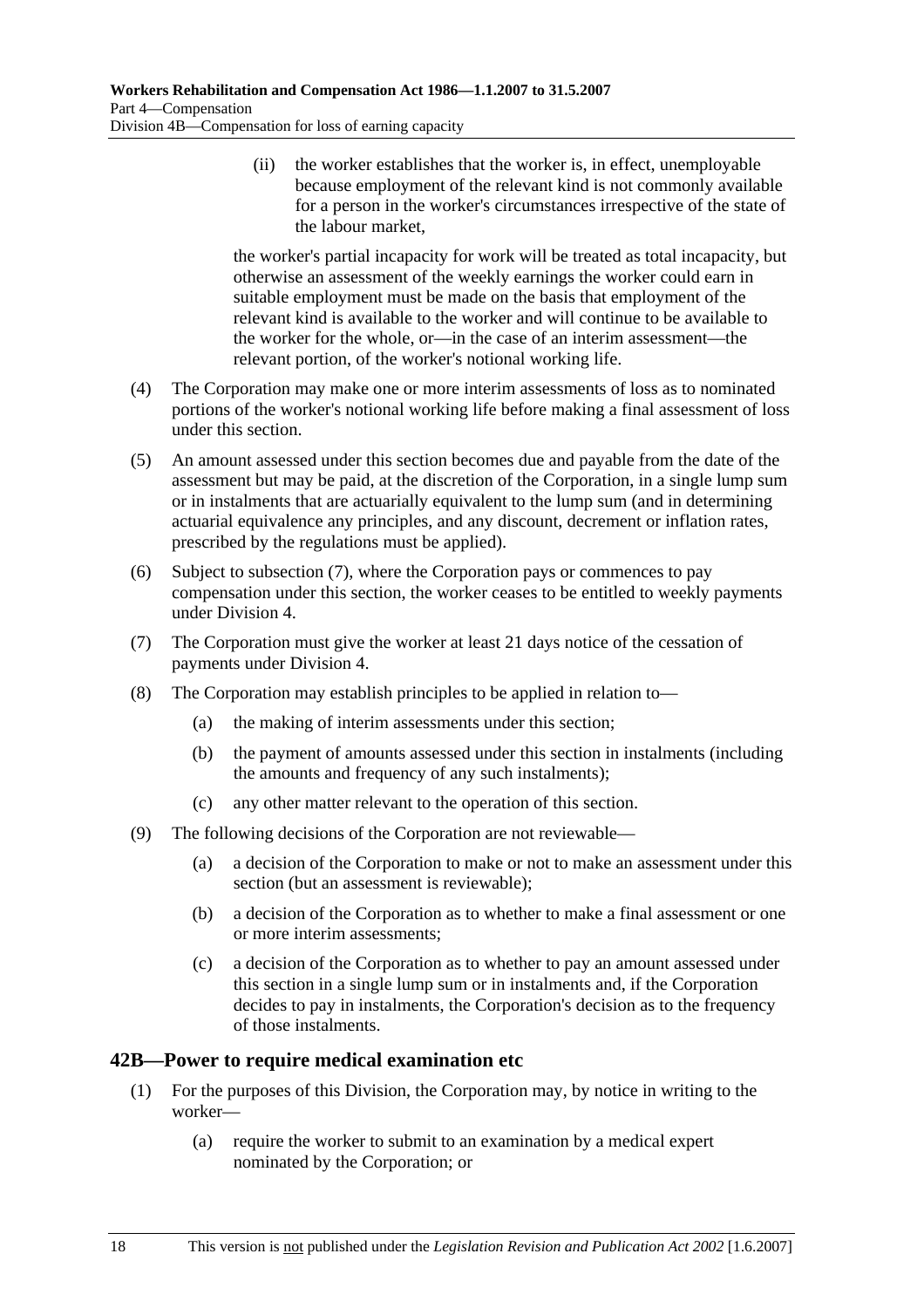- (b) require the worker to furnish such information, relevant to the operation of this Division, as the Corporation thinks fit.
- (2) If a worker fails to comply with a requirement under subsection (1) within the time allowed in the notice, the Corporation may—
	- (a) if no compensation has been paid under this Division—suspend any weekly payments being made to the worker;
	- (b) if compensation has been paid under this Division—determine not to pay compensation in respect of the period of default.
- (3) If a worker lodges a notice of dispute disputing a decision under this section by the Corporation to suspend, or not to pay, weekly payments within one month after the worker receives notice of the decision—
	- (a) the operation of the decision is suspended, and the weekly payments must be reinstated, until the dispute first comes before a conciliator; and
	- (b) the Tribunal may further suspend the operation of the decision (from time to time) to allow a reasonable opportunity for resolution of the dispute by conciliation, arbitration or judicial determination (as the case requires) without prejudice to the worker's financial position in the meanwhile.
- (4) However, if the dispute is resolved by the Corporation's decision on reconsideration of the disputed decision, the suspension terminates at the end of the period allowed for the worker to express dissatisfaction with the result of the reconsideration.
- (5) If the dispute is ultimately resolved in favour of the Corporation, the Corporation may, at the Corporation's discretion (but subject to the regulations)—
	- (a) recover amounts that were paid because of suspension of the operation of the Corporation's decision from the worker as a debt; or
	- (b) set off the amounts against liabilities of the Corporation to make payments to the worker under this Act.

### **Division 5—Compensation for non-economic loss**

### **43—Lump sum compensation**

- (1) Subject to this Act, where a worker suffers a permanent disability and the disability is compensable under this Act, the worker is entitled (in addition to any entitlement apart from this section) to compensation for non-economic loss by way of a lump sum.
- (2) Subject to this section, the lump sum shall be a percentage of the prescribed sum determined by reference to Schedule 3.
- (6) Where—
	- (a) a compensable disability consists of the aggravation, acceleration, exacerbation, deterioration or recurrence of a prior compensable disability; and
	- (b) compensation by way of lump sum has been previously paid under this section, or a corresponding previous enactment,

there shall be a proportionate reduction in the amount of the lump sum payable under subsection (2) in respect of the disability.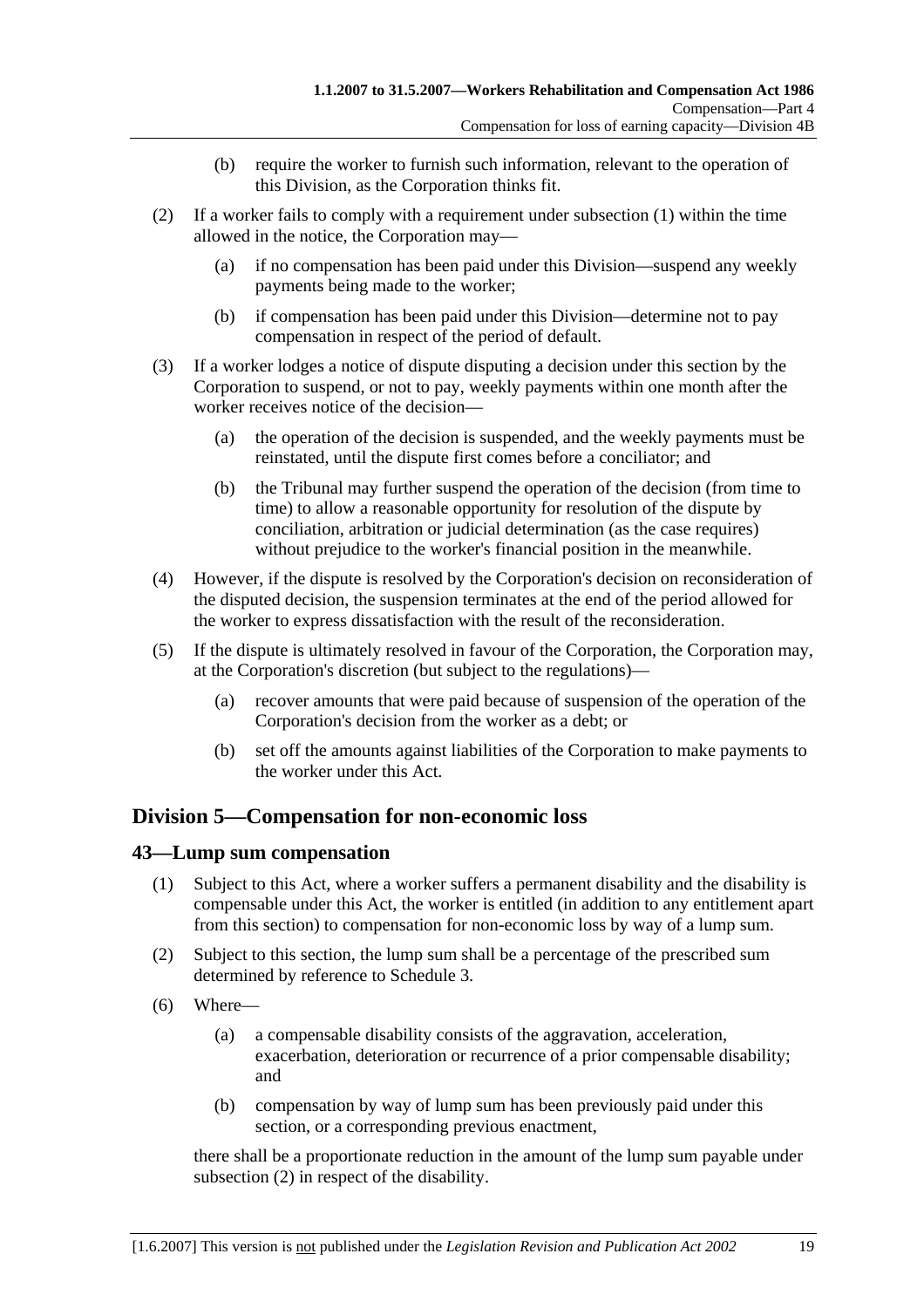- (7) Where a worker suffers two or more compensable disabilities arising from the same trauma, the worker shall not be entitled to receive compensation by way of lump sum under subsection (2) in respect of those disabilities in excess of the prescribed sum.
- (7a) If the amount of compensation to which a worker is entitled under subsection (2) is greater than 55 per cent of the prescribed sum, the worker is entitled to a supplementary benefit equivalent to 1.5 times the amount by which that amount exceeds 55 per cent of the prescribed sum.
- (8) No payment shall be made under this section unless the worker is living at the expiration of 28 days from the date of the occurrence of the disability and payment shall not be made under this section after the death of the worker.
- (9) The Governor may, by regulation, amend Schedule 3 by adding specified disabilities and fixing in relation to each such additional disability a percentage of the prescribed sum that is to be payable in respect of that disability.
- (10) A regulation under subsection (9) must not be made except—
	- (a) on the recommendation of the Corporation; or
	- (b) with the approval of the Corporation.
- (11) In this section—

#### *the prescribed sum* means—

- (a) in relation to a disability occurring in 1987—\$65 300;
- (b) in relation to a disability occurring in a subsequent year—a sum (calculated to the nearest multiple of \$100) that bears to \$62 000 the same proportion as the Consumer Price Index for the September quarter of the immediately preceding year bears to the Consumer Price Index for the September quarter, 1985.

# **Division 6—Compensation payable on death**

### **44—Compensation payable on death**

- (1) Subject to this Act, where a worker dies as a result of a compensable disability, compensation is payable as follows:
	- (a) a funeral benefit is payable equal to—
		- (i) the actual cost of the worker's funeral; or
		- (ii) the prescribed amount,

whichever is the lesser;

- (b) a spouse is entitled to—
	- (i) a lump sum equal to 1.675 times the prescribed sum less any amount that the worker received as compensation for non-economic loss under Division 5; and
	- (ii) in the case of a dependent spouse—weekly payments equal to—
		- (A) in the case of total dependency—50 per cent;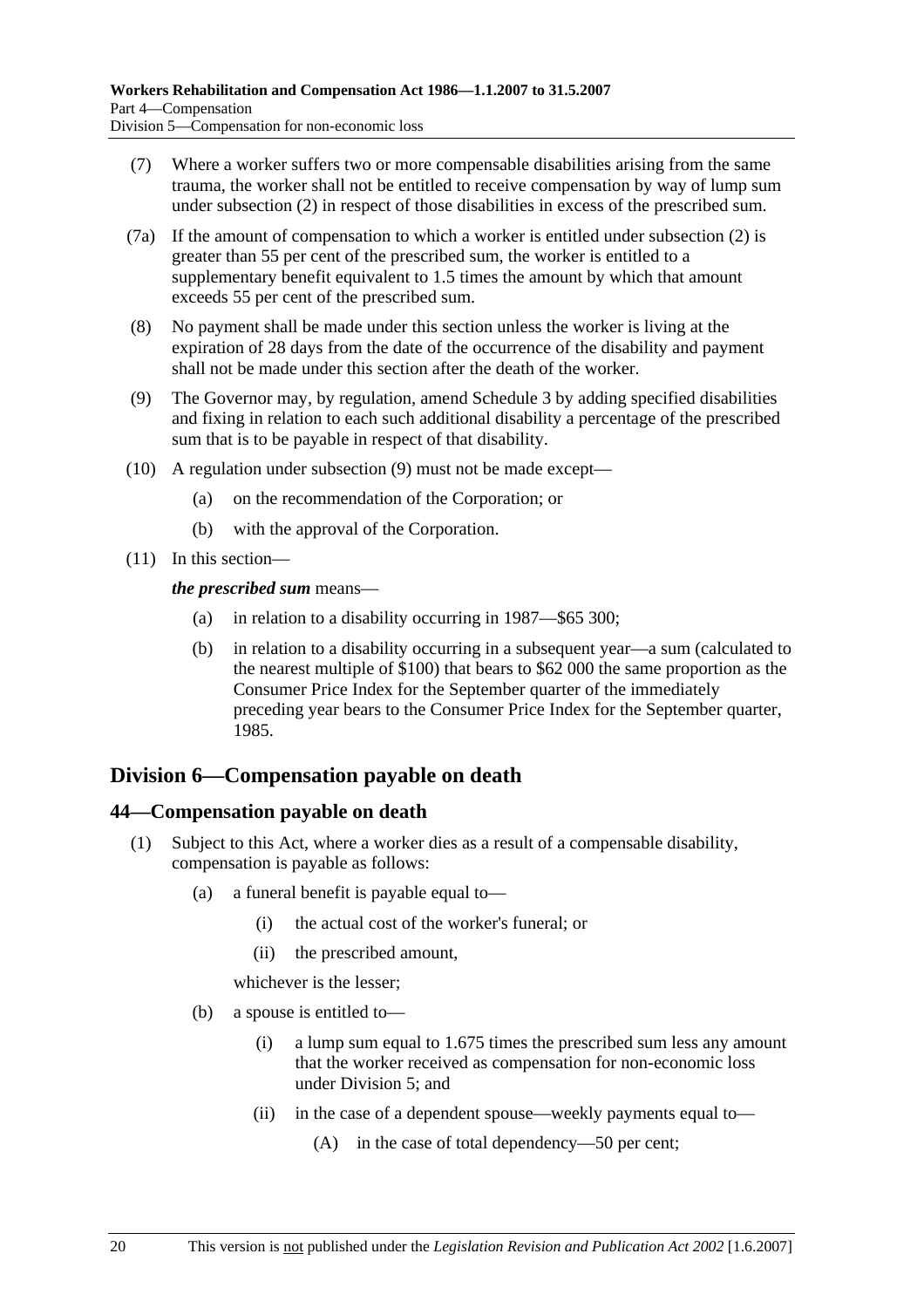(B) in the case of partial dependency—such lesser percentage as may be fixed by the Corporation having regard to the extent of the dependency,

of the amount of the notional weekly earnings of the deceased worker;

- (c) a dependent child (being an orphan child) is entitled to—
	- (i) a lump sum equal to—
		- (A) where the child is the only orphan child—50 per cent of an amount arrived at by subtracting from an amount equal to 1.675 times the prescribed sum the amount (if any) that the worker received as compensation for non-economic loss under Division 5;
		- (B) where the child is one of two or more orphan children—an amount determined by dividing 50 per cent of the amount referred to above equally between the orphan children; and
	- (ii) weekly payments equal to—
		- (A) in the case of total dependency—25 per cent;
		- (B) in the case of partial dependency—such lesser percentage as may be fixed by the Corporation having regard to the extent of the dependency,

of the amount of the notional weekly earnings of the deceased worker;

- (d) a dependent child (not being an orphaned child) is entitled to weekly payments equal to—
	- (i) in the case of total dependency— $12\frac{1}{2}$  per cent;
	- (ii) in the case of partial dependency—such lesser percentage as may be fixed by the Corporation having regard to the extent of the dependency,

of the amount of the notional weekly earnings of the deceased worker;

- (e) a dependent relative (not being a spouse or child) is entitled to such compensation by way of lump sum or weekly payments as may be determined by the Corporation having regard to—
	- (i) the extent of the relative's dependency on the deceased worker;
	- (ii) the earning capacity of the relative;
	- (iii) the relative's means;
	- (iv) the extent of any other benefits provided under this Act in respect of the worker's death.
- (2) A funeral benefit payable under subsection  $(1)(a)$  shall be paid—
	- (a) to the person who conducted the funeral; or
	- (b) a person who has paid, or is liable to pay, the funeral expenses of the deceased worker.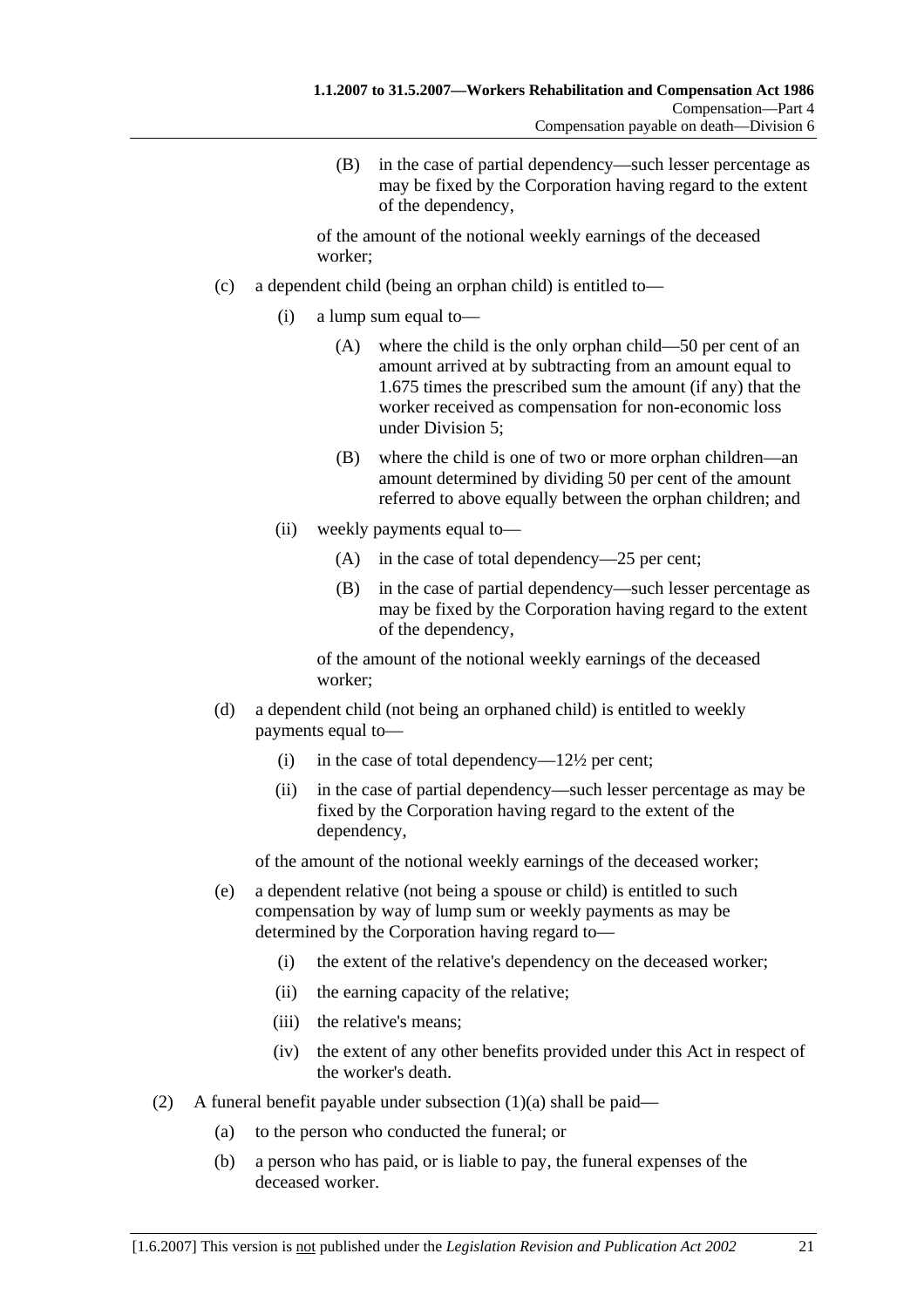- (3) A spouse is not entitled to a lump sum under subsection  $(1)(b)(i)$  unless—
	- (a) the spouse was cohabiting with the worker on the date of the worker's death; or
	- (b) although the spouse was not cohabiting with the worker on the date of the worker's death it is, in the opinion of the Corporation, fair that the spouse should receive a lump sum under that provision.
- (4) For the purposes of subsection (1), where a worker and the worker's spouse jointly contributed to the support of a dependent child immediately before the occurrence of the compensable disability that resulted in the worker's death, any contribution to the support of the child from the worker's spouse shall be disregarded in determining whether the child is a dependant and, if so, the extent of the child's dependency.
- (4a) The Corporation may, in its discretion, in a case of extraordinary hardship, increase the lump sum paid to an orphan child of a deceased worker under this section (but the total amount paid by way of lump sum to the deceased worker's orphan child or children under this section cannot exceed an amount arrived at by subtracting from an amount equal to 1.675 times the prescribed sum the amount (if any) that the worker received as compensation for non-economic loss under Division 5).
- (5) Where—
	- (a) a worker dies leaving a spouse and a dependent child; and
	- (b) the spouse subsequently dies,

the child (if still eligible to receive weekly payments under this section) shall then be entitled to receive weekly payments under subsection (1)(c) as an orphaned child.

- (6) Compensation is payable, if the Corporation so decides, to a spouse or child of a deceased worker who, although not dependent on the worker at the time of the worker's death, suffers a change of circumstances that may, if the worker had survived, have resulted in the spouse or child becoming dependent on the worker.
- (7) Weekly payments shall not be made to a dependent child under this section unless—
	- (a) the child is under the age of 18 years; or
	- (b) the child is a full-time student at an educational institution approved by the Corporation for the purposes of this paragraph and is under the age of 26 years; or
	- (c) the child is, by reason of physical or mental disability, incapable of earning a living.
- (8) Weekly payments shall not be paid under this section beyond the date at which such payments would, assuming that the worker had survived but had been permanently incapacitated for work, have ceased to be payable to the worker.
- (9) Where weekly payments payable under this section would but for this subsection exceed in aggregate the amount of the weekly payments to which the worker would have been entitled in the event of total and permanent incapacity, the weekly payments shall be proportionately reduced so as not to exceed that amount.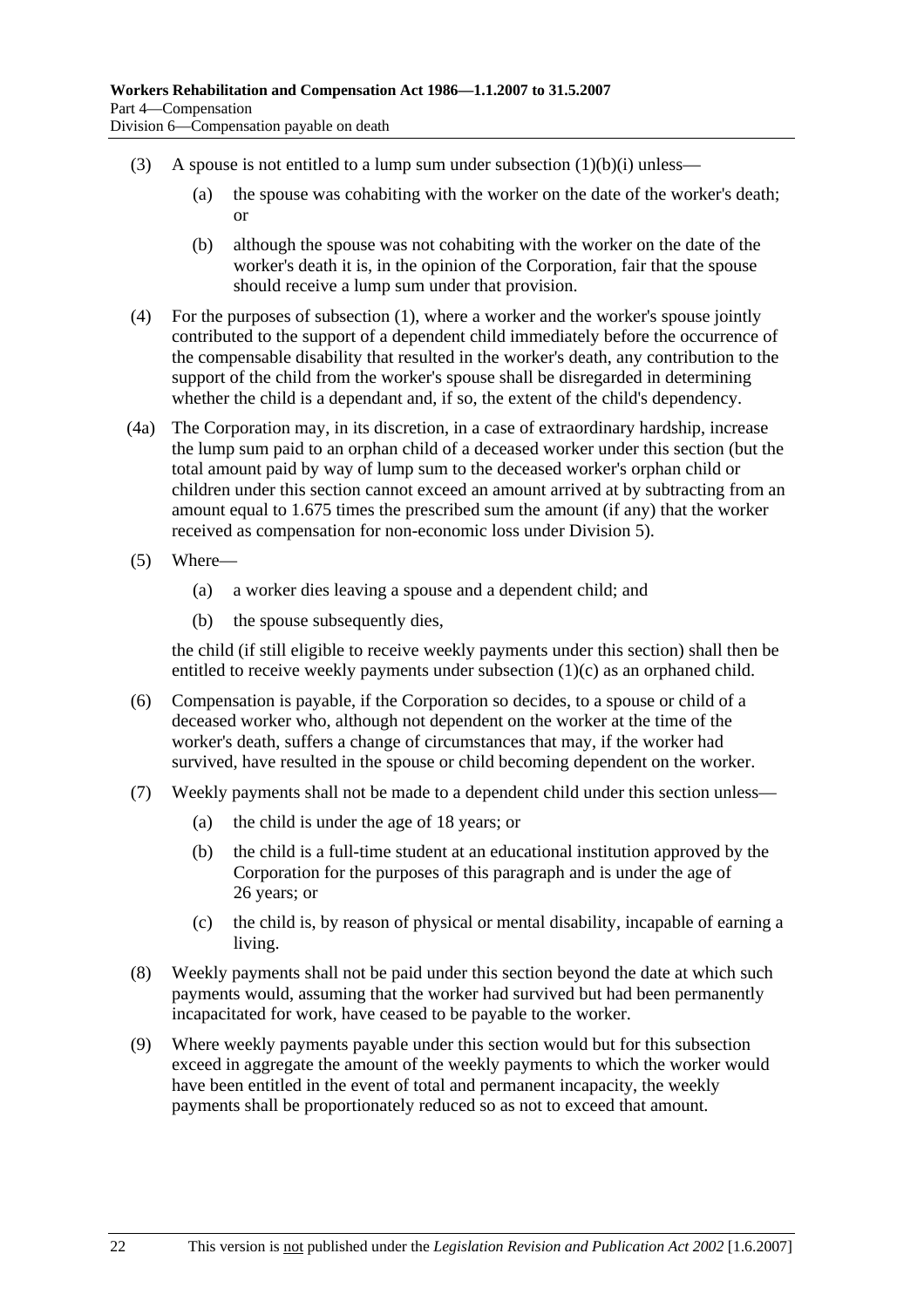- (10) Where a person who is entitled to a payment (either by way of lump sum or weekly payment) under this section is under the age of 18 years, the payment may, if the Corporation so determines, be made wholly or in part to a guardian or trustee for the benefit of that person.
- (11) Subject to subsection (12), where the child of a deceased worker who is entitled to weekly payments under this section is under the age of 18 years and is in the care of a person other than a dependent spouse of the worker, that person shall, if the Corporation so determines, be entitled to a supplementary allowance to assist in the care of the child until—
	- (a) the child attains the age of 18 years; or
	- (b) the person ceases to have the care of the child,

whichever first occurs.

- (12) Where a child is by reason of a physical or mental disability, incapable of earning a living, the Corporation may pay a supplementary allowance under subsection (11) during the period of incapacity even though the child has attained the age of 18 years.
- (13) Where the worker had received compensation under Division 4B, a person is not eligible for weekly payments under this section to the extent (if any) that those payments would coincide with a period in respect of which the compensation under Division 4B was paid but otherwise weekly payments are payable under this section as if compensation had not been paid under that Division.
- (14) A liability to make weekly payments under this section may, on application by the person entitled to the weekly payments, be commuted to a liability to make a capital payment that is actuarially equivalent to the weekly payments.
- (15) However, the liability may only be commuted if the actuarial equivalent of the weekly payments does not exceed the prescribed sum (within the meaning of section 43).
- (16) The Corporation has (subject to this section) an absolute discretion to commute or not to commute a liability under this section, and the Corporation's decision to make or not to make commutation is not reviewable (but a decision on the amount of a commutation is reviewable).
- (17) If the Corporation decides to make a commutation and makes an offer under this section, the Corporation cannot, without the agreement of the applicant, subsequently revoke its decision to make the commutation.
- (18) In calculating the actuarial equivalent of weekly payments, the principles (and any discount, decrement or inflation rate) prescribed by regulation must be applied.
- (19) A commutation discharges the Corporation's liability to make weekly payments to which the commutation relates.

### **45—Review of weekly payments**

- (1) The Corporation may on its own initiative and shall if requested by an employer or the person to whom weekly payments are payable, review the amount of weekly payments payable to any person under this Division.
- (2) A request for a review of the amount of weekly payments payable under this Division may not be made within 6 months from the completion of an earlier review.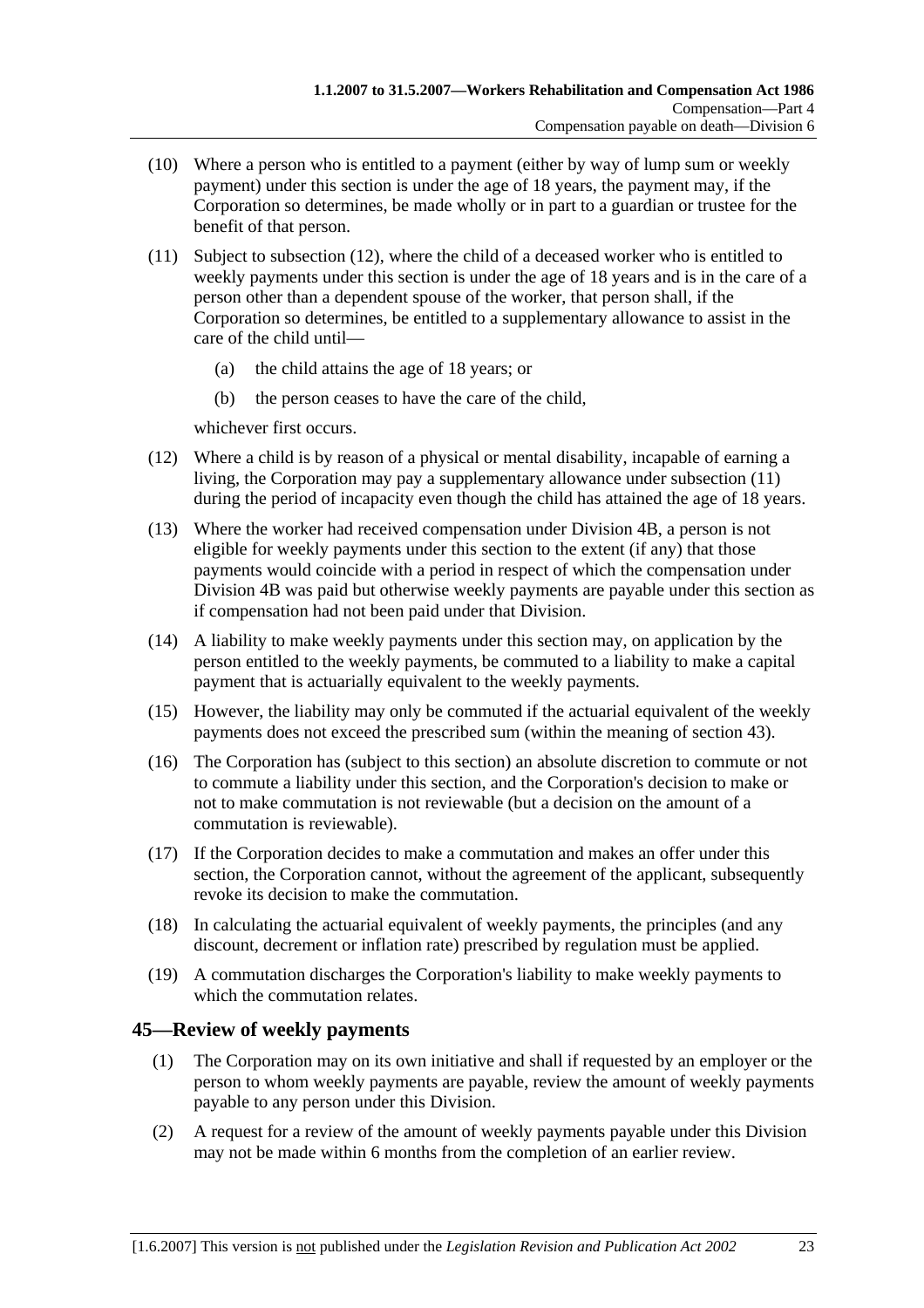- (3) The amount of the weekly payments payable under this Division shall be reviewed at least once in each year.
- (4) On a review under this section the Corporation shall make any necessary adjustments to the amount of weekly payments—
	- (a) to reflect changes in the income or earning capacity of the person to whom the weekly payments are payable and any other relevant changes in the circumstances of that person; and
	- (b) where the review is an annual review conducted in pursuance of subsection (3)—to reflect changes in the average minimum award rates since payments were commenced under this Division or an adjustment was last made under this section (as may be appropriate).
- (5) For the purposes of a review under this section, the Corporation may, by notice in writing to a person who is receiving weekly payments under this Division, require that person to produce evidence to the satisfaction of the Corporation of—
	- (a) income;
	- (b) earning capacity;
	- (c) any other circumstances that are relevant to the payment, or the amount, of weekly benefits.
- (6) If a person fails to comply with a requirement under subsection (5) within the time allowed in the notice, the Corporation may suspend weekly payments to that person.
- (7) Where the Corporation proposes the reduction of weekly payments to a person on a review under this section the Corporation shall, at least 21 days before the proposal is to take effect, give notice in writing to the person—
	- (a) containing such information as the regulations may require as to the grounds on which weekly payments are to be reduced; and
	- (b) informing the person of the person's rights to have the Corporation's decision reviewed.

### **Division 7—Liability to pay compensation**

### **46—Incidence of liability**

- (1) Subject to this section, the Corporation is liable to make all payments of compensation to which any person becomes entitled under this Act.
- (2) Where a compensable disability arises from employment by an exempt employer, the exempt employer is liable to make all payments of compensation to which any person becomes entitled in consequence of the occurrence of that compensable disability.
- (3) Subject to this section, where a worker is, as a result of a compensable disability, wholly or partially incapacitated for work and is in employment when the incapacity arises, the worker's employer is liable to pay compensation by way of income maintenance—
	- (a) if the period of incapacity is two weeks or less—for the whole period of the incapacity; or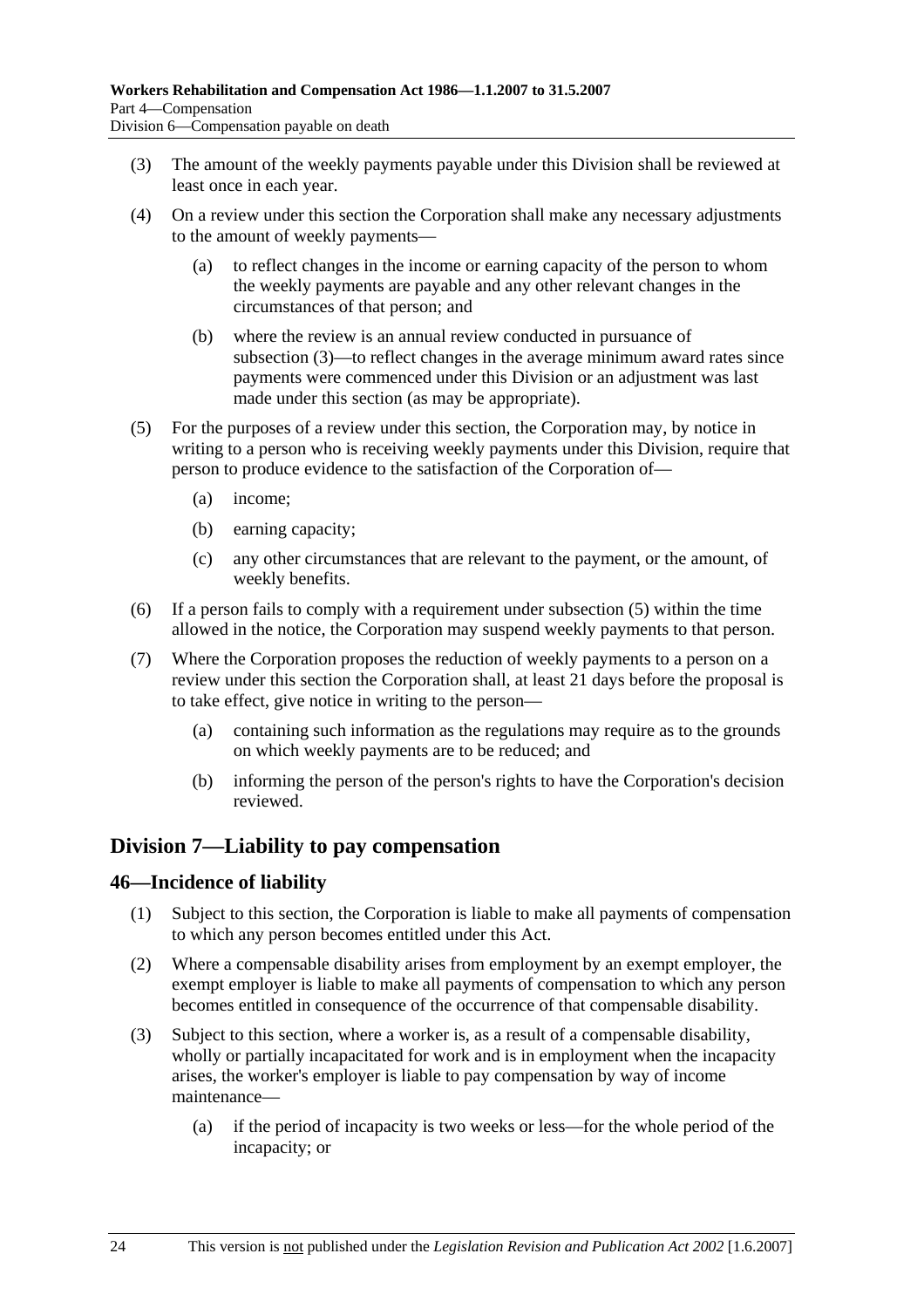- (b) if the period of the incapacity is more than two weeks—for the first two weeks of the period of incapacity.
- (4) If separate periods of incapacity commence during the course of the same calendar year (whether attributable to the same disability or not), an employer is not liable to pay compensation under subsection (3) for those periods of incapacity in excess of an amount equal to twice the worker's average weekly earnings.
- (5) Where a worker is, at the commencement of a period of incapacity, in the employment of two or more employers, they are liable to pay the compensation referred to in subsection (3) in proportions determined by agreement between them or, in default of agreement, by the Corporation.
- (6) An employer who is liable to pay compensation to a worker under subsection (3) shall make the payment—
	- (a) if the claim for compensation is not disputed—within 14 days after the date of the claim; or
	- (b) if the claim for compensation is disputed—forthwith after the dispute is determined.
- (6a) Where an employer (not being an exempt employer) pays compensation under subsection (3) in respect of an unrepresentative disability, the employer may recover the amount of the payment from the Corporation.
- (7) Where an employer pays compensation under subsection (3) in respect of a disability that did not arise from employment by that employer, that employer may recover the amount of the payment from the Corporation, and the Corporation may, in turn, recover that amount—
	- (a) from the employer from whose employment the disability arose; or
	- (b) if it appears that the worker was not entitled to that compensation—from the worker.
- (8) Where the Corporation pays compensation by way of income maintenance to a worker who was not in employment when the incapacity for work arose, the Corporation may recover any amount that would, if the worker had been in employment, have been payable under subsection (3) by the employer from whose employment the worker's disability arose.
- (8a) The regulations may exempt prescribed classes of employers from the operation of subsection (3) (and in that case the Corporation will undertake any liability of those employers that would otherwise have arisen under that subsection).
- (9) No compensation by way of income maintenance is payable to a disabled selfemployed worker whose disability arises from self-employment in respect of the first week of incapacity for work.

### **47—Augmentation of weekly payment in consequence of delay**

- (1) Subject to subsection (2), where—
	- (a) a weekly payment, or part of a weekly payment, is not paid as and when required to be paid under this Act; or
	- (b) the making of a weekly payment is delayed pending resolution of a dispute under this Act,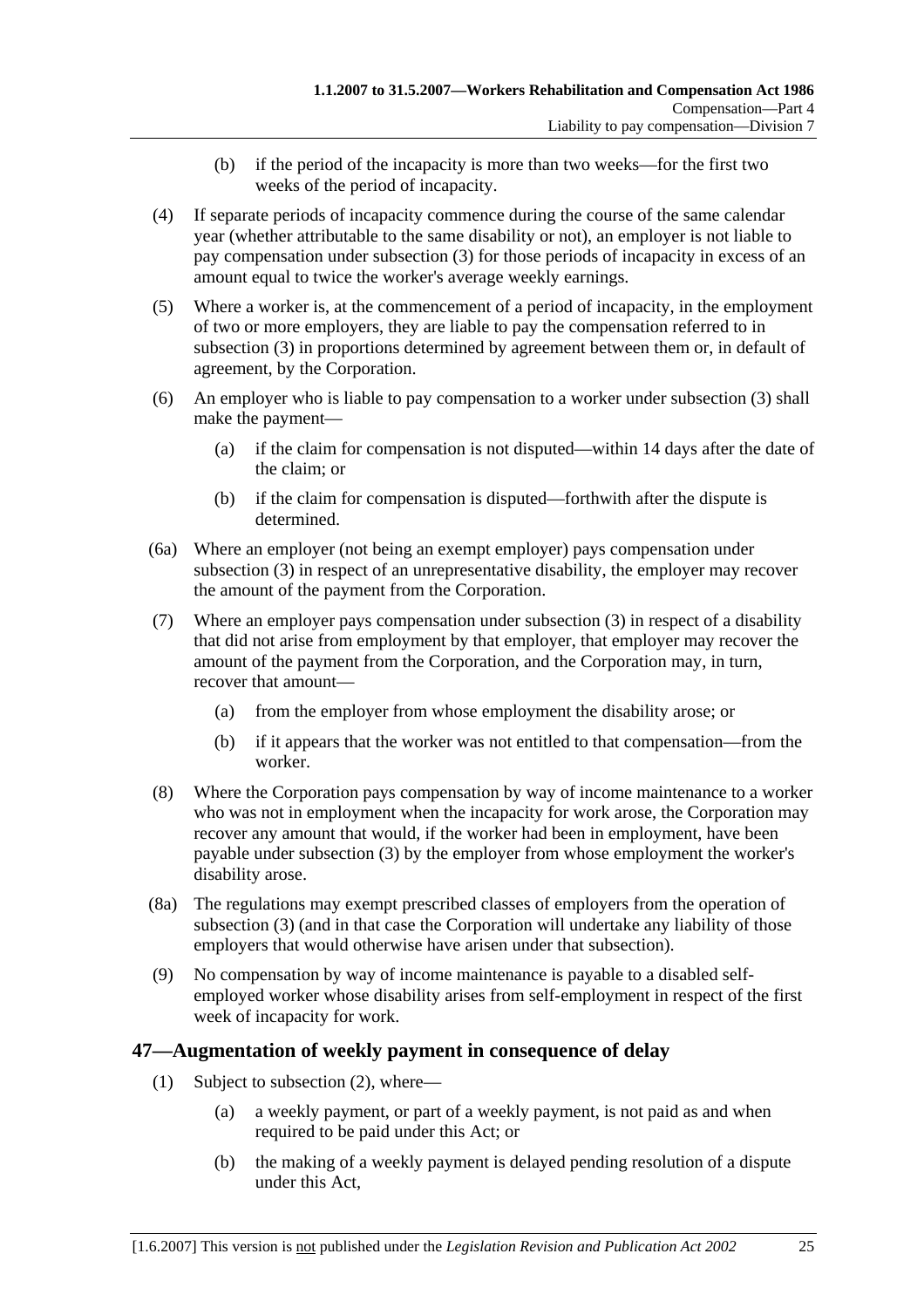any amount in arrears shall be increased by interest at the prescribed rate.

 (2) No interest is payable under this section if the delay is attributable to some fault on the part of the worker.

### **48—Payments by Corporation on behalf of defaulting employer**

- (1) Where an employer fails to make a payment of compensation that the employer is liable to make under this Act, the Corporation shall make that payment on behalf of the employer.
- (2) Where the Corporation makes a payment of compensation under this section, the Corporation is entitled to recover from the employer as a debt—
	- (a) the amount of the payment; and
	- (b) an administration fee fixed in accordance with the regulations,

(and the Corporation shall take all reasonable steps to recover that debt).

#### **49—Corporation may undertake employer's liability to make weekly payments**

Where an employer is liable to make weekly payments of compensation, the Corporation may, at the request of the employer, undertake that liability on the employer's behalf in consideration of the payment by the employer to the Corporation of an amount fixed by the Corporation.

#### **50—Corporation as insurer of last resort**

- (1) Where an exempt employer has ceased to be exempt, the Corporation may, in its discretion, undertake, in whole or part, liabilities related to compensable disabilities arising from employment during the period of the exemption.
- (2) The Corporation must undertake the liabilities of a formerly exempt employer under subsection (1) if—
	- (a) the employer becomes insolvent; or
	- (b) ceases to carry on business in the State and fails to make provision that the Corporation considers adequate for dealing with claims, and meeting liabilities and responsibilities related to compensable disabilities arising from employment during the period of exemption.
- (3) The Corporation may recover the amount of liabilities undertaken by the Corporation under this section as a debt due to the Corporation from the employer (and, if the employer is being wound up, a claim for the relevant amount may be made in the winding up).
- (4) If a claim is made under subsection (3) for an amount representing liabilities that have not fallen due, or have not been ascertained, as at the date of the claim, the liabilities will be estimated and capitalised in accordance with principles stated, or referred to, in the regulations.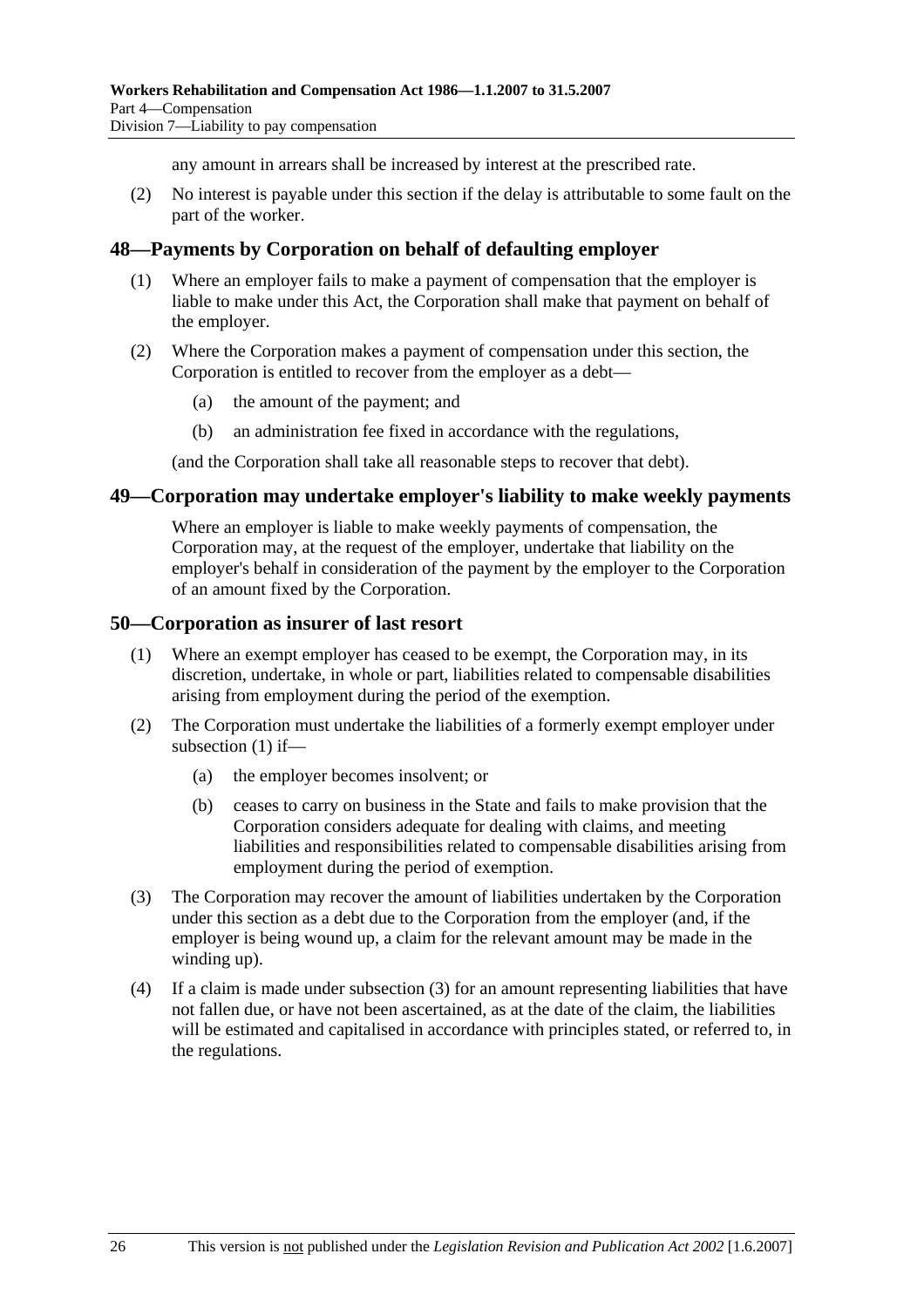# **Division 8—Notices of disabilities and claims for compensation**

### **51—Duty to give notice of disability**

- (1) Where a worker suffers a compensable disability, notice of that disability must be given—
	- (a) to the employer by whom the worker is employed at the time of the occurrence of the disability; or
	- (b) if the worker is not then in employment or is self-employed—to the Corporation.
- (2) Notice of a disability should be given—
	- (a) if practicable within 24 hours after the occurrence of the disability but, if that is not practicable, as soon as practicable after the occurrence of the disability;
	- (b) if the worker is not, immediately after the occurrence of the disability, aware of the disability—as soon as practicable after the worker becomes so aware;
	- (c) if the worker dies without having become so aware or before it is practicable to give such a notice—as soon as practicable after the worker's death.
- (3) Notice of a disability—
	- (a) may be given orally or in writing; and
	- (b) should specify to the best of the knowledge, information and belief of the person giving the notice—
		- (i) the day on which the disability occurred; and
		- (ii) the place at which the disability occurred; and
		- (iii) the nature of the disability; and
		- (iv) the cause of the disability.
- (4) For the purposes of this section, notice of a disability shall be deemed to have been given to an employer if—
	- (a) it is given to—
		- (i) the employer at any place of business of the employer; or
		- (ii) any person under whose supervision the worker was employed at the time of the disability; or
		- (iii) any person designated for the purpose by the worker's employer; or
	- (b) it is served by post on the employer.
- (5) A person by whom a notice under this section is given orally shall, at the request of the person to whom the notice is given, complete a written statement in a form determined by the Corporation.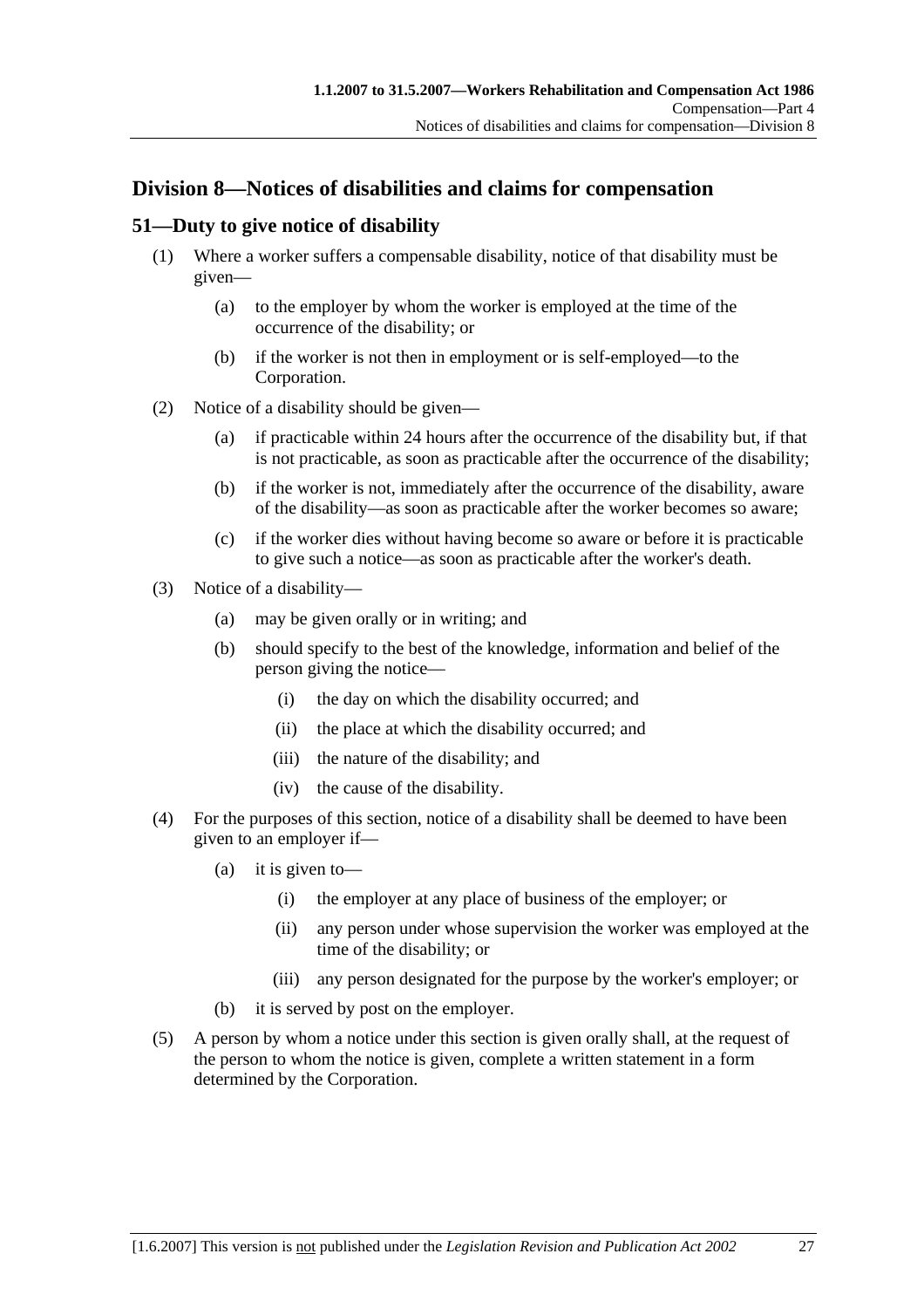(6) Subject to subsection (8), where an employer (not being an exempt employer) receives notice of a disability given or purportedly given under this section the employer shall, within 5 business days after the receipt of the notice, send a copy of the notice to the Corporation together with the prescribed information.

Penalty: \$1 000.

- (7) Where it appears from a notice under this section that the worker was not, at the date of the notice, in the employment of the employer from whose employment the disability arose, the Corporation shall (where it is practicable to do so) send a copy of the notice to that employer.
- (8) The Corporation may, by notice published in the Gazette—
	- (a) exclude from the application of this section minor disabilities of a class specified in the notice;
	- (b) vary, in relation to cases of a specified class, the time at which an employer is required to report to it under this section.

### **52—Claim for compensation**

- (1) Subject to this section, a claim for compensation—
	- (a) must be made in a manner and form approved by the Corporation; and
	- (b) must be made within the prescribed period; and
	- (c) must be supported by a certificate in the prescribed form by a recognised medical expert certifying—
		- (i) the nature of the disability;
		- (ii) the probable cause of the disability so far as that is ascertainable by the medical expert;
		- (iii) where the claimant claims to be incapacitated for work—the extent and probable duration of the incapacity;
		- (iv) whether the medical expert has personal knowledge of the worker's workplace and, if so, the extent of that knowledge and whether the medical expert has discussed with the employer the kinds of work that might be appropriate for the worker in view of the disability.
- (2) Where notice of a disability is required under this Division, a claim for compensation may not be made in respect of that disability unless notice of the disability has been given in accordance with this Division.
- (3) Notwithstanding subsections (1) and (2)—
	- (a) the absence of, or a defect in, a notice of disability is not a bar to the making of a claim if—
		- (i) the proper determination of the claim has not been substantially prejudiced; or
		- (ii) the failure to give the notice, or the defect in the notice, was occasioned by ignorance of the claimant, mistake or absence from the State, or other reasonable cause; and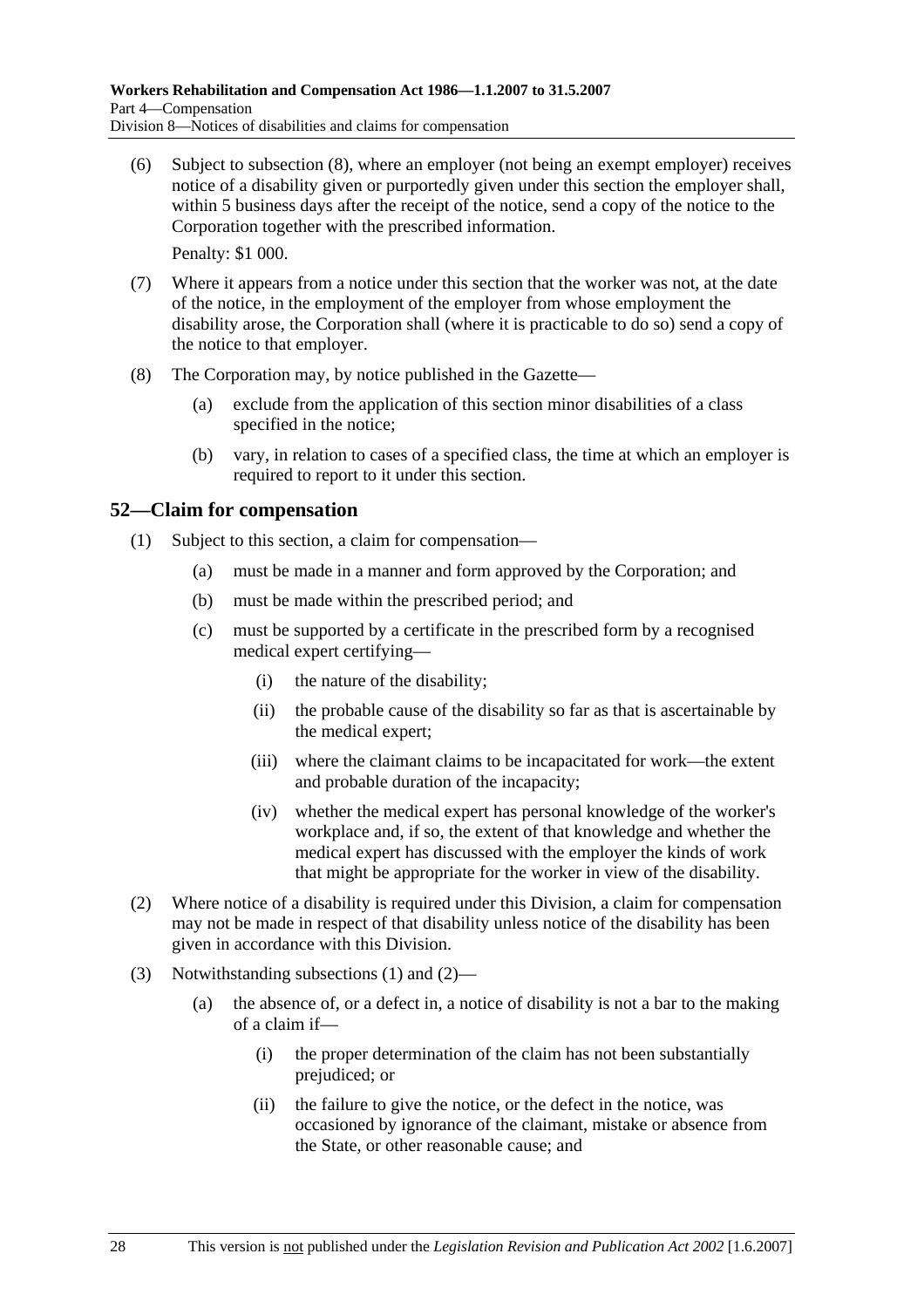- (b) a failure to make a claim within the prescribed period is not a bar to the making of a claim if—
	- (i) the proper determination of the claim has not been substantially prejudiced; or
	- (ii) the failure to make the claim within the prescribed period was occasioned by ignorance of the claimant, mistake or absence from the State, or other reasonable cause.
- (4) A claim for compensation must be given as follows:
	- (a) where the worker is at the commencement of the incapacity in employment the claim must be given to the employer;
	- (b) in any other case—the claim must be given to the Corporation.
- (5) Within 5 business days after receipt of a claim under this section, an employer (not being an exempt employer) shall forward to the Corporation—
	- (a) a copy of the claim;
	- (b) a statement in the prescribed form containing such information as may be prescribed.

Penalty: \$1 000.

- (6) Where it appears from a claim that the worker was not, at the time of making the claim, in the employment of the employer from whose employment the disability arose, the Corporation shall (where it is practicable to do so) notify that employer of the claim.
- (6a) Where a claim is only for compensation under section 32, the Corporation (or an exempt employer) may dispense with the requirement of a certificate under subsection (1)(c).
- (7) In this section—

*prescribed period*, in relation to the making of a claim in pursuance of this section, means the period of 6 months commencing on the day on which the entitlement to make the claim arises.

### **53—Determination of claim**

- (1) On receipt of a claim for compensation the Corporation shall make such investigations and inquiries as it thinks necessary to determine the claim.
- (2) For the purpose of satisfying itself of the nature, extent or probable duration of a disability, the Corporation may require a worker to submit to an examination by a recognised medical expert nominated by the Corporation from a list of approved experts.
- (3) If a claimant for compensation—
	- (a) fails or refuses to furnish information reasonably required by the Corporation to determine the claim; or
	- (b) fails or refuses to submit to an examination as required under subsection (2),

the claim may be rejected.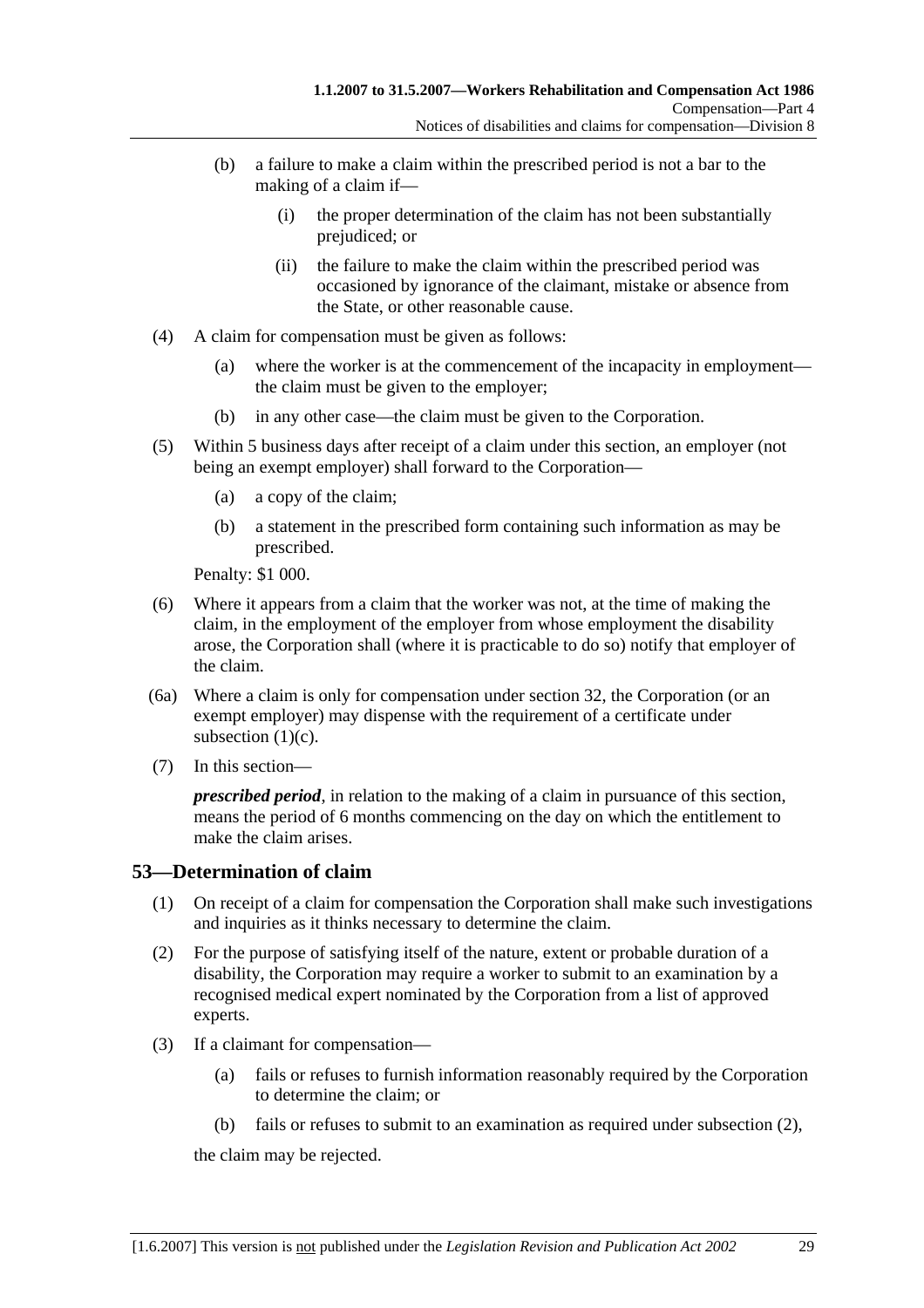- (4) The Corporation shall determine claims for compensation as expeditiously as reasonably practicable and where the claim is for compensation by way of income maintenance shall, wherever practicable, endeavour to determine the claim within 10 business days after the date of receipt of the claim.
- (4a) Where—
	- (a) the disability results from a road accident; and
	- (b) no member of the police force attends at the scene of the accident; and
	- (c) the claimant is required to report the accident to a member of the police force or at a police station under the *Road Traffic Act 1961*,

the Corporation may refrain from determining the claim until the accident is so reported.

- (4b) If an employer notifies the Corporation, before the Corporation determines a claim, that the employer disputes that the disability is compensable under this Act, the Corporation must, before determining the claim, make a reasonable investigation into the grounds on which the employer disputes the compensability of the disability.
- (5) As soon as practicable after determining a claim for compensation the Corporation shall give notice in writing of the determination—
	- (a) to the claimant; and
	- (b) to any employer who may be directly affected.
- (6) Where any part of a claim is rejected, the notice referred to in subsection (5) must include—
	- (a) such information as the regulations may require as to the grounds on which the claim is rejected; and
	- (b) a statement of the claimant's rights to have the determination reviewed.
- (7) The Corporation may, in an appropriate case, by notice in writing to the worker, redetermine a claim.
- (7a) For the purposes of subsection (7), an appropriate case is one where—
	- (a) the redetermination is necessary to give effect to an agreement reached between the parties to an application for review or to reflect progress (short of an agreement) made by the parties to such an application in an attempt to resolve questions by agreement; or
	- (b) the claimant deliberately withheld information that should have been supplied to the Corporation and the original determination was, in consequence, based on inadequate information; or
	- (c) the redetermination is appropriate by reason of new information that was not available and could not reasonably have been discovered by due enquiry at the time that the original determination was made; or
	- (d) the original determination was made as the result of an administrative error and the redetermination is made within two weeks of the making of the original determination; or
	- (e) the redetermination is made in prescribed circumstances.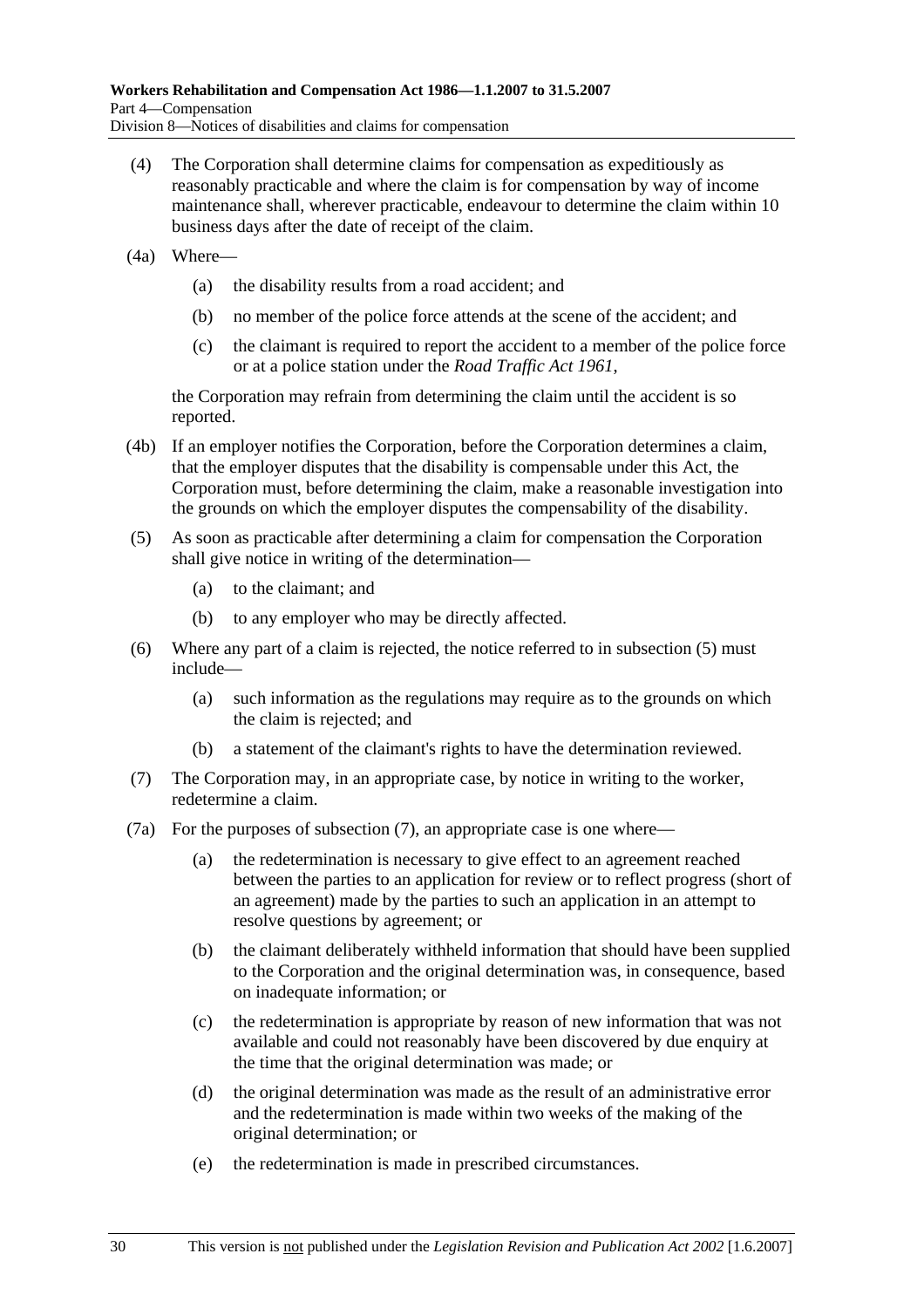- (7b) A regulation made for the purposes of subsection  $(7a)(e)$  cannot come into operation until the time for disallowance has passed.
- (8) The redetermination of a claim does not give rise to any right on the part of the Corporation to recover from the worker money paid under a previous determination unless the previous determination was made in consequence of the worker's fraud.

### **Division 9—Miscellaneous**

### **Subdivision 1—Limitations on liability**

### **54—Limitation of employer's liability**

- (1) Subject to subsection (2), no liability attaches to an employer in respect of a compensable disability arising from employment by that employer except—
	- (a) a liability under this Act; or
- (2) Subsection (1) does not affect a liability arising out of the use of a motor vehicle, being a liability against which the employer was or ought to have been insured under the law of compulsory third-party motor vehicle insurance.
- (3) A court before which an action is brought against an employer for non-economic loss arising from a compensable disability (being a disability that arises out of the use of a motor vehicle and gives rise to a liability of a kind referred to in subsection (2)) shall make due allowance for any lump sum paid or payable under Division 5 or 6 to the person by or on whose behalf the action is brought.
- (4a) Where—
	- (a) a worker suffers a compensable disability (not being a disability that arises out of the use of a motor vehicle and gives rise to a liability of a kind referred to in subsection (2)); and
	- (b) the disability is attributable to the negligence of another worker—
		- (i) who was acting in the course of employment with the same employer; and
		- (ii) whose negligence did not arise from, or in the course of, serious and wilful misconduct.

the worker has no right of action against the other worker.

- (4b) Where—
	- (a) a worker suffers a compensable disability (not being a disability that arises out of the use of a motor vehicle and gives rise to a liability of a kind referred to in subsection (2)); and
	- (b) action is taken against a person other than the employer for damages in respect of the disability,

the other person has no right to recover contribution from the employer.

- (5) Where—
	- (a) compensation is paid or payable under this Act in respect of a compensable disability;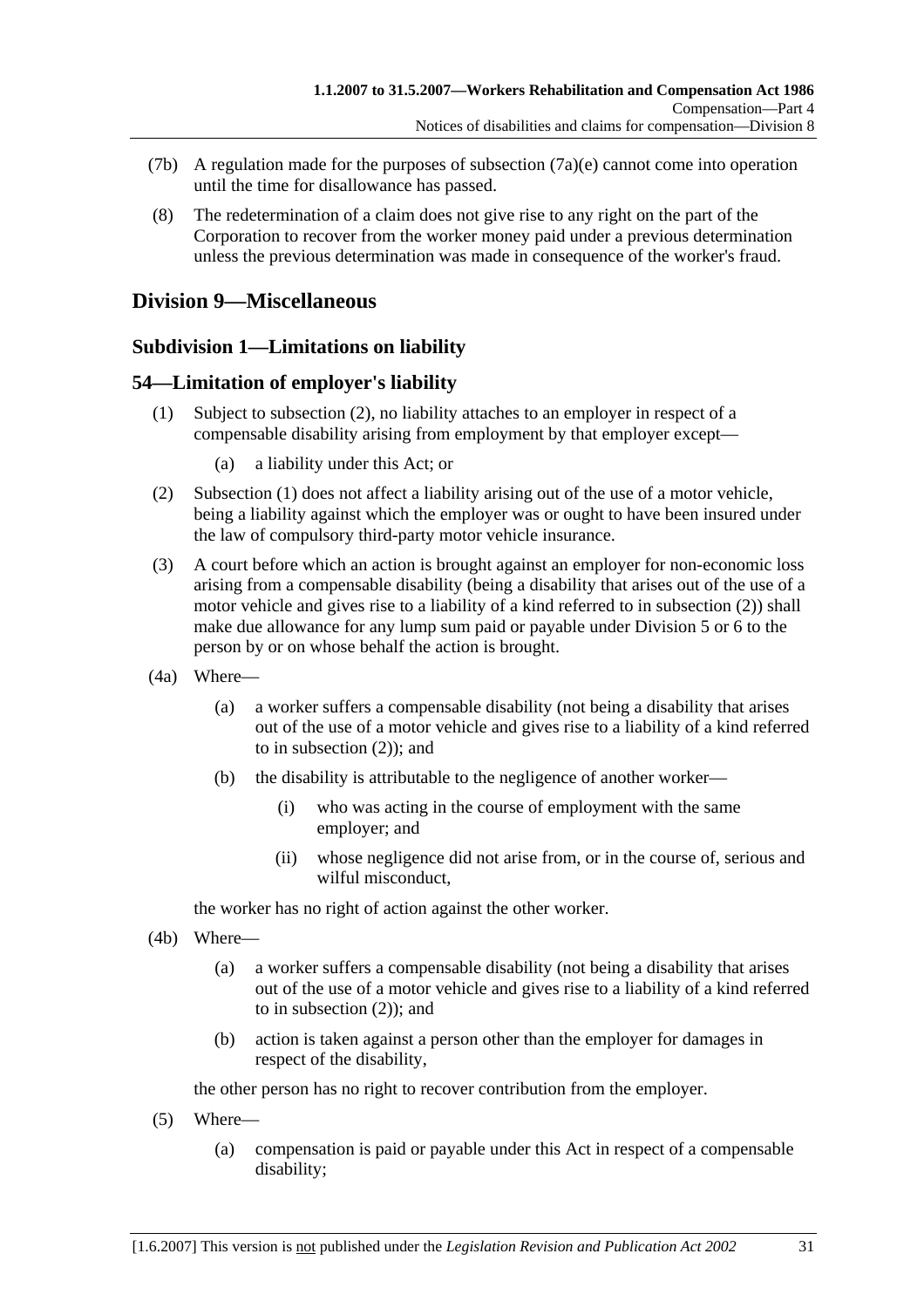(b) a right of action exists against a person other than the employer for damages in respect of the disability,

the person by whom the compensation is paid or payable is entitled to recover from that other person the amount of the compensation in accordance with subsection (7).

- (6) Where—
	- (a) a compensable disability arises out of the use of a motor vehicle;
	- (b) the employer was or ought to have been insured against liability for the disability under the law of compulsory third-party motor vehicle insurance;
	- (c) compensation is paid or payable by the Corporation under this Act in respect of the disability,

the Corporation is entitled to recover the amount of the compensation in accordance with subsection  $(7)$ .

- (7) Where—
	- (a) compensation is paid or payable to a person (the *injured party*) under this Act;
	- (b) the injured party has received, or is entitled to, damages from another person (the *wrongdoer*) in pursuance of rights arising from the same trauma as gave rise to the rights to compensation under this Act;
	- (c) the person by whom the compensation is paid or payable under this Act (the *claimant*) is entitled to recover the amount of the compensation by virtue of subsection  $(5)$  or  $(6)$ ,

then the following provisions apply:

- (d) the claimant is entitled to recover the amount of compensation paid or payable under this Act from the wrongdoer or the injured party but subject to the following qualifications:
	- (i) no amount may be recovered from the wrongdoer in excess of the wrongdoer's unsatisfied liability to the injured party; and
	- (ii) the claimant must exhaust its rights against the wrongdoer before recovering against the injured party; and
	- (iii) no amount may be recovered from the injured party in excess of the amount of the damages received by the injured party;
- (e) the claimant shall, on giving notice to a wrongdoer of an entitlement to recover compensation under this section, have a first charge, to the extent of the entitlement, on damages payable by the wrongdoer to the injured party;
- (f) any amount recovered by the claimant against a wrongdoer under this subsection shall be deemed to be an amount paid in or towards satisfaction of the wrongdoer's liability to the injured party;
- (g) an action for the recovery of compensation under this subsection—
	- (i) may be heard and determined by the Tribunal (constituted of a presidential member); and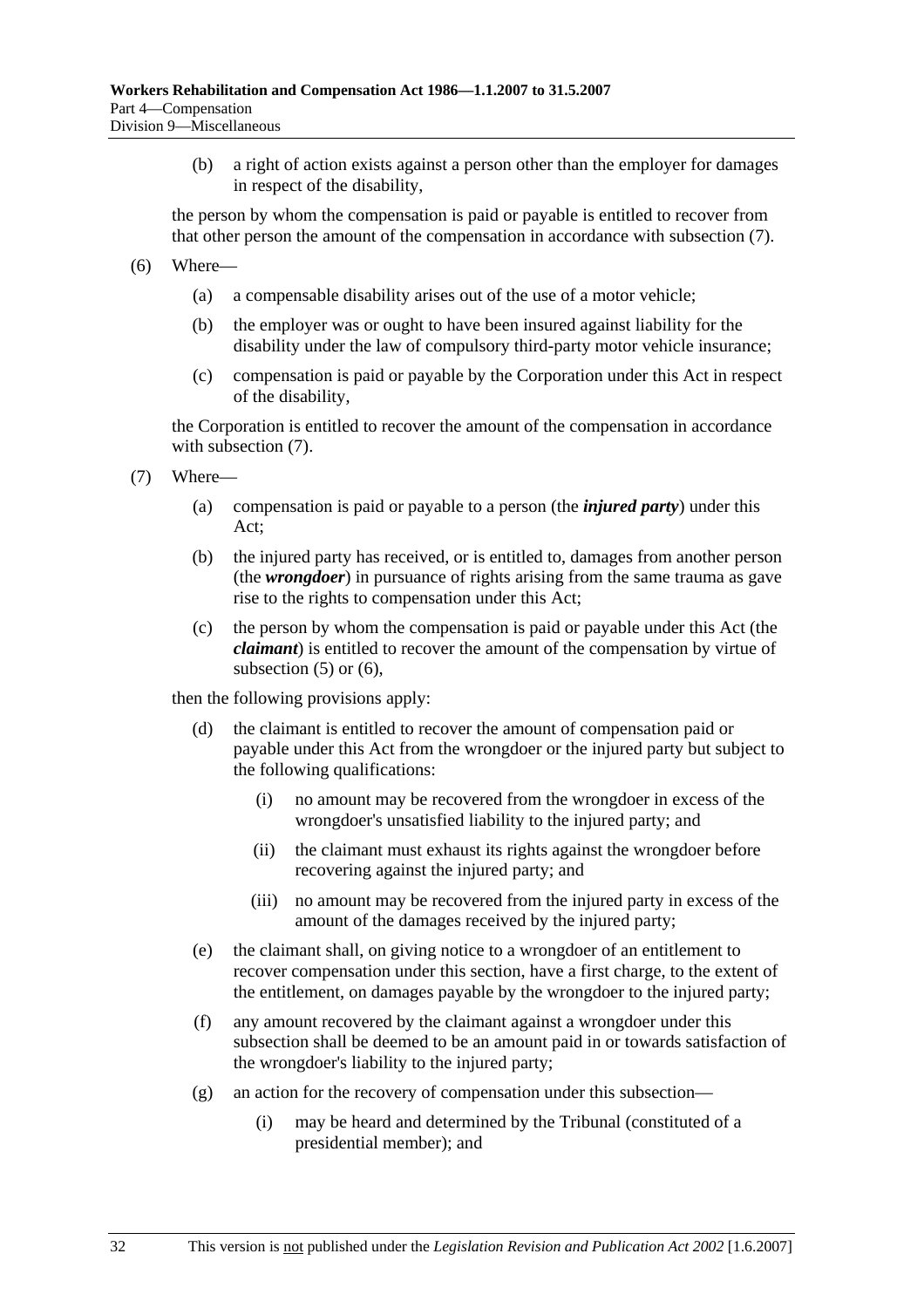- (ii) must be commenced within 3 years after the date of the trauma referred to in paragraph (b).
- (7a) This section is intended to apply in relation to any action that arises out of the occurrence of a compensable disability—
	- (a) irrespective of where the disability occurred; and

 $(b)$ 

- (i) irrespective of whether the action is brought before a court of this State or before a court of some other state, territory or country; and
- (ii) notwithstanding that the court before which the action is brought would not (but for this subsection) apply, or take into account, South Australian law.
- (7b) If—
	- (a) an action is brought in respect of a compensable disability in a court that is not a court of the State; and
	- (b) notwithstanding subsection (7a), the court awards an amount against an employer that is in excess of the amount (if any) that would have been awarded in a similar action before a court of the State; and
	- (c) the Corporation is liable to pay the amount awarded by virtue of insurance provided under this Act,

the Corporation is entitled to recover the excess from the person to whom the amount is awarded.

- (7c) In the course of proceedings under subsection (7b) a court may—
	- (a) receive in evidence any transcript of evidence in proceedings before the court by which the amount was awarded and draw any conclusions of fact from the evidence that it considers proper; or
	- (b) adopt any of the court's findings of fact.
- (8) In this section—

*damages* includes any form of compensation payable apart from this Act in respect of a compensable disability;

*employer* includes—

- (a) any person for whose torts an employer is vicariously liable;
- (b) any person who is vicariously liable for the torts of an employer;

#### *the law of compulsory third-party motor vehicle insurance* means—

- (a) Part 4 of the *Motor Vehicles Act 1959* (including a policy of insurance under that Part); or
- (b) the law of another State or a Territory of the Commonwealth that corresponds to Part 4 of the *Motor Vehicles Act 1959* (including a policy of insurance under such a law).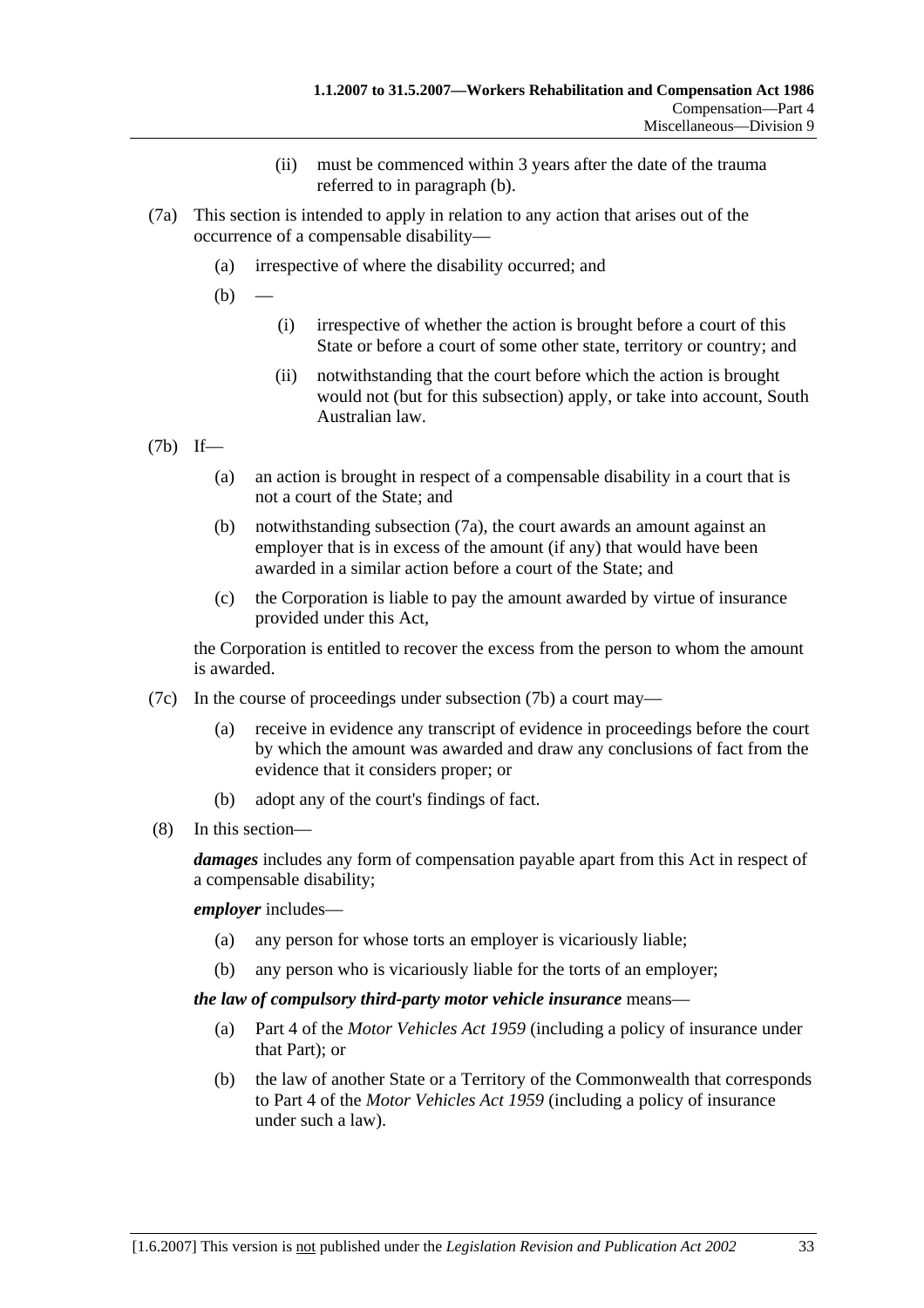#### **55—Prohibition of double recovery of compensation**

- (1) Compensation under this Act is not payable in respect of a disability to the extent that compensation has been received in respect of the same disability under the laws of a place other than this State (whether within or outside Australia).
- (2) If a person receives compensation under this Act in respect of a disability and, in respect of the same disability, subsequently receives compensation under the laws of a place other than this State (whether within or outside Australia), the person from whom compensation under this Act is received may, in a court of competent jurisdiction, sue and recover (as a debt) from the person the amount described in subsection (2a).
- (2a) The amount that is recoverable under subsection (2) is—
	- (a) the amount of compensation paid under this Act; or
	- (b) the amount of compensation received under the laws of the place other than this State,

whichever is less.

 (3) The fact that compensation or damages in respect of a disability have been recovered under a foreign law is a bar to the recovery of compensation in respect of the same disability under this Act.

### **57—Compensation payable in respect of disabilities arising from employment on ships**

Where a compensable disability arises from employment on a ship the amount of the compensation is not subject to any limitation imposed by the *Merchant Shipping Act 1894* of the United Kingdom.

#### **58—Certain sporting injuries not to be compensable**

- (1) Notwithstanding any other provision of this Act, but subject to subsection (2), where—
	- (a) a worker is employed by an employer solely—
		- (i) to participate as a contestant in a sporting or athletic activity (and to engage in training or preparation with a view to such participation); or
		- (ii) to act as a referee or umpire in relation to a sporting or athletic contest (and to engage in training or preparation with a view to so acting); and
	- (b) remuneration is not payable under the contract of employment except in respect of such employment,

a disability arising out of or in the course of that employment is not compensable.

- (2) This section does not apply to—
	- (a) a person authorised or permitted by a racing controlling authority within the meaning of the *Authorised Betting Operations Act 2000* to ride or drive in a race within the meaning of that Act; or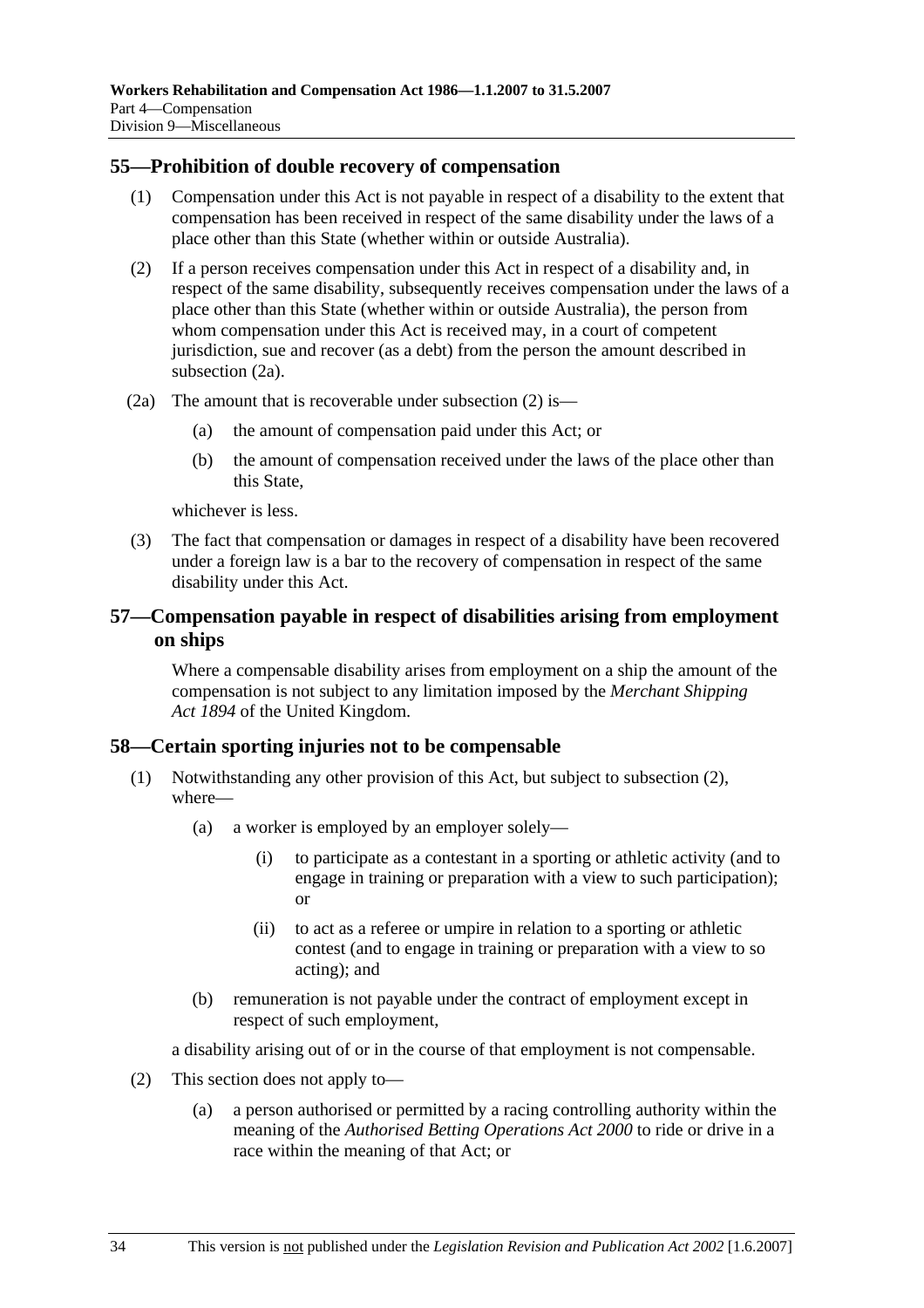- (b) a boxer, wrestler or referee employed or engaged for a fee to take part in a boxing or wrestling match; or
- (c) a person who derives an entire livelihood, or an annual income in excess of the prescribed amount, from employment of a kind referred to in subsection  $(1)(a)$ .
- (3) In this section—

*the prescribed amount* means—

- (a) in relation to 1987—\$27 200;
- (b) in relation to a subsequent year—a sum (calculated to the nearest multiple of \$100) that bears to \$25 000 the same proportion as the Consumer Price Index for the September quarter of the immediately preceding year bears to the Consumer Price Index for the September quarter, 1985.

### **Subdivision 2—Choice of law**

### **58AA—The applicable substantive law for work disability claims**

- (1) If there is an entitlement to compensation under the statutory workers compensation scheme of a State in respect of a disability to a worker (whether or not compensation has been paid), the substantive law of that State is the substantive law that governs—
	- (a) whether or not a claim for damages in respect of the disability can be made; and
	- (b) if it can be made, the determination of the claim.
- (2) This Subdivision does not apply if compensation is payable in respect of the disability under the statutory workers compensation scheme of more than 1 State.
- (3) For the purposes of this section, compensation is considered to be payable under a statutory workers compensation scheme of a State in respect of a disability if compensation in respect of it—
	- (a) would have been payable but for a provision of the scheme that excludes the worker's right to compensation because the disability is attributable to any conduct or failure of the worker that is specified in that provision; or
	- (b) would have been payable if a claim for that compensation had been duly made, and (where applicable) an election to claim that compensation (instead of damages) had been duly made.
- (4) A reference in this section to compensation payable in respect of a disability does not include a reference to compensation payable on the basis of the provisional acceptance of liability.
- (5) In this Subdivision—

*State* includes a Territory.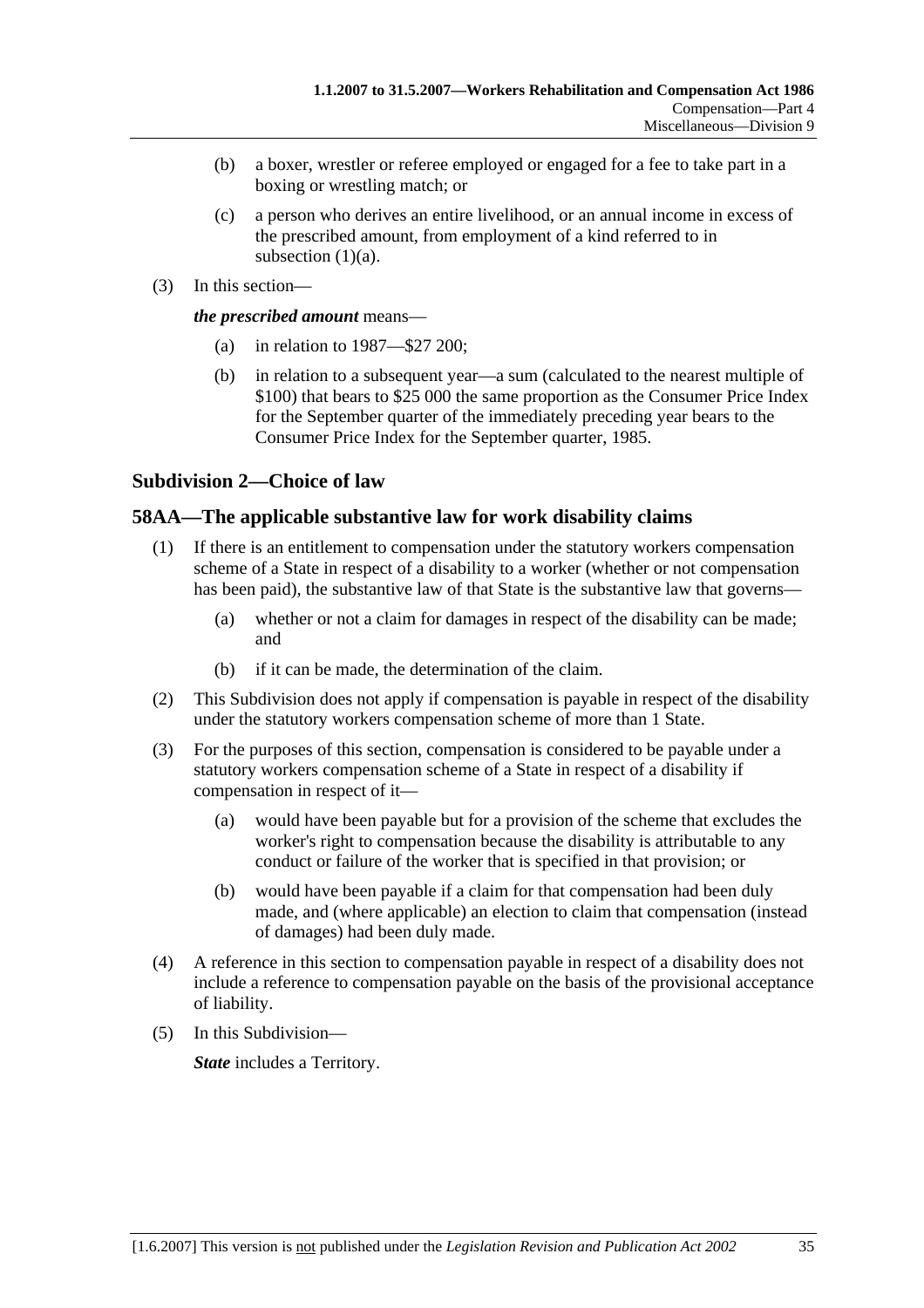### **58AB—Claims to which Subdivision applies**

- (1) This Subdivision applies to a claim for damages or recovery of contribution brought against a worker's employer in respect of a disability that was caused by—
	- (a) the negligence or other tort (including breach of statutory duty) of the worker's employer; or
	- (b) a breach of contract by the worker's employer.
- (2) This Subdivision also applies to a claim for damages or recovery of contribution brought against a person other than a worker's employer in respect of a disability if—
	- (a) the worker's employment is connected with this State; and
	- (b) the negligence or other tort or the breach of contract on which the claim is founded occurred in this State.
- (3) Subsection (1)(a) and subsection (2) apply even if damages resulting from the negligence or other tort are claimed in an action for breach of contract or other action.
- (4) A reference in this Subdivision to a worker's employer includes a reference to—
	- (a) a person who is vicariously liable for the acts of the employer; and
	- (b) a person for whose acts the employer is vicariously liable.

#### **58AC—What constitutes disability and employment**

For the purposes of this Subdivision—

- (a) *disability*, *employer* and *worker* include anything that is within the scope of a corresponding term in the statutory workers compensation scheme of another State; and
- (b) the determination of what constitutes employment or whether or not a person is a worker or a worker's employer is to be made on the basis that those concepts include anything that is within the scope of a corresponding concept in the statutory workers compensation scheme of another State.

### **58AD—Claim in respect of death included**

For the purposes of this Subdivision, a claim for damages in respect of death resulting from a disability is to be considered as a claim for damages in respect of the disability.

### **58AE—Meaning of substantive law**

In this Subdivision—

#### *a State's legislation about damages for a work related disability* means—

- (a) for this State—this Part and any other provision of this Act providing for the interpretation of anything in this Part; and
- (b) for another State—any provisions of a law of that State that is declared by the regulations to be the State's legislation about damages for a work related disability;

#### *substantive law* includes—

 (a) a law that establishes, modifies, or extinguishes a cause of action or a defence to a cause of action;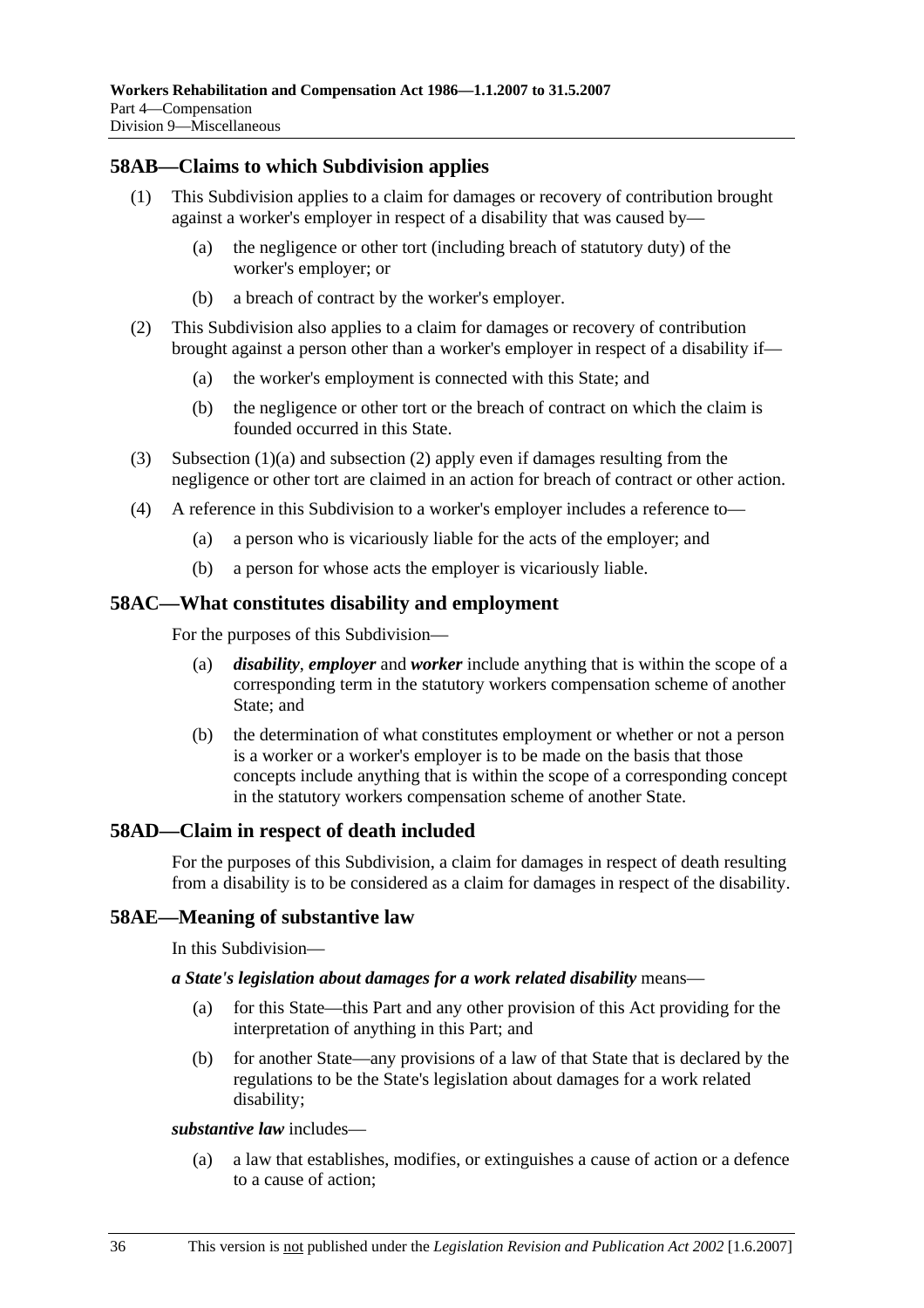- (b) a law prescribing the time within which an action must be brought (including a law providing for the extension or abridgment of that time);
- (c) a law that provides for the limitation or exclusion of liability or the barring of a right of action if a proceeding on, or arbitration of, a claim is not commenced within a particular time limit;
- (d) a law that limits the kinds of injury, loss or damage for which damages or compensation may be recovered;
- (e) a law that precludes the recovery of damages or compensation or limits the amount of damages or compensation that can be recovered;
- (f) a law expressed as a presumption, or rule of evidence, that affects substantive rights; and
- (g) a provision of a State's legislation about damages for a work related disability, whether or not it would be otherwise regarded as procedural in nature,

but does not include a law prescribing rules for choice of law.

#### **58AF—Availability of action in another State not relevant**

- (1) It makes no difference for the purposes of this Subdivision that, under the substantive law of another State—
	- (a) the nature of the circumstances is such that they would not have given rise to a cause of action had they occurred in that State; or
	- (b) the circumstances on which the claim is based do not give rise to a cause of action.
- (2) In subsection  $(1)$ —

*another State* means a State other than the State with which the worker's employment is connected.

### **Subdivision 3—Other matters**

#### **58A—Reports of return to work etc**

- (1) An employer (other than an exempt employer) must notify the Corporation whenever—
	- (a) a worker who has been receiving weekly payments for total incapacity returns to work; or
	- (b) there is a change in the weekly earnings of a worker who is receiving weekly payments for partial incapacity; or
	- (c) there is a change in the type of work performed by a worker who is receiving weekly payments for partial incapacity,

(but notification is not required in a case or class of cases excepted by the Corporation from the operation of this subsection).

 (2) Where a worker who has been receiving weekly payments for total incapacity returns to work with an employer other than the employer from whose employment the disability arose, the worker must notify that previous employer of the return to work.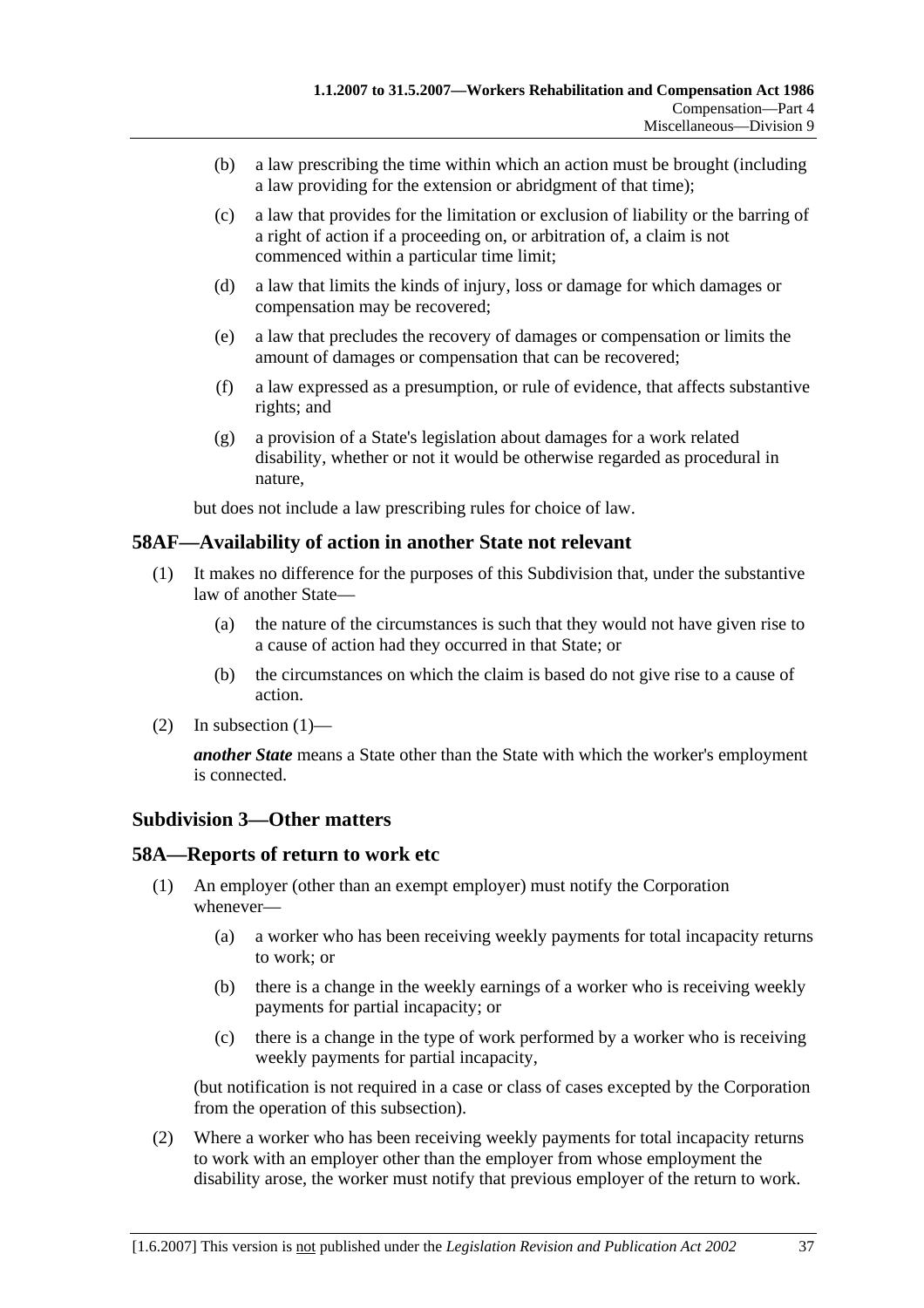- (3) A notification under subsection (1) or (2)—
	- (a) must be given within 14 days of the occurrence of the notifiable event or such longer period as the regulations may allow; and
	- (b) must include full particulars of the notifiable event.
- (4) A person who without reasonable excuse fails to comply with this section is guilty of an offence.

Penalty: \$1 000.

#### **58B—Employer's duty to provide work**

- (1) If a worker who has been incapacitated for work in consequence of a compensable disability is able to return to work (whether on a full-time or part-time basis and whether or not to his or her previous employment), the employer from whose employment the disability arose must provide suitable employment for the worker (the employment being employment for which the worker is fit and, subject to that qualification, so far as reasonably practicable the same as, or equivalent to, the employment in which the worker was employed immediately before the incapacity).
- (2) Subsection (1) does not apply if—
	- (a) it is not reasonably practicable to provide employment in accordance with that subsection (and the onus of establishing that lies in any legal proceedings on the employer); or
	- (b) the worker left the employment of that employer before the commencement of the incapacity for work; or
	- (c) the worker terminated the employment after the commencement of the incapacity for work; or
	- (e) the employer currently employs less than 10 employees, and the period that has elapsed since the worker became incapacitated for work is more than 1 year.

#### **58C—Notice of termination of employment to be given in certain cases**

 (1) If a worker has suffered a compensable disability, the employer from whose employment the disability arose must not terminate the worker's employment without first giving the Corporation and the worker at least 28 days notice of the proposed termination.

Maximum penalty: \$15 000.

- (2) However, notice of termination is not required under this section if—
	- (a) the employment is properly terminated on the ground of serious and wilful misconduct; or
	- (b) the worker is neither receiving compensation, nor participating in a rehabilitation program, for the disability; or
	- (c) the worker's rights to compensation for the disability have been exhausted or the time for making a claim for compensation has expired.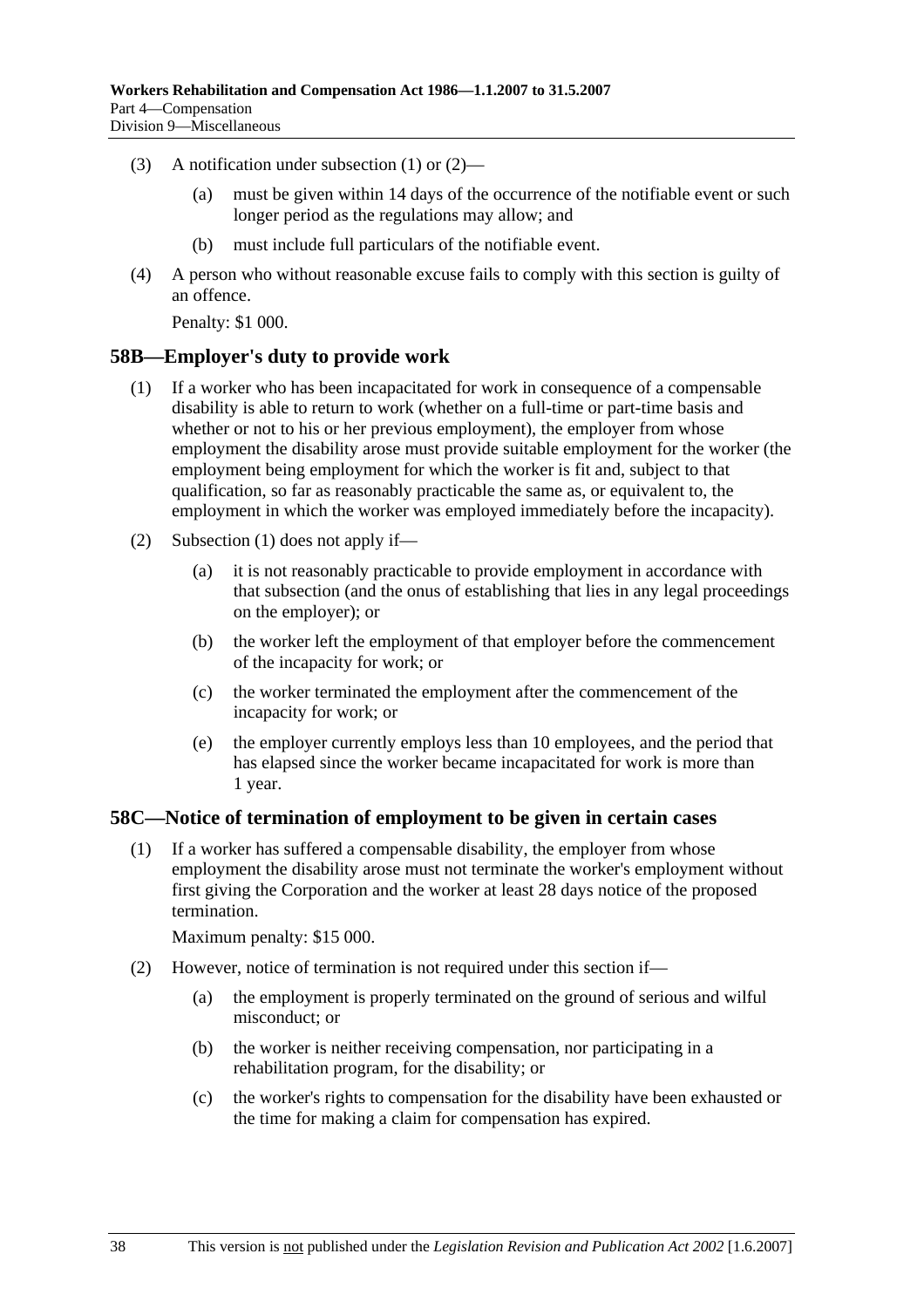[In legal proceedings, the burden of establishing that an employer terminated a worker's employment on the ground of serious and wilful misconduct lies on the employer.]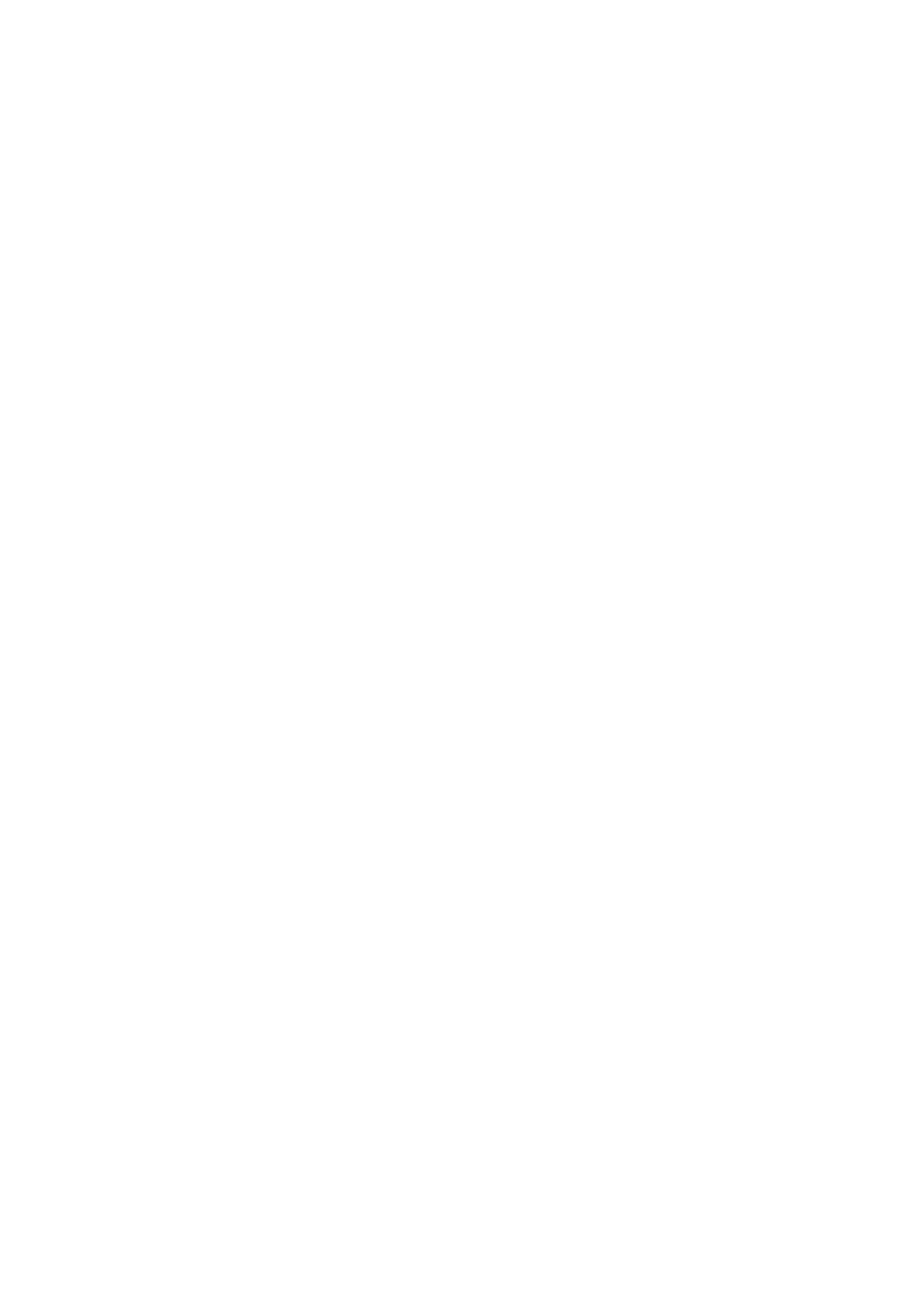# **Part 5—Registration and funding**

# **Division 1—Registration of employers**

## **59—Registration of employers**

- (1) Subject to subsection (2), an employer shall not employ a worker in employment to which this Act applies unless the employer is registered by the Corporation. Penalty: \$10 000 for each worker so employed.
- (2) An employer is not required to be registered if the employer is exempted by the regulations from the obligation to be registered.
- (3) No offence is committed by an employer against this section if the employer applies for registration within 14 days after the obligation to be registered arises.
- (4) It is a defence to a prosecution for an offence under subsection (1) in respect of the employment of a particular worker if the court is satisfied that at the time of the alleged offence the employer believed on reasonable grounds that the worker's employment was not connected with this State by virtue of the operation of section 6.
- (5) If the employer's belief on reasonable grounds was that under section 6 the worker's employment was connected with another State, subsection (4) does not apply unless at the time of the alleged offence the employer had workers compensation cover in respect of the worker under the law of that other State.
- (6) In this section—

*State* includes a Territory;

*workers compensation cover* means insurance or registration required under the law of a State in respect of liability for statutory workers compensation under that law.

### **60—Exempt employers**

- (1) Subject to this section, an employer or a group of employers may apply to the Corporation for registration as an exempt employer or as a group of exempt employers.
- (2) An application shall not be made under subsection (1) unless—
	- (a) in the case of an application by an individual employer—
		- (i) the employer is a body corporate employing more than the prescribed number of workers; or
		- (ii) the employer is an indemnified maritime employer;
	- (b) in the case of an application by a group—
		- (i) the members of the group are related corporations or local government corporations; and
		- (ii) the members of the group employ in aggregate more than the prescribed number of workers.
- (3) Where—
	- (a) an application is made under subsection (1); and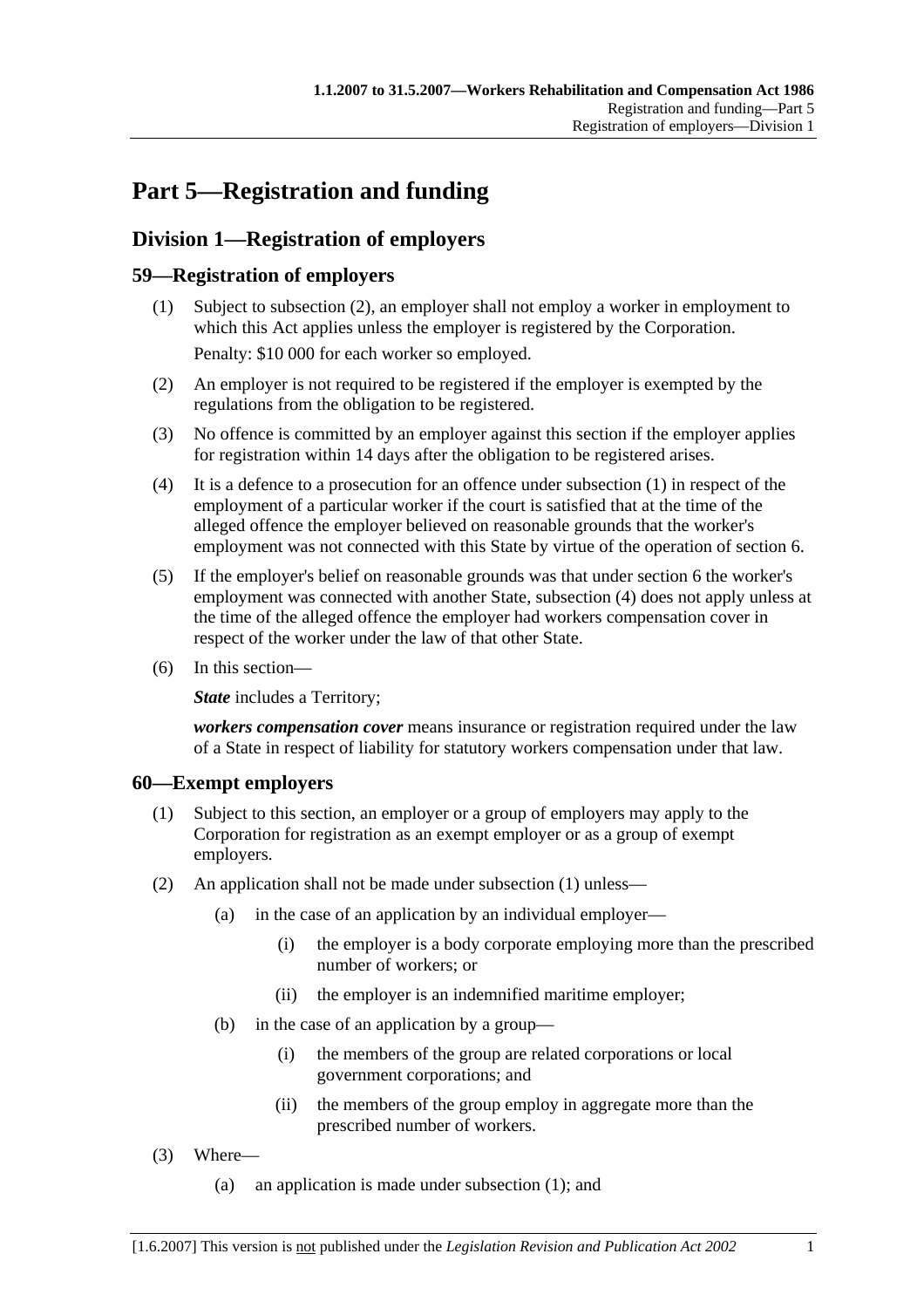- (b) the Corporation is satisfied—
	- (i) that the employer or the employers constituting the group have reached a standard that, in the opinion of the Corporation, must be achieved before conferral of exempt status can be considered; and
	- (ii) that in all the circumstances it is appropriate to do so,

the Corporation may register the employer or the group as an exempt employer or a group of exempt employers.

- (4) A registration under this section—
	- (a) is subject to—
		- (i) a condition that the exempt employer must not exercise any power or discretion delegated to the exempt employer under this Act unreasonably; and
		- (ii) such other terms and conditions as the Corporation determines from time to time or as are prescribed by the regulations; and
	- (b) where the exemption was granted on the ground that the employer is an indemnified maritime employer—is subject to a condition limiting the effect of the exemption to the workers, or a specified class of the workers, to whom the relevant indemnity relates; and
	- (c) takes effect on a date fixed by the Corporation; and
	- (d) subject to this section—
		- (i) has effect for an initial period (not exceeding three years) determined by the Corporation; and
		- (ii) may, on further application to the Corporation, be renewed from time to time for a further period (not exceeding three years) determined by the Corporation at the time of the renewal.
- (5) The Corporation may revoke the registration of an exempt employer, or reduce the period of registration if the employer breaches or fails to comply with this Act or a term or condition of registration.
- (6) In deciding whether to grant, renew, revoke, or reduce the period of registration as an exempt employer or group of employers under this section the Corporation may have regard to such matters as it considers relevant and will have regard to the following:
	- (a) whether the employer or group is, and is likely to continue to be, able to meet its liabilities;
	- (b) the resources that the employer or group has for the purpose of administering claims for compensation;
	- (c) the incidence and severity of compensable disabilities arising from employment by the employer or employers;
	- (d) the effect, or likely effect, of the working conditions under which workers are employed by the employer, or any of the employers, on the health and safety of those workers;
	- (e) the record of the employer or employers in relation to the rehabilitation of disabled workers;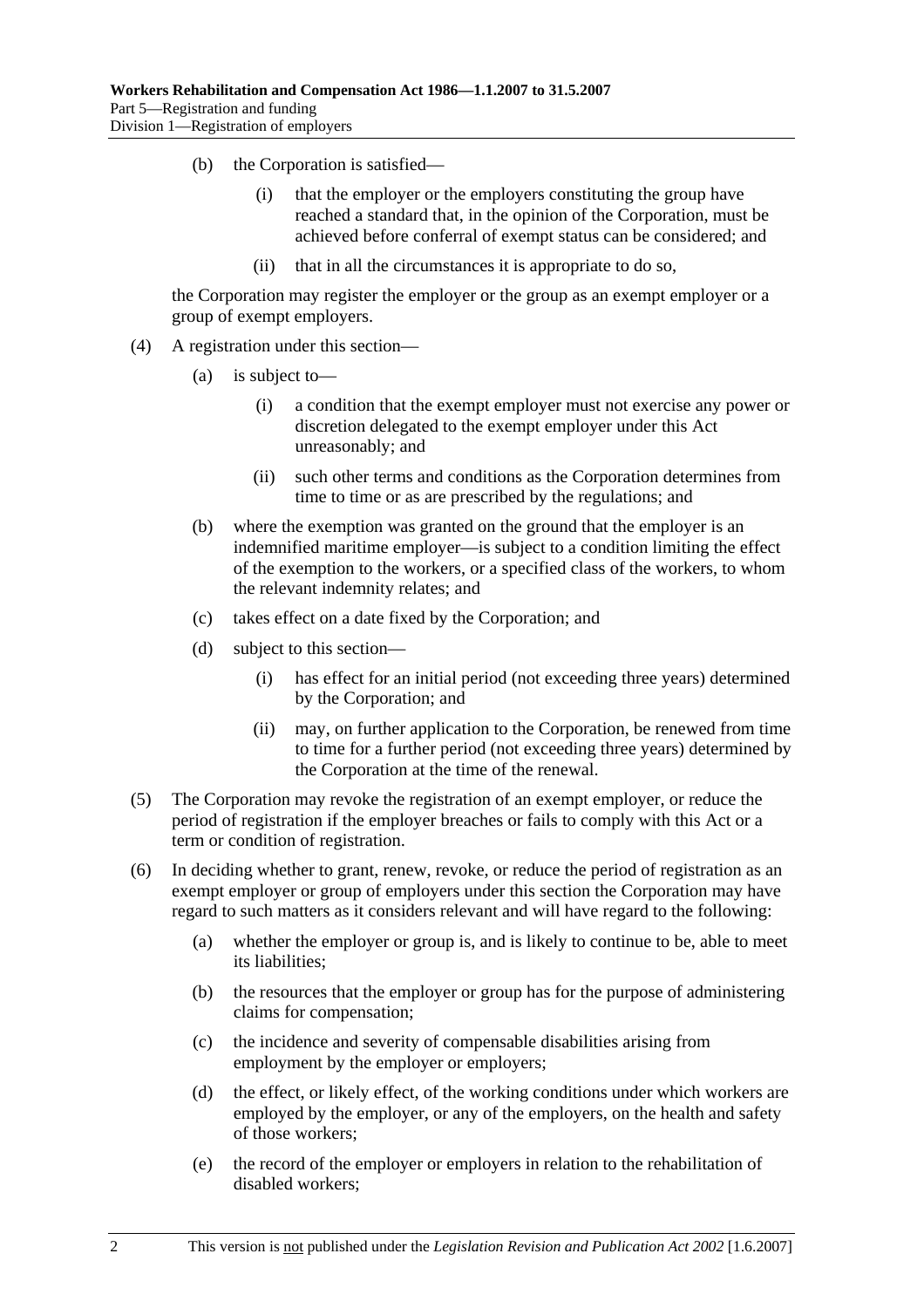- (f) the record of the employer or employers in providing suitable employment to workers who suffer compensable disabilities;
- (g) the views of any industrial association that has, in the opinion of the Corporation, a proper interest in the matter,

but once an employer or group has been registered as exempt, the Corporation must not, in deciding whether to renew the registration, consider the effect of the registration on the Compensation Fund.

- (7) Where employers are registered as a group of exempt employers, one of those employers nominated in the application for registration shall, for the purposes of this Act, be treated as the employer of all workers employed by the various members of the group.
- (8) Notwithstanding subsection (7), the members of the group are jointly and severally liable to satisfy the liabilities under this Act of the member referred to in subsection (7).
- (9) In this section—

*indemnified maritime employer* means an employer that has the benefit of an indemnity granted by a member of the International Group of Protection and Indemnity Associations;

*related corporations* means corporations that are related corporations for the purposes of the *Companies (South Australia) Code*.

### **61—The Crown and certain agencies to be exempt employers**

- (1) Subject to subsection (2), the Crown and any agency or instrumentality of the Crown shall be deemed to be registered as exempt employers.
- (2) The Governor may, by proclamation, declare that an agency or instrumentality of the Crown is not to be regarded as an exempt employer, and in that event the agency or instrumentality shall not be regarded as an exempt employer.
- (3) The Governor may, by further proclamation, vary or revoke a proclamation under subsection (2).
- (4) In this section—

*agency or instrumentality of the Crown* includes any body, or body of a specified class, prescribed by regulation for the purposes of this definition.

 (5) A regulation for the purposes of subsection (4) may, if the regulation so provides, take effect from a day antecedent to the day on which it is made.

### **62—Applications**

- (1) An application for registration as an employer, an exempt employer or a group of exempt employers—
	- (a) must be made in the prescribed manner and form; and
	- (b) must be accompanied by the prescribed information; and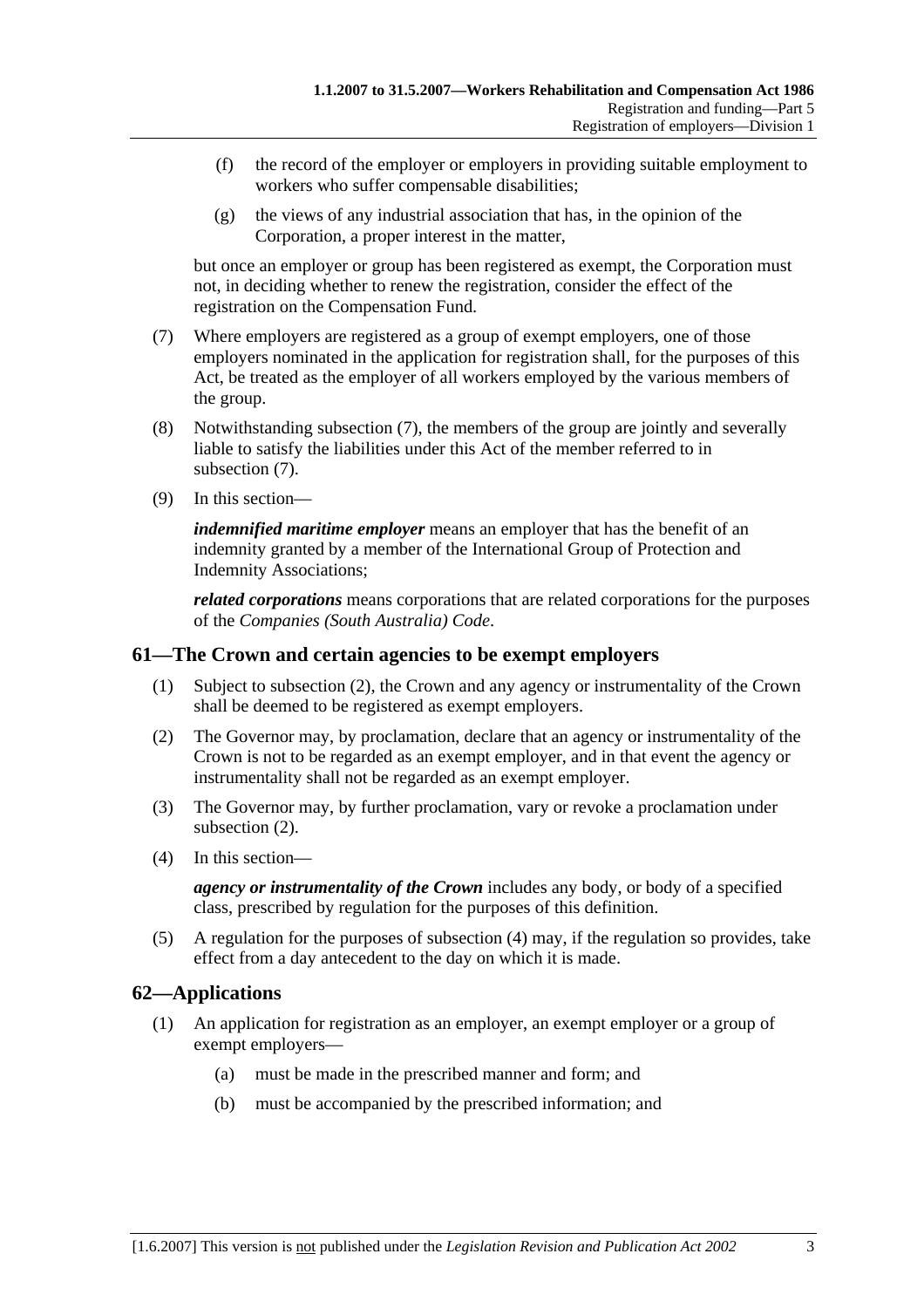- (c) in the case of an application for registration of a group of exempt employers must nominate a member of the group as the employer who is, for the purposes of this Act, to be treated as the employer of all workers employed by the various members of the group.
- (2) An application for registration as an exempt employer or group of exempt employers must be accompanied by a fee fixed in accordance with the regulations.

### **62A—Ministerial appeal on decisions relating to exempt employers**

- (1) If the Corporation—
	- (a) refuses the registration of an employer or group of employers as an exempt employer or group of exempt employers; or
	- (b) grants or renews registration as an exempt employer or group of exempt employers for a period of less than three years; or
	- (c) cancels the registration of an employer or group of employers as an exempt employer or group of exempt employers,

the employer or employers may appeal to the Minister against that decision.

- (2) The appeal must be commenced within one month after the employer or employers receive notice of the Corporation's decision unless the Minister allows an extension of time for the appeal.
- (3) The Minister may (but is not obliged to) permit an appellant to appear personally or by representative before the Minister on an appeal.
- (4) The Minister has an absolute discretion to decide an appeal under this section as the Minister thinks appropriate.
- (5) If the Minister decides in favour of the appellant, the Minister must furnish the Corporation with a statement of the reasons for the decision.

# **Division 2—Delegation to exempt employers**

### **63—Delegation to an exempt employer**

- (1) Subject to this Act, the following powers and discretions of the Corporation, insofar as they are exercisable in relation to workers of an exempt employer, are delegated to the exempt employer—
	- (a) the powers and discretions under the following sections:

section 26 section 28A section 32 (but not section  $32(11)$  and  $(13)$ ) section 35 section 36 section 38 section 39 section 41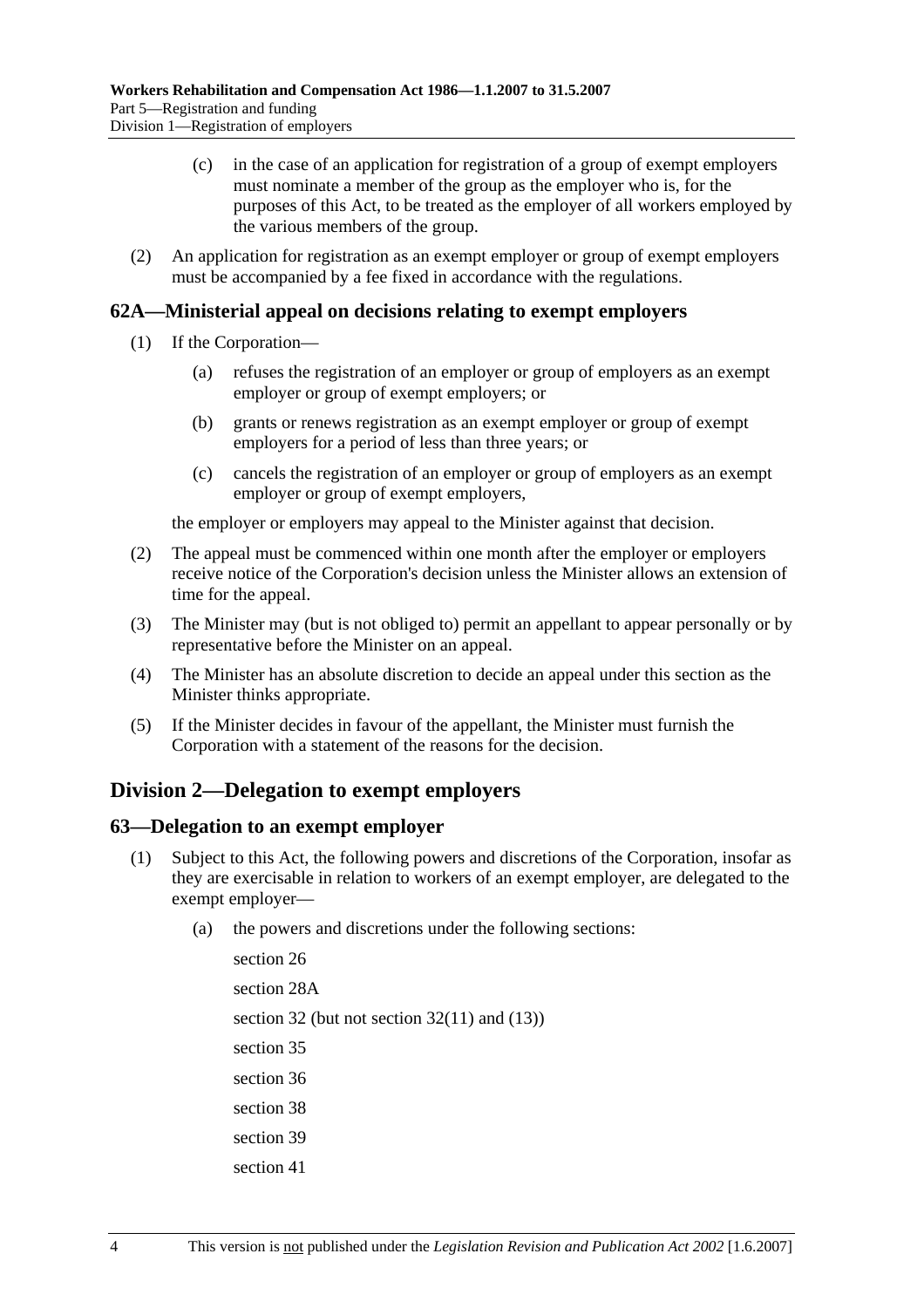section 42 section 42A section 42B section 43 section 44 section 45 section 53 (but not the power to approve recognised medical experts for the purposes of section  $53(2)$ ) section 106 section 106A;

- (b) any other prescribed powers and discretions.
- (2) Delegated powers and discretions referred to in subsection (1) shall not be exercised by the Corporation in relation to the workers of the exempt employer.
- (3) Subject to this section, the Corporation shall not overrule or interfere with a decision of an exempt employer made in the exercise of delegated powers or discretions.
- (3aa) An exempt employer—
	- (a) must notify the Corporation, in accordance with the regulations, of its intention to make an assessment under Division 4B of Part 4 (Compensation for Loss of Earning Capacity) and must not proceed to make the assessment except with the Corporation's consent; and
	- (b) is subject to direction by the Corporation as to how it is to exercise its powers and discretions under that Division in relation to the workers, or a particular worker, of the employer.
- (3a) The Corporation may direct an exempt employer how the employer is to exercise its discretion regarding the maximum lump sum to be paid to an orphan child, or to orphan children.
- (4) A decision of an exempt employer made in pursuance of a power or discretion delegated under subsection (1) shall have the same force and effect as a decision of the Corporation and shall be subject to review and appeal in the same way as a decision of the Corporation.
- (5) A reference to the Corporation in the provisions of this Act referred to in subsection (1) shall, in relation to any matter over which an exempt employer has delegated powers or discretions, be construed as a reference to that exempt employer.
- (6) If an exempt employer exercises a power or discretion delegated under subsection (1) unreasonably, the Corporation may withdraw (in whole or in part) the delegation effected by subsection (1).
- (7) Where an employer ceases to be an exempt employer, the delegation to the employer under this section will, if the Corporation so determines, continue to such extent as the Corporation thinks fit in relation to disabilities that occurred before cessation of the exemption (and any act or omission of the employer within the scope of the delegation will be taken for the purposes of this Act, to be the Act or omissions of an exempt employer).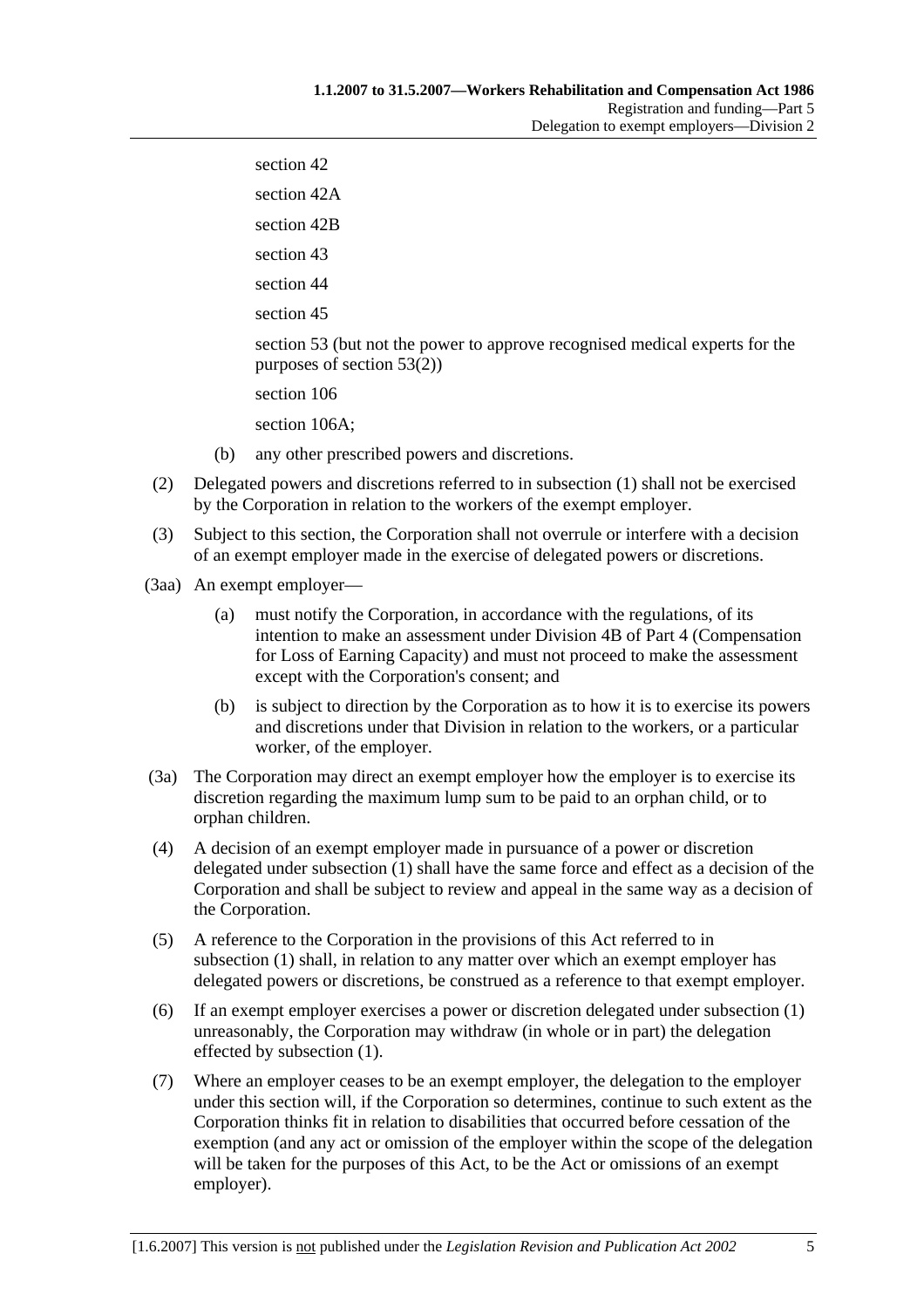# **Division 3—The Compensation Fund**

## **64—The Compensation Fund**

- (1) The Corporation shall establish and maintain a fund entitled the *Compensation Fund*.
- (2) The Compensation Fund shall consist of—
	- (a) amounts received from the imposition of levies under this Part;
	- (b) any income and accretions produced by the investment of money from the Fund;
	- (c) any money advanced to the Corporation for the purposes of the Fund;
	- (d) other money received by the Corporation under this Act or in the administration of this Act;
	- (e) to the extent provided by regulation—money received by the Corporation under, or in the administration of, another Act.
- (3) The Compensation Fund shall be applied towards—
	- (a) the payments of compensation that the Corporation is liable to make under this Act;
	- (b) the costs incurred by the Corporation in performing its functions under this Act;
	- (c) the costs of the system of dispute resolution established by this Act;
	- (d) to the extent provided by regulation—the costs incurred by the Corporation in carrying out its functions under another Act;
	- (e) any payment that the Corporation is required to make under the *Occupational Health, Safety and Welfare Act 1986*.
- (3a) The amount to be paid from the Compensation Fund under subsection (3)(c) will be determined by agreement between the Chief Executive Officer of the department of the Minister to whom the administration of this Act is committed and the Corporation or, in default of agreement, by the Minister.
- (4) The Corporation may invest money that is not immediately required for the purposes of the Compensation Fund as the Corporation thinks fit.
- (5) Subject to subsection (6), in deciding how to invest funds that are available for investment, the Corporation shall endeavour to achieve the highest possible rates of return.
- (6) The Corporation is not required to comply with subsection (5) if the board unanimously decides, in relation to certain funds, to invest those funds at a lesser rate of return but so as to promote the economy of the State.
- (7) Until there are sufficient funds in the Compensation Fund to meet the liabilities of the Fund, the Treasurer may, as may be required from time to time, lend money to the Corporation on such terms and conditions as the Treasurer may determine.
- (8) The Treasurer may charge a fee of such amount as the Treasurer thinks fit in respect of any loan made to the Corporation under subsection (7).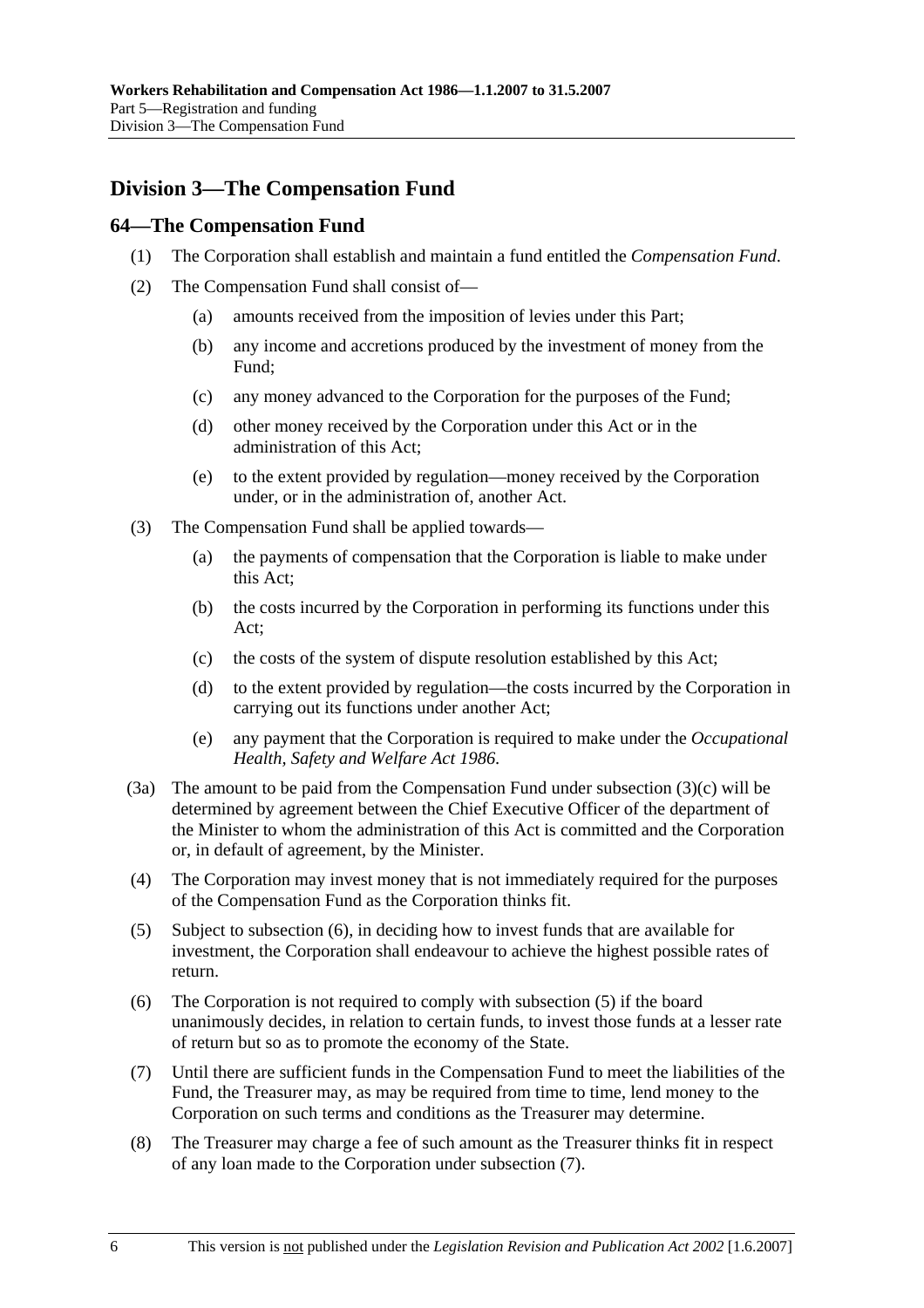# **Division 4—Imposition of levies**

## **65—Preliminary**

(1) In this Division—

*class* of industry includes a subclass;

*remuneration* includes payments made to or for the benefit of a worker which by the determination of the Corporation constitute remuneration but does not include payments determined by the Corporation not to constitute remuneration.

- (2) For the purposes of this Division, two or more workplaces in close proximity may, if the Corporation so determines, be regarded as a single workplace.
- (3) For the purposes of this Division, two or more employers will, if the Corporation so determines, constitute a group if—
	- (a) they are capable of being treated as members of a group under the *Pay-roll Tax Act 1971*; or
	- (b) they are related in some other way.
- (4) Where two or more employers constitute a group, one of those employers, nominated by the Corporation after consultation with the members of the group, will be treated as the employer of all workers employed by the members of the group.

## **66—Imposition of levies**

- (1) An employer (not being an exempt employer) is liable to pay a levy to the Corporation under this section.
- (2) The levy is a percentage of the aggregate remuneration paid to the employer's workers in each class of industry in which the employer employs workers.
- (3) The Corporation may for the purposes of this section divide the industries carried on in the State into various classes.
- (4) The Corporation may determine any question as to the class of industry in which an employer employs workers.
- (5) In determining the class of industry in which an employer employs workers the following provisions will be applied—
	- (a) if the employer employs a worker in two or more classes of industry—
		- (i) the worker will, subject to any determination by the Corporation to the contrary, be treated as if solely employed in the class of industry in which he or she is predominantly employed; and
		- (ii) if it is not possible to determine which is the predominant class, the worker will be treated as if solely employed in a class of industry determined by the Corporation; and
	- (b) if the employer employs workers in different classes of industry at a particular workplace, all workers employed at the workplace will, if the Corporation so determines, be treated as engaged in the predominant class of industry; and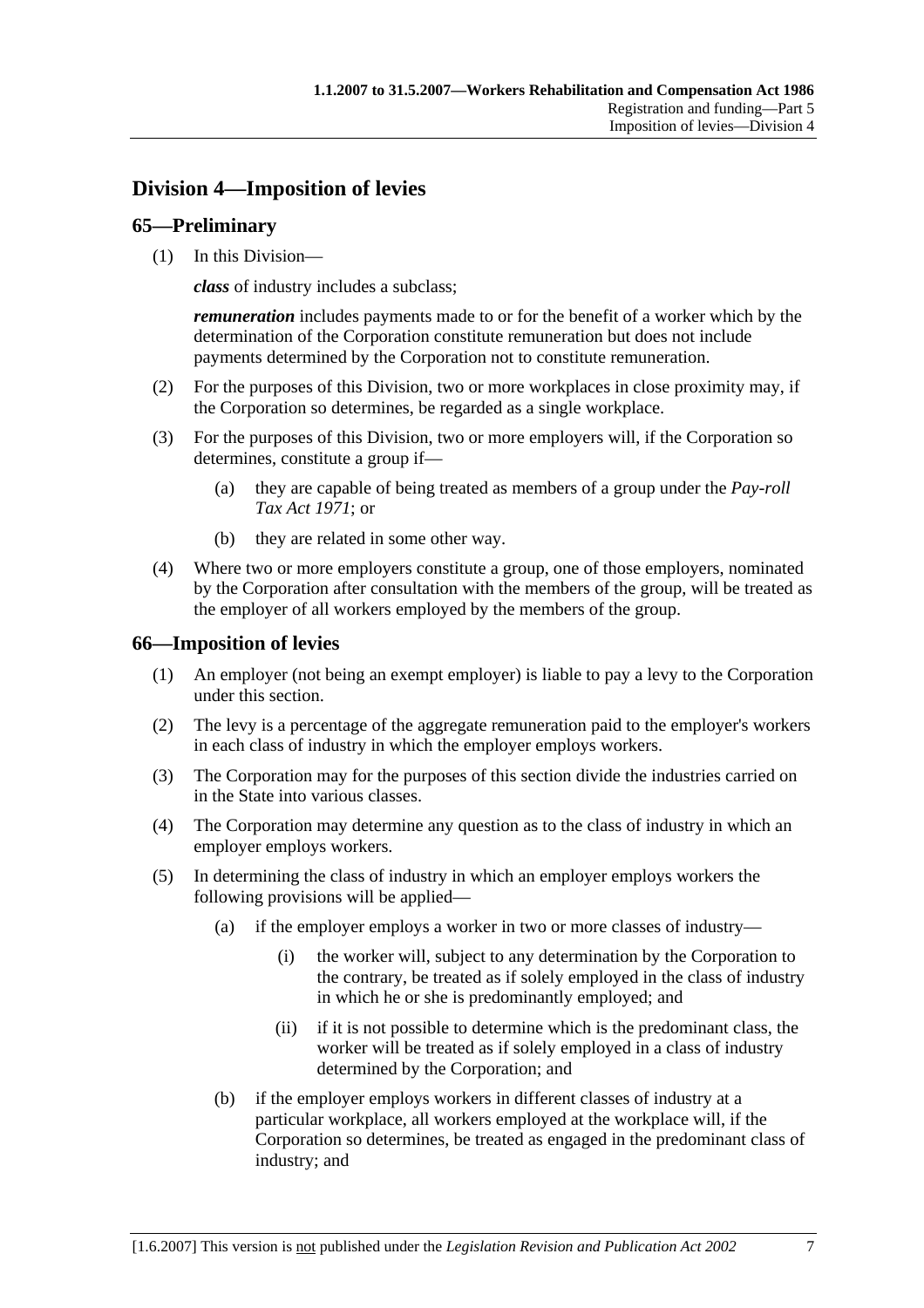- (c) in determining what is the predominant class of industry, the Corporation will have regard to—
	- (i) the importance within the employer's total operations of each class of industry in which workers are employed; and
	- (ii) any other relevant factor.
- (6) The Corporation—
	- (a) must fix the percentages applicable to the various classes of industry by notice published in the Gazette; and
	- (b) may, by subsequent notice published in the Gazette, vary the percentages so fixed.
- (7) Subject to subsection (9), a percentage fixed under subsection (6) in relation to a class of industry must not exceed 7.5 per cent.
- (8) In fixing the percentage applicable to a particular class of industry the corporation must have regard to—
	- (a) the extent to which work carried on in that class is, in the opinion of the Corporation, likely to contribute to the cost of compensable disabilities; and
	- (b) the need for the Corporation to establish and maintain sufficient funds—
		- (i) to satisfy the Corporation's current and future liabilities in respect of compensable disabilities attributable to traumas occurring in a particular period from levies raised from remuneration paid in that period; and
		- (ii) to make proper provision for administrative and other expenditure of the Corporation; and
		- (iii) to make up any insufficiency in the Compensation Fund resulting from previous liabilities or expenditures or from a reassessment of future liabilities.
- (9) The Corporation may fix a percentage in excess of 7.5 per cent in relation to a particular class of industry if in each of two consecutive years the Corporation's estimate of the aggregate cost of claims in respect of disabilities attributable to traumas occurring in the year in the relevant class exceeds 30 per cent of the aggregate leviable remuneration paid to workers in that class.
- (10) A percentage may not be fixed under subsection (9) in excess of 20 per cent.
- (11) A percentage fixed under subsection (9) will be reviewed annually by the Corporation and applies until it is revoked or varied by the Corporation.
- (12) The Corporation may, in prescribed circumstances, remit the levy payable by an employer under this section wholly or in part.
- (13) Subject to any remission of levy granted by the Corporation where—
	- (a) the amount of levy payable by an employer in a financial year would, apart from this subsection, be less than the prescribed minimum levy; or
	- (b) an employer is registered but no levy would, apart from this subsection, be payable by the employer for that financial year,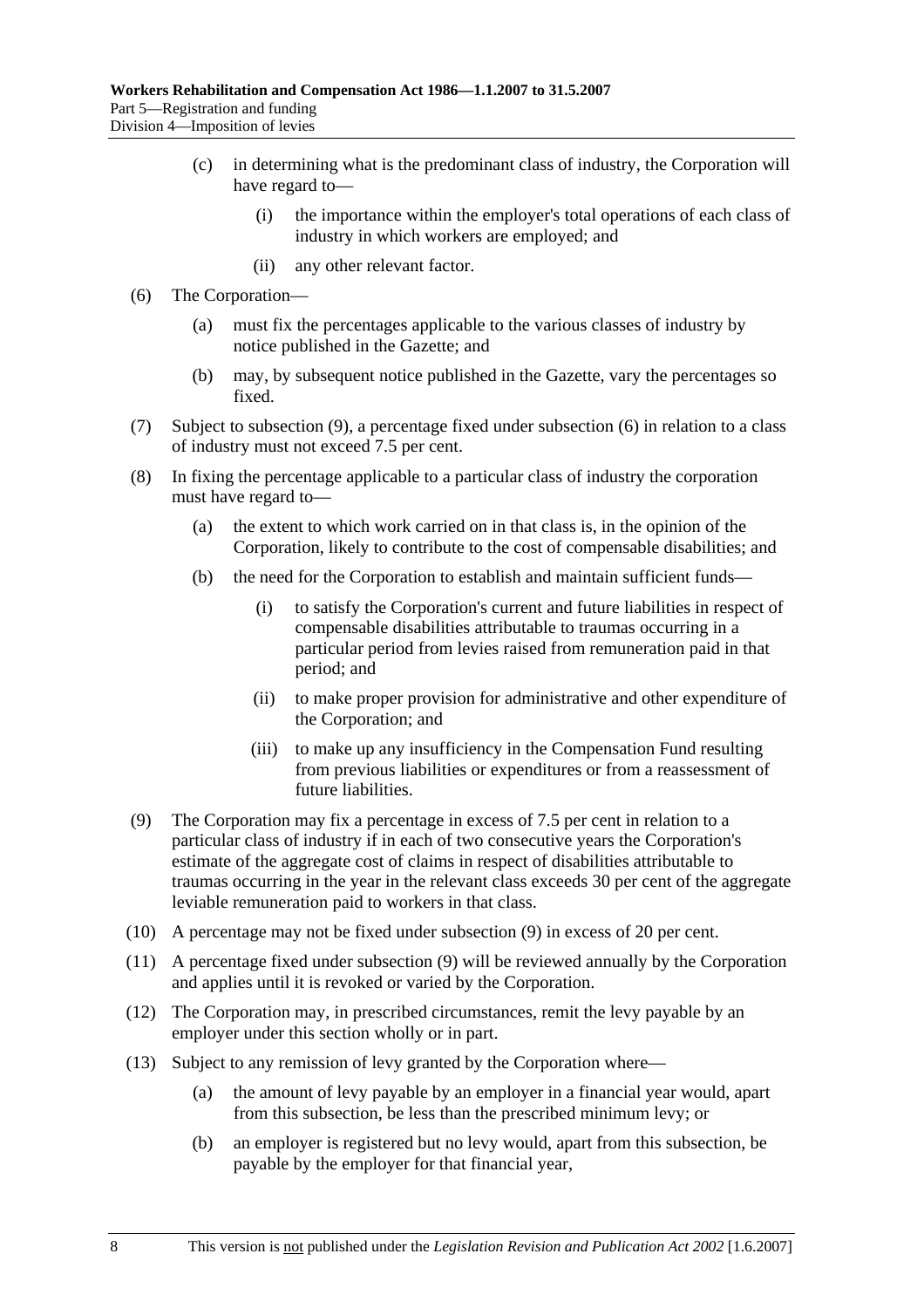the levy payable by the employer for that financial year is the prescribed minimum levy.

## **67—Adjustment of levy in relation to individual employers**

- (1) The Corporation may, in relation to a particular employer, having regard to all or any of the following matters—
	- (a) the adequacy or inadequacy of measures taken by the employer to reduce the incidence of work related traumas;
	- (b) the incidence or costs of claims for compensable disabilities suffered by the employer's workers (disregarding claims of a class excluded from the ambit of this paragraph by regulation);
	- (c) the rehabilitation facilities or services for disabled workers provided by the employer, or the absence or inadequacy of such facilities or services provided by the employer;
	- (d) the employer's practices as to the retention, employment or re-employment of disabled workers (and, in particular, any failure on the employer's part to provide, in accordance with this Act, employment to a worker who has suffered a compensable disability in the employer's employment);
	- (e) such other matters (whether similar or dissimilar to those referred to above) as the Corporation considers relevant,

grant to the employer a remission of the levy that would be otherwise payable or impose on the employer a supplementary levy (as the case may require).

- (2) If the Corporation imposes a supplementary levy on an employer under subsection (1), it may also require the employer to observe conditions stipulated by the Corporation in a written notice given by the Corporation to the employer.
- (3) If an employer fails to comply with a condition imposed under this section, the Corporation may impose on that employer a further supplementary levy.
- (4) The Corporation may, for any proper reason—
	- (a) vary or revoke a condition imposed under this section; or
	- (b) revoke or reduce a supplementary levy imposed, or a remission of levy granted, under this section.
- (5) The Corporation may establish rehabilitation and return to work programs for disabled workers on terms under which an employer who participates in the program by providing employment for disabled workers and complying with the other conditions of the scheme is entitled to reduction of the levy that would otherwise be payable by the employer on a basis set out in the scheme.
- (6) The terms and conditions of a rehabilitation and return to work scheme established under subsection (5) must be promulgated by regulation.

# **Division 5—Special levy for exempt employers**

## **68—Special levy for exempt employers**

(1) An exempt employer is liable to pay a levy to the Corporation under this section.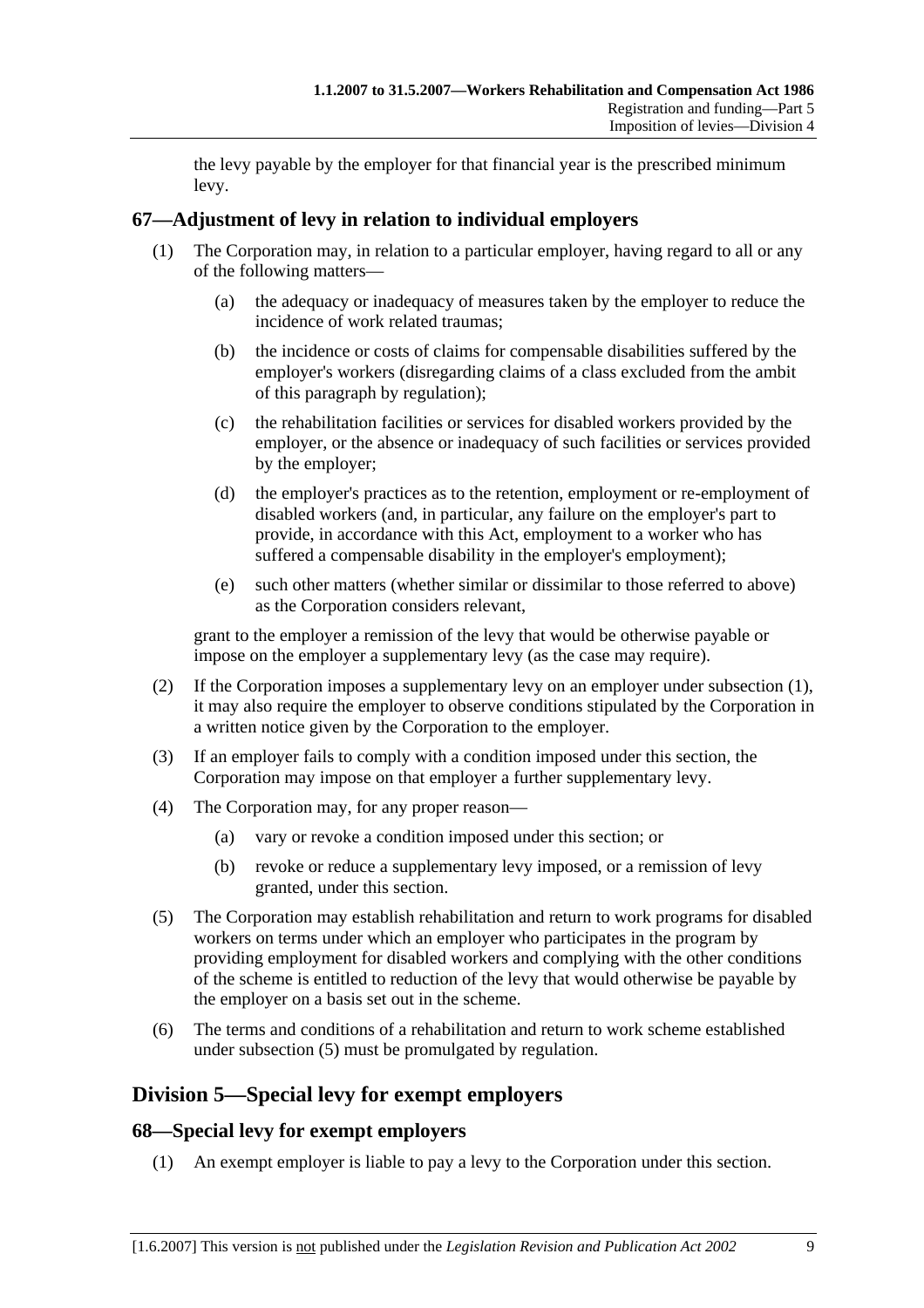- (2) The levy payable by an exempt employer will be a percentage of the levy that would have been payable by the employer if the employer were not registered as an exempt employer and will be fixed by the Corporation with a view to raising from exempt employers—
	- (a) a fair contribution towards the administrative expenditure of the Corporation; and
	- (b) a fair contribution towards the cost of rehabilitation funding; and
	- (c) a fair contribution towards the costs of the system of dispute resolution established by this Act;
	- (d) a fair contribution towards actual and prospective liabilities of the Corporation arising from the insolvency of employers.
- (3) If the Corporation is satisfied that there are good reasons for differentiating between different classes of exempt employers, the percentage on which the levy for exempt employers is based may vary from class to class.
- (4) Where the measures taken by an exempt employer—
	- (a) to reduce the incidence of work related traumas and disabilities; and
	- (b) to provide for the rehabilitation of disabled workers; and
	- (c) to provide for the administration of claims,

conform to or exceed standards determined by the Corporation for the purposes of this subsection, the Corporation may grant to the exempt employer such remission of the levy that would otherwise be payable by the exempt employer as the Corporation thinks fit.

## **Division 6—Payment of levies**

## **69—Returns by employers**

- (1) Every employer shall, within 7 days after the end of each month, furnish the Corporation with a return in a form approved by the Corporation containing—
	- $(a)$
- (i) if the employer is an exempt employer—a statement of the aggregate remuneration paid to the employer's workers during the month;
- (ii) if the employer is not an exempt employer—a statement of the aggregate remuneration paid to the employer's workers in each class of industry during that month; and
- (b) prescribed information in relation to claims lodged with the employer under this Act during that month; and
- (c) such other information as may be prescribed or required by the Corporation.
- (2) The return must be accompanied by the levy payable by the employer in respect of that month.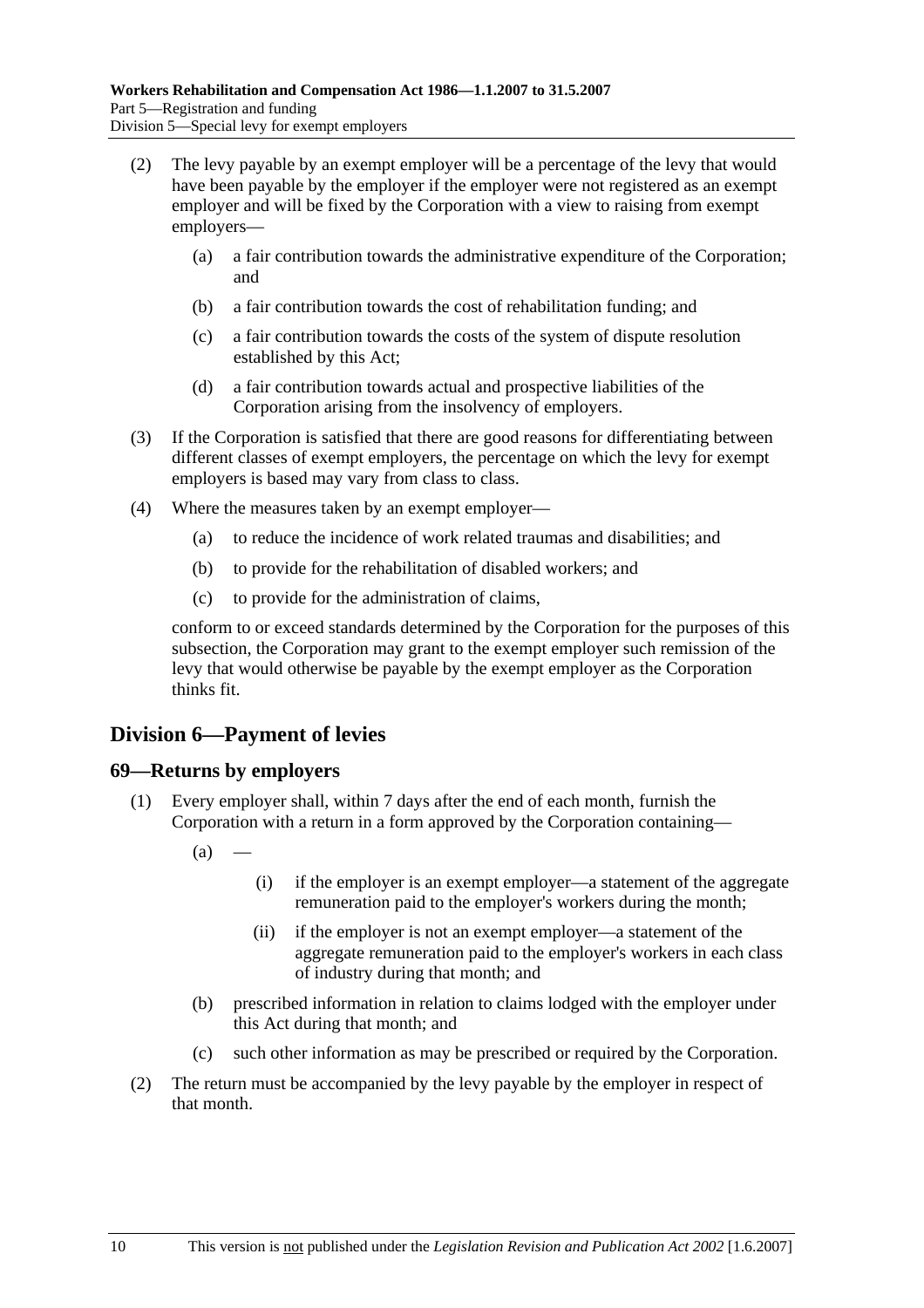- (3) The Corporation may require an employer to provide—
	- (a) a certificate signed by the employer, a person authorised to act on the employer's behalf or, if the Corporation so requires, a person with prescribed accounting qualifications, verifying the information contained in a return; or
	- (b) some other verification of that information of a kind stipulated by the Corporation.
- (4) The Corporation may—
	- (a) determine that a requirement of this section will not apply to a particular employer or employers of a particular class; and
	- (b) impose, by notice to the particular employer or by notice in the Gazette, such other requirements on that employer or those employers as may be appropriate in the circumstances.
- (4a) The Corporation may, by further notice in the Gazette, vary or revoke requirements imposed under subsection (4)(b), or impose new requirements.
- (5) Where—
	- (a) an employer fails to comply with a requirement imposed by or under this section; or
	- (b) a return furnished by or on behalf of an employer includes a statement that is, to the knowledge of the employer, false or misleading in a material particular; or
	- (c) an employer in a return intentionally understates the aggregate remuneration paid by the employer,

the employer is guilty of an offence.

Penalty: \$50 000.

 (6) The Corporation may determine that payments of a particular class are to be brought into account or to be excluded from account in the calculation of aggregate remuneration paid by an employer for the purposes of this Part.

#### **69A—Deferred payment of levy**

- (1) The Corporation may, on application by an employer, defer the payment of levy by the employer if satisfied that—
	- (a) the employer is in financial difficulties; but
	- (b) the employer has a reasonable prospect of overcoming the financial difficulties and the deferment would assist materially in overcoming those difficulties.
- (2) A deferment may be given under this section on conditions that the Corporation considers appropriate having regard to the objects of this Act.
- (3) The Corporation may, by written notice to the employer, cancel a deferment under this section.
- (4) If a deferment is cancelled, the employer must pay to the Corporation the amount covered by the deferment as required by the notice of cancellation.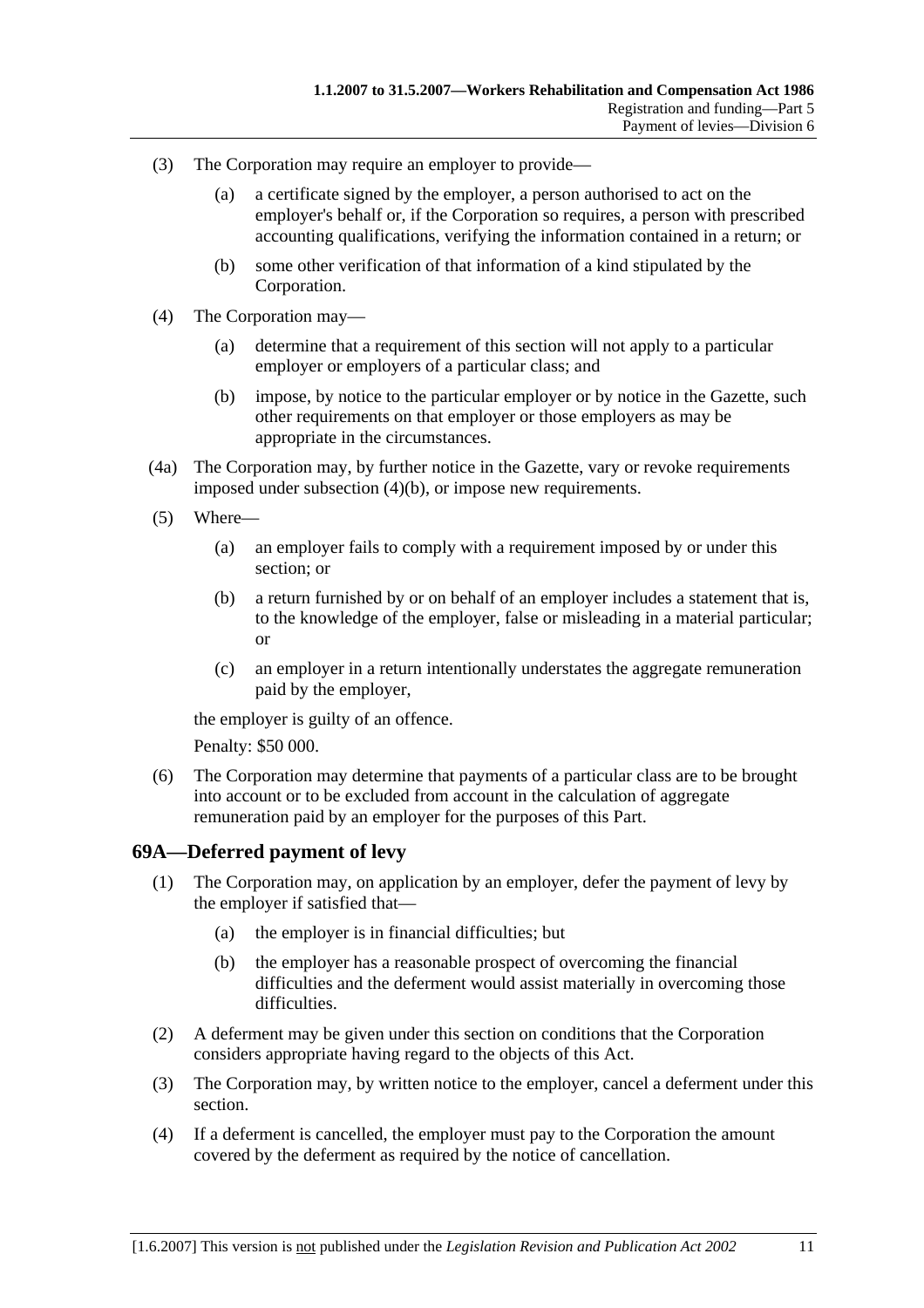# **Division 7—Recovery of levies and fines**

## **70—Recovery on default**

- (1) Where an employer—
	- (a) fails or neglects duly to furnish a return when required by or under this Act; or
	- (b) furnishes a return that the Corporation has reasonable grounds to believe to be defective in any respect,

the Corporation may make an assessment of levy on the basis of estimates made by the Corporation.

- (2) Where an employer fails to pay a levy, or the full amount of a levy, required by or under this Act, the Corporation will make an assessment of the amount payable by the employer.
- (3) The Corporation may, by assessment under subsection (1) or (2), impose on the employer a fine of an amount (not exceeding 3 times the amount assessed) fixed by the Corporation.
- (4) The Corporation may for any proper reason remit a fine imposed under subsection (3) wholly or in part.
- (5) An employer to whom a notice of an assessment or a fine under this section is given shall pay the amount of the assessment or fine within the time allowed in the notice. Penalty: \$10 000.

## **71—Penalty for late payment**

- (1) Where an employer fails to pay a levy as and when required by or under this Part—
	- (a) the amount in arrears will, unless the Corporation determines otherwise be increased by penalty interest at the prescribed rate; and
	- (b) the Corporation may impose on the employer a fine of an amount (not exceeding 3 times the amount assessed) fixed by the Corporation.
- (2) The Corporation may for any proper reason remit penalty interest or a fine imposed under subsection (1) wholly or in part.
- (3) An employer to whom notice of an assessment or a fine under this section is given shall pay the amount of the assessment or fine within the time allowed in the notice. Penalty: \$10 000.

## **72—Review of levy, penalty interest or fine**

- (1) Where an employer considers that a decision of the Corporation as to—
	- (a) the fixing or assessment of a levy; or
	- (b) the imposition of penalty interest or a fine; or
	- (c) the imposition or variation of a condition of a kind that may lead to the imposition of a supplementary levy,

is unreasonable, the board must, on application by the employer, review the decision.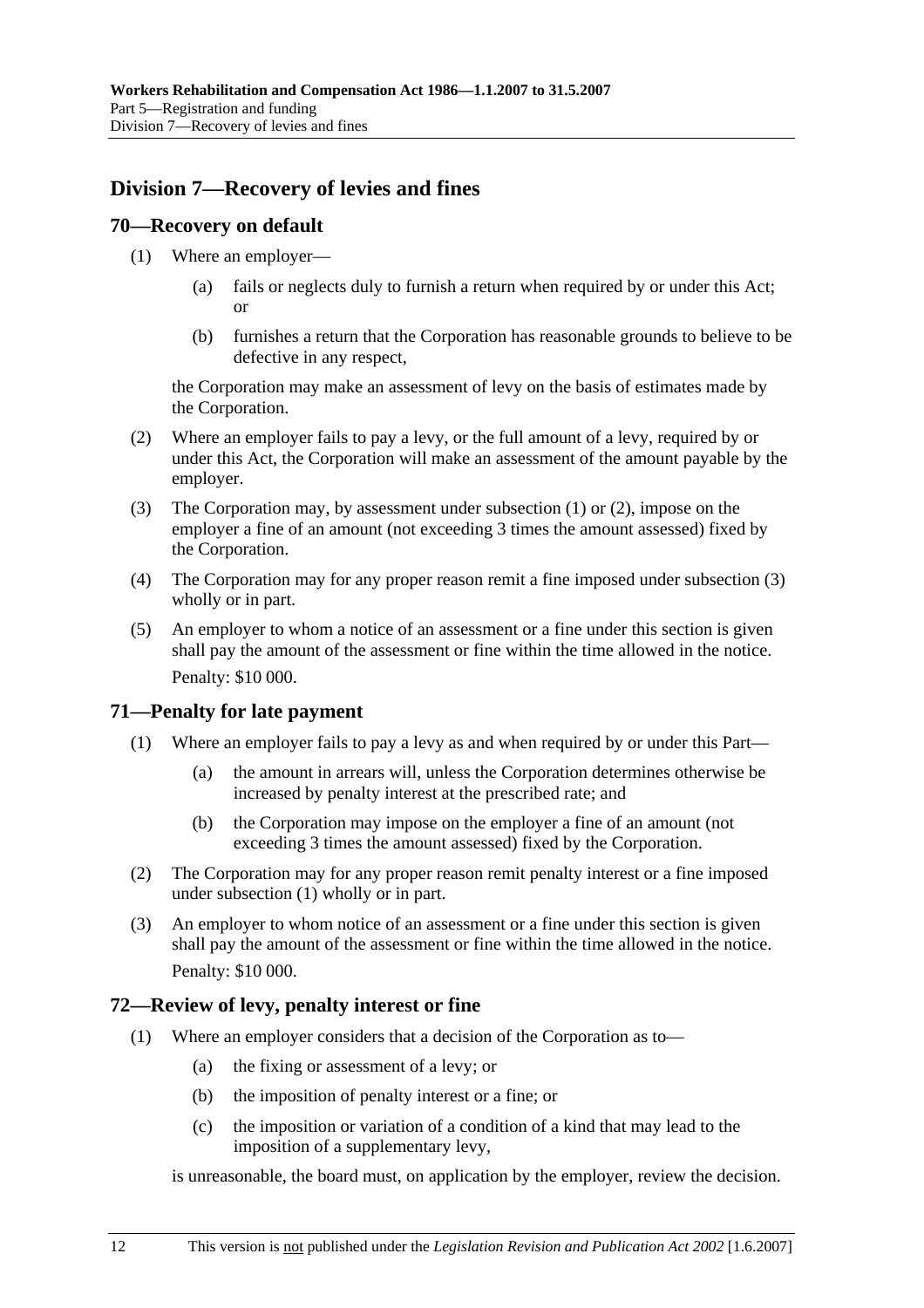- (2) An application for review does not suspend a liability to pay a levy, penalty interest or a fine.
- (3) The review will be conducted, in accordance with procedures determined by the board, by the board itself, or by a committee or person to whom the board has delegated its powers of review under this section, and the board has an absolute discretion as to whether it will permit the employer or a representative of the employer to be heard orally on the review.
- (4) On review, the board may—
	- (a) alter a levy or an assessment;
	- (b) quash or reduce penalty interest or a fine;
	- (c) direct the repayment of amounts overpaid;
	- (d) quash or vary a condition imposed by the Corporation.
- (5) An application under this section for review of a decision of the Corporation—
	- (a) must, if the decision relates to a class of employers, be made within four months after notice of the decision was given; or
	- (b) must, if the decision relates to an individual employer, be made within two months after the employer was given notice of the decision,

unless the board (or its delegate) allows an extension of time for making the application.

## **72A—Reasonable mistake about application of Act**

- (1) Despite any other provision of this Division, if the Corporation is satisfied that the reason for an employer failing to pay the correct amount of levy is that the employer believed on reasonable grounds that the employer would not be required to pay levy in respect of a particular worker because that worker's employment was not connected with this State by virtue of the operation of section 6, the employer is not liable to pay a fine or penalty interest on account of that particular failure.
- (2) However, if the employer's belief on reasonable grounds under subsection (1) was that under section 6 the particular worker's employment was connected with another State, subsection (1) does not apply unless at the time of the relevant failure the employer had workers compensation cover in respect of the worker under the law of that other State.
- (3) In this section—

*State* includes a Territory;

*workers compensation cover* means insurance or registration under the law of a State in respect of liability for statutory workers compensation under that law.

# **Division 8—Miscellaneous**

## **73—Separate accounts**

The Corporation shall, in a manner and form determined by the Corporation, maintain a separate account for each employer in which the Corporation records—

(a) the levies charged to the employer; and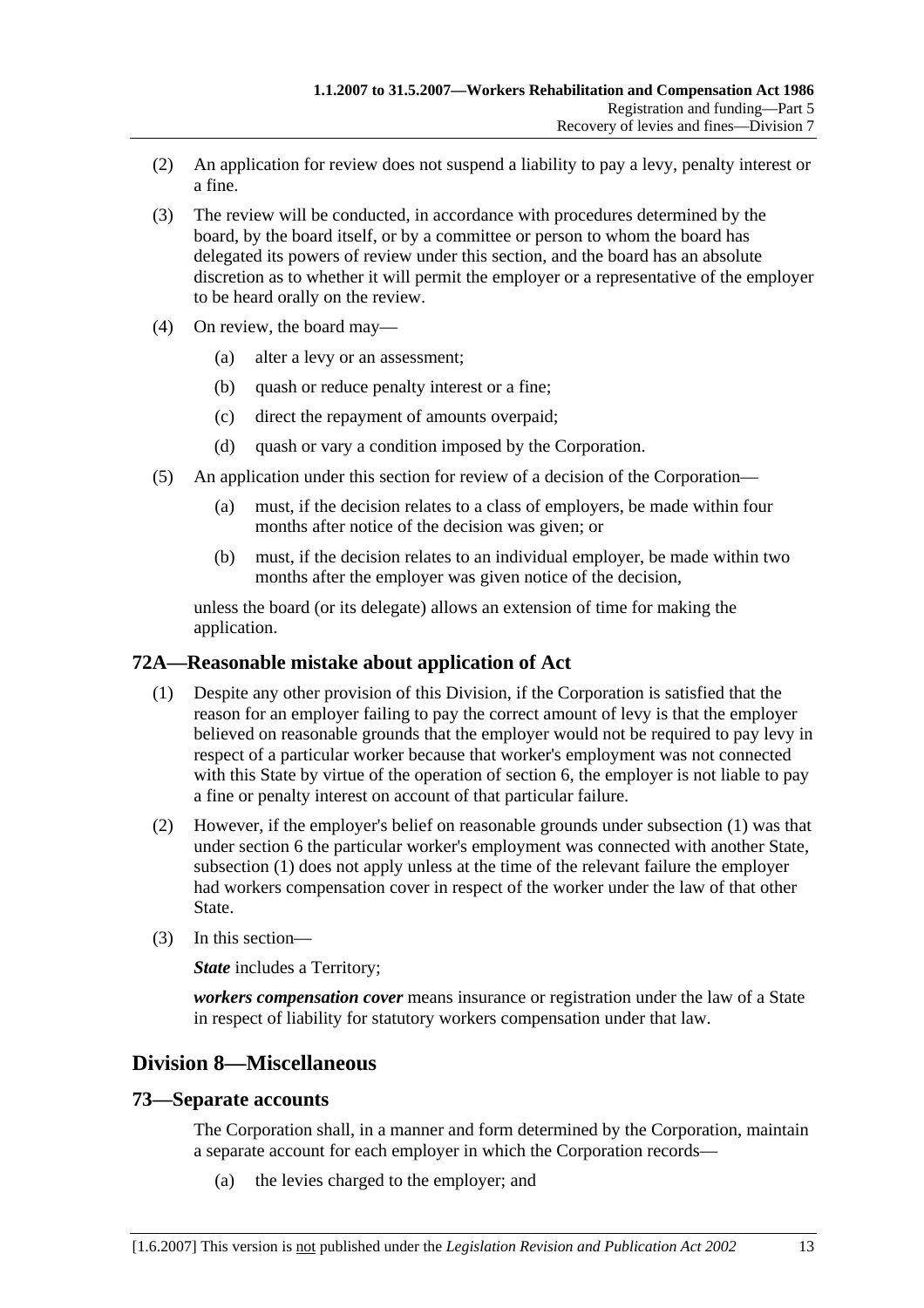- (b) the amounts paid by an employer; and
- (c) the costs related to claims arising from employment by the employer, distinguishing the costs related to claims for unrepresentative disabilities and secondary disabilities from the other claims; and
- (d) all other costs attributable to the employer; and
- (e) any other matter that the Corporation thinks fit.

## **74—Liability to keep accounts**

- (1) For the purpose of completing returns in accordance with this Part, an employer shall keep—
	- (a) an accurate account of all remuneration paid or payable to the workers of the employer;
	- (b) such other information as may be required by the Corporation.

Penalty: \$10 000.

- (2) Where an employer employs workers in more than one class of industry, the Corporation may require the employer to keep an account and other information under subsection (1) in respect of each separate class.
- (3) Any accounts and other information required to be kept under this section must be kept within the State and in writing in the English language or so as to be readily accessible and convertible into writing in the English language.
- (4) This section does not apply so as to require the retention of accounts or other information beyond 7 years or such lesser period as the Corporation may determine in a particular case from the end of the period to which the accounts or other information relates.

#### **75—Person ceasing to be an employer**

- (1) Where a registered employer ceases to be an employer who is required to be registered under this Part, the person shall, within 14 days of ceasing to be such an employer—
	- (a) give written notice in a manner and form approved by the Corporation; and
	- (b) furnish the Corporation, in a manner and form approved by the Corporation, with such information as the Corporation may require.
- (2) The Corporation may cancel the registration of an employer if it is satisfied that the person has ceased to be an employer who is required to be registered under this Part.
- (3) The cancellation of registration does not affect any liability that arose before the date of cancellation.

#### **76—Proof of registration**

An employer shall, at the request of an authorised officer, an officer of an industrial association or any other person appointed by the Corporation in writing for the purposes of this section, produce evidence of the employer's registration under this Act.

Penalty: \$1 000.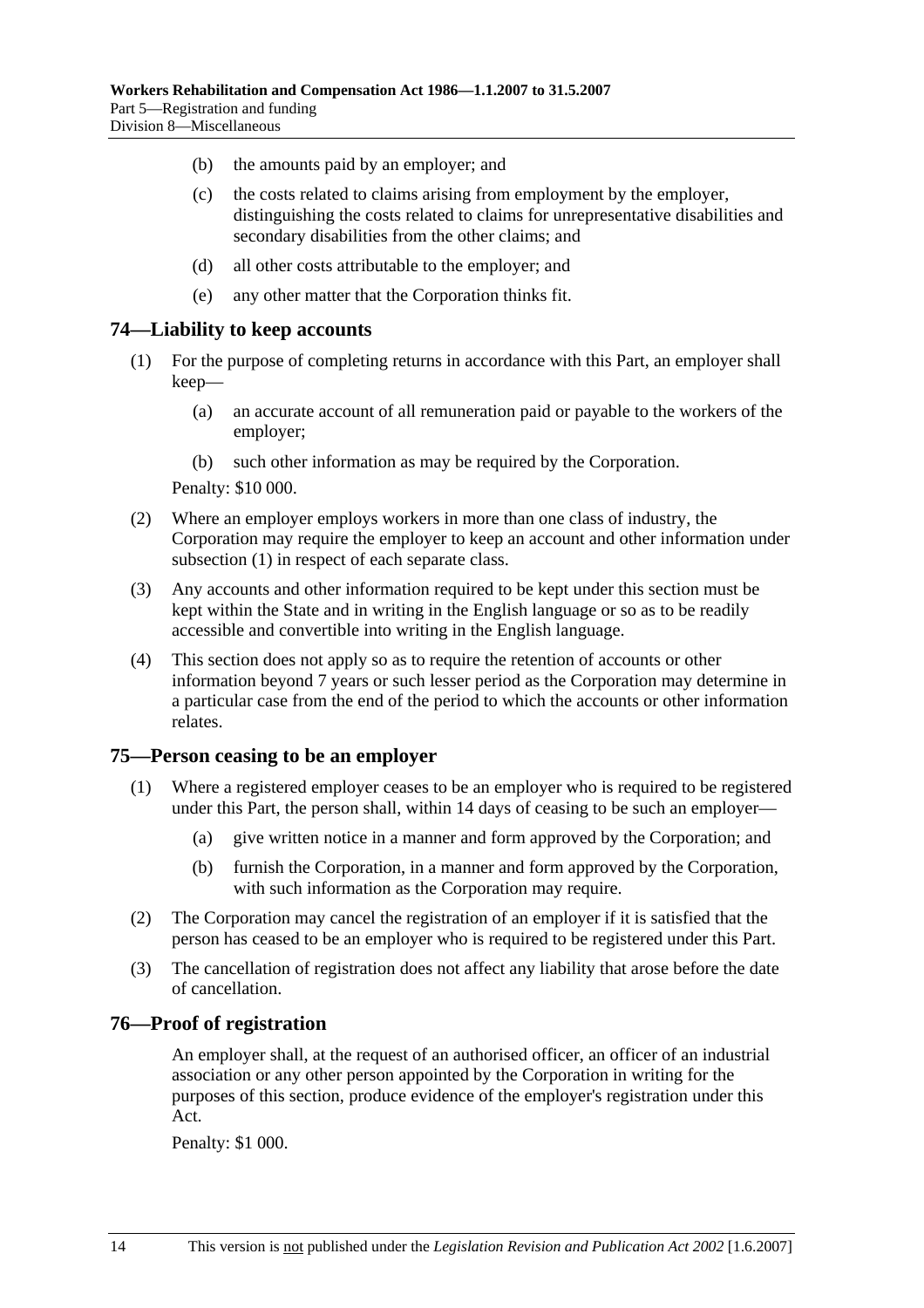# **76A—Recovery of levy**

A levy payable under this Act (and any penalty interest or fine imposed by the Corporation under this Part) is a debt due to the Corporation and may be recovered by the Corporation in a court of competent jurisdiction.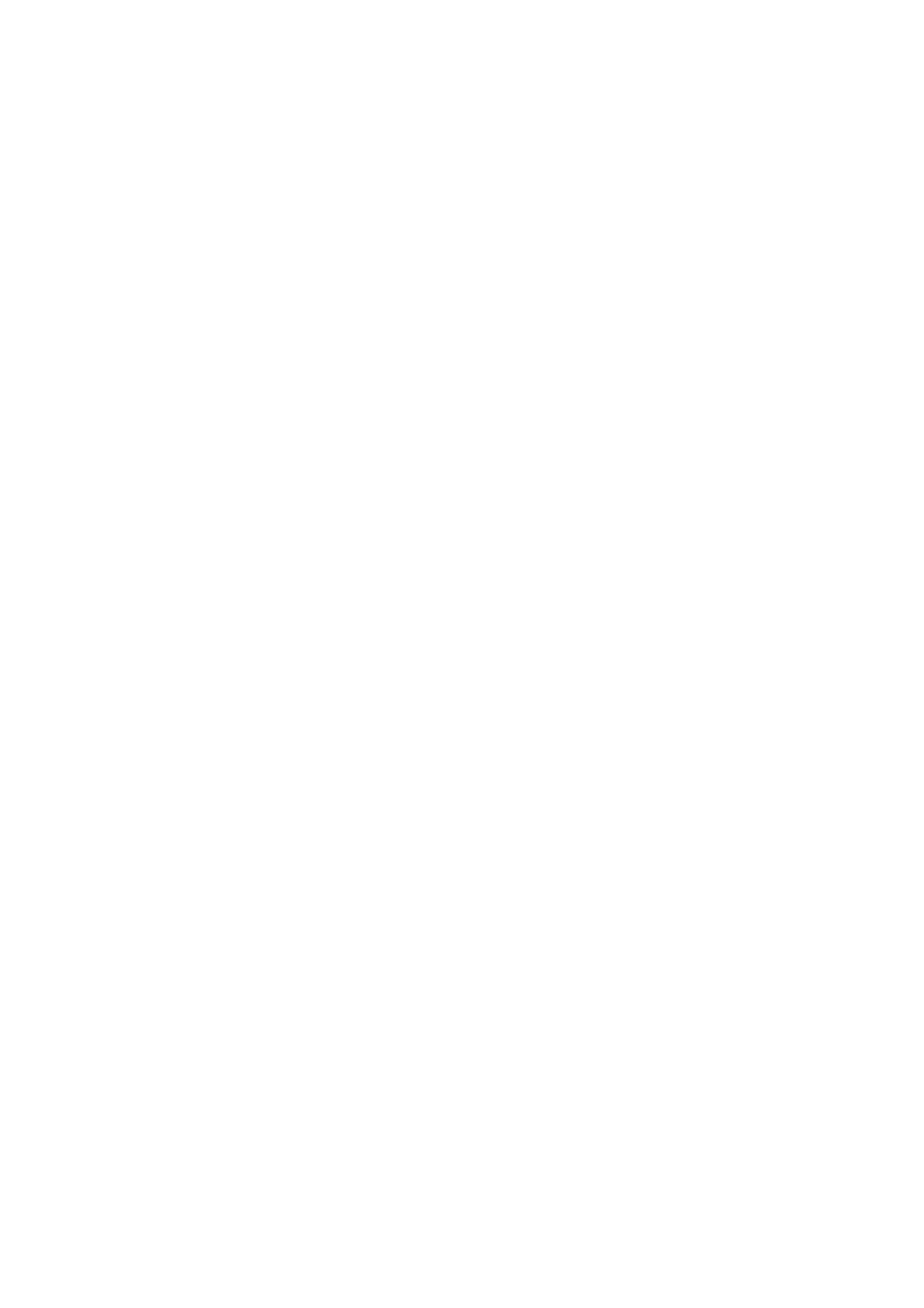# **Part 6—Workers Compensation Tribunal**

# **Division 1—Establishment of Tribunal**

## **77—Establishment of Tribunal**

The *Workers Compensation Appeal Tribunal* established under this Act before the commencement of this Part continues as the *Workers Compensation Tribunal*.

## **77A—Seal**

- (1) The Tribunal has a seal and may have more than one seal.
- (2) A document apparently sealed with a seal of the Tribunal will, in the absence of evidence to the contrary, be taken to have been duly issued under the authority of the Tribunal.

## **Division 2—Constitution of the Tribunal**

## **78—Constitution of the Tribunal**

The Tribunal may be constituted of—

- (a) a Full Bench; or
- (b) a single presidential member; or
- (c) a single conciliation and arbitration officer.

## **78A—Full Bench**

- (1) A Full Bench of the Tribunal consists of three presidential members.
- (2) A decision in which a majority of the presidential members constituting a Full Bench of the Tribunal agree is a decision of the Tribunal.

## **78B—Exercise of Tribunal's powers by the Registrar**

The Registrar may exercise the powers of the Tribunal for the purpose of—

- (a) adjourning proceedings by consent of the parties; or
- (b) carrying out other functions assigned to the Registrar under the rules.

# **Division 3—Jurisdiction of the Tribunal**

## **79—Jurisdiction**

The Tribunal has the jurisdiction conferred by statute.

## **Division 4—The presidential members**

## **80—The President**

- (1) The Senior Judge of the *Industrial Relations Court of South Australia* is President of the Tribunal.
- (2) The President is the principal judicial officer of the Tribunal.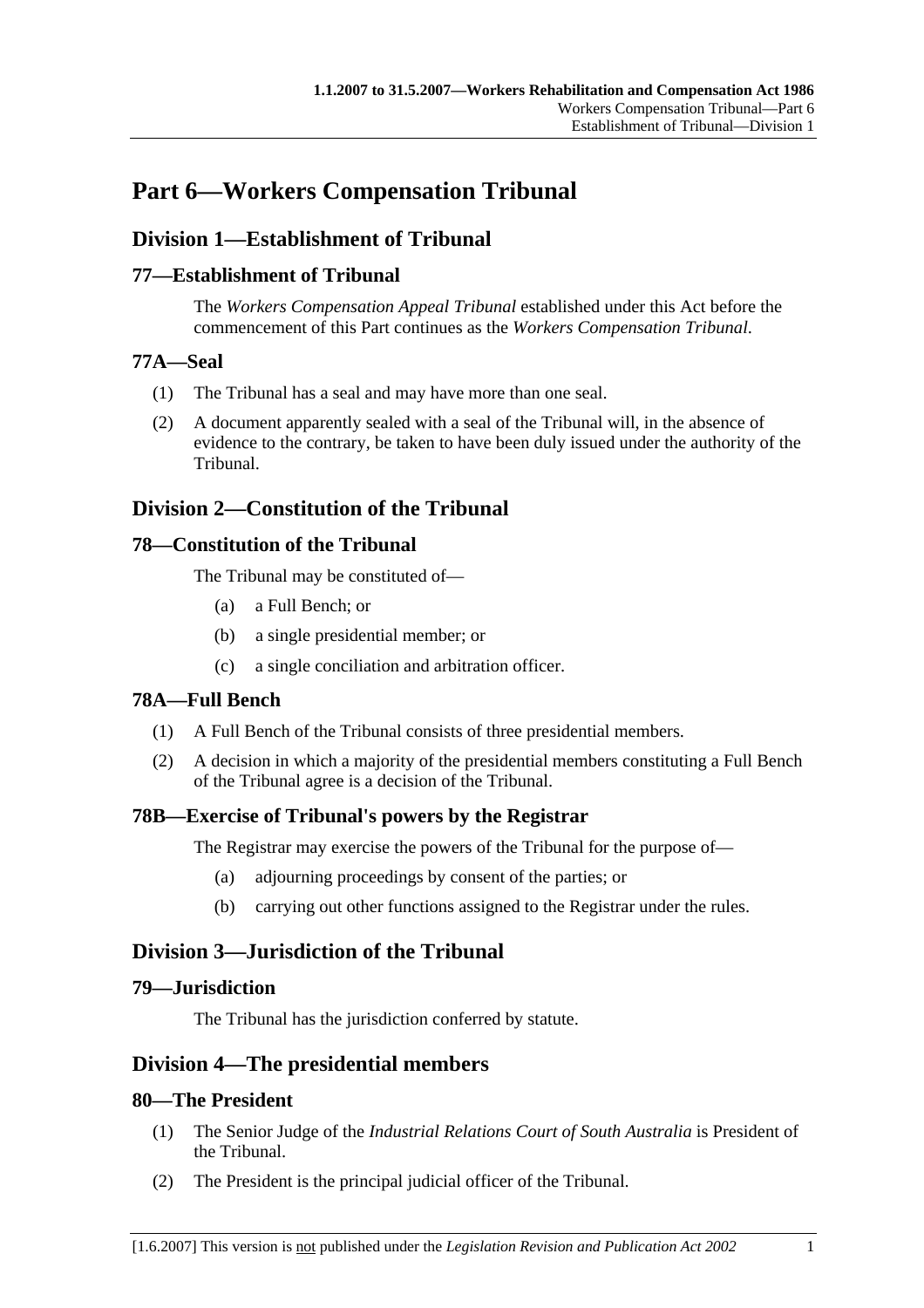- (3) The President is responsible for the administration of the Tribunal.
- (4) In the absence of the President from official duties, responsibility for administration of the Tribunal devolves on a Deputy President appointed by the Governor to act in the President's absence or, if no such appointment has been made, on the most senior Deputy President available to undertake that responsibility.
- (5) The President may delegate administrative powers and responsibilities.
- (6) A delegation under subsection (5)—
	- (a) may be made to any person; and
	- (b) is revocable at will; and
	- (c) does not derogate from the President's power to act personally in any matter.

## **80A—The Deputy Presidents**

- (1) A Judge (other than the Senior Judge) of the *Industrial Relations Court of South Australia* is a Deputy President of the Tribunal.
- (2) The Governor may, on the nomination of the Minister, appoint a suitable person as a Deputy President of the Tribunal.
- (3) A person is not eligible for appointment as a Deputy President of the Tribunal unless the person is a legal practitioner of at least seven years standing.
- (4) A person may be appointed as a Deputy President of the Tribunal on a permanent or acting basis.
- (5) A person appointed as a Deputy President of the Tribunal under this section ceases to hold that office if the person—
	- (a) dies; or
	- (b) reaches the age of 65 years; or
	- (c) in the case of a Deputy President appointed on an acting basis—completes the term appointment and is not reappointed; or
	- (d) resigns by written notice given to the Minister; or
	- (e) is removed from office by the Governor for—
		- (i) misconduct; or
		- (ii) neglect of duty; or
		- (iii) incompetence; or
		- (iv) incapacity to carry out official duties satisfactorily.
- (6) A Deputy President appointed under this section is entitled to remuneration allowances and expenses on a basis approved by the Governor.
- (7) This section does not derogate from the operation of the *Judicial Administration (Auxiliary Appointments and Powers) Act 1988*.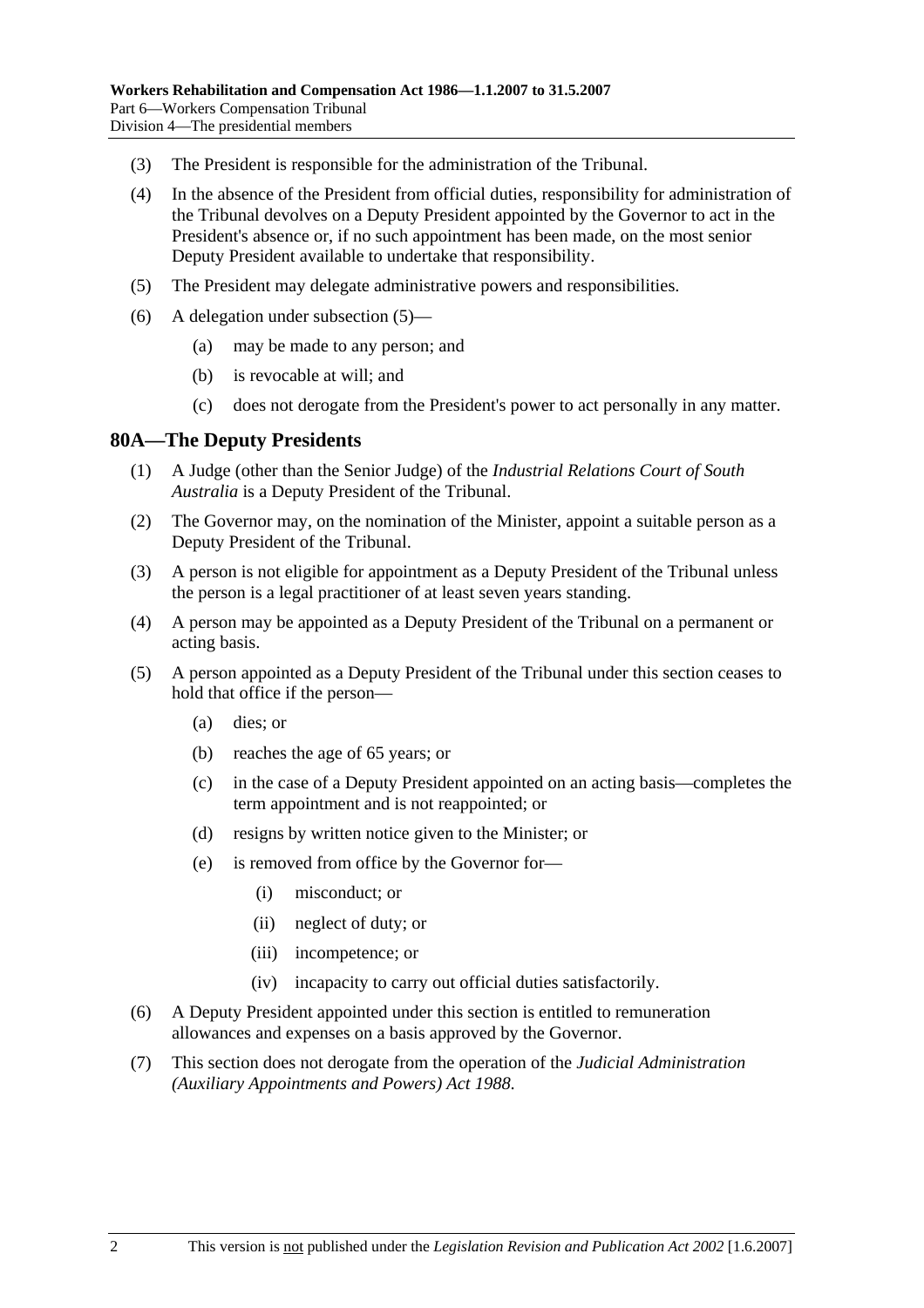# **Division 5—Conciliation and arbitration officers**

## **81—Appointment of conciliation and arbitration officers**

- (1) The Governor may appoint conciliation and arbitration officers to carry out the Tribunal's work of conciliation and arbitration.
- (2) A conciliation and arbitration officer must be a person of standing in the community with appropriate experience to work effectively in the conciliation and arbitration of disputes under this Act.
- (3) Before a person is appointed (or reappointed) as a conciliation and arbitration officer, the Minister must consult confidentially about the proposed appointment with—
	- (a) the United Trades and Labor Council; and
	- (b) the South Australian Employers' Chamber of Commerce and Industry; and
	- (c) the President of the Tribunal, or a Deputy President nominated by the President of the Tribunal.

## **81A—Conditions of appointment**

- (1) A conciliation and arbitration officer will be appointed for a term of five years and, at the end of a term of appointment, is eligible for reappointment.
- (2) However—
	- (a) a term of appointment cannot extend beyond the time the appointee reaches 65 years and if the appointee will reach that age less than 5 years after the date the appointment was made or last renewed, the appointment will be made or renewed for a term ending when the appointee reaches 65 years of age; and
	- (b) an appointment may be made on an acting basis and, in that case, the appointment will be for a term (not exceeding six months) stated in the instrument of appointment.
- (3) A conciliation and arbitration officer—
	- (a) is entitled to a salary and allowances determined by the Governor on the recommendation of the Minister; and
	- (b) is, to an extent determined by the Governor, subject to the *Public Sector Management Act 1995* (which applies with modification determined by the Governor); and
	- (c) is an employee for the purposes of the *Superannuation Act 1988*.
- (4) A conciliation and arbitration officer—
	- (a) must not, without the consent of the Minister, engage in remunerative work apart from official duties; and
	- (b) must not, while in office, be an officer of an industrial association.
- (5) The Governor may remove a conciliation and arbitration officer from office if the officer—
	- (a) is convicted of an indictable offence; or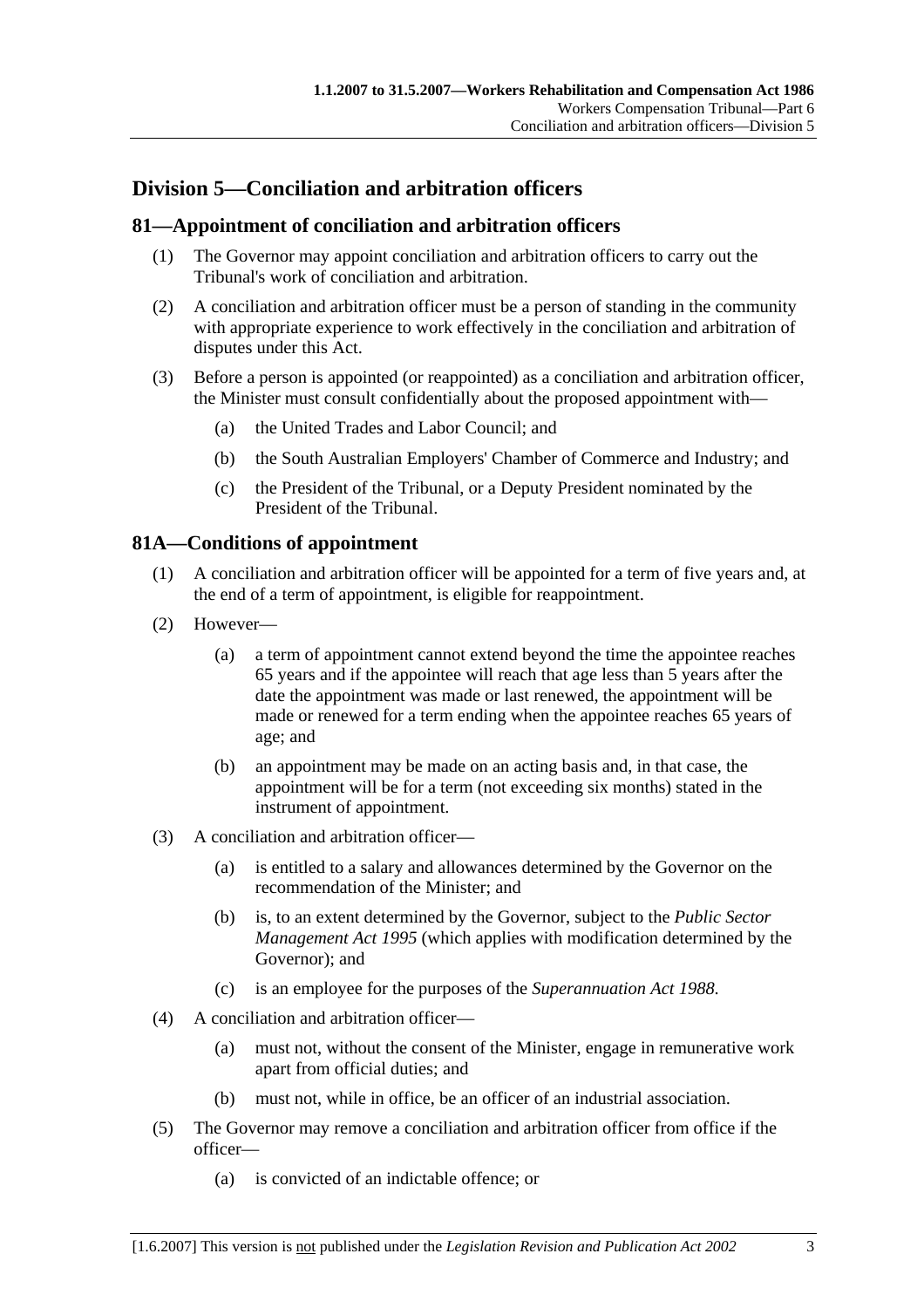- (b) is guilty of misconduct or neglect of duty; or
- (c) is incompetent; or
- (d) becomes mentally or physically incapable of carrying out official duties satisfactorily; or
- (e) contravenes subsection (4).

*Misconduct* includes (but is not limited to)—

- unlawful or improper conduct in the performance of official duties:
- refusal or deliberate failure to follow reasonable administrative directions given under this Part by the President.
- (6) The office of a conciliation and arbitration officer becomes vacant if the officer—
	- (a) dies; or
	- (b) completes a term of appointment and is not reappointed; or
	- (c) resigns by written notice to the Minister; or
	- (d) is removed from office under subsection (5).

#### **81B—Administrative responsibility of conciliation and arbitration officers**

A conciliation and arbitration officer is responsible to, and subject to direction by, the President on administrative matters and, in particular, is subject to direction by the President on the duties to be performed and the times and places at which the duties are to be performed.

## **Division 6—Administrative and ancillary staff**

## **82—Administrative and ancillary staff**

The Tribunal's administrative and ancillary staff consists of—

- (a) the Registrar;
- (b) the Deputy Registrars;
- (c) any other persons appointed to the administrative and ancillary staff of the Tribunal.

## **82A—Appointment etc of the Registrar**

A person cannot be appointed to the office of Registrar of the Tribunal, nor can a person holding that office be dismissed or reduced in status, except on the recommendation, or with the concurrence, of the President.

#### **82B—Responsibilities of administrative and ancillary staff**

A member of the Tribunal's administrative or ancillary staff is responsible to the President (through any properly constituted administrative superior) for the proper and efficient discharge of his or her duties.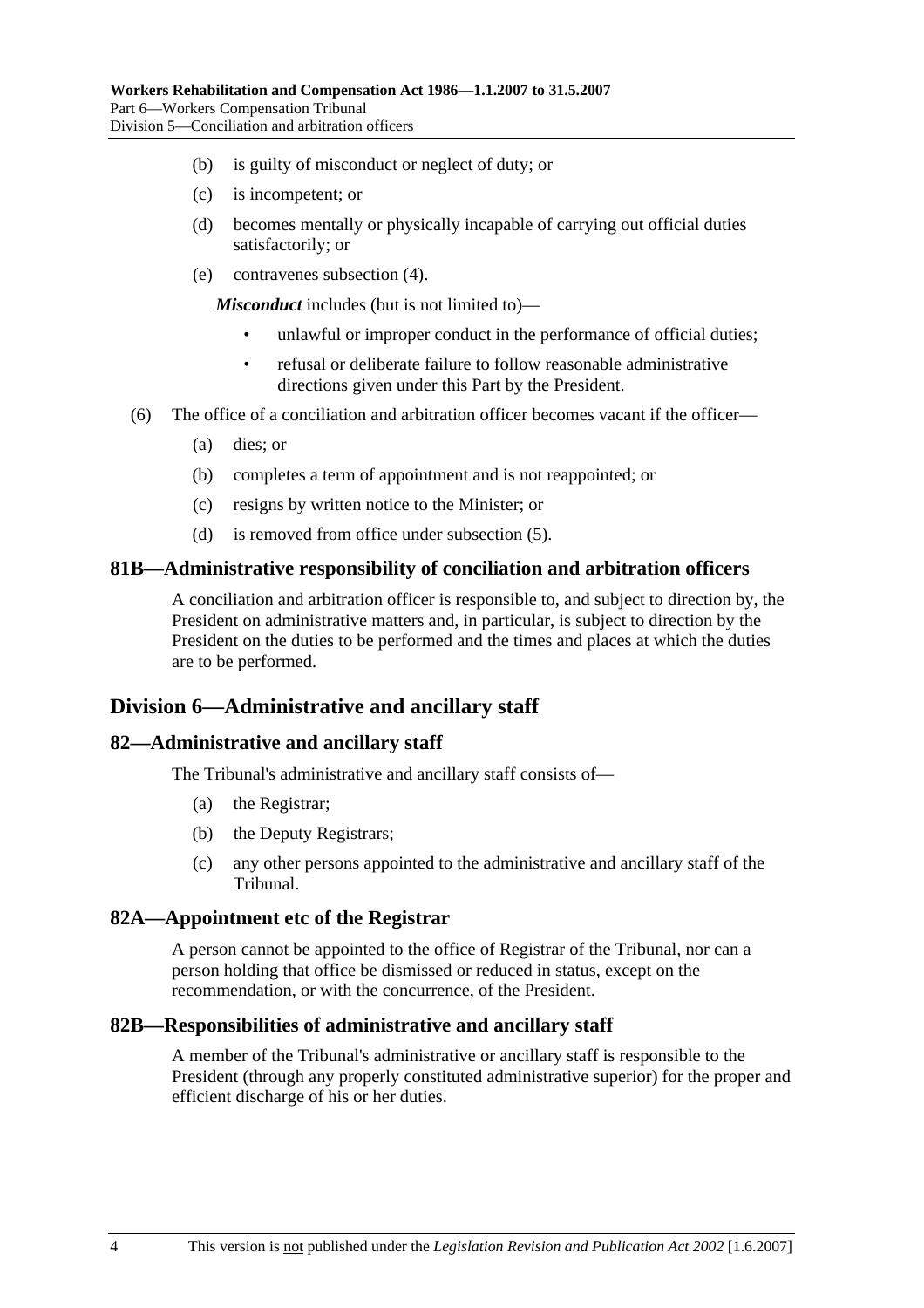# **Division 7—Sittings and distribution of business**

## **83—Time and place of sittings**

- (1) The Tribunal may sit at any time (including a Sunday).
- (2) The Tribunal may sit at any place (either within or outside the State).
- (3) The Tribunal will sit at such times and places as the President may direct.

## **83A—Adjournment from time to time and from place to place**

The Tribunal may—

- (a) adjourn proceedings from time to time and from place to place; or
- (b) adjourn proceedings to a time, or a time and place, to be fixed; or
- (c) order the transfer of proceedings from place to place.

## **Division 8—Evidence**

## **84—Tribunal not to be bound by evidentiary rules**

The Tribunal is not bound by the rules of evidence but may inform itself in any way it considers appropriate.

## **84A—Power to require attendance of witnesses and production of evidentiary material**

- (1) The Tribunal may, on the application of a party to proceedings or on its own initiative, issue a summons requiring a person to appear before the Tribunal at a specified time and place to give evidence or to produce evidentiary material (or both).
- (2) A summons to produce evidentiary material may, instead of providing for production of the material before the Tribunal, provide for production of the material to an officer of the Tribunal nominated in the summons.

## **84B—Power to compel the giving of evidence**

- (1) A person who is called to give evidence or to produce evidentiary material before the Tribunal and—
	- (a) refuses or fails to make an oath or affirmation when required to do so by the Tribunal; or
	- (b) refuses or fails to give evidence on a subject on which that person is compellable to give evidence; or
	- (c) refuses or fails without reasonable excuse to produce evidentiary material that that person is required by the Tribunal to produce,

commits a contempt of the Tribunal.

 (2) This section applies whether the person was summoned before the Tribunal, brought before the Tribunal on a warrant, or came to the Tribunal of his or her own volition.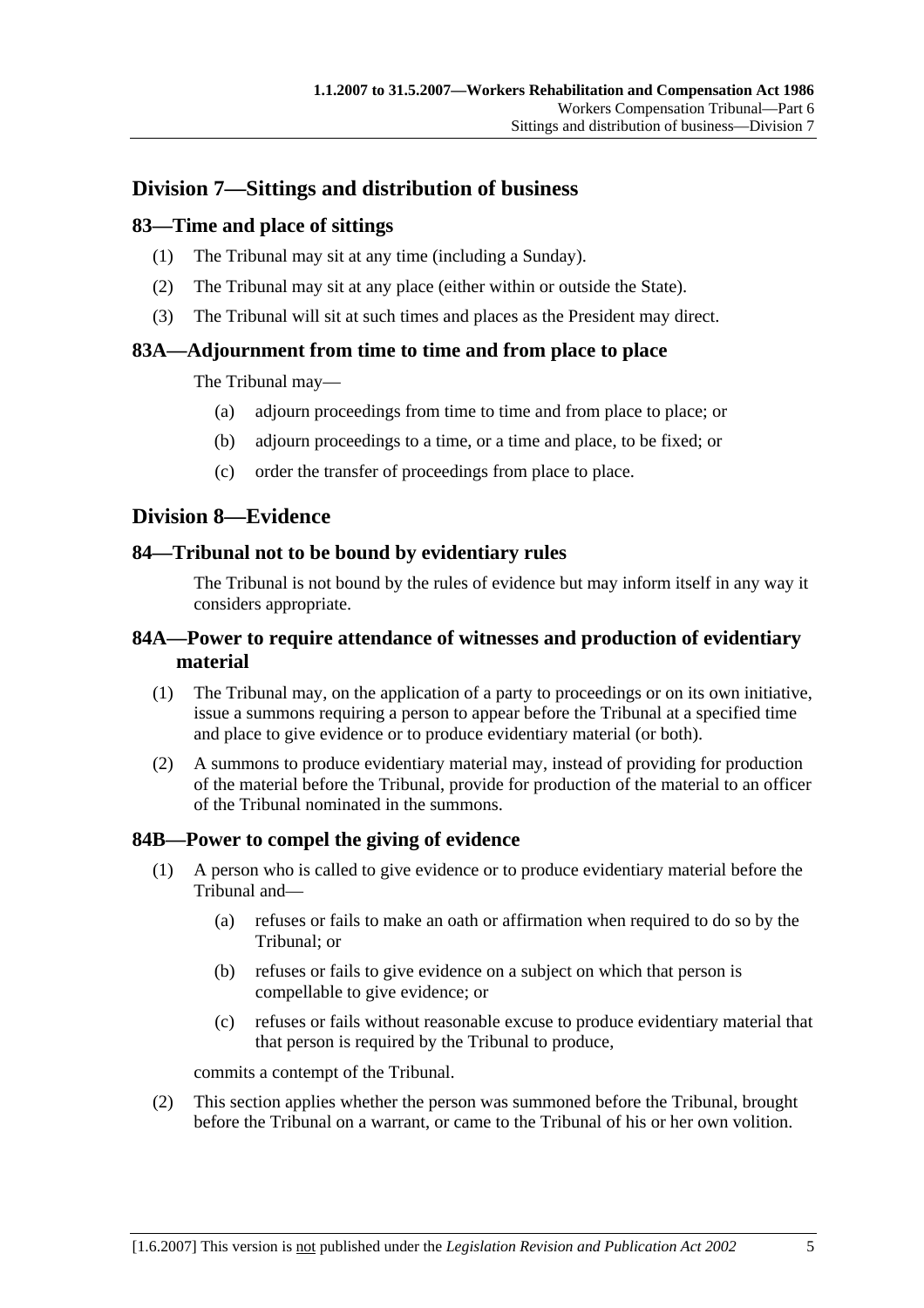## **84C—Entry and inspection of property**

- (1) The Tribunal may enter any land or building and carry out an inspection that the Tribunal considers relevant to a proceeding before the Tribunal.
- (2) The Tribunal may authorise an officer of the Tribunal to enter any land or building and carry out an inspection that the Tribunal considers relevant to a proceeding before the Tribunal.
- (3) A person who obstructs the Tribunal, or a person authorised by the Tribunal, in the exercise of a power of entry or inspection under this section commits a contempt of the Tribunal.

#### **84D—Issue of evidentiary summonses**

- (1) A summons under this Part may be issued on behalf of the Tribunal by—
	- (a) a presidential member of the Tribunal; or
	- (b) a conciliation and arbitration officer; or
	- (c) the Registrar.
- (2) However, the Registrar may only issue a summons at the direction of a presidential member or a conciliation and arbitration officer or as authorised under the Rules.

## **Division 9—General principles and rules**

#### **85—Principles of equity and good conscience**

The Tribunal must act according to equity, good conscience and the substantial merits of the case without regard to technicalities and legal forms.

#### **85A—Hearings to be in public**

- (1) The Tribunal must hear proceedings (other than interlocutory or conciliation proceedings) in a place open to the public.
- (2) However, the Tribunal may, in the interests of a party to proceedings hear the proceedings, or a particular part of the proceedings, in private.

#### **85B—Representation**

- (1) A person is entitled to appear personally or by representative in conciliation proceedings or other proceedings before the Tribunal.
- (2) However, a person is not entitled to be represented by a person whose name has been struck off the roll of legal practitioners or who, although a legal practitioner, is not entitled to practise the profession of law because of disciplinary action taken against the person.
- (3) If, in conciliation proceedings, the conciliator presiding at the proceedings wants to speak to a person privately in the absence of the person's representative, the representative must withdraw until—
	- (a) the conciliator invites the representative to return; or
	- (b) the private interview is terminated.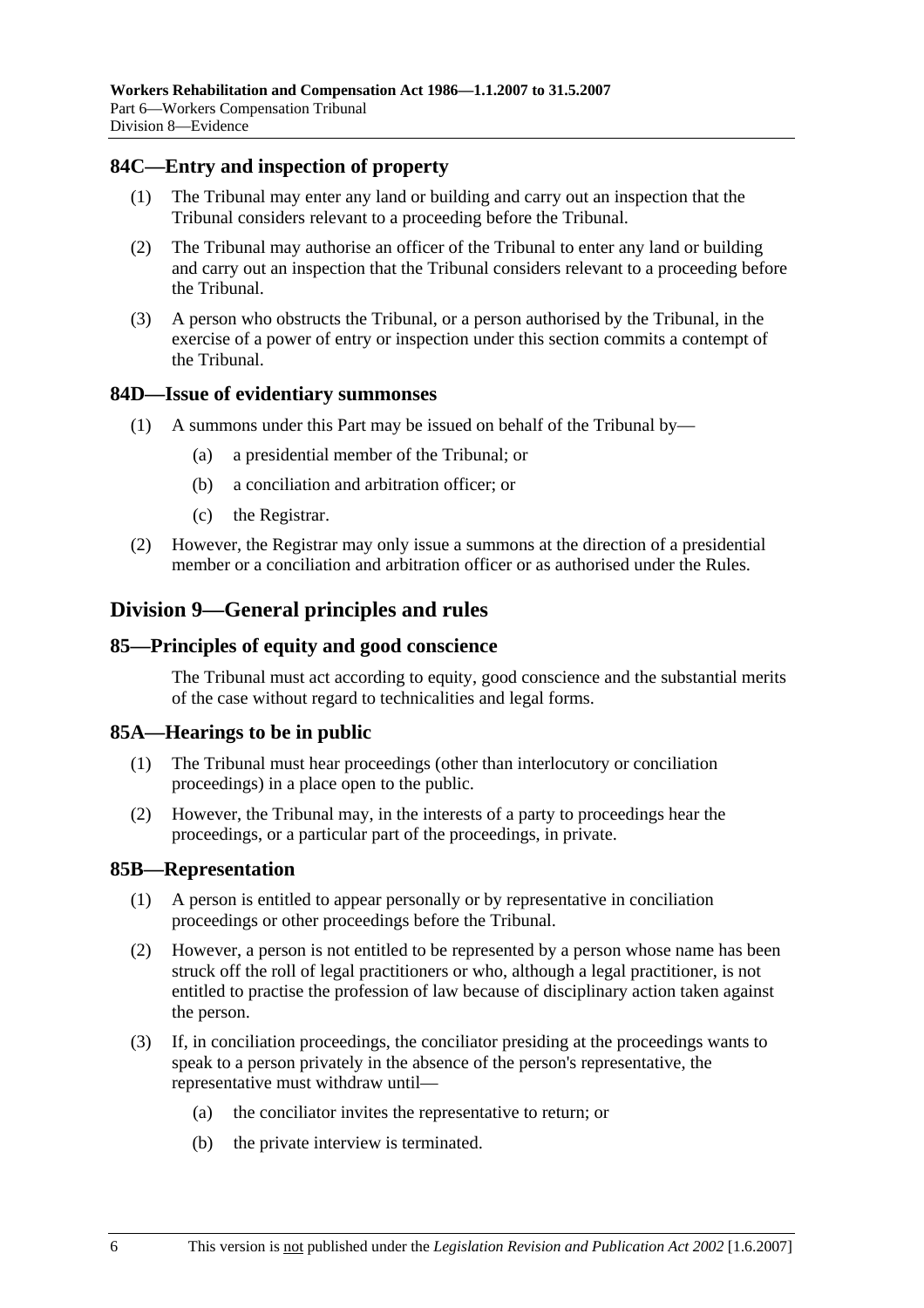(4) A party is entitled to terminate a private interview with the conciliator held in the absence of the party's representative at any time after the conciliator has had a reasonable opportunity to put to the party proposals for which the conciliator initiated the private interview.

# **Division 10—Appeals and references of questions of law**

## **86—Appeal on question of law**

- (1) An appeal lies on a question of law against a decision of the Tribunal constituted of a single presidential member to a Full Bench of the Tribunal.
- (2) An appeal under this section must be commenced, heard and determined in accordance with the rules.

## **86A—Reference of question of law**

- (1) A Full Bench of the Tribunal may refer a question of law for the opinion of the Full Court of the Supreme Court.
- (3) On a reference under this section, the Full Court of the Supreme Court may—
	- (a) decide the question of law referred to the Court;
	- (b) refer the matter back to the Tribunal with directions the Full Court considers appropriate;
	- (c) make consequential or related orders (including orders for costs).

## **Division 11—Enforcement of judgments**

## **87—Certified copy of judgment or order**

The Registrar must, on application by a party to proceedings, issue a certified copy of a judgment or order of the Tribunal in the proceedings.

## **87A—Enforcement of judgments and orders**

- (1) A certified copy of a judgment or order of the Tribunal may be filed in the District Court.
- (2) When a certified copy of a judgment or order is filed in the District Court under this section, the judgment or order may be enforced as a judgment or order of the District Court.

## **Division 12—Miscellaneous**

## **88—Immunities**

- (1) A presidential member of the Tribunal or a conciliation and arbitration officer has the same privileges and immunities from civil liability as a Judge of the Supreme Court.
- (2) An officer of the Tribunal, other than a presidential member or a conciliation and arbitration officer, incurs no civil or criminal liability for an honest act or omission in carrying out or purportedly carrying out official functions.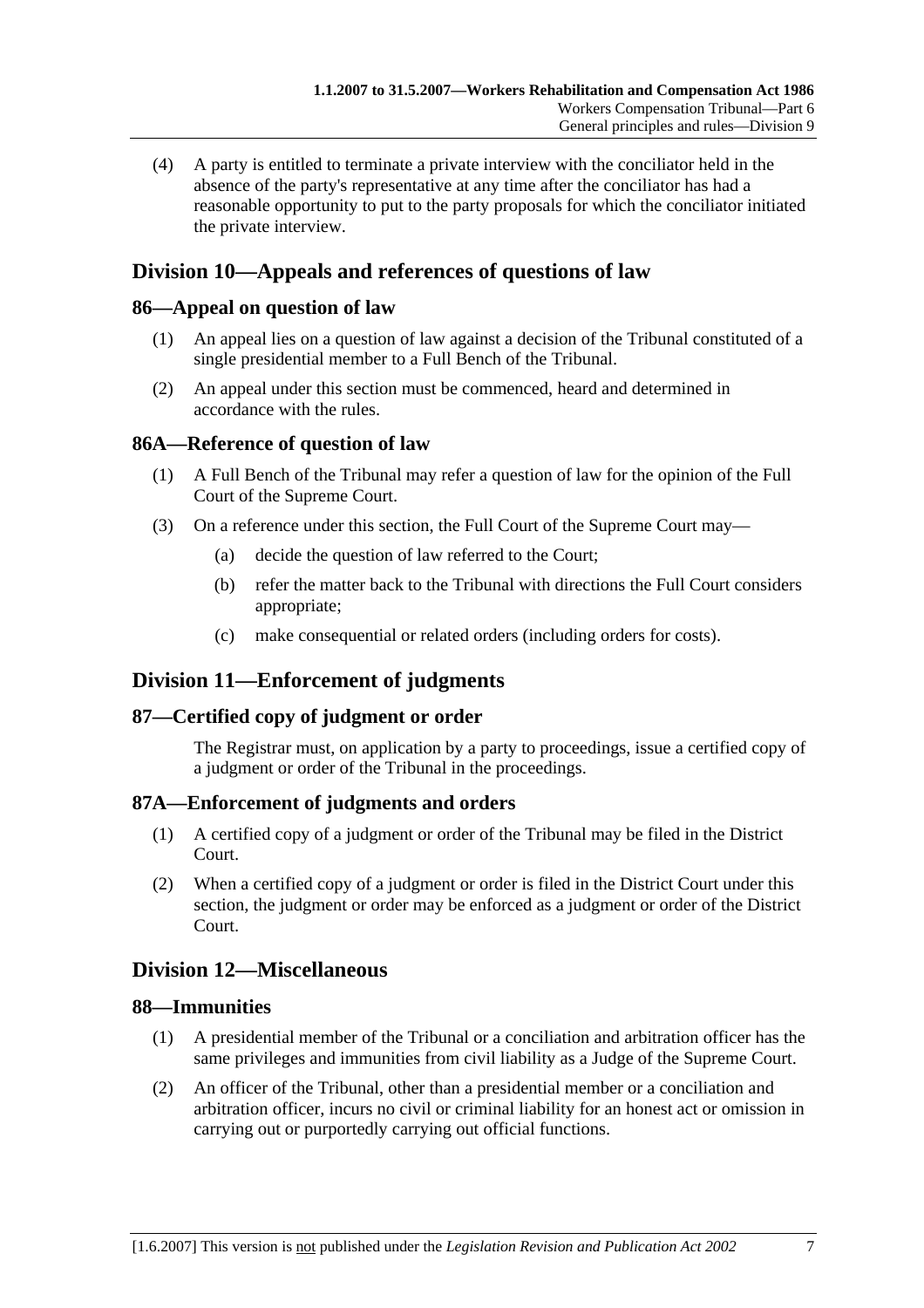## **88A—Contempts of the Tribunal**

#### A person who—

- (a) interrupts the proceedings of the Tribunal or misbehaves before the Tribunal; or
- (b) insults a presidential member, a conciliation and arbitration officer or another officer of the Tribunal who is acting in the exercise of official functions; or
- (c) refuses, in the face of the Tribunal, to obey a lawful direction of the Tribunal; or
- (d) fails to comply with a summons, direction, order or other process of the Tribunal (other than an order for the payment of money),

is guilty of a contempt of the Tribunal.

#### **88B—Punishment of contempts**

- (1) The Tribunal constituted of a presidential member may punish a contempt by imposing a fine of an amount (not exceeding \$2 000) considered appropriate by the presidential member.
- (2) This section applies both to contempts committed in the face of the Tribunal and contempts arising from non-compliance with an order, direction, summons or other process of the Tribunal.
- (3) The Supreme Court may review a penalty imposed for a contempt of the Tribunal and quash, increase or reduce the penalty.

#### **88C—Miscellaneous provisions about legal process**

- (1) Any process of the Tribunal may be issued or executed on a Sunday as well as any other day.
- (2) The validity of process is not affected by the fact that the person who issued it dies or ceases to hold office.

## **88D—Service**

- (1) If it is not practicable to serve any process, notice or other document in the manner otherwise prescribed or contemplated by law, the Tribunal may, by order—
	- (a) provide for service by post; or
	- (b) make any other provision that may be necessary or desirable for service.
- (2) Any process, notice or other document served in accordance with an order under subsection (1) will, despite any other law, be taken to have been duly served.

#### **88DA—Power to enlarge scope of proceedings**

The Tribunal may, with the consent of all parties to proceedings, enlarge the scope of the proceedings to include questions that are not presently at issue in the proceedings.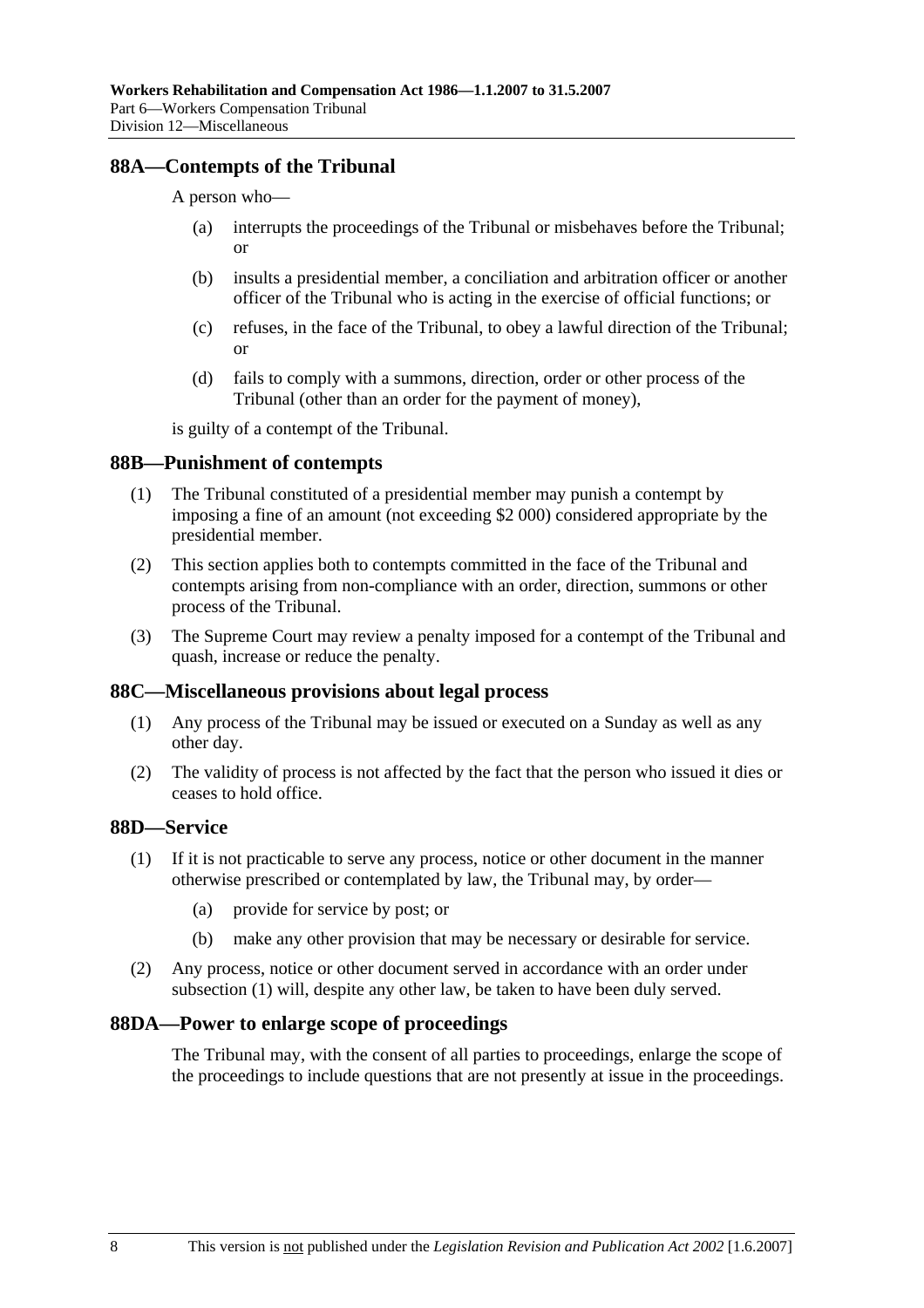## **88E—Rules**

- (1) The President may make Rules of the Tribunal—
	- (a) regulating the business of the Tribunal and the duties of the various officers of the Tribunal; and
	- (b) authorising conciliation and arbitration officers to exercise any part of the jurisdiction of the Tribunal; and
	- (c) regulating the practice and procedure of the Tribunal; and
	- (d) imposing mutual obligations on parties to proceedings in the Tribunal to disclose to each other the contents of expert reports or other material of relevance to the proceedings before the proceedings are brought to trial; and
	- (e) regulating the form in which evidence may be taken; and
	- (f) regulating costs; and
	- (g) dealing with any other matter necessary or expedient for the effective and efficient operation of the Tribunal.
- (2) Before making Rules of the Tribunal, the President must consult with a rules committee consisting of—
	- (a) at least three presidential members; and
	- (b) at least two conciliation and arbitration officers; and
	- (c) the Registrar.
- (3) The rules take effect as from the date of publication in the Gazette or a later date specified in the rules.

#### **88F—Costs of proceedings**

Subject to this Act, the costs of proceedings before the Tribunal are in the discretion of the Tribunal.

#### **88G—Recovery of costs of representation**

 (1) A representative of a party to proceedings before the Tribunal must not charge nor seek to recover for work involved in, or associated with, that representation an amount exceeding the amount allowable under a scale fixed by regulation.

Maximum penalty: \$2 000.

 (2) Before proposing a regulation under this section to the Executive Council, the Minister must consult with the Crown Solicitor.

#### **88H—Power to set aside judgments or orders**

- (1) The Tribunal may amend or set aside a judgment or order of the Tribunal—
	- (a) by consent of the parties; or
	- (b) in order to correct an error; or
	- (c) if the interests of justice require that the judgment or order be amended or set aside.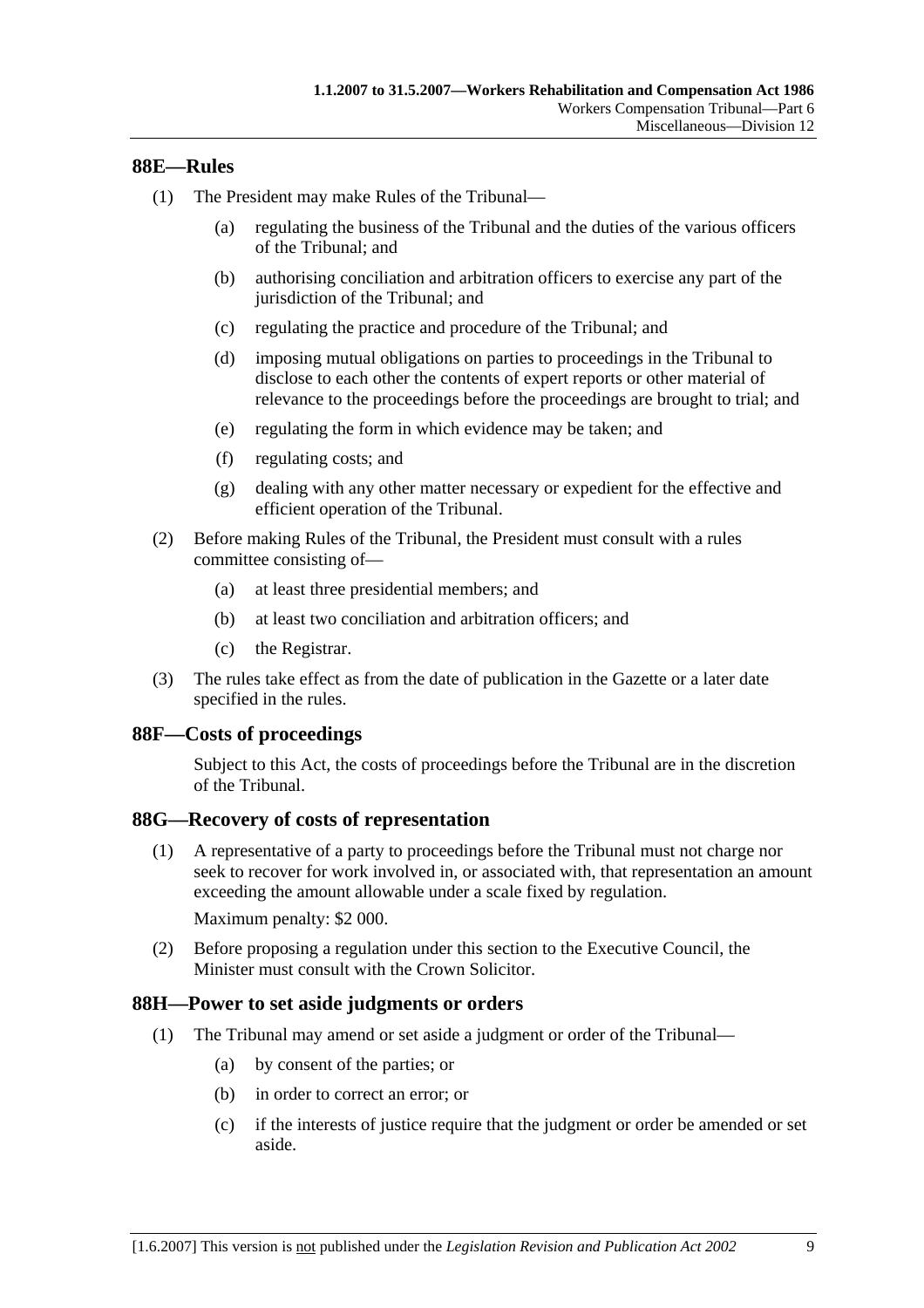(2) The power under subsection (1) may only be exercised by the President or a presidential member or conciliation and arbitration officer to whom the President has delegated the power.

## **88I—Finality of the Tribunal's decisions**

No proceeding, judgment or decision of the Tribunal can be challenged, appealed against, reviewed, quashed or called in question except—

- (a) as provided in this Act; or
- (b) in proceedings before the Full Supreme Court founded on an alleged excess or want of jurisdiction.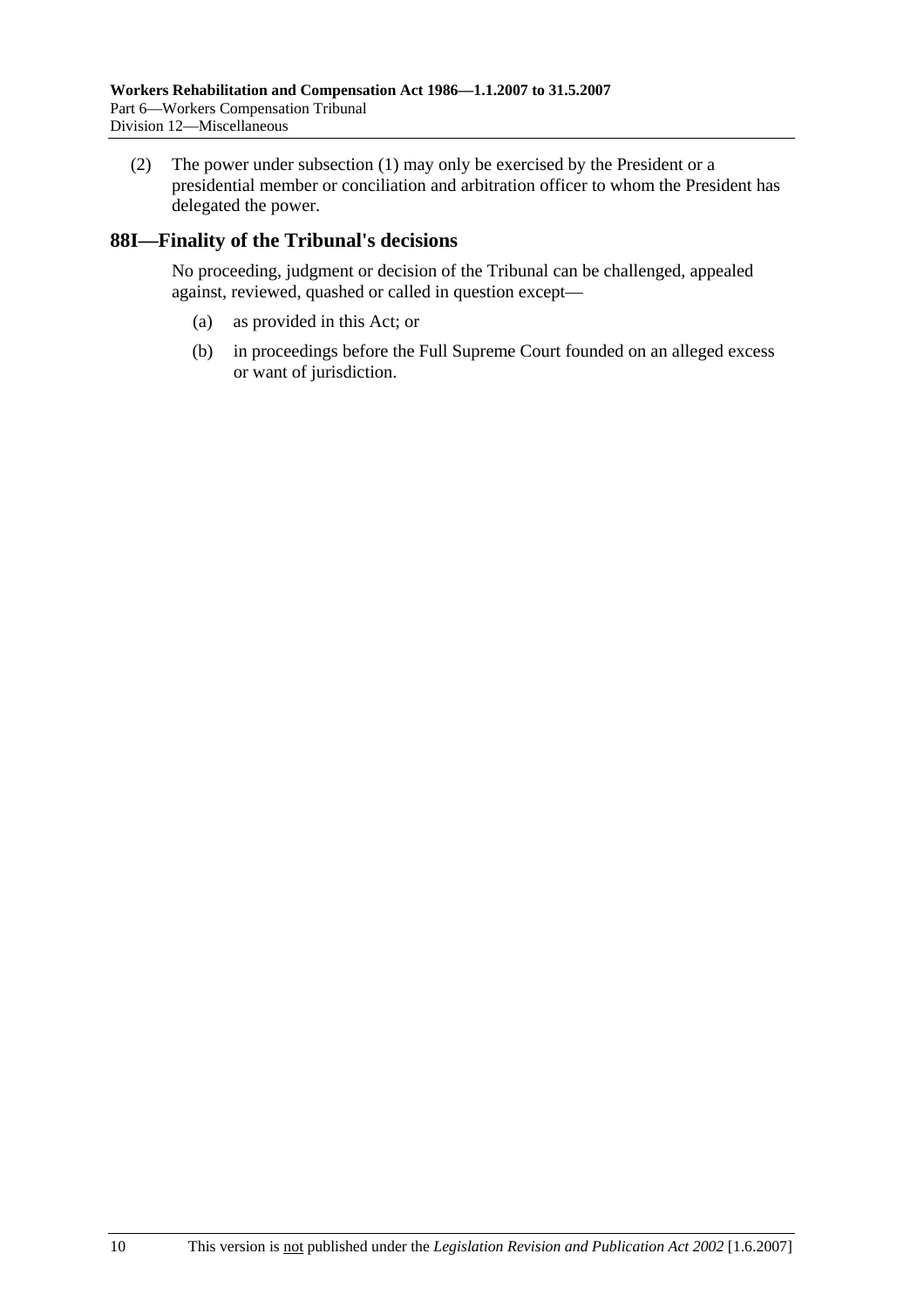# **Part 6A—Dispute resolution**

# **Division 1—Preliminary**

## **89—Interpretation**

In this Part—

*applicant* means the person who lodges a notice of dispute under this Part;

*party* to a dispute means—

- (a) the applicant; and
- (b) the relevant compensating authority; and
- (c) if the dispute is about a compensable disability and the worker who suffered or is alleged to have suffered the compensable disability is not the applicant—the worker; and
- (d) if the dispute is about a compensable disability and the employer from whose employment the disability arose or is alleged to have arisen is not the applicant—the employer; and
- (e) a person who has a direct interest in the dispute and has notified the Registrar of the interest;

*relevant compensating authority* in relation to a particular disputed decision means—

- (a) if the decision was made by the Corporation or a body corporate exercising powers delegated by the Corporation—the Corporation or the relevant delegate; or
- (b) if the decision was made by an exempt employer—the exempt employer.

## **89A—Reviewable decisions**

- (1) The following decisions are reviewable—
	- (a) a decision on a claim for compensation including—
		- (i) a decision redetermining a claim<sup>1</sup>; or
			- (ii) a decision on a claim by the Tribunal, made in the exercise of the Tribunal's special jurisdiction to expedite decisions on claims<sup>2</sup>;
	- (b) a decision about the nature of rehabilitation services provided, or to be provided, for a worker<sup>3</sup>;
	- (c) a decision to vary, suspend or discontinue weekly payments;
	- (d) a decision on an application by an employer to have weekly payments payable to a worker employed by, or formerly employed by, the employer reviewed;
	- (e) a decision to disallow or reduce a charge for a medical service (unless the decision merely brings the charge into conformity with a rate of charge prescribed by regulation).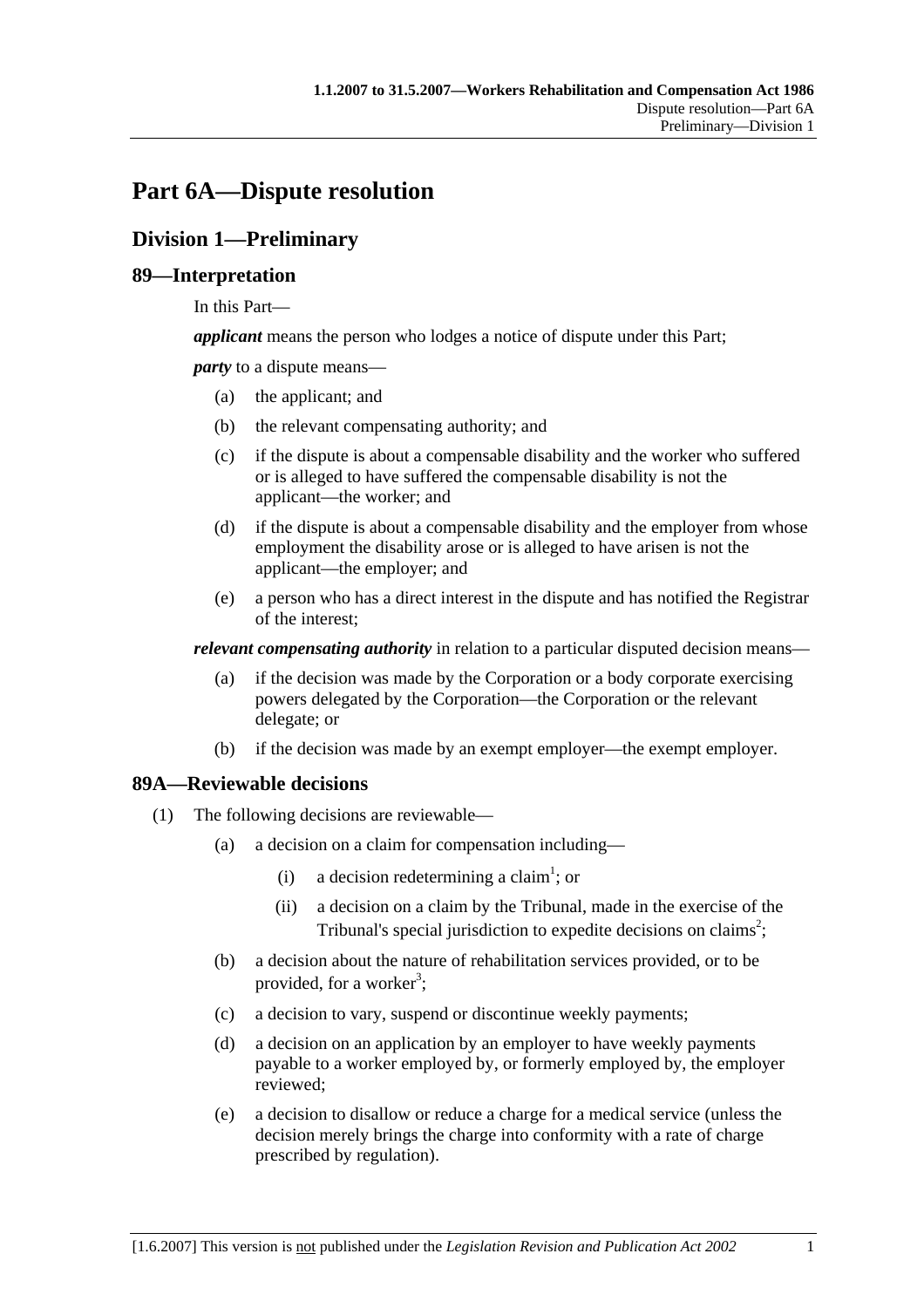(2) However, a decision is not reviewable if declared not to be reviewable by or under this Act.

#### **Notes—**

- 1 See section 53(7) & (7a).
- 2 See section 97B(3)(b).
- 3 Section 28B also provides for the review of a rehabilitation and return to work plan.

## **Division 2—Notice of dispute**

## **90—Notice of dispute**

- (1) A person with a direct interest in a reviewable decision (the *applicant*) may lodge a notice of dispute with the Registrar.
- (2) A notice of dispute must be in writing and in the form prescribed by regulation.
- (3) A person has a direct interest in a reviewable decision if the person—
	- (a) is directly affected by the decision; or
	- (b) is the employer from whose employment the compensable disability arose or is alleged to have arisen.

## **90A—Time for lodging notice of dispute**

- (1) The notice of dispute must be lodged within one month after the applicant receives notice of the reviewable decision unless the Tribunal allows an extension of time.
- (2) The Tribunal's power to extend time may only be exercised by the President or a presidential member or conciliation and arbitration officer to whom the President has delegated the power to allow an extension of time.
- (3) An application an extension of time must be made as in the manner and form prescribed by the regulations.

#### **90B—Notice to be given by Registrar**

- (1) On receiving a notice of dispute, the Registrar must immediately send copies of the notice of dispute to the other parties to the dispute.
- (2) The copy of the notice of dispute sent to the relevant compensating authority must be accompanied by copies of any documentary materials lodged with the notice of dispute.

## **Division 3—Initial reconsideration**

## **91—Initial reconsideration**

- (1) The relevant compensating authority must, on receiving a copy of a notice of dispute under this Part—
	- (a) assign a suitable person to reconsider the disputed decision; and
	- (b) have the decision reconsidered in the light of the matters set out in the notice of dispute.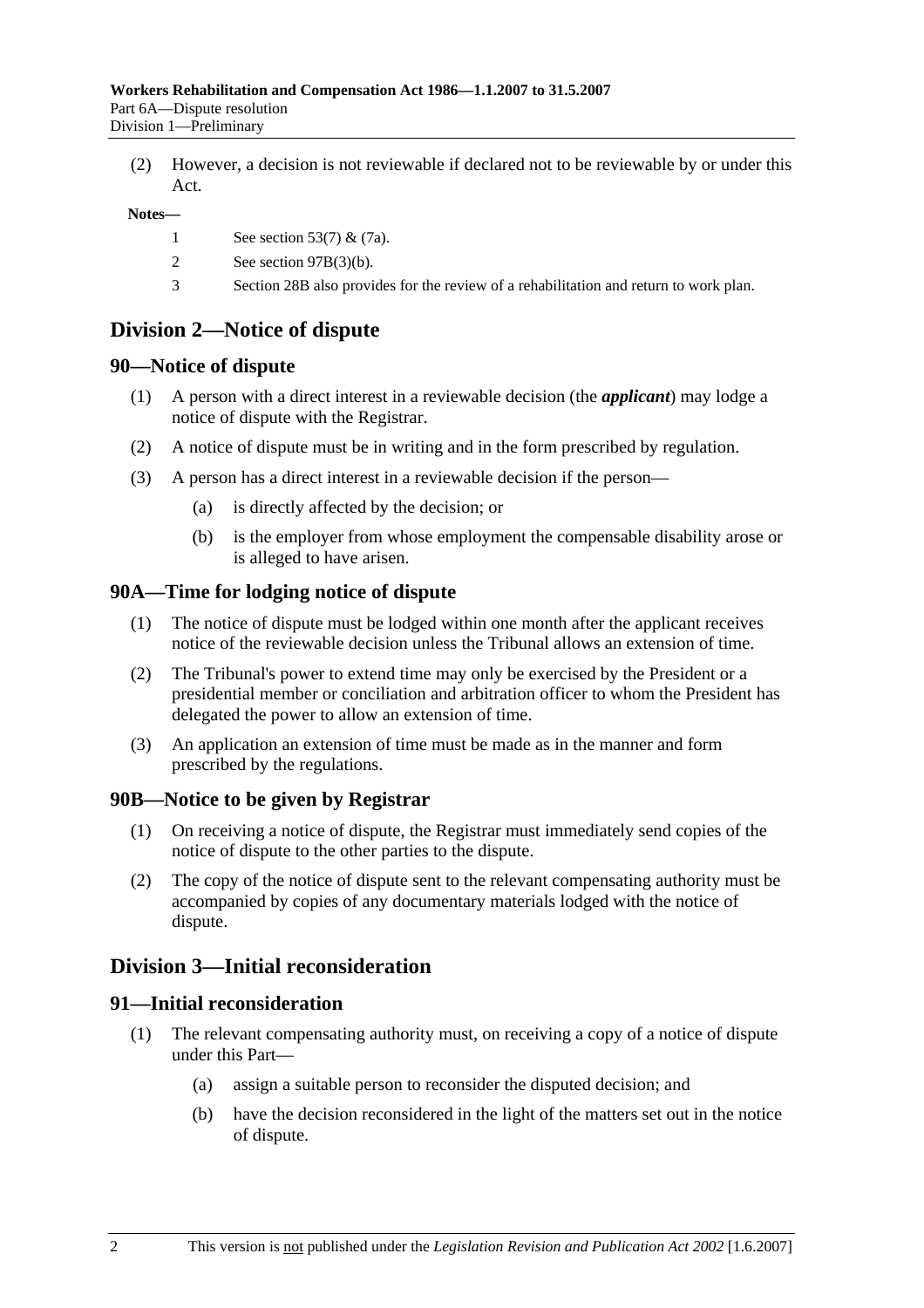- (2) A person assigned to reconsider the disputed decision—
	- (a) may (but need not be) an officer of the relevant compensating authority but must not be the person who made the disputed decision; and
	- (b) must be a person who has been nominated to the Registrar in accordance with the regulations as a person who may be assigned to reconsider disputed decisions under this Division.
- (3) On completion of the reconsideration, the relevant compensating authority must confirm or vary the disputed decision to conform with the result of the reconsideration and give the Registrar a written notice stating—
	- (a) the result of the reconsideration; and
	- (b) whether the compensating authority has confirmed or varied the decision as a result of the reconsideration and, if the decision has been varied, how the decision has been varied.
- (4) If the disputed decision is varied, the written notice must also be given to the other parties to the dispute.
- (5) The relevant compensating authority must complete the reconsideration and give the notice or notices stating the result of the reconsideration within 7 days after receiving the notice of dispute or a longer time allowed by the Registrar on the authority's application.

Penalty: \$5 000.

- (6) The variation of a decision under this section is not to be regarded as a redetermination of a claim<sup>1</sup>.
- (7) A decision on a claim by the Tribunal itself, made in the exercise of the Tribunal's special jurisdiction to expedite decisions on claims<sup>2</sup>, is not liable to reconsideration under this section; if such a decision is disputed, the Registrar must immediately refer the dispute for conciliation.

#### **Notes—**

- 1 See section 53(7) and (7a).
- 2 See section 97B.

## **91A—Reference of disputes to conciliation**

 $If$ <sub>—</sub>

- (a) the relevant compensating authority, on reconsideration of a disputed decision, confirms the decision; or
- (b) the relevant compensating authority, on reconsideration of a disputed decision, varies the decision and a party to the dispute expresses dissatisfaction with the result of the reconsideration in accordance with the rules,

the Registrar must refer the dispute for conciliation.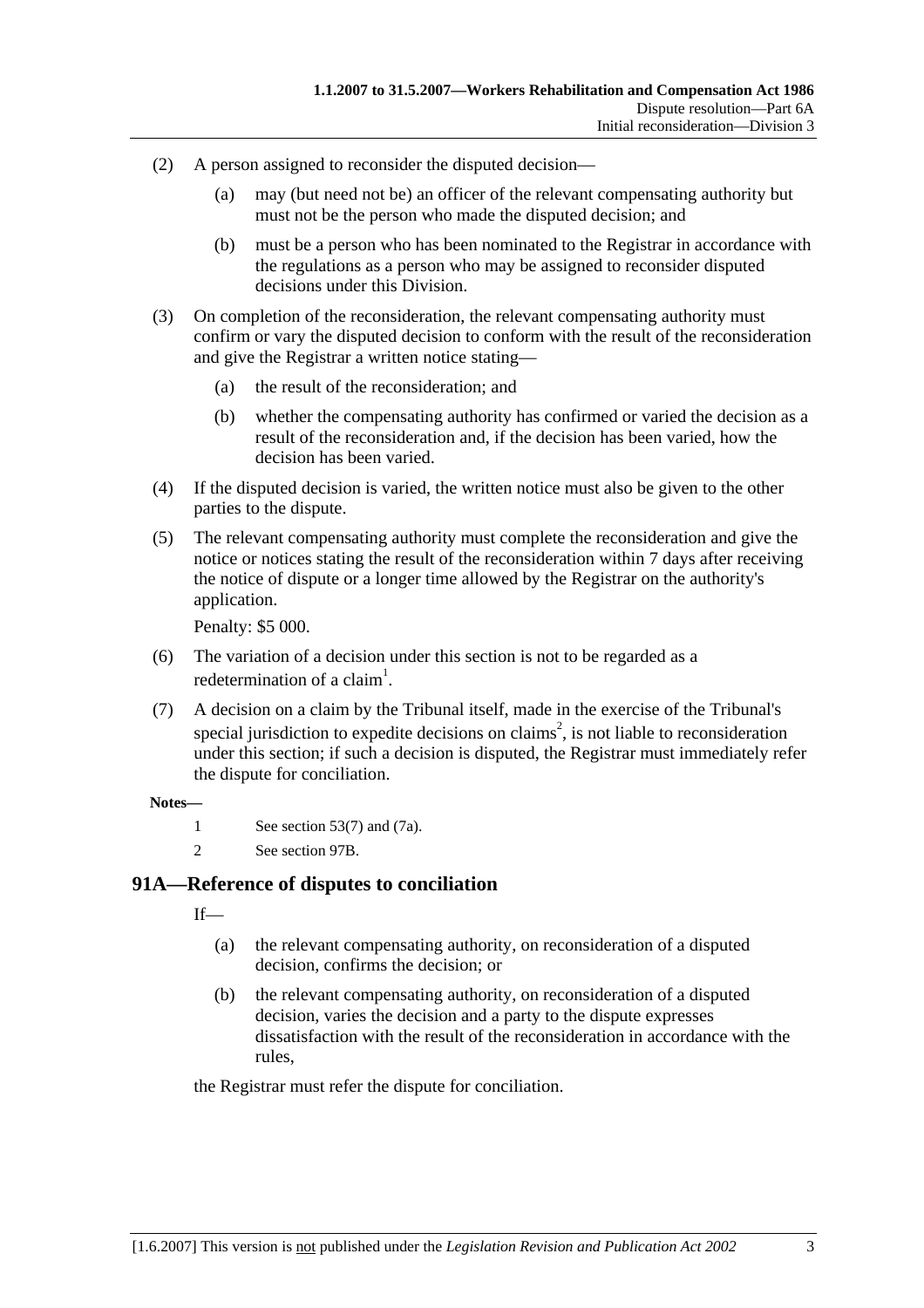# **Division 4—Conciliation proceedings**

## **92—Assignment of presidential member or conciliation officer to preside at conciliation proceedings**

- (1) When a dispute is referred for conciliation—
	- (a) a presidential member or conciliation officer must be assigned in accordance with the rules to preside at the conciliation proceedings; and
	- (b) each party to the dispute must, in accordance with the rules—
		- (i) disclose to the conciliator the existence and nature of all evidentiary material in the party's possession relevant to the dispute; and
		- (ii) at the request of another party to the dispute, give the party access to the relevant evidentiary material.
- (2) However, if the conciliator agrees, a party need not give another party access to evidentiary material if—
	- (a) the material is a videotape, photographic material, or a report of surveillance; or
	- (b) the disclosure of the material could prejudice the investigation of a suspected offence.

## **92A—Obligation of conciliator**

In conducting conciliation proceedings, the conciliator must—

- (a) seek to identify the issues in dispute and to narrow the range of the dispute; and
- (b) explore the possibilities of resolving the dispute by agreement.

#### **92B—Calling of conciliation conference**

- (1) A compulsory conference of the parties to a dispute that has been referred for conciliation must be called within the time fixed by the rules.
- (2) The Tribunal may summon the parties to the dispute and any other persons who may be able to assist in resolving the dispute to appear at the conference.
- (3) A compulsory conference may, at the discretion of the conciliator, be held in public or private or partly in public and partly in private.
- (4) A person who fails to attend a compulsory conference as required by summons or who, having attended, fails to participate in the conference as required by the conciliator presiding at the conference, commits a contempt of the Tribunal.

#### **92C—Procedure in conciliation proceedings**

 (1) In the course of conducting conciliation proceedings, the conciliator may interview the parties to the dispute separately or together.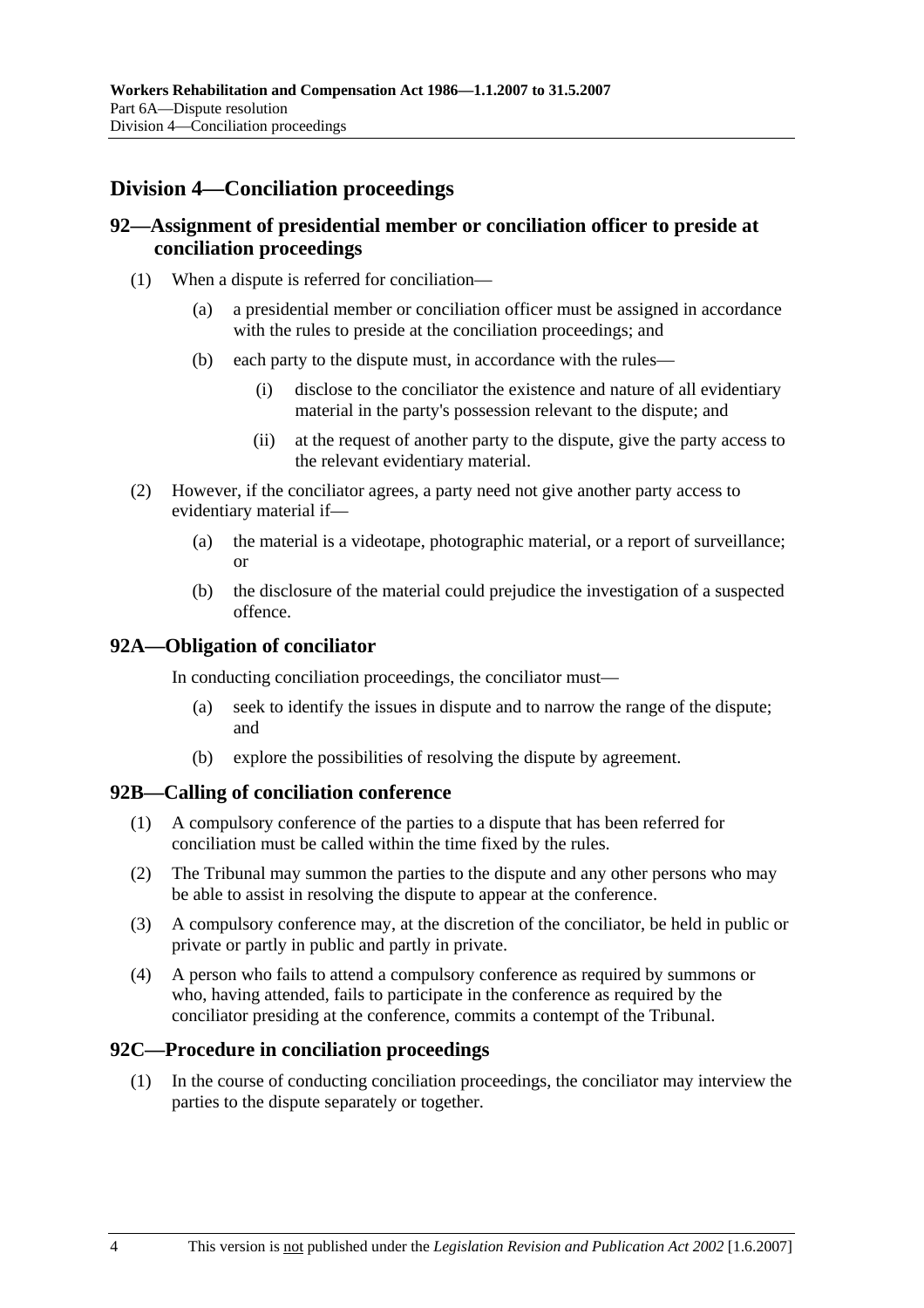- (2) The conciliator presiding at a conference may (subject to the rules) adjourn the conference from time to time to allow the parties to gather further information, to consider their respective positions or for other purposes relevant to the resolution of the dispute.
- (3) Evidence of anything said or done in the course of conciliation proceedings is only admissible in subsequent proceedings by consent of all parties to the proceedings.
- (4) However—
	- (a) evidence of a settlement reached in conciliation proceedings is admissible (without the consent of all parties) in subsequent proceedings; and
	- (b) evidence of the offers made in the course of conciliation proceedings is admissible (without the consent of all parties) in subsequent proceedings for the purpose of applying provisions for deciding questions about costs.
- (5) A settlement to which counsel or another representative of a party agrees at a conference is binding on the party.
- (6) The conciliator presiding at a conference may make a determination or order to give effect to a settlement reached at the conference.
- (7) A determination or order under subsection (6) is a determination or order of the Tribunal.

## **92D—Reference of dispute into Tribunal**

- (1) If conciliation proceedings do not result in an agreed settlement of the dispute, the conciliator presiding at the conciliation proceedings must—
	- (a) refer the dispute into the Tribunal for arbitration; or
	- (b) refer the dispute into the Tribunal for judicial determination.
- (2) A dispute may only be referred into the Tribunal for judicial determination under subsection (1) if—
	- (a) the conciliator has first informed the parties to the dispute of the intention to do so and has considered any representations made by any of them about the proposed reference; and
	- (b) the President (or a Deputy President to whom the President has delegated powers under this section) agrees to the proposed reference.
- (3) However, the President (or a Deputy President to whom the President has delegated powers under this section) may, on application by a party or in the exercise of a personal initiative, direct that a dispute be referred into the Tribunal for judicial determination at the conclusion of conciliation proceedings.

# **Division 5—Arbitration**

#### **93—Arbitrator**

- (1) An arbitration will be conducted by an arbitration officer.
- (2) A conciliation officer who presided at the conciliation proceedings cannot arbitrate the same dispute unless the parties involved in the conciliation proceedings agree.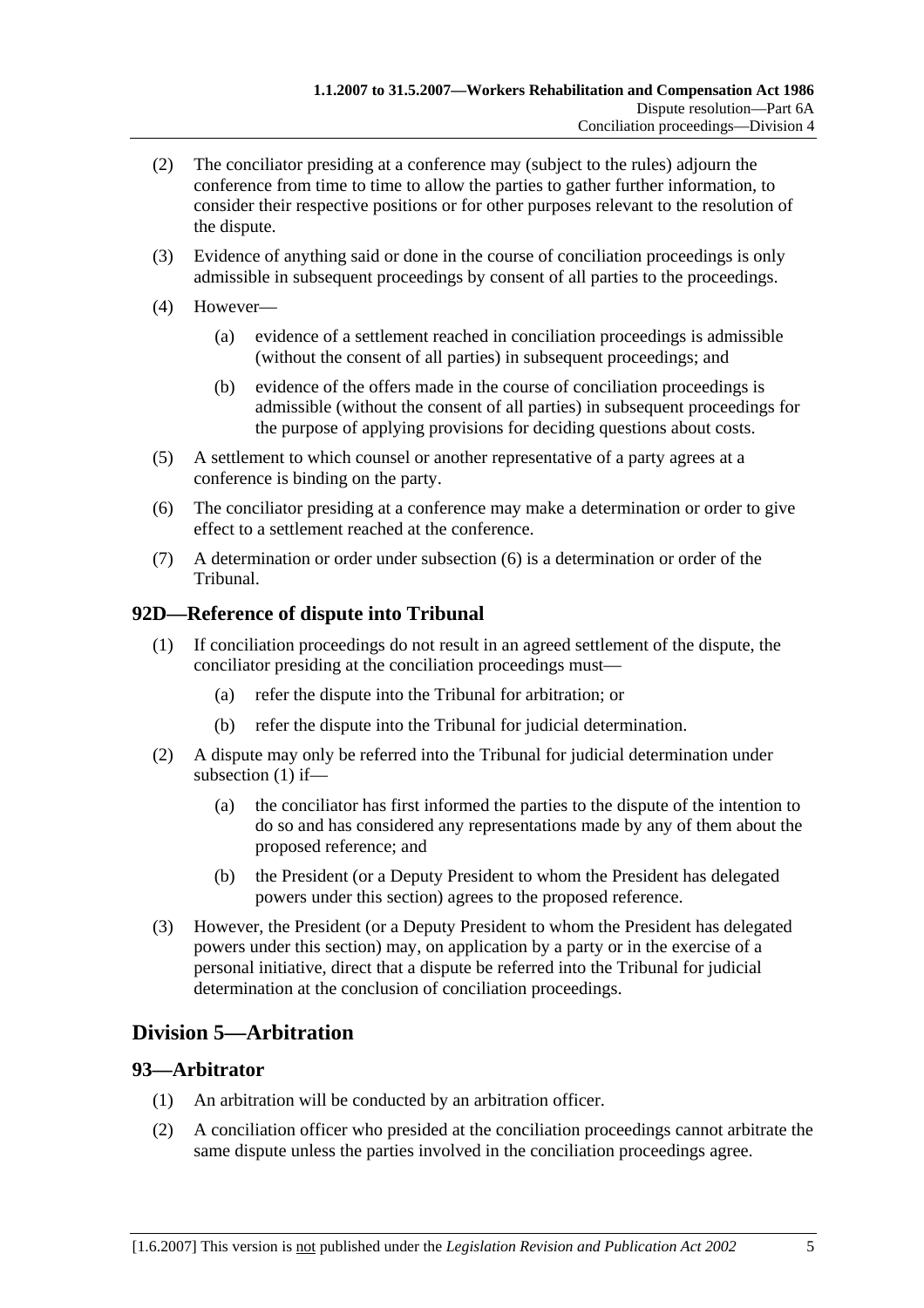## **93A—Conduct of proceedings**

- (1) An arbitration is to be conducted in accordance with the rules.
- (2) The arbitration officer conducting an arbitration may take into consideration recommendations of the conciliator who presided at the conciliation proceedings.

## **93B—Special provision about lump sum payments**

If the amount of lump sum compensation is disputed by a worker, and the amount to be awarded on an arbitration is less than, the same as, or less than 10% above the amount offered in conciliation proceedings, the worker is not entitled to costs of the arbitration proceedings.

## **Division 6—Judicial determination of dispute**

## **94—Cases where Tribunal makes judicial determination**

The Tribunal must make a judicial determination of a disputed claim—

- (a) if the dispute is referred for judicial determination under Division 4; or
- (b) if a party to the dispute is dissatisfied with the result of an arbitration and disputes the arbitrated determination in accordance with the rules.

## **94A—Constitution of Tribunal**

- (1) For the purpose of making a judicial determination of a disputed claim, the Tribunal will be constituted of a single presidential member.
- (2) However, if the President decides that a particular dispute should be referred directly to a Full Bench of the Tribunal, the dispute will be heard and determined by a Full Bench of the Tribunal.

#### **94B—Pre-hearing conference**

- (1) Before the Tribunal proceeds with the hearing of the disputed claim, a pre-hearing conference of the parties must be held in accordance with the rules.
- (2) However, a presidential member of the Tribunal may dispense with a pre-hearing conference if there is proper reason for doing so.

## **94C—Re-hearing of disputed matter**

- (1) In proceedings under this Division, the Tribunal must rehear the matter in dispute and decide the dispute without regard to decisions taken in earlier proceedings.
- (2) However—
	- (a) the Tribunal may accept in evidence transcripts of evidence and other evidentiary material introduced in proceedings for arbitration of the dispute; and
	- (b) the Tribunal will not take evidence that should, in the Tribunal's opinion, have been introduced in proceedings for arbitration of the dispute unless—
		- (i) there is an adequate reason why the evidence was not introduced in the earlier proceedings; or
		- (ii) the interests of justice require admission of the evidence; and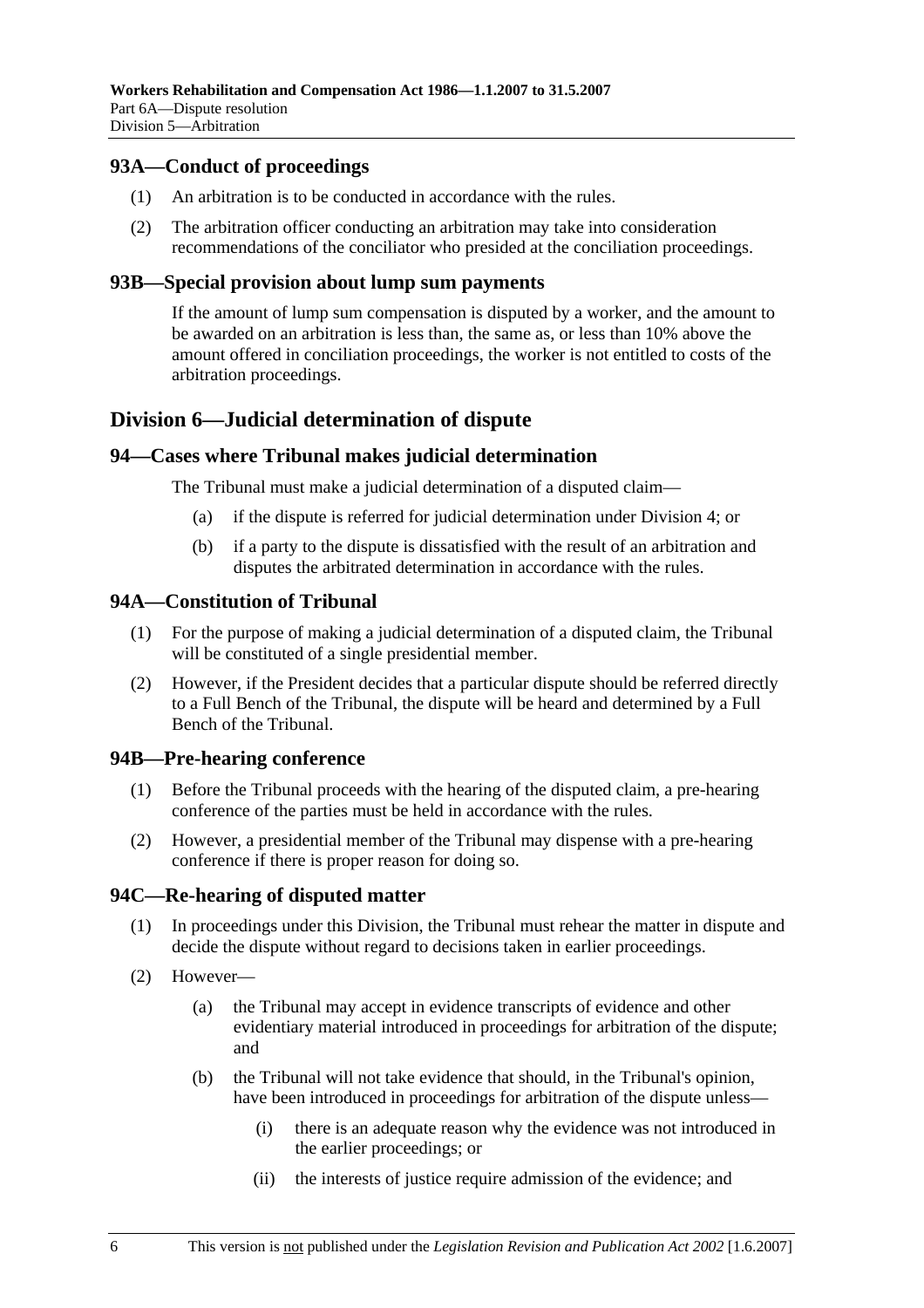(c) if the amount of lump sum compensation is disputed by a worker, and the amount the Tribunal proposes to award under this Division is less than, the same as, or less than 10% above the amount awarded on an arbitration or offered in conciliation proceedings, the worker is not entitled to costs of the proceedings under this Division.

# **Division 7—Costs**

## **95—Costs**

- (1) A party (other than the relevant compensating authority) is entitled, subject to this Part and to limits prescribed by regulation, to an award against the relevant compensating authority for the party's reasonable costs of—
	- (a) the initial reconsideration of a disputed decision; and
	- (b) any subsequent proceedings for resolution of the dispute under this Part (but not proceedings by way of an appeal or a reference of a question of law to a Full Bench of the Tribunal or the Supreme Court).
- (2) Costs may only be awarded to cover—
	- (a) the cost of representation by a legal practitioner or an officer or employee of an industrial association; and
	- (b) costs of a kind authorised by the regulations that were reasonably incurred.
- (3) If the Tribunal is of the opinion that a party acted unreasonably, frivolously or vexatiously in bringing or in relation to the conduct of proceedings, the Tribunal may—
	- (a) decline to make an award of costs in favour of the party and may further (if it thinks fit) make an award of costs against the party; or
	- (b) reduce the amount of the award to which the party would otherwise have been entitled.
- (4) An award of costs to cover professional advice or assistance may, if the Tribunal considers appropriate, be made in favour of the person who provided the professional advice or assistance.
- (5) An award of legal costs cannot exceed 85% of the amount that would be allowable under the relevant Supreme Court scale if the proceedings were in the Supreme Court.

# **Division 8—Ministerial intervention**

## **96—Ministerial intervention**

The Minister may, if satisfied that intervention is justified in the public interest, intervene in proceedings before the Tribunal or the Supreme Court under this Part.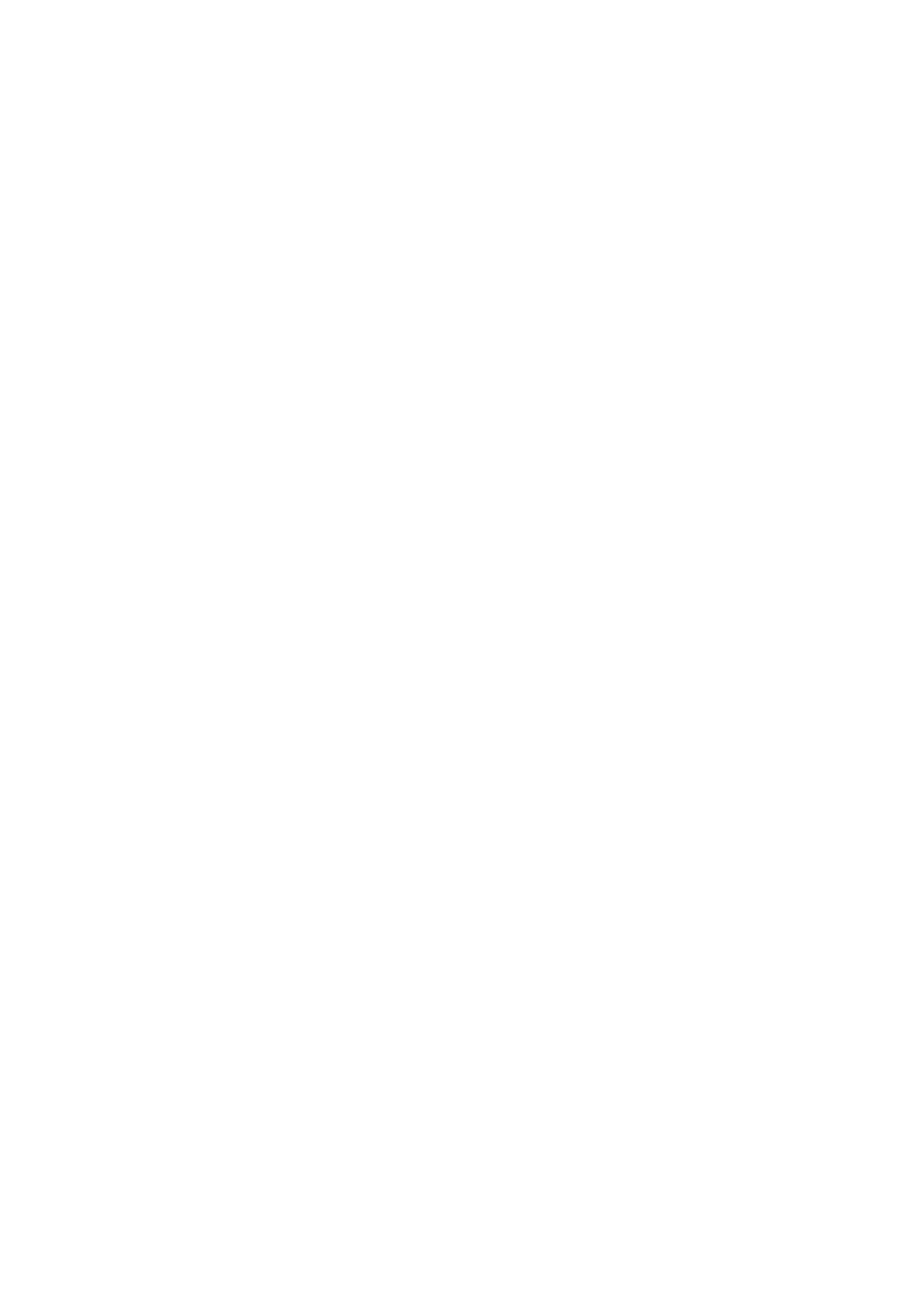# **Part 6B—Special jurisdiction to expedite decisions**

## **97—Special jurisdiction**

- (1) A worker or employer who believes there has been undue delay in deciding a claim or other matter affecting the worker or employer may apply to the Tribunal, in the manner and form prescribed by regulation, for expedited determination of the matter.
- (2) However, an application cannot be made for expedited determination of—
	- (a) a question about the redemption of a liability<sup>1</sup>; and
		- (b) a matter of a class excluded by regulation from the ambit of this section.
- (3) An application for expedited determination of a matter cannot be made until at least 14 days after the day the matter was placed before the decision-maker whose decision is required.

**Note—** 

1 See section 42.

## **97A—Constitution of Tribunal for proceedings under this Part**

For the purpose of proceedings under this Part, the Tribunal may be constituted of a presidential member or a conciliation and arbitration officer.

## **97B—Powers of Tribunal on application**

- (1) On an application for expedited determination of a matter, the Tribunal may—
	- (a) give directions the Tribunal considers necessary to expedite the determination of the matter; or
	- (b) decide the matter itself.
- (2) A person to whom a direction is given by the Tribunal under subsection (1) must comply with the direction.

Maximum penalty: \$5 000.

Prosecution of non-compliance as an offence does not prejudice enforcement of the direction in other ways.

- (3) If the Tribunal decides a claim under this section, the decision—
	- (a) is to be treated as a decision of the relevant compensating authority; and
	- (b) is a reviewable decision.

### **97C—Costs**

Regulations may be made about the costs of proceedings under this Part.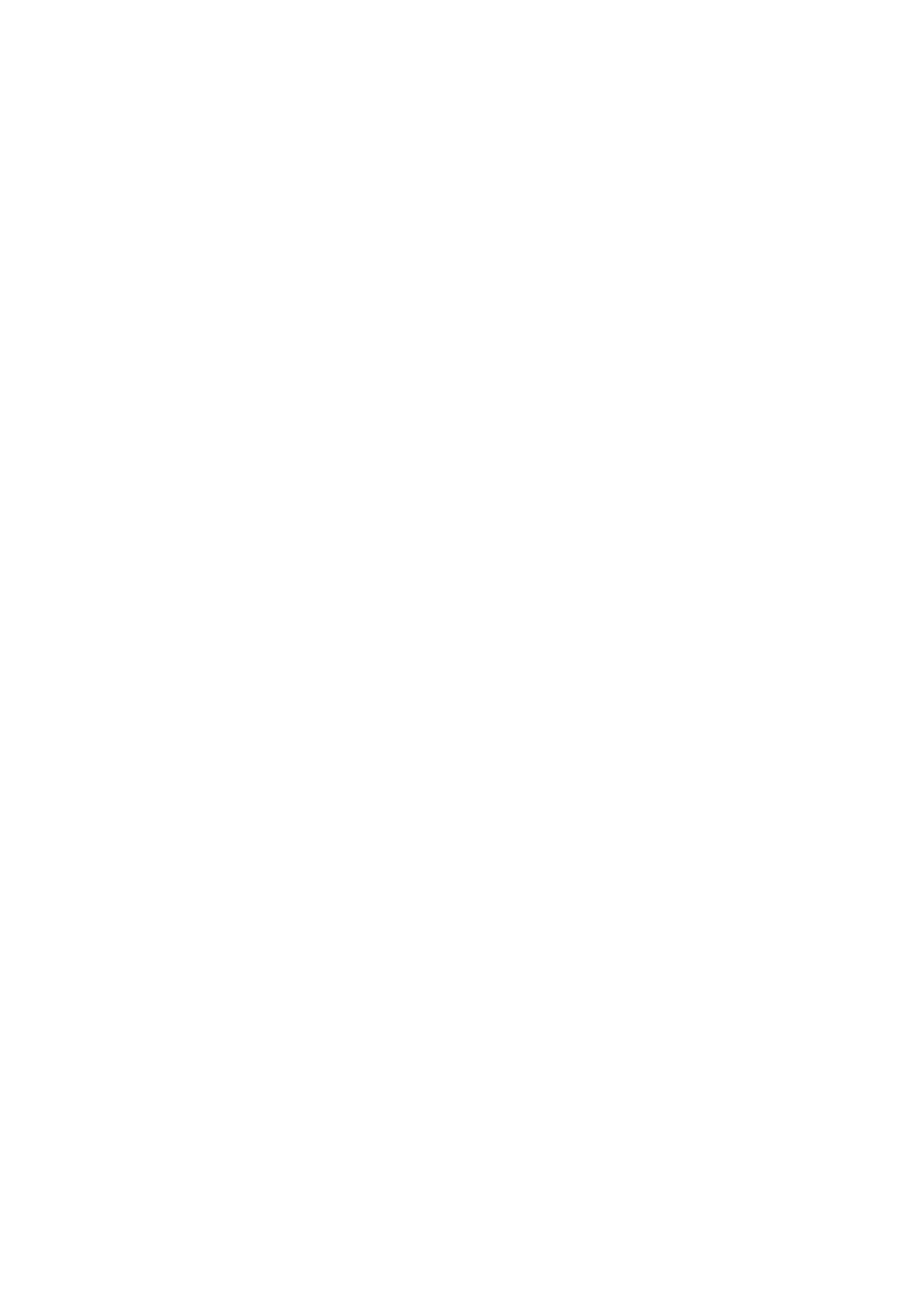# **Part 7—Miscellaneous**

## **103—Extension of the application of this Act to self-employed persons**

- (1) The Corporation may, on the application of a person who is self-employed, extend to that person the protection of this Act.
- (2) An application under subsection (1) may be granted by the Corporation subject to such conditions and limitations as the Corporation thinks fit and any such condition or limitation shall, to the extent of any inconsistency, prevail over the provisions of this Act.

## **103A—Special provision for prescribed classes of volunteers**

- (1) The Crown is the presumptive employer of persons of a prescribed class who voluntarily perform work of a prescribed class that is of benefit to the State (and the Crown therefore has the liabilities of an exempt employer in relation to persons of that class).
- (2) Where a person of a class prescribed under subsection (1) suffers a compensable disability while performing the work to which the prescription relates—
	- (a) the question of whether and, if so, to what extent the person is incapacitated for work must be determined according to the employment (including selfemployment) in which the person was otherwise engaged at the commencement of the incapacity or, if the person was not then engaged in other employment, by reference to employment for which he or she was then reasonably fitted; and
	- (b) subject to paragraph (c), the average weekly earnings of the person must be determined—
		- (i) if the person was self-employed, by reference to the remuneration that the person would have received if he or she had been doing the same work in employment; or
		- (ii) if the person was not employed, by reference to the remuneration that the person would have received if he or she had been working in employment for which he or she was reasonably fitted,

and, if there is an award or industrial agreement applicable to that class or grade of employment, by reference to that award or agreement; and

- (c) where—
	- (i) the person dies;
	- (ii) a claim for compensation is made by a person claiming to be a dependant of the deceased;
	- (iii) the deceased and the claimant were both members of a partnership or proprietary company and the predominant work of the deceased before the date of death was in the business of that partnership or company,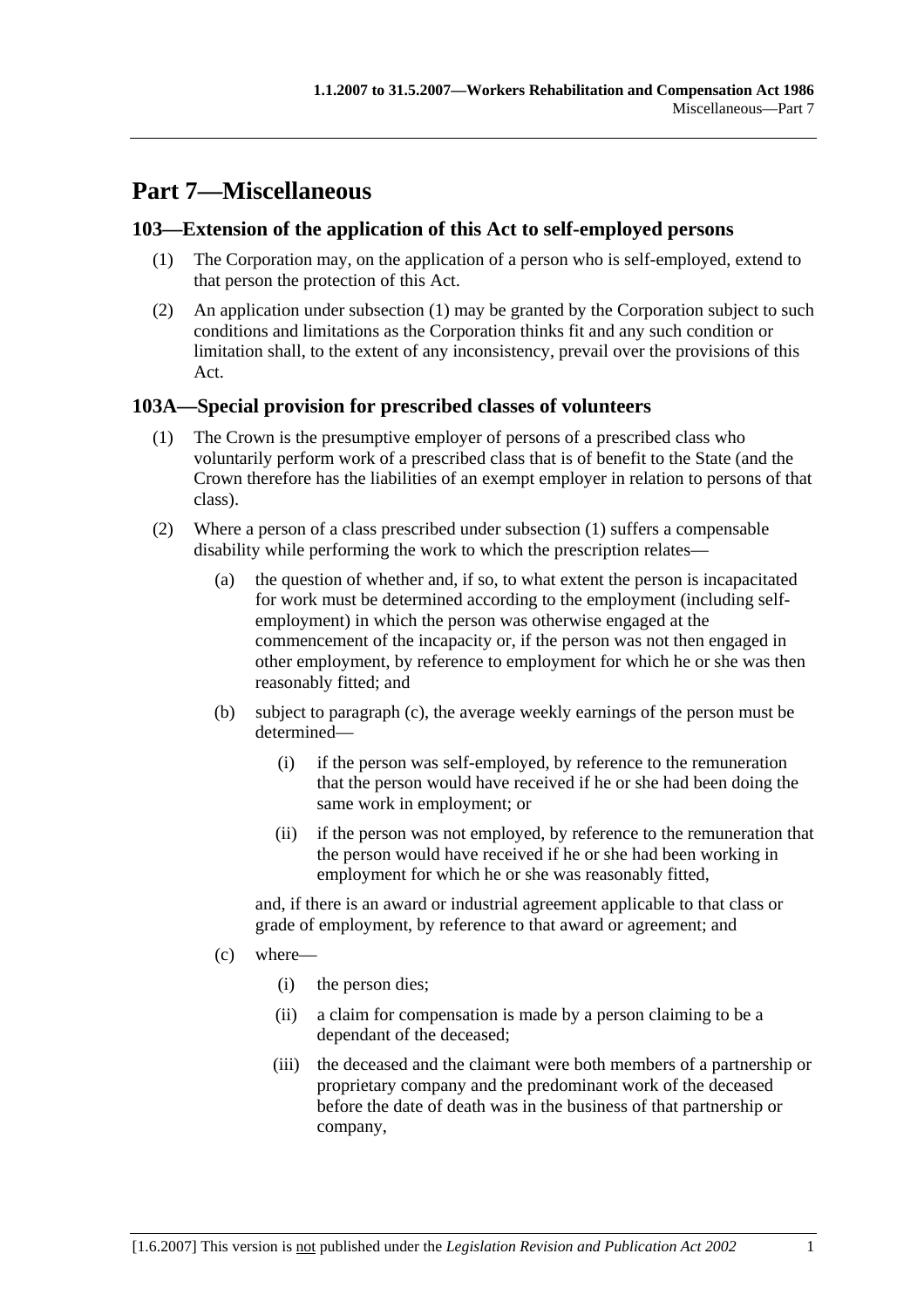then for the purposes of determining whether the claimant was a dependant of the deceased and, if so, the extent of the dependency, any income derived by the claimant from the partnership or company during the deceased's lifetime will (to the extent that the income is attributable to the deceased's work on behalf of the partnership or company) be taken to be an allowance made by the deceased, out of the deceased's own income, for the maintenance of the claimant.

## **105—Insurance of registered employers against other liabilities**

- (1) An employer who is registered under this Act, and any employer who is not required to be registered because of an exemption under the regulations, is insured by the Corporation, subject to terms and conditions prescribed by regulation, against any liability that may arise apart from this Act in respect of a compensable disability arising from employment (being employment to which this Act applies) by the employer.
- (2) Where an employer participates in the provision of a rehabilitation programme under this Act, and in consequence of that participation provides work for a person who is not a worker employed by that employer, that person will be taken to be in the employment of the employer for the purposes of subsection (1).
- (3) The insurance provided by subsection (1) does not extend to an exempt employer except in relation to persons of the class referred to in subsection (2).

#### **106—Payment of interim benefits**

- (1) The Corporation may, pending the final determination of a claim, make interim payments of compensation to a claimant.
- (2) Where on the final determination of a claim it appears that an amount to which the claimant was not entitled has been paid under this section, the Corporation may recover that amount as a debt.

#### **106A—Payment not to constitute an admission of liability**

A payment by the Corporation or an employer to a worker does not constitute an admission of liability or estop a subsequent denial of liability.

#### **107—Employer may request progress report**

- (1) The employer of a worker may at any time request the Corporation to provide a report on—
	- (a) the medical progress being made by the worker;
	- (b) the worker's incapacity for work as assessed under this Act.
- (2) A request under subsection (1) must be accompanied by the prescribed fee.
- (3) The Corporation shall prepare a report requested under subsection (1) within a reasonable time of the request being made and shall send copies of the report to the employer and the worker.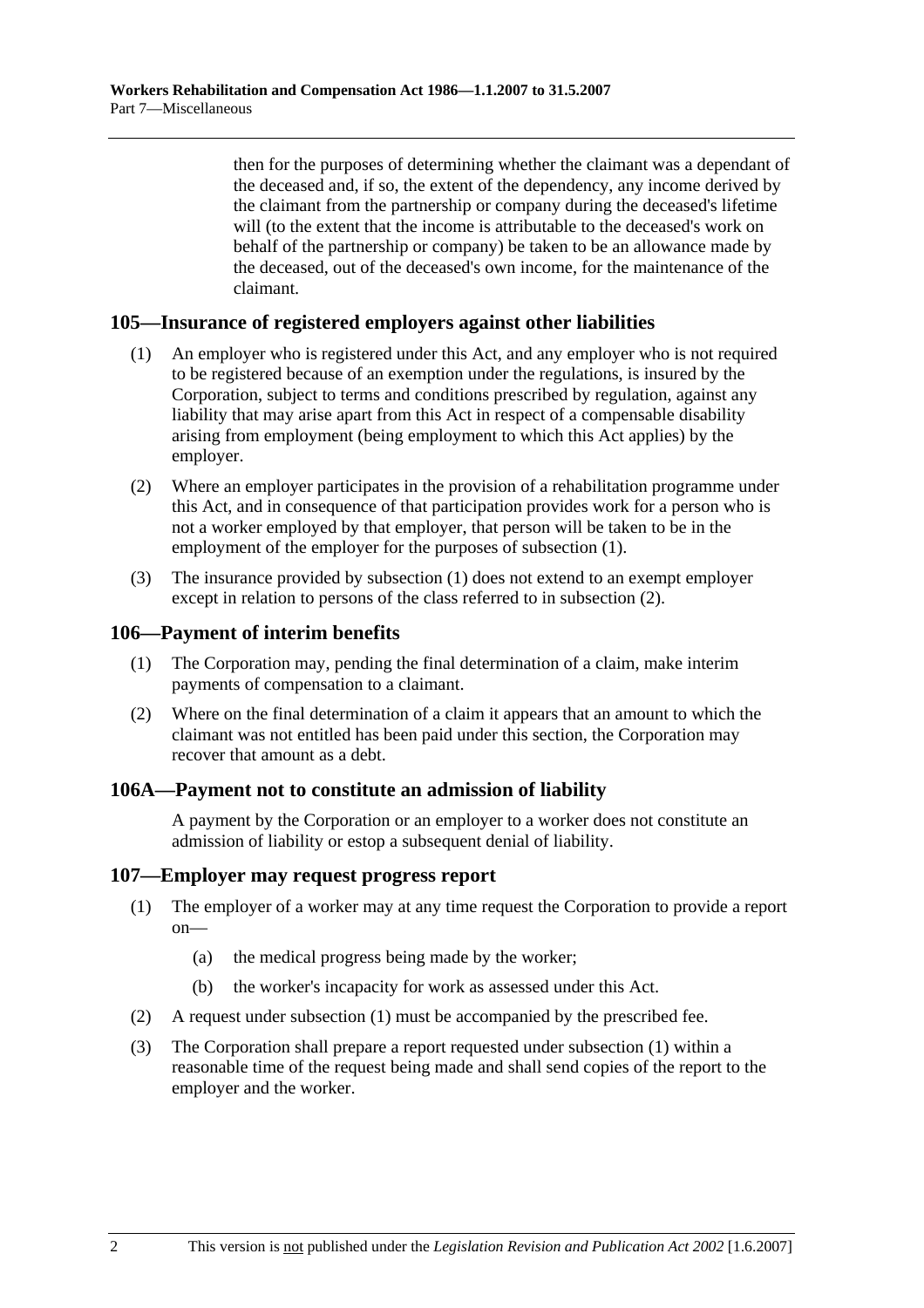## **107A—Copies of medical reports**

- (1) The Corporation must, within 7 days after receiving a request from a worker's employer, provide the employer with copies of reports in the Corporation's possession prepared by medical experts and relevant to the worker's medical condition, the worker's progress in rehabilitation, or the extent of the worker's incapacity for work.
- (2) A request under subsection (1) must be accompanied by the prescribed fee.
- (3) An employer must not disclose confidential information about a worker in a report obtained under this section except as may be necessary—
	- (a) to assist the worker's rehabilitation and return to work; or
	- (b) for the purposes of proceedings under this Act.

## **107B—Worker's right of access to claims file**

- (1) The Corporation or a delegate of the Corporation must, at the request of a worker—
	- (a) provide the worker, within 45 days after the date of the request, with copies of all documentary material in the possession of the Corporation or the delegate relevant to a claim made by the worker; and
	- (b) make available for inspection by the worker (or a representative of the worker) all non-documentary material in the possession of the Corporation or the delegate relevant to a claim made by the worker.

Maximum penalty: \$2 000.

- (2) Non-documentary material is to be made available for inspection—
	- (a) at a reasonable time and place agreed between the Corporation or delegate and the worker; or
	- (b) in the absence of agreement—at a public office of the Corporation or delegate nominated by the worker at a time (which must be at least 45 days, but not more than 60 days, after the request is made and during ordinary business hours) nominated by the worker.
- (3) However, the Corporation or delegate is not obliged to provide copies of material, or to make material available for inspection by the worker if—
	- (a) the material is relevant to the investigation of suspected dishonesty in relation to the claim; or
	- (b) the material is protected by legal professional privilege.
- (4) In this section, a *delegate* of the Corporation includes an exempt employer.

#### **108—Medical examination at request of employer**

- (1) Subject to subsection (2), the employer of a worker who has made a claim under this Act may require the Corporation to have the worker submit to an examination by a recognised medical expert nominated by the Corporation.
- (2) A worker shall not be required to submit to examinations under this section more frequently than is permitted by the regulations.
- (3) The Corporation may, if it thinks fit, charge the cost of an examination under this section to the employer.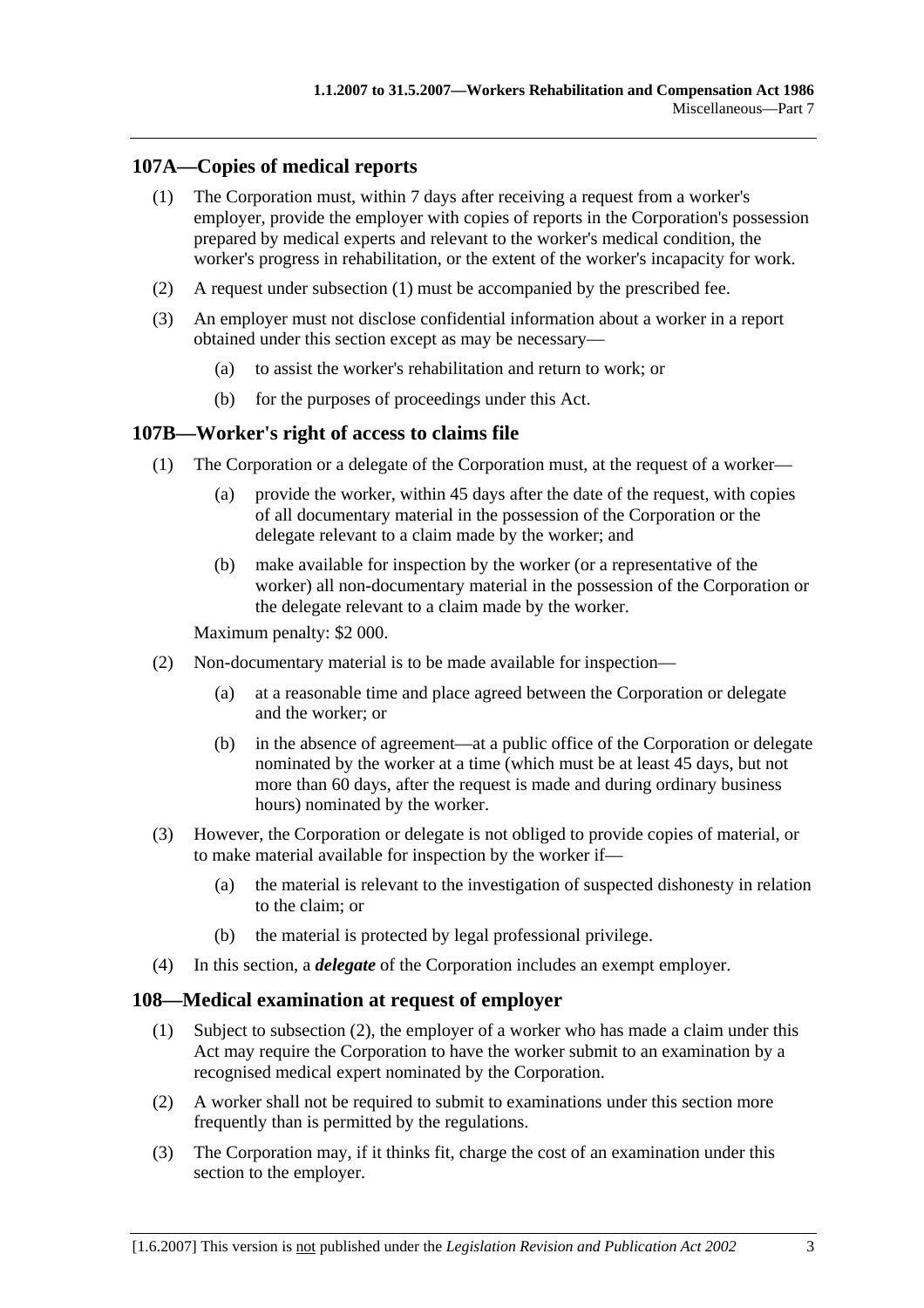- (4) If it appears that there has been undue delay in having a worker examined under this section, the Tribunal may, on application by the employer, give such directions to the Corporation as appear reasonable in the circumstances to expedite the examination.
- (5) The Corporation must comply, or take steps to secure compliance, with such a direction.

## **109—Worker to be supplied with copy of medical report**

Where a report is obtained for the purposes of this Act by the Corporation or an employer on the findings made, or the opinions formed, by a medical expert on the examination of a worker, the Corporation or the employer must, within 7 days after receiving the report, send a copy of the report to the worker.

## **110—Powers of entry and inspection**

- (1) For the purposes of this Act, an authorised officer may, at any reasonable time—
	- (a) enter any workplace;
	- (b) inspect the workplace, anything at the workplace and work there in progress;
	- (c) require a person who has custody or control of books, documents or records relevant to any matter arising under this Act to produce those books, documents or records;
	- (d) examine, copy and take extracts from any such books, documents or records, or require an employer to provide a copy of any such books, documents or records;
	- (e) take photographs, films or video or audio recordings;
	- (f) take measurements, make notes and records and carry out tests;
	- (g) require (directly or through an interpreter) any person to answer, to the best of that person's knowledge, information and belief, any question relevant to any matter arising under this Act;
	- (h) require an employer to produce any document, or a copy of any document, that is required to be prepared or kept under this Act.
- (2) Where—
	- (a) a person whose native language is not English is suspected of having breached this Act; and
	- (b) the person is interviewed by an authorised officer in relation to that suspected breach; and
	- (c) the person is not reasonably fluent in English,

the person is entitled to be assisted by an interpreter during the interview.

- (3) A person is not required—
	- (a) to provide information under this section that is privileged on the ground of legal professional privilege; or
	- (b) to answer a question under this section if the answer would tend to incriminate that person of an offence.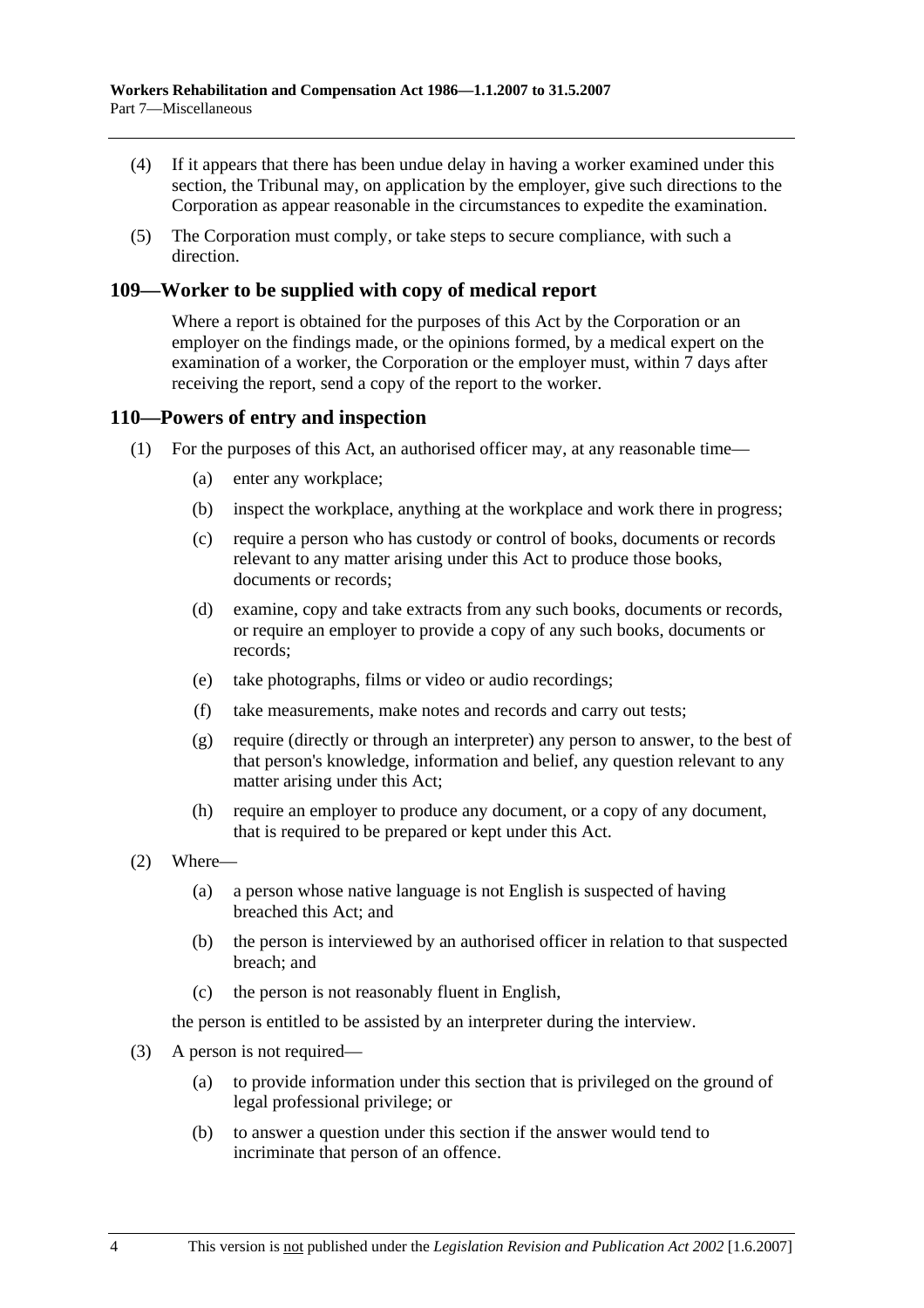- (4) An authorised officer, who suspects on reasonable grounds that an offence against this Act has been committed, may seize and retain anything that affords evidence of that offence.
- (5) An authorised officer must, at the request of any person from whose possession evidentiary material is seized under subsection (4), provide a receipt for that material.
- (6) Where anything has been seized under subsection (4) the following provisions apply:
	- (a) the thing seized must be held pending proceedings for an offence against this Act related to the thing seized, unless the Minister, on application, authorises its release to the person from whom it was seized, or any person who had legal title to it at the time of its seizure, subject to such conditions as the Minister thinks fit (including conditions as to the giving of security for satisfaction of an order under paragraph  $(b)(ii)$ ;
	- (b) where proceedings for an offence against this Act relating to the thing seized are instituted within six months of its seizure and the person charged is found guilty of the offence, the court may—
		- (i) order that it be forfeited to the Crown; or
		- (ii) where it has been released pursuant to paragraph (a)—order that it be forfeited to the Crown or that the person to whom it was released pay to the Minister an amount equal to its market value at the time of its seizure, as the court thinks fit;
	- (c) where—
		- (i) proceedings are not instituted for an offence against this Act relating to the thing seized within six months after its seizure; or
		- (ii) proceedings having been so instituted—
			- (A) the person charged is found not guilty of the offence; or
			- (B) the person charged is found guilty of the offence but no order for forfeiture is made under paragraph (b),

the person from whom the thing was seized, or any person with legal title to it, is entitled to recover from the Minister, by action in a court of competent jurisdiction, the thing itself, or if it has deteriorated or been destroyed, compensation of an amount equal to its market value at the time of its seizure.

- (7) In the exercise of powers under this section, an authorised officer may be accompanied by such assistants as may be necessary or desirable in the circumstances.
- (8) An employer whose workplace is subject to an inspection under this section must provide such assistance as may be necessary to facilitate the exercise of the powers conferred by this section.
- (9) A person must not—
	- (a) hinder or obstruct an authorised officer in the exercise of a power conferred by this section; or
	- (b) refuse or fail, without lawful excuse, to comply with a requirement under this section.

Penalty: \$10 000.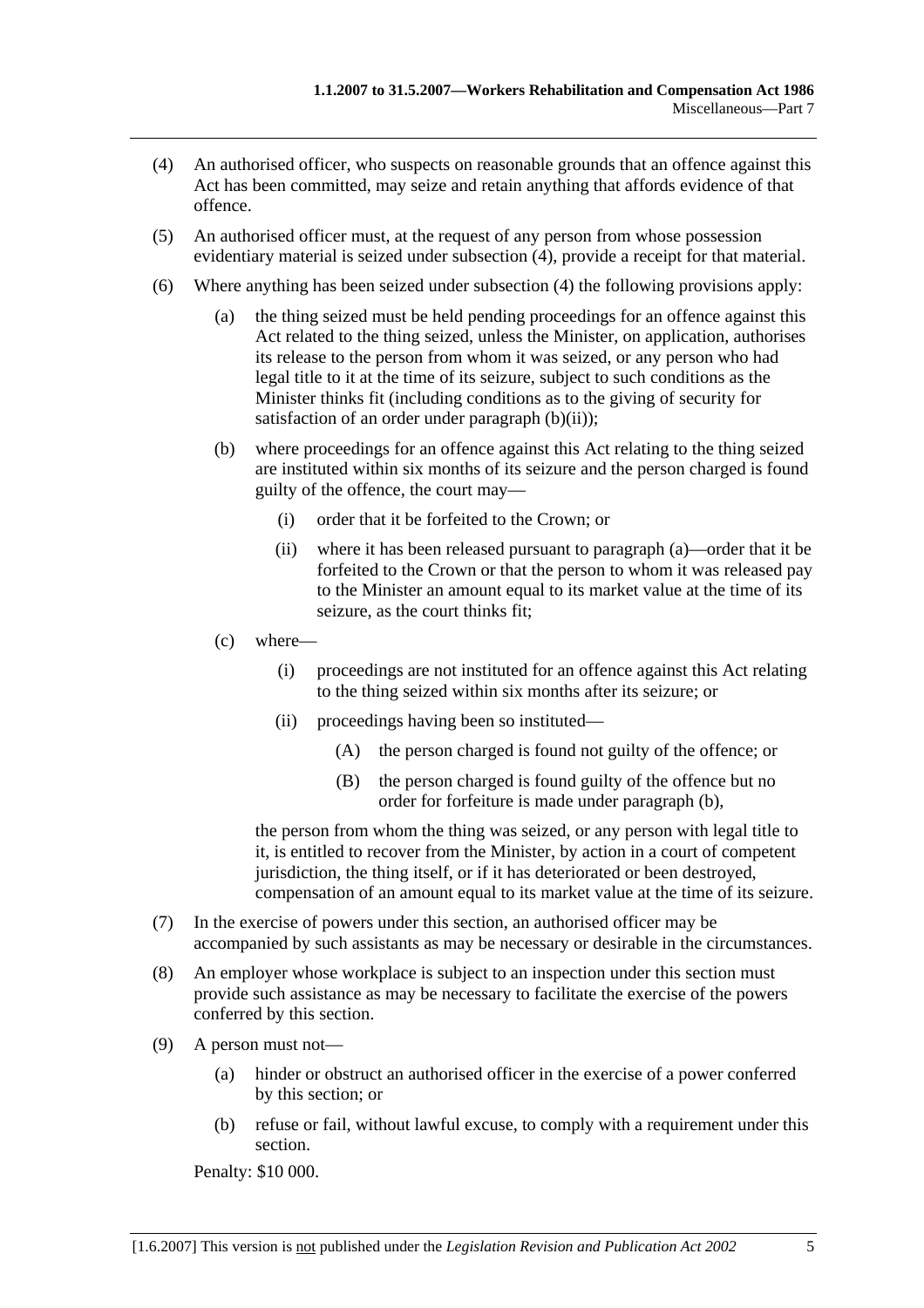- (10) An authorised officer, or a person assisting an authorised officer, who in the course of exercising powers under this section in relation to an employer—
	- (a) unreasonably hinders or obstructs the employer in the day to day running of his or her business;
	- (b) addresses offensive language to the employer or to any other person at the workplace;
	- (c) assaults the employer or any other person at the workplace,

is guilty of an offence.

Penalty:

- (a) for an offence against paragraph (a) or  $(b)$ —\$6 000;
- (b) for an offence against paragraph (c)—\$6 000 or imprisonment for one year.

#### **111—Inspection of place of employment by rehabilitation adviser**

- (1) Subject to subsection (2), a rehabilitation adviser may inspect the place of employment of a disabled worker.
- (2) A power of inspection under subsection (1) shall be exercised so as to avoid any unnecessary disruption of, or interference with, the performance of work at a place of employment.
- (3) A person shall not hinder an inspection under this section. Penalty: \$3 000.

# **112—Confidentiality to be maintained**

- (1) A person must not disclose information (except as permitted by subsection (2)) if—
	- (a) the person obtained the information in the course of carrying out functions in, or related to, the administration, operation or enforcement of this Act; and
	- (b) the information is—
		- (i) about commercial or trading operations; or
		- (ii) about the physical or mental condition, or the personal circumstances or affairs, of a worker or other person; or
		- (iii) information provided in a return or in response to a request for information under this Act.

#### Penalty: \$3 000.

- (2) A disclosure of information is permitted if it is—
	- (a) a disclosure in the course of official duties; or
	- (b) a disclosure of statistical information; or
	- (c) a disclosure made with the consent of the person to whom the information relates, or who furnished the information; or
	- (d) a disclosure required by a court or tribunal constituted by law, or before a review authority; or
	- (e) a disclosure to the Corporation or an exempt employer; or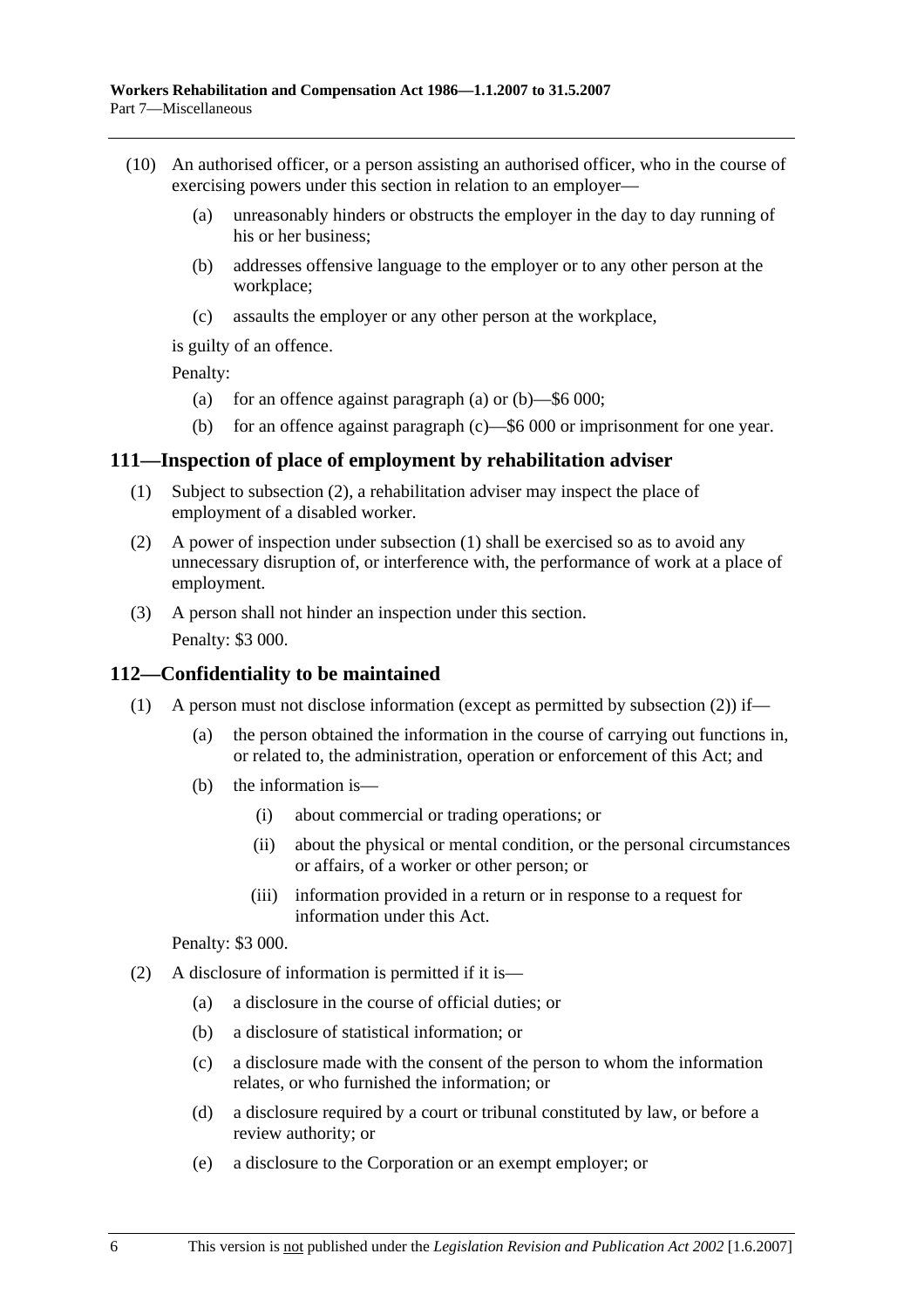- (f) a disclosure to a disabled worker's employer in accordance with this Act; or
- (g) a disclosure made under the authorisation of the Minister; or
- (h) a disclosure authorised by regulation.
- (2a) A regulation made for the purposes of subsection (2)(h) cannot take effect unless it has been laid before both Houses of Parliament and—
	- (a) no motion for disallowance is moved within the time for such a motion; or
	- (b) every motion for disallowance of the regulation has been defeated or withdrawn, or has lapsed.

# **112A—Employer information**

The Corporation may, as it thinks fit, disclose the following information in relation to any employer registered under this Act:

- (a) the number of claims in respect of compensable disabilities made by the employer's workers in a particular period;
- (b) the cost of claims in respect of compensable disabilities suffered by the employer's workers in a particular period;
- (c) the nature of compensable disabilities suffered by the employer's workers;
- (d) details of any remission of levy granted to the employer, or any supplementary levy imposed on the employer, under section 67.

#### **113—Disabilities that develop gradually**

- (1) A disability (not being noise induced hearing loss) that develops gradually or is a disease shall be deemed to have occurred when the worker first becomes totally or a partially incapacitated for work by the disability.
- (2) Subject to this section, where a claim is made under this Act in respect of noise induced hearing loss by a worker (not being a person who has retired from employment on account of age or ill-health), the whole of the loss shall be deemed to have occurred immediately before notice of the disability was given and, subject to any proof to the contrary, to have arisen out of employment in which the worker was last exposed to noise capable of causing noise induced hearing loss.
- (2a) Where a claim is made under this Act in respect of noise induced hearing loss by a person who has retired from employment on account of age or ill-health, the whole of the loss shall be deemed to have occurred immediately before the person retired and, subject to any proof to the contrary, to have arisen out of employment in which the person was last exposed to noise capable of causing noise induced hearing loss.
- (2b) The Corporation may, by notice to the particular employer or employers, or by notice in the Gazette, require an employer, or employers of a specified class determined by the Corporation, to carry out (within a period specified by the Corporation) tests of a kind prescribed by the regulations on workers belonging to classes determined by the Corporation.
- (2c) Unless the Corporation otherwise determines, the cost of carrying out tests under subsection (2b) must be borne by the employer.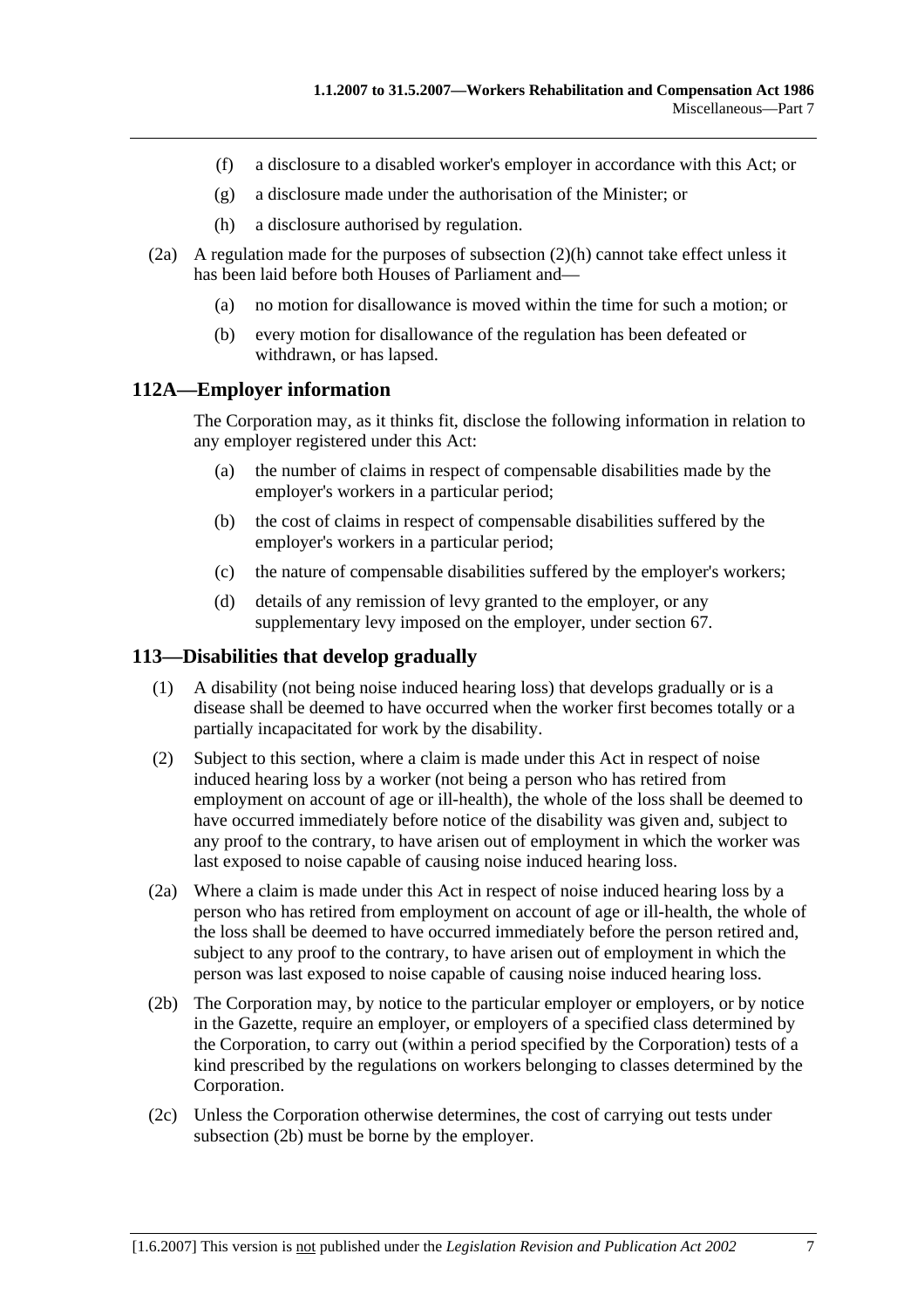#### (3) Where—

- (a) an exempt employer establishes in accordance with procedures laid down by the regulations that a worker was, at the time of undertaking employment with the employer, suffering from a particular disability;
- (b) the disability is of a prescribed class;
- (c) an aggravation, acceleration, exacerbation, deterioration or recurrence of the disability arises from employment by the employer referred to in paragraph (a);
- (d) the employer pays compensation under this Act in respect of the disability,

the employer may, by action in the Industrial Court, recover a fair contribution, determined by the Court, towards the amount of the compensation—

- (e) from any exempt employer from whose employment the disability established under paragraph (a) arose; or
- (f) if there is no such exempt employer—from the Corporation.
- (4) Where—
	- (a) an employer (not being an exempt employer) establishes in accordance with procedures laid down by the regulations that a worker was, at the time of undertaking employment with the employer, suffering from a particular disability;
	- (b) the disability is of a prescribed class;
	- (c) an aggravation, acceleration, exacerbation, deterioration or recurrence of the disability arises from employment by the employer referred to in paragraph (a);
	- (d) the Corporation pays compensation under this Act in respect of the disability,

the Corporation may, by action in the Industrial Court, recover a fair contribution, determined by the Court, towards the amount of the compensation from any exempt employer from whose employment the disability established under paragraph (a) arose.

#### **114—Certain payments not to affect benefits under this Act**

Compensation provided to a person under this Act shall not be reduced or otherwise affected by—

- (a) an *ex gratia* payment; or
- (b) an accident insurance payment; or
- (c) a payment or benefit of a class prescribed by regulation for the purposes of this section.

#### **115—No contribution from workers**

- (1) An employer shall not deduct from the wages of a worker any part of any sum that the employer is or may become liable to pay under this Act.
- (2) An employer shall not discriminate against a worker on the ground that the employer is liable to pay any sum under this Act to or in relation to the worker.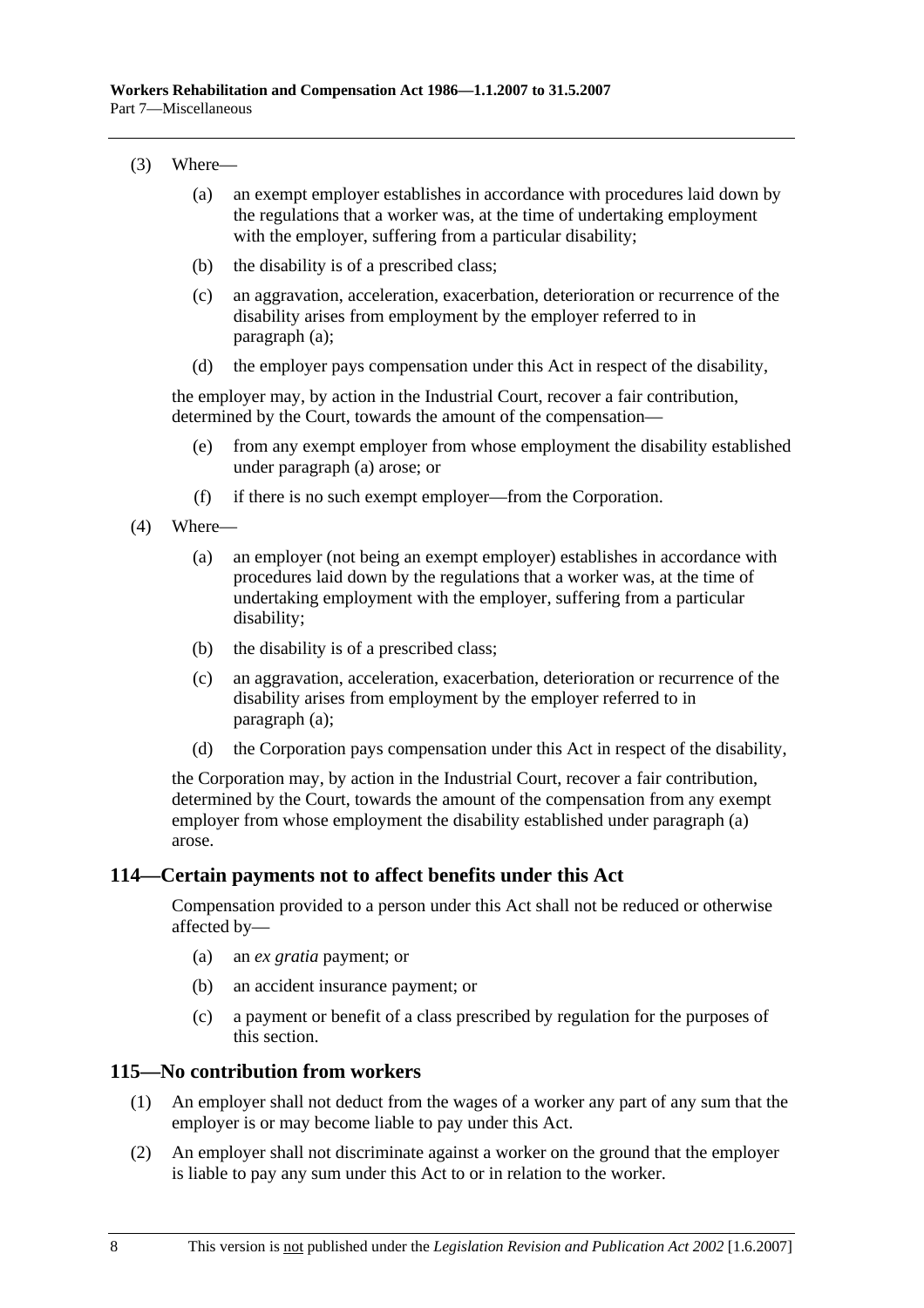- (3) An employer shall not require or permit a worker to contribute in any manner towards indemnifying the employer against any liability which the employer may incur under this Act.
- (4) A person who contravenes this section—
	- (a) is guilty of an offence; and
	- (b) is liable to compensate a worker for any monetary loss suffered by virtue of that contravention.

# **116—Payment of compensation where worker in prison**

- (1) Where a person who is in receipt of weekly payments under this Act is convicted of an offence and committed to prison, then during the period of imprisonment the weekly payments shall be suspended unless the Corporation determines that they should be paid to the dependants of the prisoner.
- (2) Where the Corporation determines that weekly payments should be paid to the dependants of a prisoner, they shall be so paid in such proportions as the Corporation may determine.

#### **117—Service of documents**

- (1) A notice or other document required or authorised by this Act to be served or given to any person may be served—
	- (a) personally; or
	- (b) by leaving the notice or document at an address for service; or
	- (c) by sending the notice or document or a sealed copy of the notice or document by post addressed to the person at an address for service; or
	- (d) by such other method as is permitted by any Act.
- (2) In any case to which subsection (1) applies, unless the contrary is proved, service of a notice or document shall be deemed to have been effected 2 business days after the date of posting.
- (3) In subsection  $(1)$ —

*address for service*, in relation to a person, means—

- (a) the person's last known place of residence or business; or
- (b) an address for service as shown on a claim or a return made or furnished by the person, or on the person's behalf, under this Act (not being an address superseded by a subsequent address for service shown on a later claim or return).

# **118—Service of documents on the Corporation**

Any claim, notice, return or form to be served on the Corporation for the purposes of this Act may be served by lodgment at an office of the Corporation with a person authorised by the Corporation to accept service of documents on its behalf.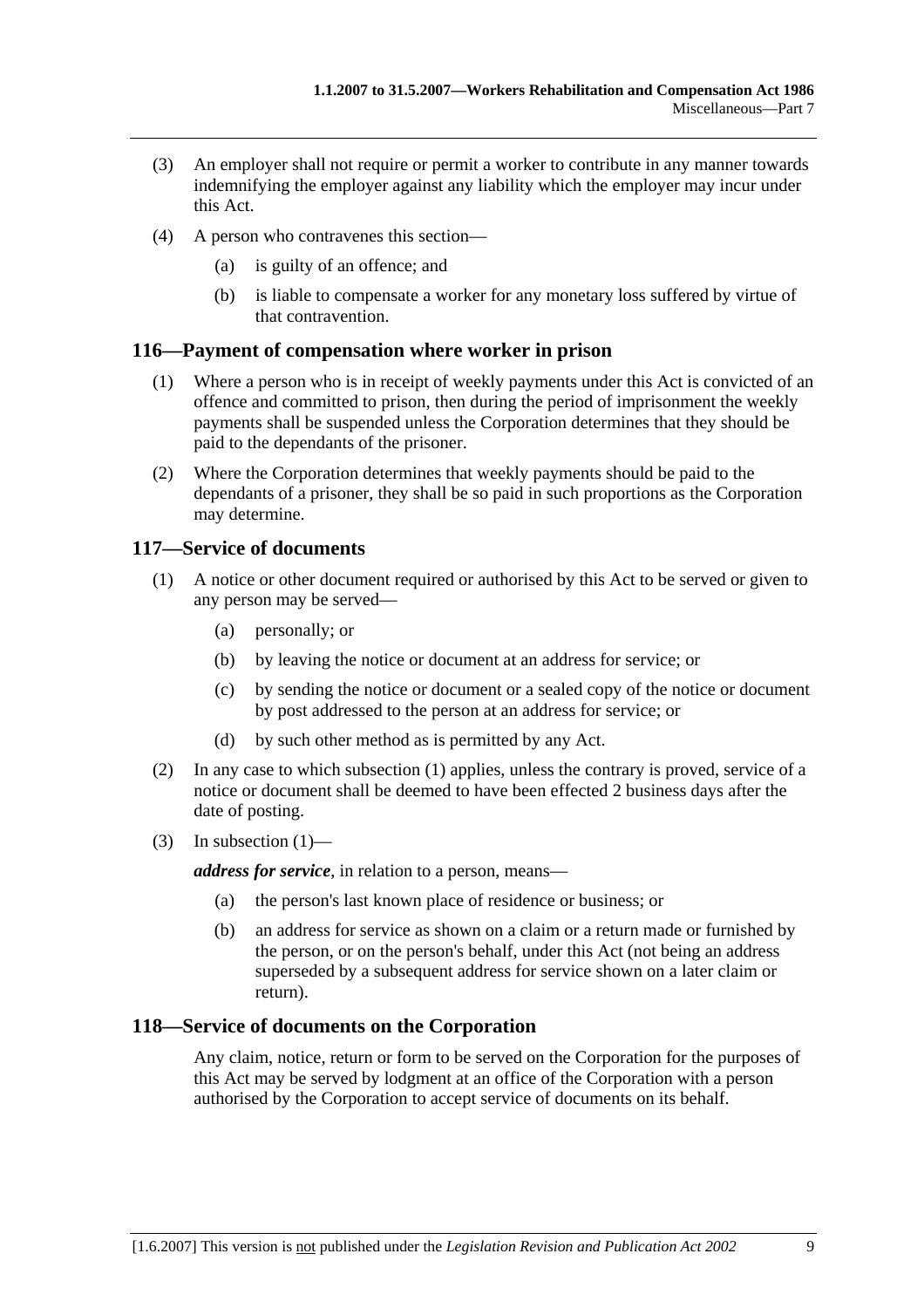#### **119—Contract to avoid Act**

- (1) Any agreement or arrangement entered into without the consent of the Corporation that purports to exclude, modify or restrict the operation of this Act is to that extent void and of no effect.
- (2) Any purported waiver of a right conferred by or under this Act is void and of no effect.
- (3) Any person—
	- (a) who enters into any agreement or arrangement with intent either directly or indirectly to defeat, evade or prevent the operation of this Act; or
	- (b) who attempts to induce a person to waive a right or benefit conferred by or under this Act,

is guilty of an offence.

Penalty: \$5 000 or imprisonment for one year.

#### **120—Dishonesty**

- (1) A person who—
	- (a) obtains by dishonest means a payment or other benefit under this Act; or
	- (b) dishonestly claims to be entitled to a payment or other benefit under this Act; or
	- (c) dishonestly makes a statement about a claim under this Act knowing the statement is false or misleading; or
	- (d) dishonestly makes an application, or gives a return, under this Act knowing the application or return to be false or misleading,

is guilty of an offence.

Penalty: \$50 000 or imprisonment for one year.

- (2) A person who—
	- (a) aids, abets, counsels or procures the commission of an offence against subsection (1); or
	- (b) solicits or incites the commission of any such offence,

is guilty of an offence.

Penalty: \$10 000 or imprisonment for one year.

- (3) Where a court convicts a person of an offence against this section, or finds a person guilty of such an offence without recording a conviction, the court must, on application by the Corporation or an exempt employer, order the person who committed the offence—
	- (a) to make good any loss to the applicant resulting from the commission of the offence; and
	- (b) to reimburse costs incurred by the applicant in investigating and prosecuting the offence.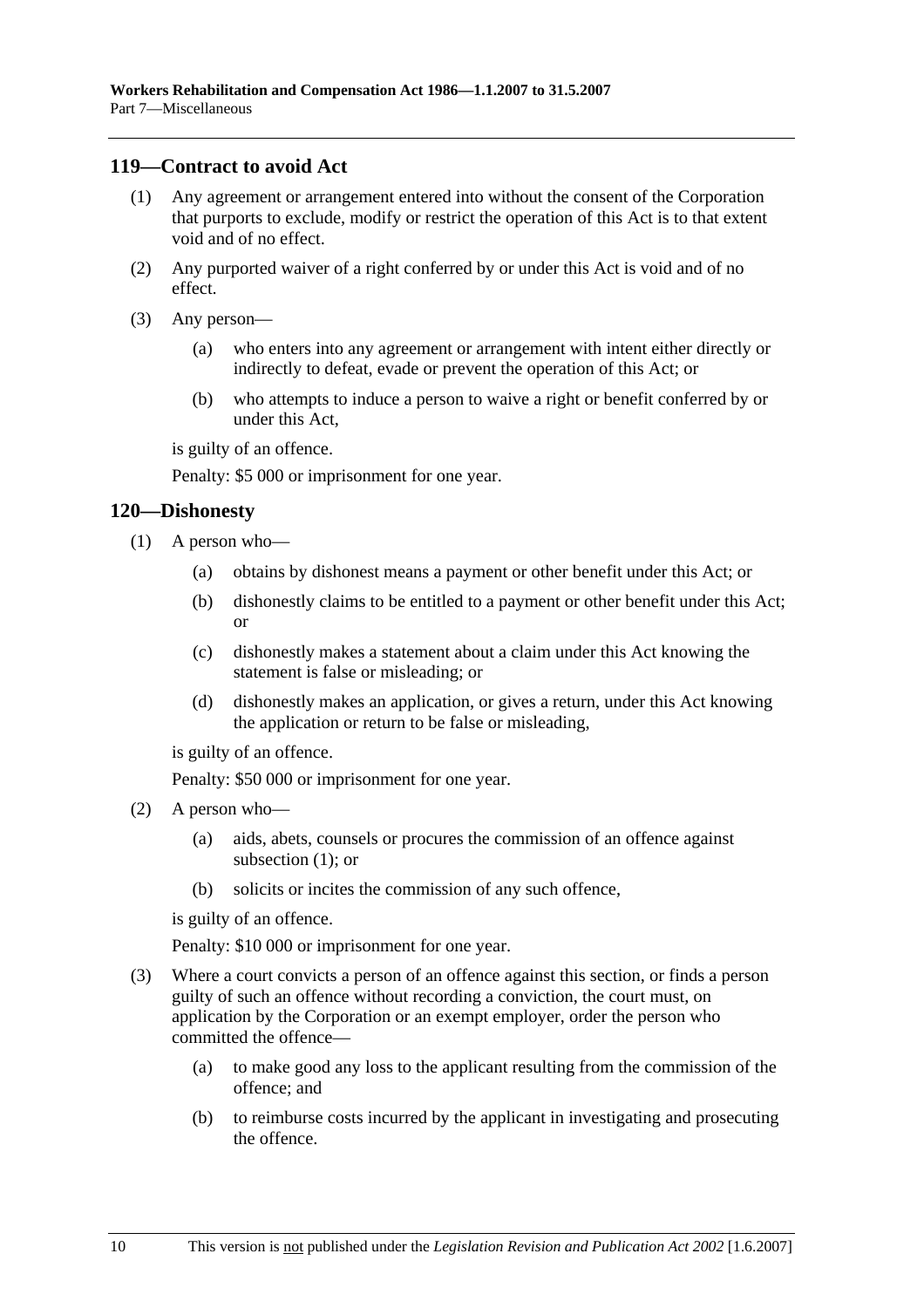#### **120A—Evidence**

- (1) In any legal proceedings, a certificate apparently signed by an officer of the Corporation, certifying—
	- (a) that a person was, on a day specified in the certificate, an employer;
	- (b) that a person was, on a day specified in the certificate, a worker,

will, in the absence of proof to the contrary, be proof of the matters stated in the certificate.

- (2) In any legal proceedings against a person for failing to register with the Corporation as an employer, a certificate apparently signed by an officer of the Corporation, certifying that the person was not, on a specified day, registered as an employer will, in the absence of proof to the contrary, be proof of the matters stated in the certificate.
- (3) In any legal proceedings, a certificate apparently signed by an officer of the Corporation, certifying that an amount specified in the certificate is payable to the Corporation, by way of levy or fine, by a person named in the certificate, will, in the absence of proof to the contrary, be proof of the liability.
- (4) In any proceedings against a person for failing to furnish a return under this Act, a certificate apparently signed by an officer of the Corporation certifying that the return was not received before the expiration of the period within which it was required to be furnished will, in the absence of evidence to the contrary, be proof that the defendant failed duly to furnish the return.
- (5) In any proceedings, a certificate apparently under the seal of the Corporation certifying that an officer of the Corporation named in the certificate was, on a day specified in the certificate, invested with specified delegated powers or functions will, in the absence of evidence to the contrary, be proof of the matters stated in the certificate.
- (6) In this section—

*officer of the Corporation* includes a person who, although not an officer of the Corporation, is acting under a delegation of the Corporation.

#### **122—Offences**

- (1) A person who contravenes or fails to comply with a provision of this Act is guilty of an offence.
- (2) A person who is guilty of an offence against this Act for which no penalty is specifically provided shall be liable to a fine not exceeding \$2 000.
- (3) Proceedings for an offence against this Act shall be disposed of summarily.
- (3a) A prosecution for an offence against this Act must be commenced within three years after the date on which the offence is alleged to have been committed.
- (4) Subsection (1) does not render the Corporation, a member of the staff of the Corporation, or any person acting on behalf of the Corporation, liable to prosecution for any act or omission related to the administration or enforcement of this Act.

# **122A—Expiation fees**

Expiation fees may be fixed, by regulation, for alleged offences against this Act.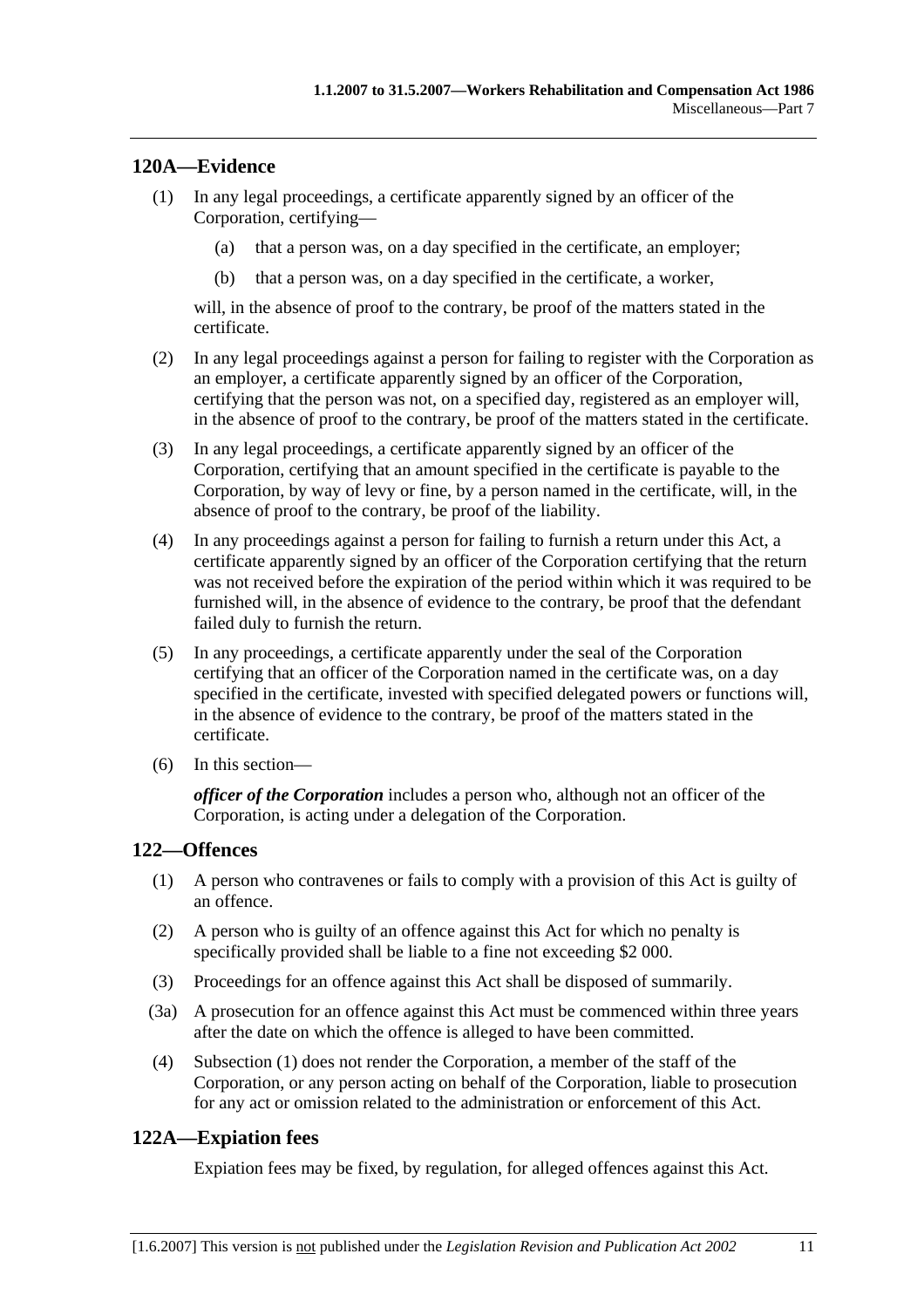# **123A—Right of intervention**

The Corporation has a right to intervene and be heard in—

- (a) any proceedings under this Act before the Tribunal; or
- (b) any proceedings before a court—
	- (i) in which the interpretation or application of this Act is in issue; or
	- (ii) in which the Corporation's interests may be directly or indirectly affected.

#### **124—Regulations**

- (1) The Governor may make such regulations as are contemplated by this Act, or as are necessary or expedient for the purposes of this Act.
- (2) Regulations made under this Act—
	- (a) may be of general or limited application;
	- (b) may allow for matters to be determined at the discretion of the Corporation (or a delegate of the Corporation) or confer other forms of discretionary power on the Corporation (or a delegate of the Corporation).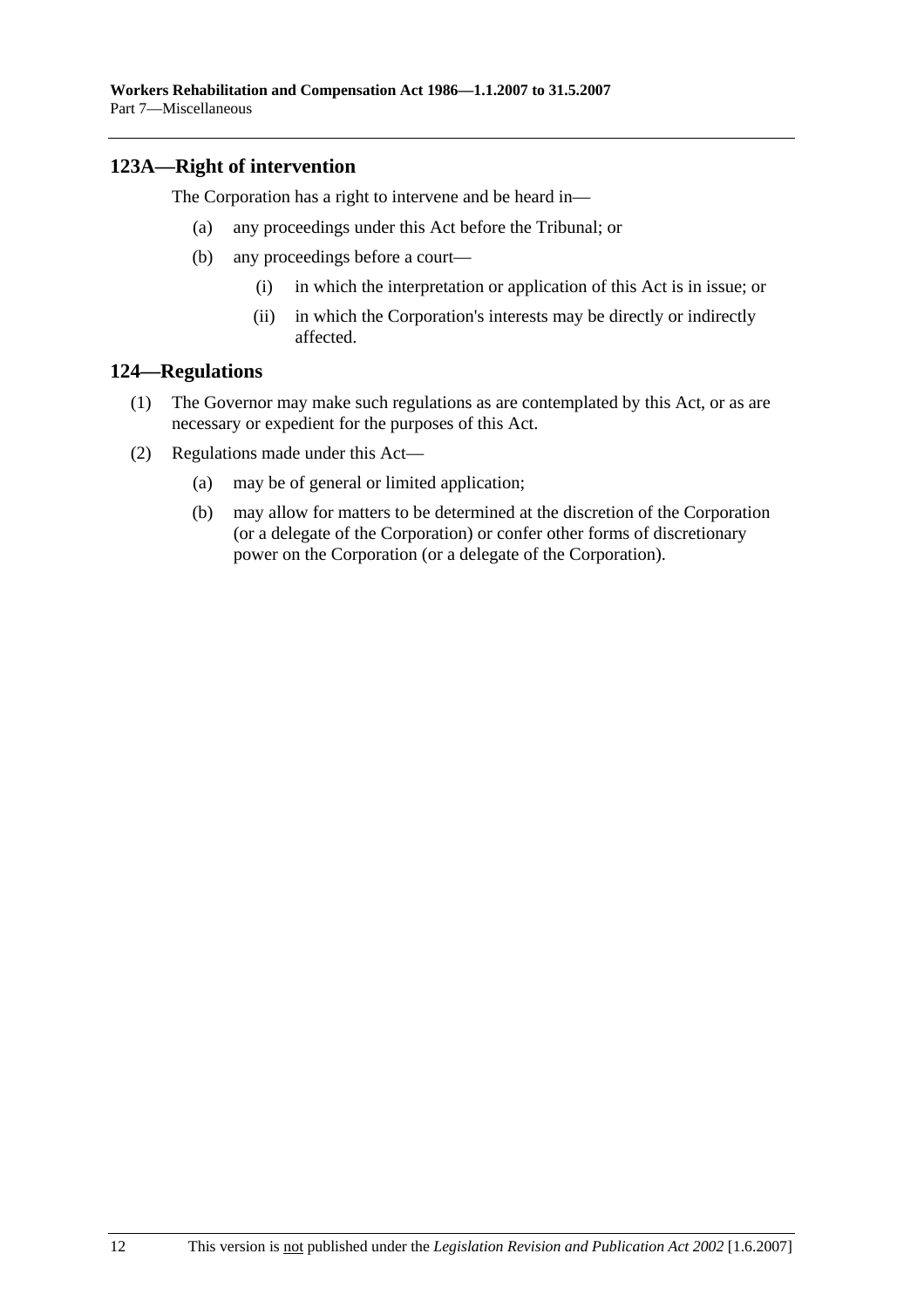# **Schedule 1—Transitional provisions**

# **1—Interpretation**

In this Schedule—

*the appointed day* means the day on which the *Workers Compensation Act 1971* is repealed by this Act;

*compensating authority* means the Corporation or an exempt employer.

# **2—Application of repealed Act**

- (1) Subject to this clause, the repealed Act continues to apply in respect of a disability that is attributable to a trauma that occurred before the appointed day.
- (2) This Act applies in relation to a disability (referred to in this clause as a *transitional disability*) that is partially attributable to a trauma that occurred before the appointed day and partially attributable to a trauma that occurred on or after the appointed day, but does not affect rights (referred to in this clause as *antecedent rights*) that had accrued before the appointed day in respect of a transitional disability.
- (3) The following provisions apply in relation to a transitional disability—
	- (a) where a compensating authority pays or is liable to pay compensation to a claimant under this Act in relation to a transitional disability, the compensating authority is subrogated, to an appropriate extent, to the antecedent rights of the claimant;
	- (b) where the claimant has received, in pursuance of antecedent rights, damages or compensation (not being weekly payments for a period of incapacity that concluded before the appointed day), there shall be an appropriate reduction in the amount of compensation payable under this Act in respect of the disability;
	- (c) the extent of a subrogation under paragraph (a), or a reduction in the amount of compensation under paragraph (b), shall be determined having regard to—
		- (i) the amount of the compensation payable (apart from this subclause) under this Act in respect of the transitional disability; and
		- (ii) the extent to which the transitional disability is attributable to a trauma that occurred before the appointed day; and
		- (iii) any other relevant factors.
- (4) Where a compensating authority—
	- (a) pays compensation to a claimant under this Act; and
	- (b) becomes entitled to recover a proportion of the payment from an employer by virtue of subrogation to the rights of the claimant under subclause (3)(a); and
	- (c) notifies that employer in writing of the payment,

the amount recoverable from the employer will be increased by interest at the prescribed rate as from the date of the notification.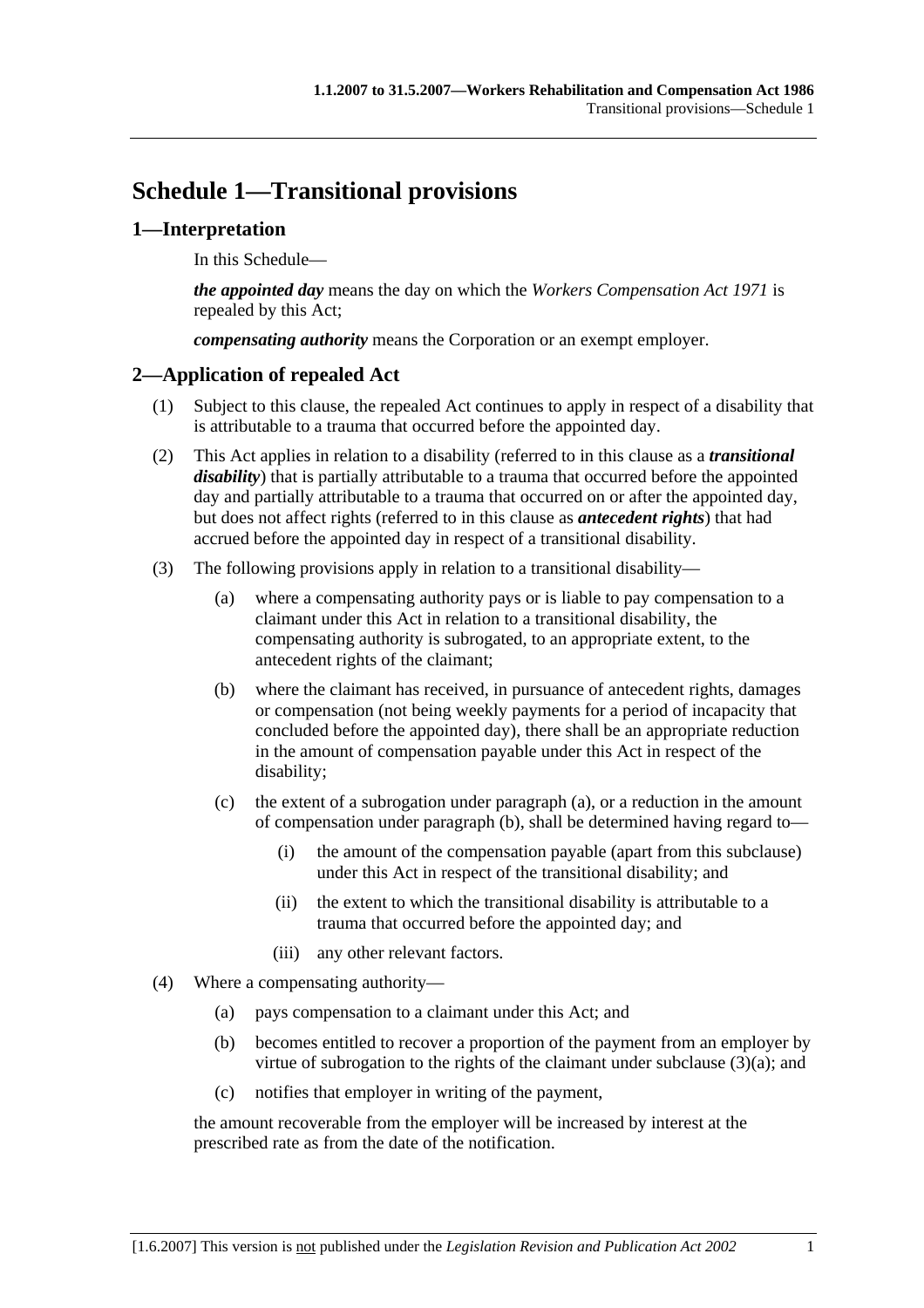- (5) The Corporation will, in the first instance, make a determination of—
	- (a) the extent of a subrogation under subclause  $(3)(a)$  or a reduction in the amount of compensation under subclause (3)(b); and
	- (b) the amount of any consequential liability.
- (6) Before making such a determination the Corporation must allow any person whose interests may be affected by the determination a reasonable opportunity to make representations to the Corporation on the subject matter of the determination and when the determination is made the Corporation must give written notification (personally or by post) of the terms of the determination to every person whose interests are affected by it.
- (7) Any such person may, by written notice served personally or by post on the Corporation within one month after receiving notice of the determination or such longer period as the Corporation may allow, dispute the determination.
- (8) Any such dispute may be referred on the application of any party affected by the determination—
	- (a) to the Tribunal (constituted of a presidential member); or
	- (b) if all parties affected by the determination agree—to an arbitrator appointed under the *Commercial Arbitration Act 1986*,

(but where the dispute is referred to an arbitrator no part of the costs of the arbitration can be awarded against the worker).

- (9) Where a dispute is so referred, the Tribunal or the arbitrator will review the Corporation's determination and may confirm, vary or revoke it.
- (10) Subject to the regulations, a determination by the Corporation under this clause may be enforced in the same way as a judgment of the Tribunal.
- (11) A determination by the Corporation may be enforced notwithstanding that it is disputed, but if it appears from the result of a review that a compensating authority has recovered an amount in pursuance of the determination to which the compensating authority is not entitled, that amount must be repaid together with interest at the prescribed rate.

#### **3—Exempt employers**

- (1) An employer in respect of whom a certificate of exemption was in force under Division 2 of Part 10A of the repealed Act immediately before the appointed day shall be deemed to have been registered, on the appointed day, as an exempt employer under this Act.
- (2) If within 30 days after the appointed day the Local Government Association lodges with the Corporation a schedule of local government corporations to be registered as a group of exempt employers under this Act, those corporations shall be so registered and shall be deemed to have been so registered as from the appointed day.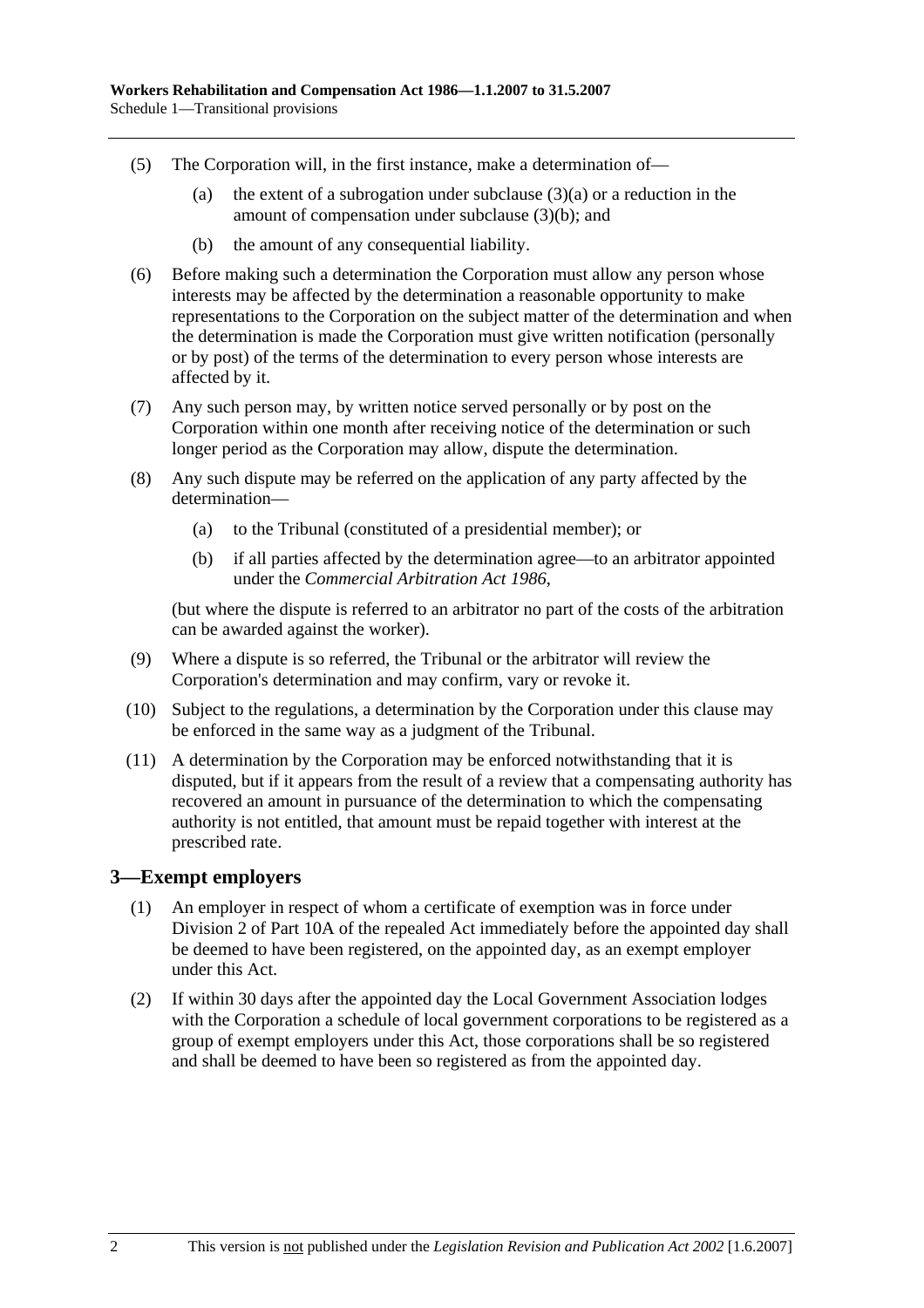# **4—Mining and Quarrying Industries Fund**

- (1) The scheme established under Part 9 of the repealed Act continues in existence for the settlement of claims and other matters arising in relation to death or disablement from silicosis suffered before the appointed day with the following qualifications:
	- (a) the Corporation will be liable to satisfy any claim made under the scheme; and
	- (b) the money standing to the credit of the general compensation fund is to be transferred to the Corporation.
- (2) The money received by the Corporation under subclause (1) must be paid into a special account entitled the *Mining and Quarrying Industries Fund*.
- (3) The Mining and Quarrying Industries Fund is to be notionally divided into two parts (Part A and Part B), one part (Part A) to be available to the Corporation to satisfy its liabilities under subclause (1) and the balance (Part B) to be available to the Mining and Quarrying Occupational Health and Safety Committee under Schedule 3 of the *Occupational Health, Safety and Welfare Act 1986* for the purposes referred to in that Schedule.
- (4) For the purposes of the division of the Mining and Quarrying Industries Fund into two parts—
	- (a) the Corporation must on 30 June 1995 and thereafter at three yearly intervals arrange for an actuary to estimate the extent of the Corporation's existing and prospective liabilities under subclause (1) at that date; and
	- $(b)$
- (i) if it appears from any such estimate that the amount standing to the credit of Part A exceeds the amount required to satisfy the Corporation's liabilities under subclause (1), the amount of the excess must be transferred from Part A to Part B;
- (ii) if it appears from any such estimate that the amount standing to the credit of Part A is less than the amount required to satisfy the Corporation's liabilities under subclause (1), the amount required to make up the deficiency must be transferred from Part B to Part A.
- (5) The Corporation must keep separate accounting records for Parts A and B.
- (6) Money standing to the credit of the Mining and Quarrying Industries Fund (and not immediately required for the purposes of the fund) may be invested as if it were part of the Compensation Fund.
- (7) Income and accretions produced by the investment of the money must be shared between Parts A and B (the amount of the shares being determined according to the extent to which money held on each account has contributed to the amount invested).
- (8) The Corporation may debit the Mining and Quarrying Industries Fund with—
	- (a) the reasonable costs of administering the fund.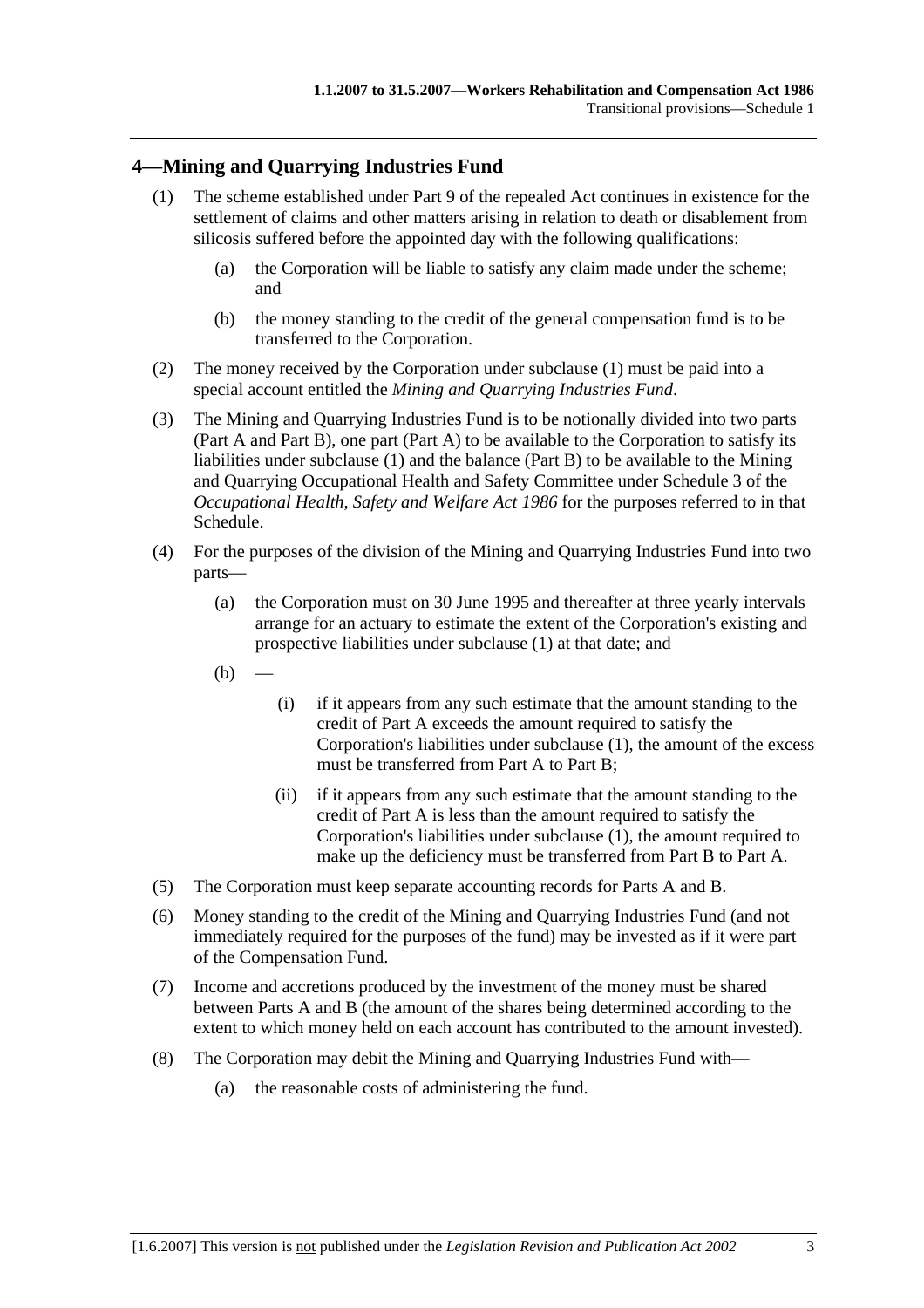#### **5—Statutory Reserve Fund**

- (1) The Statutory Reserve Fund (referred to in section 118c of the repealed Act) must be re-established by separating out the part of the Compensation Fund that represents the former Statutory Reserve Fund.
- (2) Division 4 of Part 10A (ie sections 118d to 118e) of the repealed Act, and related interpretative provisions, continue in force subject to the following modifications—
	- (a) references to the Commission are to be read as references to the Corporation; and
	- (b) references to the fund are to be read as references to the Statutory Reserve Fund re-established under subclause (1); and
	- (c) references to the Treasurer are to be read as references to the Corporation; and
	- (d) references to the Court are to be read as references to the Tribunal; and
	- (e) section 118d(10) is modified to read as follows:
		- (10) On an appeal under this section, the Tribunal has power to review all aspects of the Corporation's determination.; and
	- (f) after section 118d(12) subsections are inserted in the following terms:
		- (13) Any amounts recovered by the Corporation in the exercise of rights to which it is subrogated under subsection (12) must be paid into the fund.
		- (14) A claim made under this section before the date of transition that had not been disposed of at the date of transition (a *pretransition claim*), is taken to have been made against the Corporation as if this section had been in force in its modified form when the claim was made and it was then made against the Corporation.
		- (15) It follows that the Corporation assumes responsibility for administering pre-transition claims and is substituted for the Commission or the Treasurer (as the case requires) in any legal proceedings relating to such claims.
		- (16) Any rights of subrogation that existed in favour of the Treasurer immediately before the date of transition are transferred to the Corporation.
		- (17) The Corporation may recoup administrative expenses and legal costs related to claims under this section from the fund.
		- (18) The Corporation may intervene and be heard in proceedings before a court if there is a prospect that a claim before the court, or a judgment of the court, may lead to a claim under this section.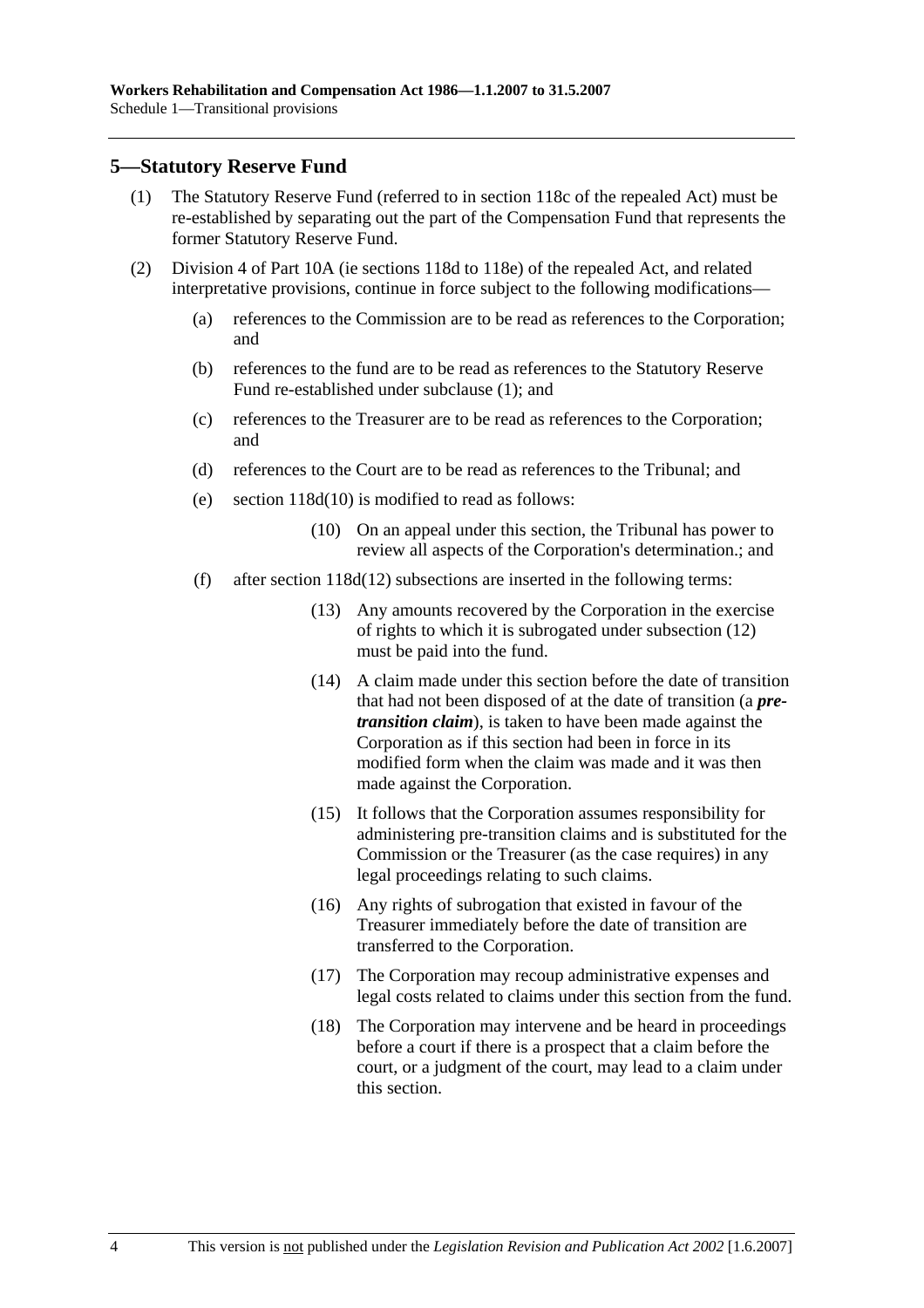(19) In this section—

*date of transition* means the date on which the *Workers Rehabilitation and Compensation (SGIC) Amendment Act 1996* comes into operation.

#### **5A—Insurance Assistance Fund**

- (1) The Insurance Assistance Fund must be established by separating out the part of the Compensation Fund identified in the accounts of the Corporation as the Insurance Assistance Fund immediately before the commencement of this clause.
- (2) The Governor may, by proclamation, transfer rights and liabilities of the insurer under a section 118g policy from the Motor Accident Commission to the Corporation.
- (3) The Motor Accident Commission may delegate to the Corporation its responsibility for administering claims under section 118g policies.
- (4) The Corporation may, by an authorised contract or arrangement—
	- (a) delegate its responsibility for administering claims under section 118g policies in relation to which the rights and liabilities of the insurer have been transferred to the Corporation under subclause (2); or
	- (b) subdelegate a responsibility for administering claims under section 118g policies delegated to it under subclause (3).
- (5) The Motor Accident Commission or the Corporation (as the case requires) may recoup expenditure covering liabilities under section 118g policies and associated administrative and legal costs (other than expenditure and costs covered by a contract of reinsurance) from the Insurance Assistance Fund and, if that proves insufficient, from the Statutory Reserve Fund.
- (6) In this clause—

*authorised contract or arrangement* means a contract or arrangement authorised by regulation under section 14 of the *WorkCover Corporation Act 1994*;

*section 118g policy* means a policy of insurance issued under section 118g(3) of the repealed Act.

#### **5B—Investment of, and dealings with, the Funds**

- (1) The Statutory Reserve Fund and the Insurance Assistance Fund may be invested in common with the Compensation Fund as if they formed part of the Compensation Fund.
- (2) If the Corporation is of the opinion that the balance of the Statutory Reserve Fund or the Insurance Assistance Fund exceeds the amount reasonably required for the purposes for which the relevant fund exists, the Corporation may, with the Minister's consent, transfer the surplus to the Compensation Fund.

#### **5C—Entitlement to documents**

The Corporation is entitled to possession of all documents and other materials in the possession or power of the Motor Accident Commission relevant to claims against the Statutory Reserve Fund or to liabilities under policies of insurance transferred to the Corporation under this Schedule.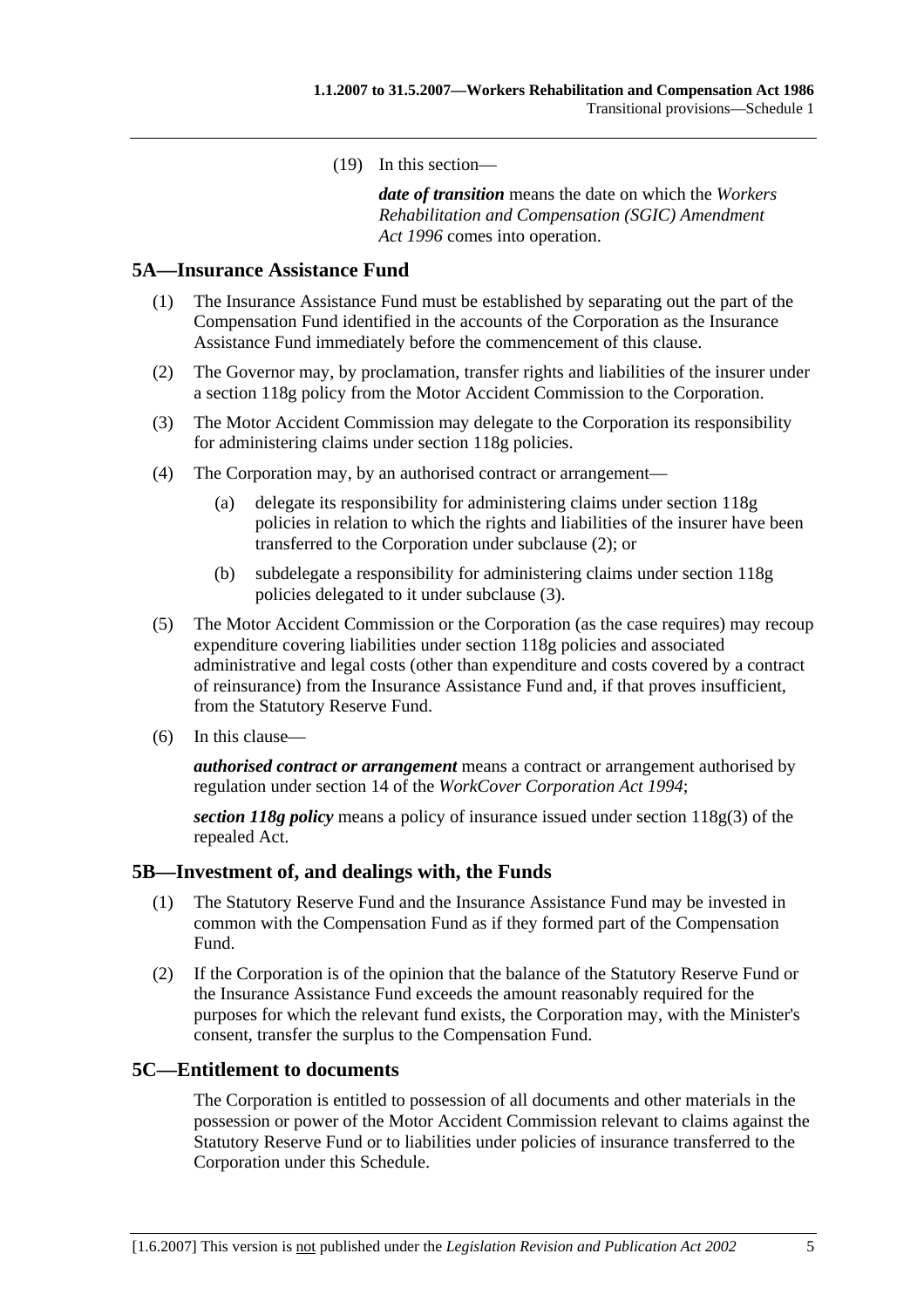# **6—Acts Interpretation Act**

The *Acts Interpretation Act 1915* shall, except to the extent of any inconsistency with the provisions of this Schedule, apply to the repeal of the *Workers Compensation Act 1971*.

# **Schedule 2—Disabilities presumed to arise from employment**

| <b>Section</b> | <b>Description of disability</b>                                                                                           | <b>Description of work</b> |                                                                                                                                                       |
|----------------|----------------------------------------------------------------------------------------------------------------------------|----------------------------|-------------------------------------------------------------------------------------------------------------------------------------------------------|
|                | Ankylostomiasis                                                                                                            | Mining.                    |                                                                                                                                                       |
|                | Anthrax                                                                                                                    | Any work-                  |                                                                                                                                                       |
|                |                                                                                                                            | (a)                        | in connection with animals infected with<br>anthrax;                                                                                                  |
|                |                                                                                                                            | (b)                        | involving handling of animal carcasses<br>or parts of such carcasses;                                                                                 |
|                |                                                                                                                            | (c)                        | involving handling of wool, hair, bristles,<br>hides or skins;                                                                                        |
|                |                                                                                                                            | (d)                        | involving loading or unloading, or<br>transport, of animals, animal carcasses or<br>parts of such carcasses, wool, hair,<br>bristles, hides or skins. |
|                | Antimony poisoning or its sequelae                                                                                         |                            | Any work involving the use of antimony or its<br>preparations or compounds.                                                                           |
|                | Arsenic poisoning or its sequelae                                                                                          |                            | Any work involving the use of arsenic or its<br>preparations or compounds.                                                                            |
|                | Asbestosis                                                                                                                 | asbestos fibres.           | Any work involving exposure to inhalation of                                                                                                          |
|                | Asthma or asthmatic attacks                                                                                                | blackwood.                 | Any work involving contact with, or the inhalation<br>of, the dust of red pine, western red cedar or                                                  |
|                |                                                                                                                            |                            | Any work involving contact with, or the inhalation<br>of, flour or flour dust.                                                                        |
|                | Benzene poisoning (ie poisoning by<br>benzene or its homologues or their nitro-<br>and amido-derivatives) and its sequelae |                            | Any work involving the production, liberation or<br>utilisation of benzene or its homologues or their<br>nitro- and amido-derivatives.                |
|                | Brucellosis, leptospirosis, or Q fever                                                                                     |                            | Any work at, in, about, or in connection with, a<br>meat works or involving the handling of meat,<br>hides, skins or carcasses.                       |
|                | Carbon monoxide poisoning or its sequelae                                                                                  |                            | Any work involving contact with, or the inhalation<br>of, carbon monoxide gas.                                                                        |
|                | Chrome ulceration or its sequelae                                                                                          |                            | Any work involving the use of chromic acid or bi-<br>chromate or ammonium potassium or sodium or<br>their preparations.                               |
|                | Copper poisoning or its sequelae                                                                                           |                            | Any work involving the use or handling of copper<br>or its preparations or compounds.                                                                 |
|                | Dermatitis                                                                                                                 |                            | Any work involving exposure to, or contact with,<br>the dust of blackwood.                                                                            |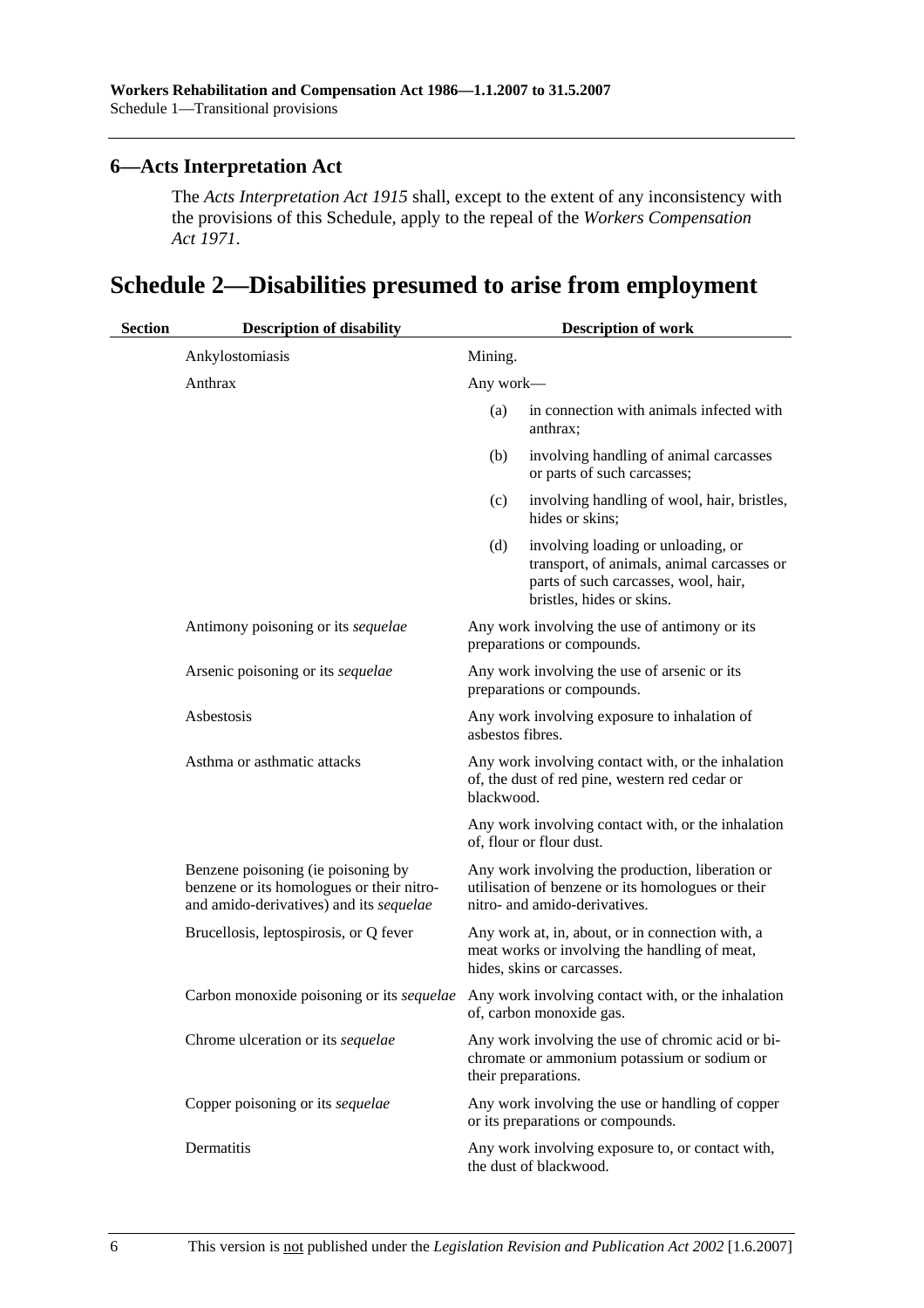| Disabilities presumed to arise from employment—Schedule 2 |  |  |  |
|-----------------------------------------------------------|--|--|--|
|                                                           |  |  |  |

| <b>Section</b> |     | <b>Description of disability</b>                                                                                           | <b>Description of work</b>                                                                                                                                                         |
|----------------|-----|----------------------------------------------------------------------------------------------------------------------------|------------------------------------------------------------------------------------------------------------------------------------------------------------------------------------|
|                |     | Halogen poisoning (ie poisoning by the<br>halogen derivatives of hydrocarbons of the<br>aliphatic series) and its sequelae | Any work involving the production, liberation or<br>utilisation of halogen derivatives or hydrocarbons<br>of the aliphatic series.                                                 |
|                |     | Lead poisoning or its sequelae                                                                                             | Any work involving the use of lead or its<br>preparations or compounds.                                                                                                            |
|                |     | Mercury poisoning or its sequelae                                                                                          | Any work involving the use of mercury or its<br>preparations or compounds.                                                                                                         |
|                |     | Nitrous fumes poisoning and its sequelae                                                                                   | Any work involving contact with nitric acid or the<br>inhalation of nitrous fumes.                                                                                                 |
|                |     | Noise induced hearing loss                                                                                                 | Any work involving exposure to noise.                                                                                                                                              |
|                |     | Pathological manifestations due to-                                                                                        | Any work involving exposure to the action of                                                                                                                                       |
| (a)            |     | radium and other radioactive<br>substances;                                                                                | radium, radioactive substances or X-rays.                                                                                                                                          |
|                | (b) | X-rays                                                                                                                     |                                                                                                                                                                                    |
|                |     | Phosphorus, poisoning or its sequelae                                                                                      | Any work involving the use of phosphorus or its<br>preparations or compounds.                                                                                                      |
|                |     | Pneumoconiosis, including silicosis                                                                                        | Any work involving mining, quarrying, cutting,<br>crushing, grinding or pushing stone or melting,<br>grinding or polishing metal.                                                  |
|                |     | Primary epitheliomatous cancer of the skin                                                                                 | Any work involving processes which involve the<br>handling or use of tar, pitch, bitumen, mineral oil,<br>paraffin, or the compounds, products or residues of<br>those substances. |
|                |     | Septic poisoning or its sequelae                                                                                           | Any work involving the handling of meat or the<br>manufacture of meat products or animal by-<br>products in connection with the trade of butcher or<br>slaughterman.               |
|                |     | Zinc poisoning or its sequelae                                                                                             | Any work involving the use of zinc or its<br>preparations or compounds.                                                                                                            |

# **Schedule 3—Lump sum compensation**

| <b>Nature of the Disability</b>                                                                                             | <b>Percentage</b><br>of the<br>prescribed<br>sum payable |
|-----------------------------------------------------------------------------------------------------------------------------|----------------------------------------------------------|
| Total and incurable loss of intellectual capacity resulting from damage to the brain                                        | 100                                                      |
| Total and incurable paralysis of the limbs                                                                                  | 100                                                      |
| Loss of Vision—                                                                                                             |                                                          |
| Total loss of sight of both eyes                                                                                            | 100                                                      |
| Total loss of sight of one eye                                                                                              | 50                                                       |
| Total loss of sight of one eye, the vision in the other eye being less than 6/60 Snellens<br>type with correction or absent | 100                                                      |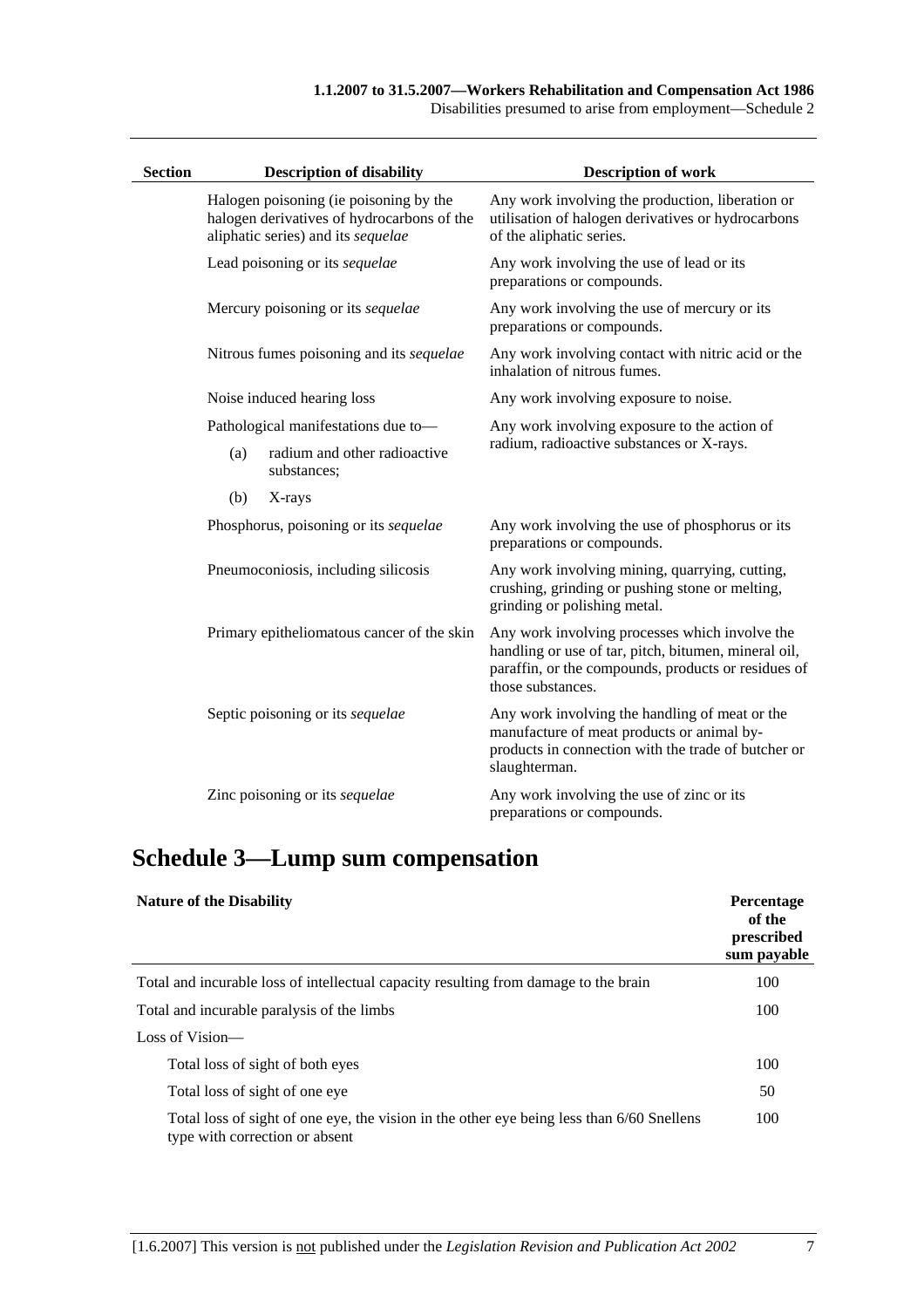#### **Workers Rehabilitation and Compensation Act 1986—1.1.2007 to 31.5.2007**

Schedule 3—Lump sum compensation

| <b>Nature of the Disability</b>                                                                                          | Percentage<br>of the<br>prescribed<br>sum payable |
|--------------------------------------------------------------------------------------------------------------------------|---------------------------------------------------|
| Hearing Loss-                                                                                                            |                                                   |
| Total loss of hearing                                                                                                    | 75                                                |
| Speech Loss-                                                                                                             |                                                   |
| Total loss of the power of speech                                                                                        | 75                                                |
| Sensory Loss-                                                                                                            |                                                   |
| Total loss of senses of taste and smell                                                                                  | 50                                                |
| Total loss of sense of taste                                                                                             | 25                                                |
| Total loss of sense of smell                                                                                             | 25                                                |
| Arm Injuries-                                                                                                            |                                                   |
| Loss of arm at or above elbow                                                                                            | 90                                                |
| Loss of arm below elbow                                                                                                  | 80                                                |
| Hand Injuries-                                                                                                           |                                                   |
| Loss of both hands                                                                                                       | 100                                               |
| Loss of thumb                                                                                                            | 35                                                |
| Loss of forefinger                                                                                                       | 25                                                |
| Loss of middle finger                                                                                                    | 20                                                |
| Loss of ring finger                                                                                                      | 20                                                |
| Loss of little finger                                                                                                    | 14                                                |
| Total loss of movement of joint of thumb                                                                                 | 15                                                |
| Loss of distal phalanx of thumb                                                                                          | 17                                                |
| Loss of portion of terminal segment of thumb involving one-third of its flexor surface<br>without loss of distal phalanx | 15                                                |
| Loss of distal phalanx of forefinger                                                                                     | 11                                                |
| Loss of distal phalanx of other fingers                                                                                  | 9                                                 |
| Loss of hand or loss of thumb and four fingers                                                                           | 80                                                |
| Leg Injuries-                                                                                                            |                                                   |
| Loss of leg at or above knee                                                                                             | 90                                                |
| Loss of leg below knee                                                                                                   | 80                                                |
| Foot Injuries-                                                                                                           |                                                   |
| Loss of both feet                                                                                                        | 100                                               |
| Loss of foot and hand                                                                                                    | 100                                               |
| Loss of foot                                                                                                             | 75                                                |
| Loss of great toe                                                                                                        | 25                                                |
| Loss of any other toe                                                                                                    | 10                                                |
| Loss of two phalanges of any other toe                                                                                   | 8                                                 |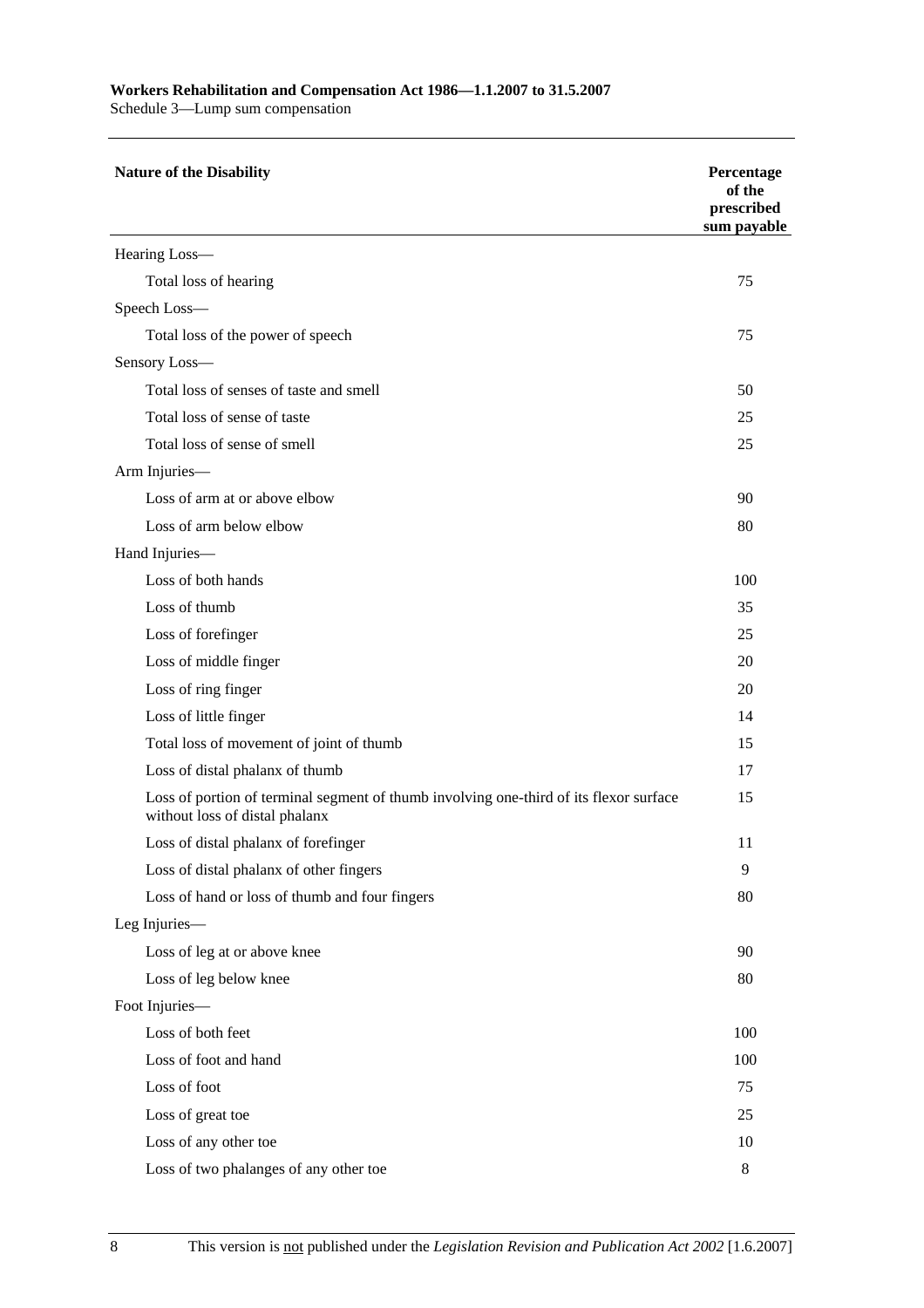| <b>Nature of the Disability</b>                       | Percentage<br>of the<br>prescribed<br>sum payable |
|-------------------------------------------------------|---------------------------------------------------|
| Loss of phalanx of great toe                          | 11                                                |
| Loss of phalanx of any other toe                      | 7                                                 |
| Loss of genital organs                                | 70                                                |
| Total impairment of the neck and cervical spine       | 80                                                |
| Total impairment of the upper back and thoracic spine | 50                                                |
| Total impairment of the lower back and lumbar spine   | 80                                                |
| Loss of all teeth                                     | 20                                                |
| Total impairment of the ventilatory function          | 90                                                |
| Total impairment of shoulder                          | 50                                                |
| Total impairment of wrist                             | 25                                                |
| Total impairment of hip                               | 45                                                |
| Total impairment of ankle                             | 30                                                |
| $Disfigurrent-$                                       |                                                   |

A percentage of the prescribed sum (not exceeding 70 per cent) proportionate to the extent, severity and likely duration of the disfigurement

Impairment of a physical or sensory faculty not mentioned above—

A percentage of the prescribed sum equivalent to the percentage loss of total bodily function represented by the impairment

- 1 For the purposes of this Schedule, a limb or other member will be taken to be lost if it is rendered permanently and wholly useless, and a finger will be taken to be lost if two joints are severed from the hand or rendered permanently and wholly useless.
- 2 Where a disability consists of the permanent loss of a proportion (but not all) of the full efficient use of a physical or sensory faculty, a worker is entitled to a percentage of the compensation payable for total loss of the faculty equal to the percentage of full efficient use lost by the worker. However, in the case of hearing loss, compensation is not payable by reference to this Schedule unless the percentage loss of hearing exceeds 5%.
- 3 For the purpose of determining the extent of a loss of full efficient use of a physical or sensory faculty, the extent to which the loss, or the effect of the loss, may be reduced or limited by an external removable aid or appliance will be disregarded.
- 4 The percentage loss of total bodily function represented by a particular impairment of a physical or sensory faculty is to be determined in accordance with professionally accepted principles approved by regulation. However, a percentage loss of hearing is to be determined in accordance with the principles set out in the report entitled *Improved Procedure for Determining Percentage Loss of Hearing* published by the National Acoustic Laboratories and dated January 1988 (ISBN 0 644 06884 1).
- 5 Where a worker is entitled to compensation in respect of two or more disabilities to which the Schedule applies, the worker's entitlement will be determined in accordance with principles prescribed by the regulations (but the total entitlement cannot exceed 100 per cent of the prescribed sum).
- 6 In this Schedule—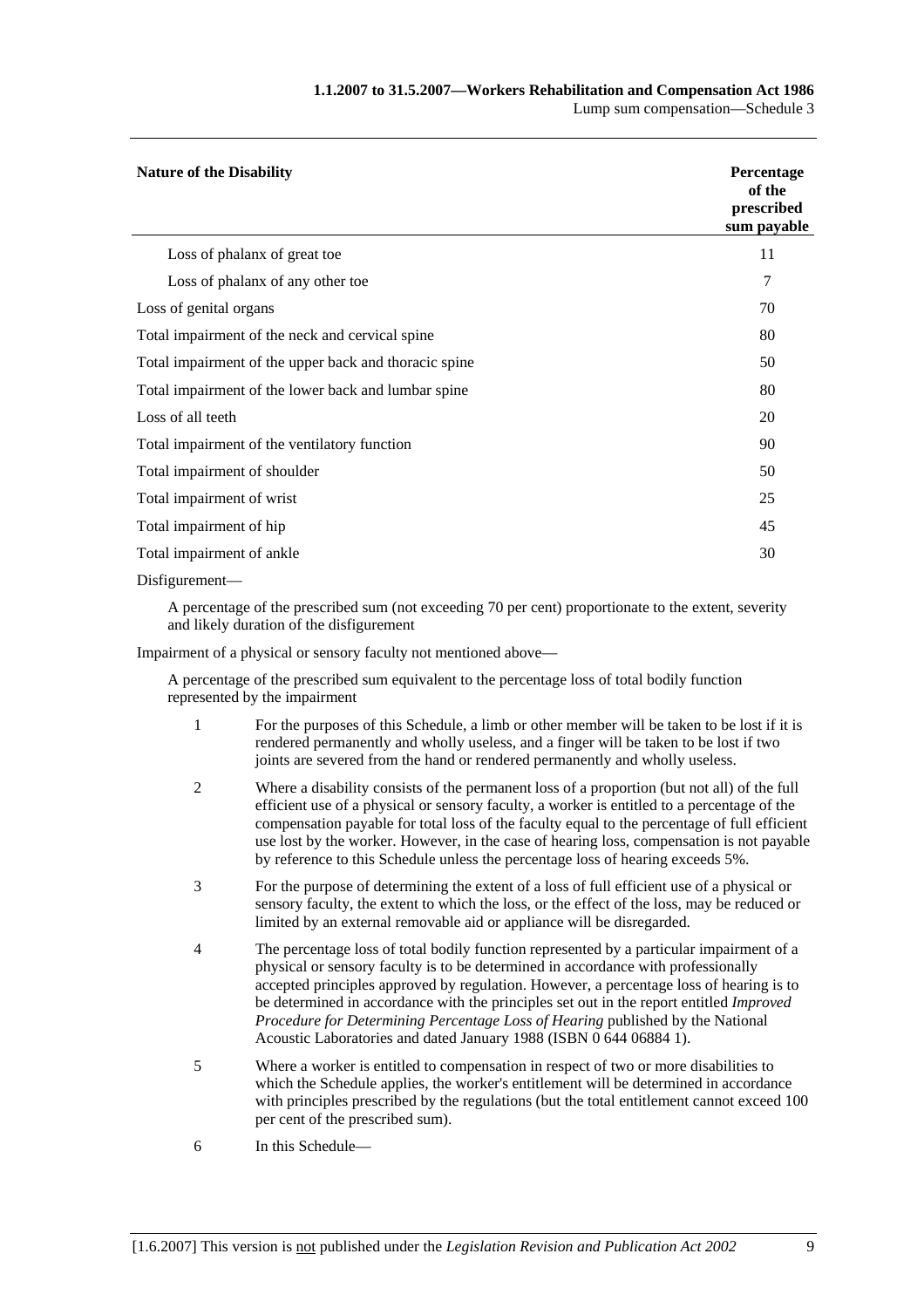*impairment* in relation to a physical or sensory faculty, means the loss of the faculty, the loss of its use, or the damage to or malfunction of the faculty.

*physical or sensory faculty* includes any part of the body.

# **Schedule 4—Adjacent areas**

#### **1—Interpretation**

(1) In this Schedule—

*continental shelf* and *territorial sea* have the same meanings as those terms have in the Seas and Submerged Lands Act;

*Petroleum Act* means the *Petroleum (Submerged Lands) Act 1967* of the Commonwealth;

*Seas and Submerged Lands Act* means the *Seas and Submerged Lands Act 1973* of the Commonwealth.

 (2) If the Petroleum Act is repealed and re-enacted (with or without modifications), a reference in this Schedule to that Act, or to a provision or Schedule of that Act, will be taken to include a reference to the new Commonwealth Act, or to the corresponding provision or Schedule in the new Commonwealth Act, (as the case requires).

#### **2—Adjacent areas**

- (1) The *adjacent area* for South Australia, New South Wales, Victoria or Tasmania is so much of the area described in Schedule 2 to the Petroleum Act in relation to that State as is within the outer limits of the continental shelf and includes the space above and below that area.
- (2) The *adjacent area* for Queensland is—
	- (a) so much of the area described in Schedule 2 to the Petroleum Act in relation to Queensland as is within the outer limits of the continental shelf; and
	- (b) the Coral Sea area (within the meaning of subsection (7) of section 5A of the Petroleum Act) other than the territorial sea within the Coral Sea area; and
	- (c) the areas within the outer limits of the territorial sea adjacent to certain islands of Queensland as determined by proclamation on 4 February 1983 under section 7 of the Seas and Submerged Lands Act; and
	- (d) the space above and below the areas described in paragraphs (a), (b) and (c).
- (3) The *adjacent area* for Western Australia is so much of the area described in Schedule 2 to the Petroleum Act in relation to Western Australia as—
	- (a) is within the outer limits of the continental shelf; and
	- (b) is not within Area A of the Zone of Cooperation,

and includes the space above and below that area.

- (4) The *adjacent area* for the Northern Territory is—
	- (a) so much of the area described in Schedule 2 to the Petroleum Act in relation to the Northern Territory as—
		- (i) is within the outer limits of the continental shelf; and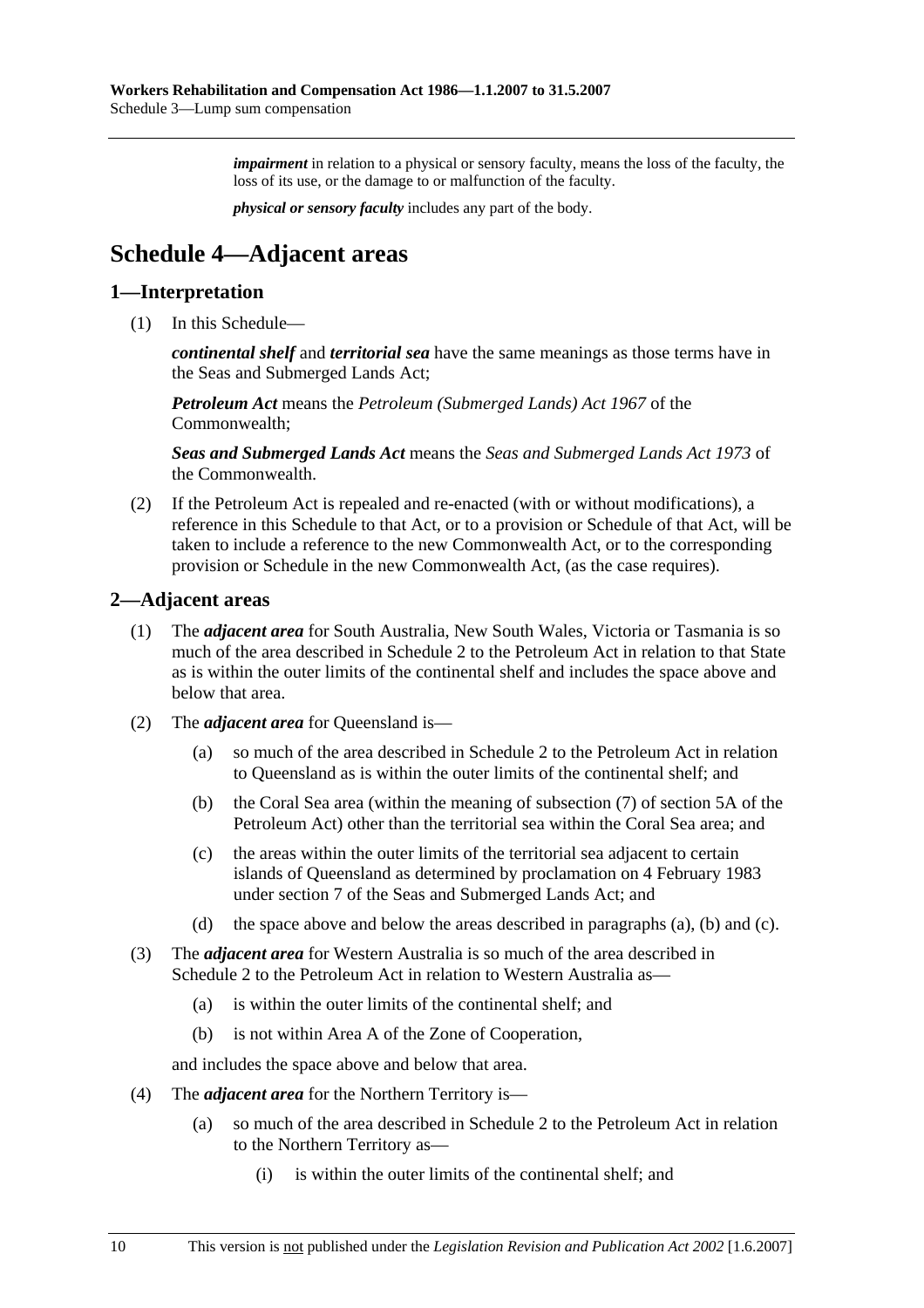- (ii) is not within Area A of the Zone of Cooperation; and
- (b) the adjacent area for the Territory of Ashmore and Cartier Islands (within the meaning of subsection (3) of section 5A of the Petroleum Act) other than the territorial sea within that area; and
- (c) the space above and below the areas described in paragraphs (a) and (b).
- (5) However, the adjacent area for a State does not include any area inside the limits of any State or Territory.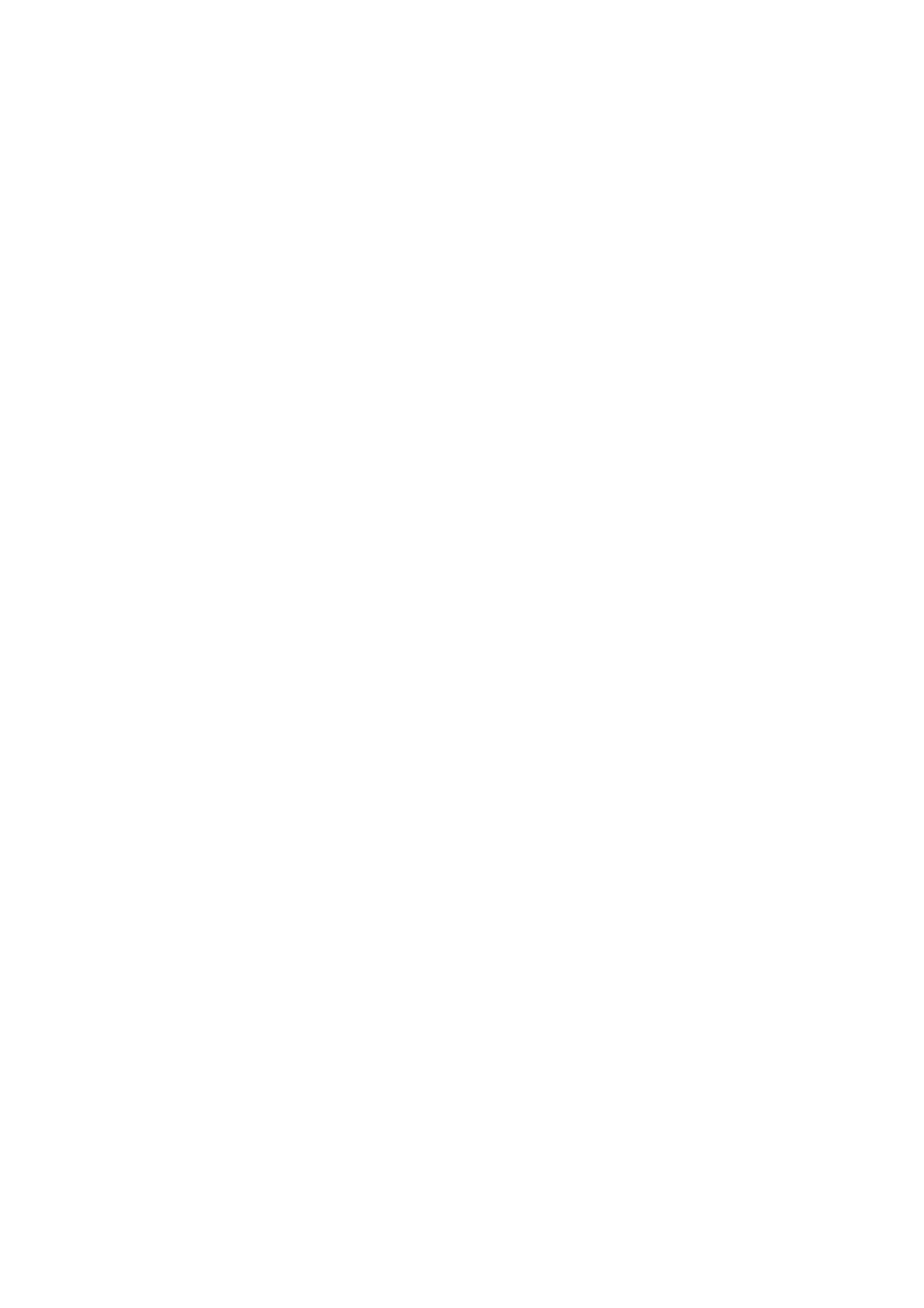# **Legislative history**

# **Notes**

• This version is comprised of the following:

| Part 1    | 1.1.2007                   |
|-----------|----------------------------|
| Part 2    | 24.11.2003 (Reprint No 22) |
| Part 3    | 24.11.2003 (Reprint No 22) |
| Part 4    | 1.1.2007                   |
| Part 5    | 1.1.2007                   |
| Part 6    | 4.9.2006                   |
| Part 6A   | 4.9.2006                   |
| Part 6B   | 24.11.2003 (Reprint No 22) |
| Part 7    | 13.4.2004                  |
| Schedules | 1.1.2007                   |

- Amendments of this version that are uncommenced are not incorporated into the text.
- Please note—References in the legislation to other legislation or instruments or to titles of bodies or offices are not automatically updated as part of the program for the revision and publication of legislation and therefore may be obsolete.
- Earlier versions of this Act (historical versions) are listed at the end of the legislative history.
- For further information relating to the Act and subordinate legislation made under the Act see the Index of South Australian Statutes or www.legislation.sa.gov.au.

# **Legislation repealed by principal Act**

The *Workers Rehabilitation and Compensation Act 1986* repealed the following:

*Workers Compensation Act 1971*

# **Principal Act and amendments**

New entries appear in bold.

| Year | No  | Title                                                                                             | Assent     | Commencement                                                                                                                                                                                 |
|------|-----|---------------------------------------------------------------------------------------------------|------------|----------------------------------------------------------------------------------------------------------------------------------------------------------------------------------------------|
| 1986 | 124 | Workers Rehabilitation and<br>Compensation Act 1986                                               | 24.12.1986 | 16.4.1987 ( <i>Gazette 16.4.1987 p1008</i> )<br>except ss 3–6, 26, 29–63, 65–76, 80,<br>$81, 85, 86, 88$ - 120, 122 - 125,<br>Schs $1 - 3 - 4$ p.m. on 30.9.1987<br>(Gazette 17.9.1987 p886) |
| 1987 | 106 | Workers Rehabilitation and<br><b>Compensation Act Amendment</b><br>Act 1987                       | 17.12.1987 | 4 p.m. on 30.9.1987: s 2                                                                                                                                                                     |
| 1988 | 39  | Workers Rehabilitation and<br><b>Compensation Act Amendment</b><br>Act 1988 as amended by 97/1988 | 28.4.1988  | 17.10.1988 (Gazette 6.10.1988 p1236)<br>except new s $58B$ (as inserted by s 15)—<br>1.1.1989 (Gazette 15.12.1988 p2010)<br>and except ss 18, 19(a) & 22(a)—<br>uncommenced                  |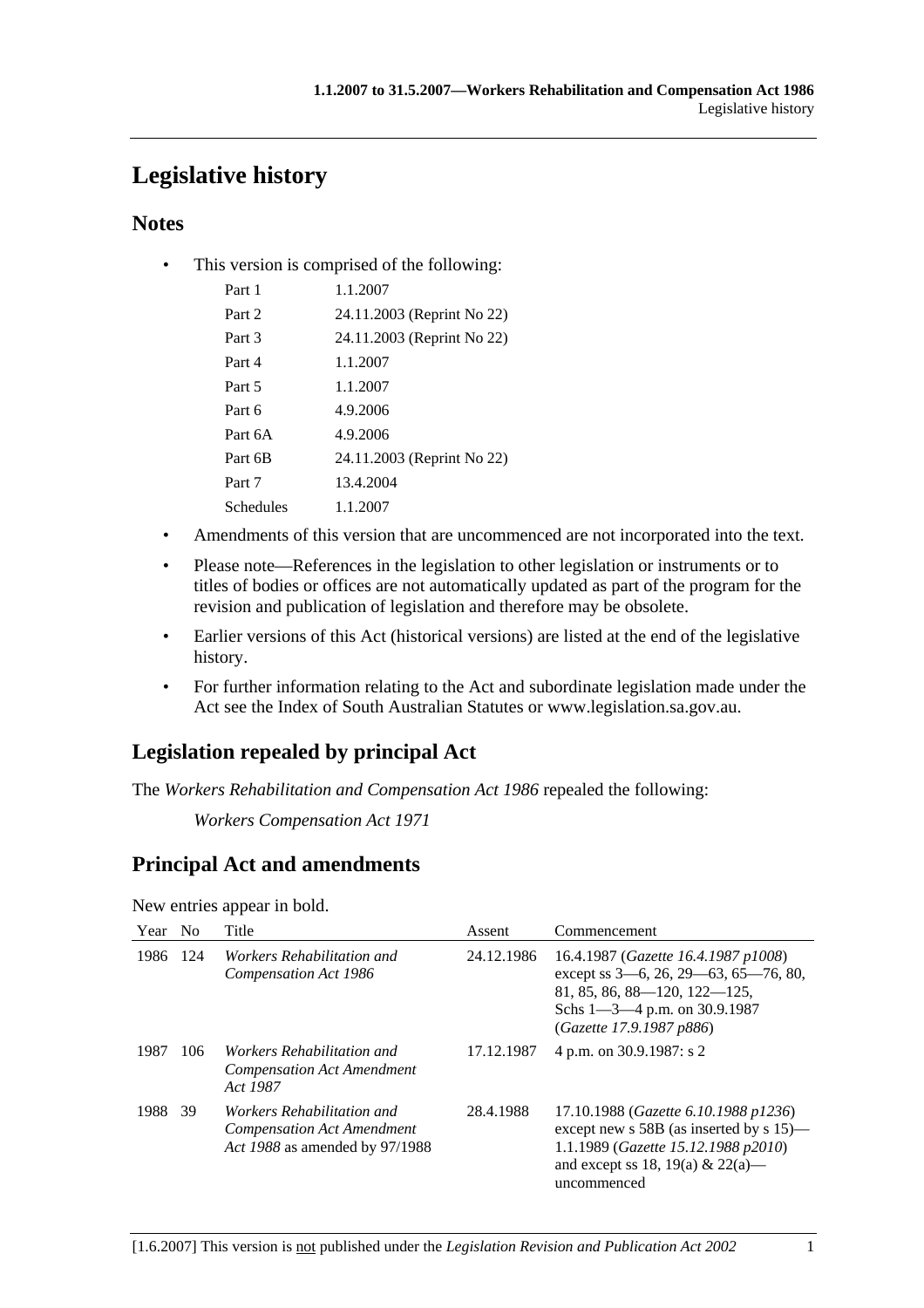#### **Workers Rehabilitation and Compensation Act 1986—1.1.2007 to 31.5.2007**  Legislative history

| 1988 97 |                | <b>Statutes Amendment (Workers</b><br>Rehabilitation and Compensation)<br>Act 1988                                                        | 15.12.1988 | Pt 2 (ss $3-8$ ) and Pt 3 (ss $9 & 10$ )<br>15.12.1988 (Gazette 15.12.1988 p2009);<br>s 11-uncommenced                                                                                                                                                                                                                                                                                                                                                                                     |
|---------|----------------|-------------------------------------------------------------------------------------------------------------------------------------------|------------|--------------------------------------------------------------------------------------------------------------------------------------------------------------------------------------------------------------------------------------------------------------------------------------------------------------------------------------------------------------------------------------------------------------------------------------------------------------------------------------------|
| 1990    | - 34           | Workers Rehabilitation and<br><b>Compensation Act Amendment</b><br>Act 1990                                                               | 26.4.1990  | 26.4.1990 except s 3-16.4.1987 and<br>except s 5-1.7.1990: s 2                                                                                                                                                                                                                                                                                                                                                                                                                             |
| 1991    | $\overline{4}$ | Workers Rehabilitation and<br>Compensation (Miscellaneous<br>Provisions) Amendment Act 1991                                               | 21.3.1991  | 8.4.1991 (Gazette 4.4.1991 p1148)                                                                                                                                                                                                                                                                                                                                                                                                                                                          |
| 1992    | -69            | <b>Statutes Amendment (Public</b><br>Actuary) Act 1992                                                                                    | 19.11.1992 | 10.12.1992 (Gazette 10.12.1992 p1752)                                                                                                                                                                                                                                                                                                                                                                                                                                                      |
| 1992 84 |                | Workers Rehabilitation and<br>Compensation (Miscellaneous)<br>Amendment Act 1992 as validated by<br>2/1993                                | 3.12.1992  | 4 p.m. on 30.9.1987: s 2(2) except<br>s 18(a)—8.4.1991: s 2(3) and except<br>ss 1, 2, 4, 5, 16, 18(b), (c), 19, 21 &<br>22-3.12.1992 (Gazette 3.12.1992<br>$p1688$ ) and except ss 11, 12(a)—(c) &<br>20-10.12.1992 (Gazette 10.12.1992<br>$p1754$ ) and except ss 7(a) & (b), 8, 9, 13<br>& 15-3.5.1993 (Gazette 22.4.1993<br>$p1400$ ) and except ss 6, 7(c), 10, 12(d)<br>& 17-1.7.1993 (Gazette 24.6.1993<br>p2045) and except s 14-3.12.1994<br>(s 7(5) Acts Interpretation Act 1915) |
| 1992    | (97)           | Regulations varying the Workers<br>Rehabilitation and Compensation<br>(General) Regulations 1987 (Gazette<br>18.6.1992 p1810)             |            | 18.6.1992                                                                                                                                                                                                                                                                                                                                                                                                                                                                                  |
|         |                | 1992 (212) Regulations varying the Workers<br>Rehabilitation and Compensation<br>(General) Regulations 1987 (Gazette<br>10.12.1992 p1761) |            | 10.12.1992: r 2                                                                                                                                                                                                                                                                                                                                                                                                                                                                            |
| 1993    | $\mathbf{1}$   | <b>Statutes Amendment (Chief</b><br>Inspector) Act 1993                                                                                   | 25.2.1993  | 1.7.1993 (Gazette 17.6.1993 p1974)                                                                                                                                                                                                                                                                                                                                                                                                                                                         |
| 1993    | 2              | Workers Rehabilitation and<br>Compensation (Declaration of<br>Validity) Act 1993                                                          | 25.2.1993  | 25.2.1993                                                                                                                                                                                                                                                                                                                                                                                                                                                                                  |
| 1993 52 |                | Workers Rehabilitation and<br>Compensation (Review Authorities)<br>Amendment Act 1993                                                     | 20.5.1993  | 20.5.1993: s 2(2) and ( <i>Gazette</i><br>20.5.1993 p1694) except ss $7-12$ ,<br>$14(a)$ , (d) - (g) & $16(2)$ - (6) - 1.7.1993<br>(Gazette 24.6.1993 p2045) and except<br>ss 4 & 14(b)-24.2.1994 (Gazette<br>24.2.1994 p524) and except s 13-<br>$20.5.1995$ (s $7(5)$ Acts Interpretation<br>Act 1915)                                                                                                                                                                                   |
| 1994    | 49             | Workers Rehabilitation and<br>Compensation (Administration)<br>Amendment Act 1994                                                         | 16.6.1994  | 1.7.1994 (Gazette 30.6.1994 p1842)                                                                                                                                                                                                                                                                                                                                                                                                                                                         |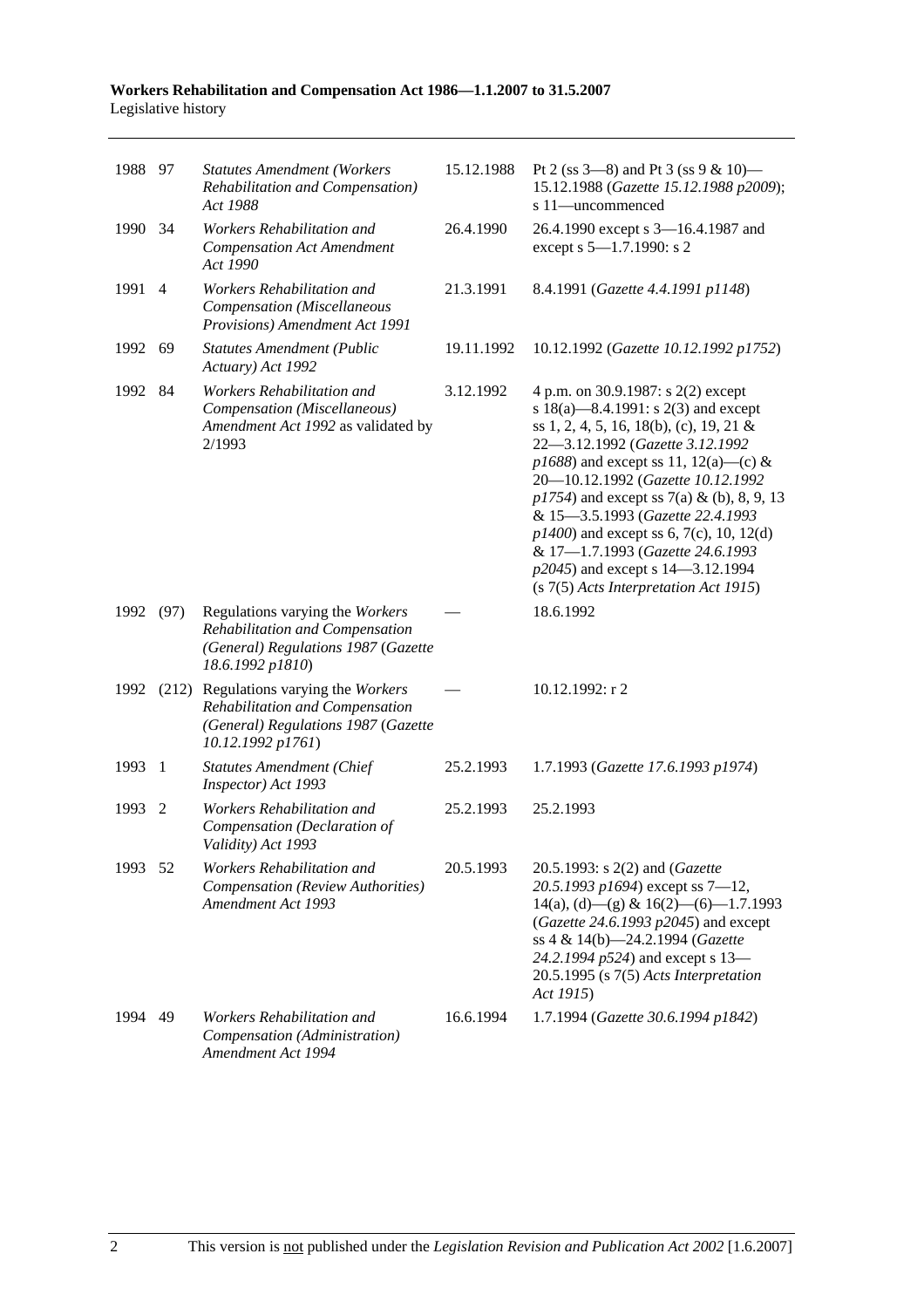| 1995 35 |     | Workers Rehabilitation and<br>Compensation (Miscellaneous<br>Provisions) Amendment Act 1995 as<br>amended by 56/1995      | 27.4.1995  | 25.5.1995 (Gazette 25.5.1995 p2200)<br>except ss 9, 14, 16, 26 & 28-17.8.1995<br>(Gazette 17.8.1995 $p446$ ) and except<br>s 7-25.1.1996 (Gazette 25.1.1996<br>p807) and except s 21-1.4.1996<br>(Gazette 28.3.1996 p1788) and except<br>s 25-27.6.1996 (Gazette 27.6.1996<br>p3104) |
|---------|-----|---------------------------------------------------------------------------------------------------------------------------|------------|--------------------------------------------------------------------------------------------------------------------------------------------------------------------------------------------------------------------------------------------------------------------------------------|
| 1995 56 |     | Workers Rehabilitation and<br>Compensation (Miscellaneous)<br>Amendment Act 1995                                          | 3.8.1995   | 17.8.1995 (Gazette 17.8.1995 p447)                                                                                                                                                                                                                                                   |
| 1995    | 75  | Workers Rehabilitation and<br>Compensation (Dispute Resolution)<br>Amendment Act 1995 as amended by<br>21/1996            | 9.11.1995  | 14.12.1995 (Gazette 14.12.1995 p1642)<br>except ss 3-5 & 7-17-3.6.1996<br>(Gazette 30.5.1996 p2636)                                                                                                                                                                                  |
| 1995    | 105 | <b>Statutes Amendment (Workers</b><br>Rehabilitation and Compensation)<br>Act 1995                                        | 14.12.1995 | 14.12.1995 (Gazette 14.12.1995 p1642)<br>except s $4 - 25.5.1995$ : s 2(a)                                                                                                                                                                                                           |
| 1996    | 2   | Workers Rehabilitation and<br>Compensation (SGIC) Amendment<br>Act 1996                                                   | 7.3.1996   | 14.3.1996 (Gazette 14.3.1996 p1592)                                                                                                                                                                                                                                                  |
| 1996    | 21  | Workers Rehabilitation and<br>Compensation (Dispute Resolution)<br>Amendment Act 1996                                     | 24.4.1996  | 3.6.1996 (Gazette 30.5.1996 p2636)                                                                                                                                                                                                                                                   |
| 1996 34 |     | <b>Statutes Amendment and Repeal</b><br>(Common Expiation Scheme)<br>Act 1996                                             | 2.5.1996   | Sch (cl 45)-3.2.1997 (Gazette<br>19.12.1996 p1923)                                                                                                                                                                                                                                   |
| 1998    | 30  | Workers Rehabilitation and<br><b>Compensation</b> (Self Managed<br>Employer Scheme) Amendment<br>Act 1998                 | 16.4.1998  | ss 3-6-13.4.2000 (Gazette 13.4.2000<br>p2084)—cancelled on 13.4.2004: s 8                                                                                                                                                                                                            |
| 2000    | 95  | <b>Authorised Betting Operations</b><br>Act 2000                                                                          | 21.12.2000 | Sch 2 (cl 4)-14.12.2001 (Gazette<br>6.12.2001 p5266)                                                                                                                                                                                                                                 |
| 2001    | 69  | <b>Statutes Amendment (Courts and</b><br>Judicial Administration) Act 2001                                                | 6.12.2001  | Pt 16 (s 35)-13.1.2002 (Gazette<br>$10.1.2002\ p4$                                                                                                                                                                                                                                   |
| 2003 44 |     | <b>Statute Law Revision Act 2003</b>                                                                                      | 23.10.2003 | Sch 1-24.11.2003 (Gazette 13.11.2003<br>p4048)                                                                                                                                                                                                                                       |
| 2005    | 41  | Occupational Health, Safety and<br>Welfare (SafeWork SA) Amendment<br>Act 2005                                            | 14.7.2005  | Sch 1 (cll 5-7)-15.8.2005 (Gazette<br>11.8.2005 p3011)                                                                                                                                                                                                                               |
| 2006    | 17  | <b>Statutes Amendment (New Rules of</b><br>Civil Procedure) Act 2006                                                      | 6.7.2006   | Pt 81 (ss 258-260)-4.9.2006 (Gazette<br>17.8.2006 p2831)                                                                                                                                                                                                                             |
| 2006 23 |     | <b>Workers Rehabilitation and</b><br><b>Compensation</b> (Territorial<br><b>Application of Act) Amendment Act</b><br>2006 | 5.10.2006  | 1.1.2007 (Gazette 14.12.2006 p4364)<br>except Sch 1 (cll 4-6)-<br>uncommenced                                                                                                                                                                                                        |
| 2006    | 43  | <b>Statutes Amendment (Domestic</b><br>Partners) Act 2006                                                                 | 14.12.2006 | Pt 94 (ss 226-228)-1.6.2007 (Gazette<br>26.4.2007 p1352)                                                                                                                                                                                                                             |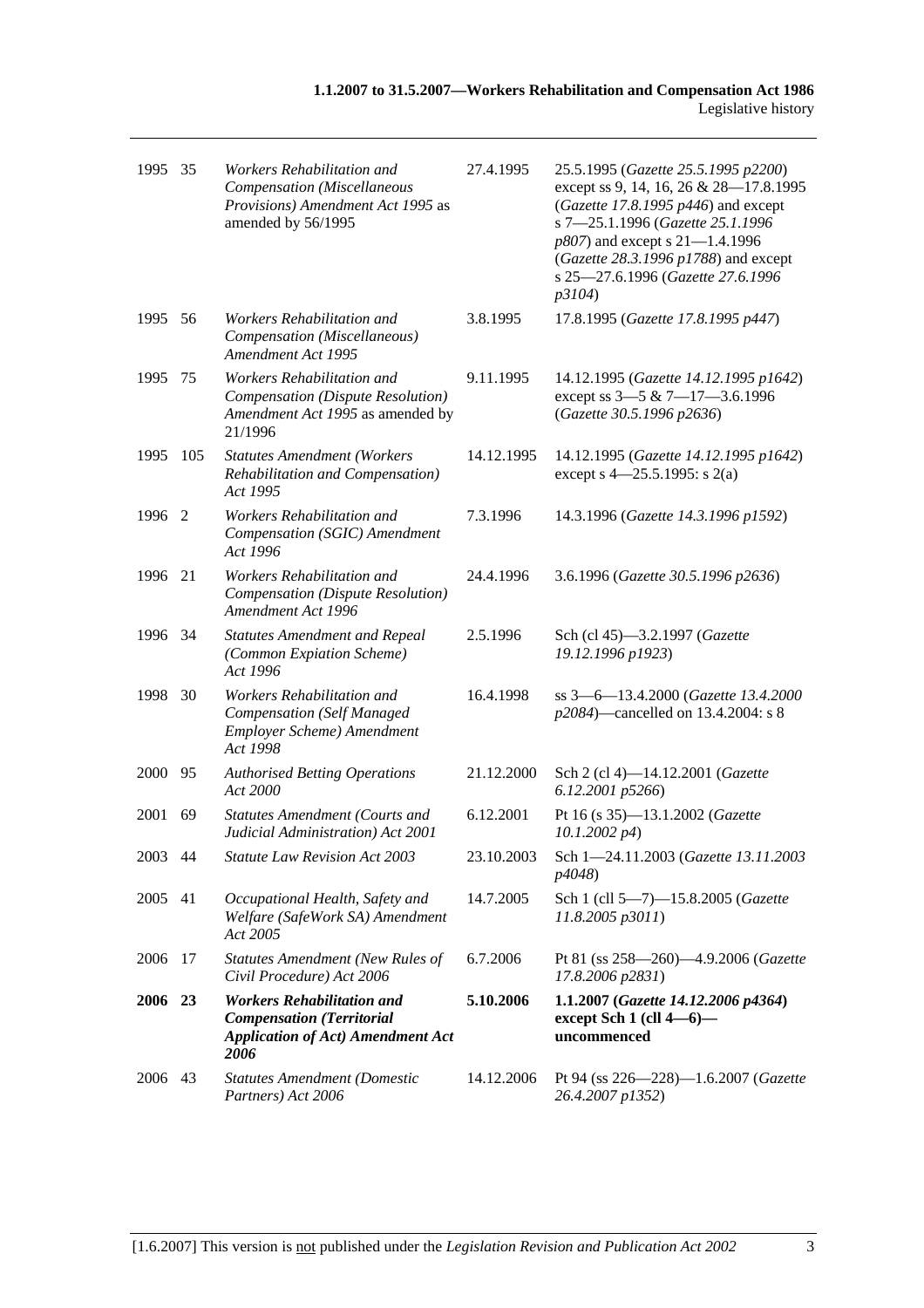# **Provisions amended**

New entries appear in bold.

Entries that relate to provisions that have been deleted appear in italics.

| Provision                               | How varied                                                            | Commencement                    |  |
|-----------------------------------------|-----------------------------------------------------------------------|---------------------------------|--|
| Long title                              | amended under Legislation Revision and<br><b>Publication Act 2002</b> | 24.11.2003                      |  |
| Pt1                                     |                                                                       |                                 |  |
| s <sub>2</sub>                          | substituted by 49/1994 s 3                                            | 1.7.1994                        |  |
| s(2)                                    | amended by 35/1995 s 3                                                | 25.5.1995                       |  |
| s <sub>3</sub>                          |                                                                       |                                 |  |
| $s \; 3(1)$                             |                                                                       |                                 |  |
| actuary                                 | inserted by 69/1992 s 31                                              | 10.12.1992                      |  |
| Advisory<br>Committee                   | inserted by $49/1994$ s $4(a)$                                        | 1.7.1994                        |  |
| arbitration officer                     | inserted by $75/1995$ s $3(a)$                                        | 3.6.1996                        |  |
| close personal<br>relationship          | inserted by 43/2006 s 226(1)                                          | uncommenced-not<br>incorporated |  |
| conciliation and<br>arbitration officer | inserted by $75/1995$ s 3(b)                                          | 3.6.1996                        |  |
| conciliation<br>officer                 | inserted by $75/1995$ s 3(b)                                          | 3.6.1996                        |  |
| conciliator                             | inserted by $75/1995$ s 3(b)                                          | 3.6.1996                        |  |
| the Corporation                         | deleted by $49/1994 s 4(b)$                                           | 1.7.1994                        |  |
| Corporation                             | inserted by $49/1994$ s $4(b)$                                        | 1.7.1994                        |  |
| disability                              | amended by $39/1988$ s $3(a)$                                         | 17.10.1988                      |  |
| disease                                 | substituted by 34/1990 s 3                                            | 16.4.1987                       |  |
| domestic partner                        | inserted by 43/2006 s 226(2)                                          | uncommenced-not<br>incorporated |  |
| employer                                | amended by 39/1988 s 3(b)                                             | 17.10.1988                      |  |
| employment                              | amended by $39/1988$ s $3(c)$ , (d)                                   | 17.10.1988                      |  |
| evidentiary<br>material                 | inserted by $75/1995$ s 3(c)                                          | 3.6.1996                        |  |
| industrial<br>association               | inserted by $75/1995$ s 3(d)                                          | 3.6.1996                        |  |
| journey                                 | deleted by $49/1994 s 4(c)$                                           | 1.7.1994                        |  |
| orphan child                            | inserted by $4/1991$ s $3(a)$                                         | 8.4.1991                        |  |
| place of<br>employment                  | substituted by $49/1994$ s $4(d)$                                     | 1.7.1994                        |  |
| place of pick-up                        | deleted by $49/1994 s 4(e)$                                           | 1.7.1994                        |  |
| prescribed<br>allowance                 | (c) deleted by $4/1991$ s $3(b)$                                      | 8.4.1991                        |  |
| presidential<br>member                  | inserted by $75/1995$ s 3(e)                                          | 3.6.1996                        |  |
| relative                                | amended by 43/2006 s 226(3)                                           | uncommenced—not<br>incorporated |  |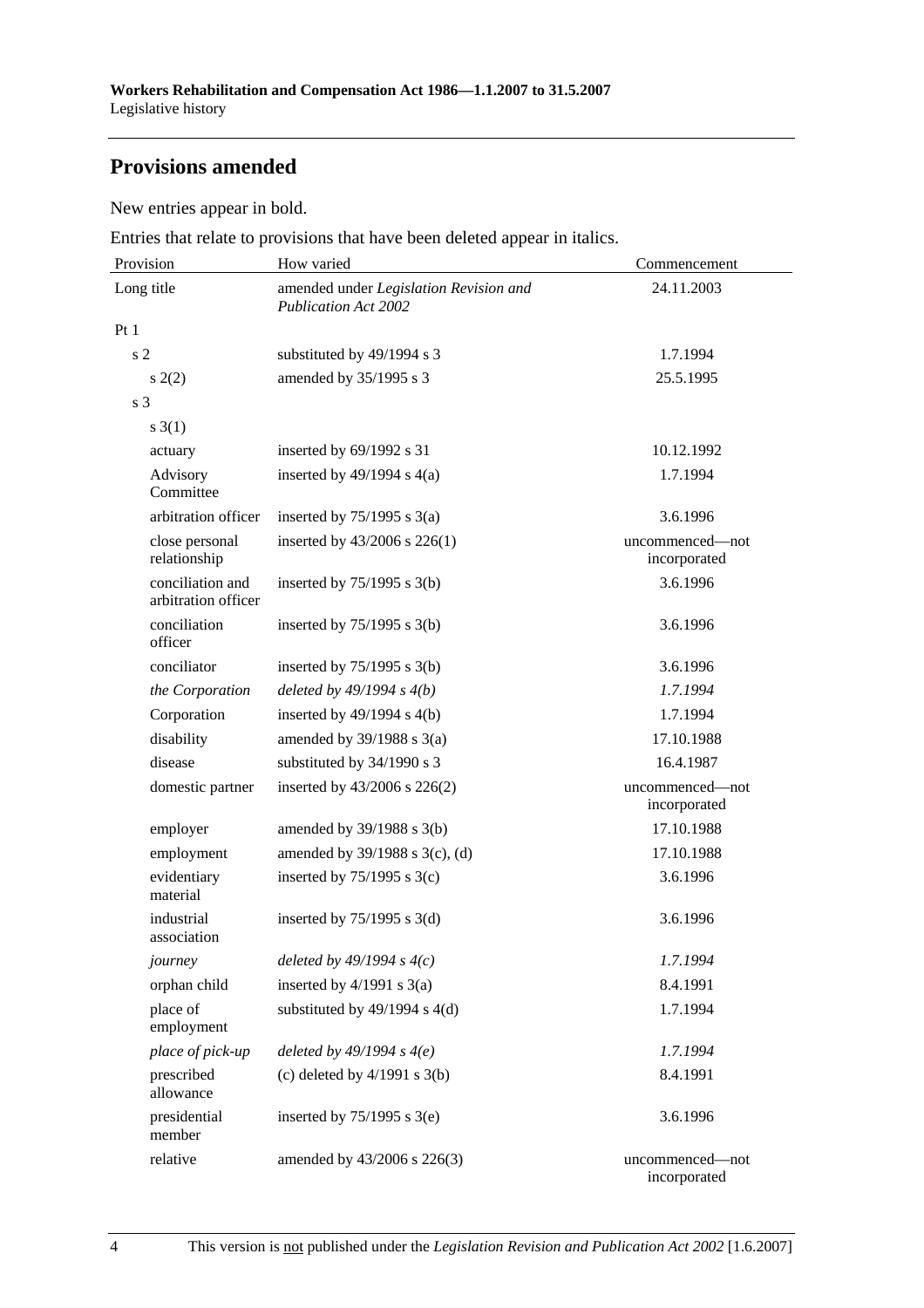# **1.1.2007 to 31.5.2007—Workers Rehabilitation and Compensation Act 1986**  Legislative history

| registered<br>association                | amended by $49/1994 s 4(f)$                                                                                             | 1.7.1994                        |
|------------------------------------------|-------------------------------------------------------------------------------------------------------------------------|---------------------------------|
|                                          | deleted by $75/1995$ s $3(f)$                                                                                           | 3.6.1996                        |
| review authority                         | amended by $4/1991$ s $3(c)$                                                                                            | 8.4.1991                        |
|                                          | (c) deleted by $4/1991$ s $3(c)$                                                                                        | 8.4.1991                        |
| reviewable<br>decision                   | inserted by 35/1995 s 4                                                                                                 | 25.5.1995                       |
|                                          | substituted by $75/1995$ s 3(g)                                                                                         | 3.6.1996                        |
| spouse                                   | substituted by 43/2006 s 226(4)                                                                                         | uncommenced—not<br>incorporated |
| the Tribunal                             | deleted by $75/1995 s 3(h)$                                                                                             | 3.6.1996                        |
| Tribunal                                 | inserted by $75/1995$ s 3(h)                                                                                            | 3.6.1996                        |
| unrepresentative<br>disability           | substituted by $49/1994$ s $4(g)$                                                                                       | 1.7.1994                        |
|                                          | substituted by 105/1995 s 3                                                                                             | 14.12.1995                      |
| worker                                   | amended by $39/1988$ s $3(e)$                                                                                           | 17.10.1988                      |
| $s \frac{3}{2}$                          | deleted by $39/1988$ s $3(f)$                                                                                           | 17.10.1988                      |
| $s \; 3(3)$                              | amended by 106/1987 s 3                                                                                                 | 30.9.1987                       |
| $s \, 3(4)$                              | deleted by $49/1994 s 4(h)$                                                                                             | 1.7.1994                        |
| $s \frac{3(7)}{2}$                       | inserted by $4/1991$ s 3(d)                                                                                             | 8.4.1991                        |
| $s \; 3(8)$                              | inserted by $4/1991$ s 3(d)                                                                                             | 8.4.1991                        |
|                                          | substituted by $49/1994$ s $4(i)$                                                                                       | 1.7.1994                        |
| s <sub>4</sub>                           |                                                                                                                         |                                 |
| s(4(8)                                   | substituted by 4/1991 s 4                                                                                               | 8.4.1991                        |
|                                          | amended by 84/1992 s 3                                                                                                  | 30.9.1987                       |
| s 6 before<br>substitution by<br>23/2006 | substituted by 35/1995 s 5                                                                                              | 25.5.1995                       |
| $s \, 6(4)$                              | s 6 contents commencing "In this section"<br>amended and redesignated as $s$ 6(4) by 44/2003<br>$s \frac{3}{1}$ (Sch 1) | 24.11.2003                      |
| $s_{6}$                                  | substituted by 23/2006 s 4                                                                                              | 1.1.2007                        |
| ss 6A and 6B                             | inserted by 23/2006 s 4                                                                                                 | 1.1.2007                        |
| Pt 2                                     | amended by 39/1988 s 4                                                                                                  | 17.10.1988                      |
|                                          | amended by 4/1991 s 5                                                                                                   | 8.4.1991                        |
|                                          | substituted by 49/1994 s 5                                                                                              | 1.7.1994                        |
| s 7                                      |                                                                                                                         |                                 |
| s(7(3)<br>s <sub>8</sub>                 | amended by 44/2003 s 3(1) (Sch 1)                                                                                       | 24.11.2003                      |
| s(3)                                     | amended by 75/1995 s 4                                                                                                  | 3.6.1996                        |
| $Pt\,3$                                  |                                                                                                                         |                                 |
| s 28                                     |                                                                                                                         |                                 |
| $s\,28(3)$                               | substituted by 35/1995 s 6                                                                                              | 25.5.1995                       |
| ss 28A-28C                               | inserted by 35/1995 s 7                                                                                                 | 25.1.1996                       |
| Pt 4                                     |                                                                                                                         |                                 |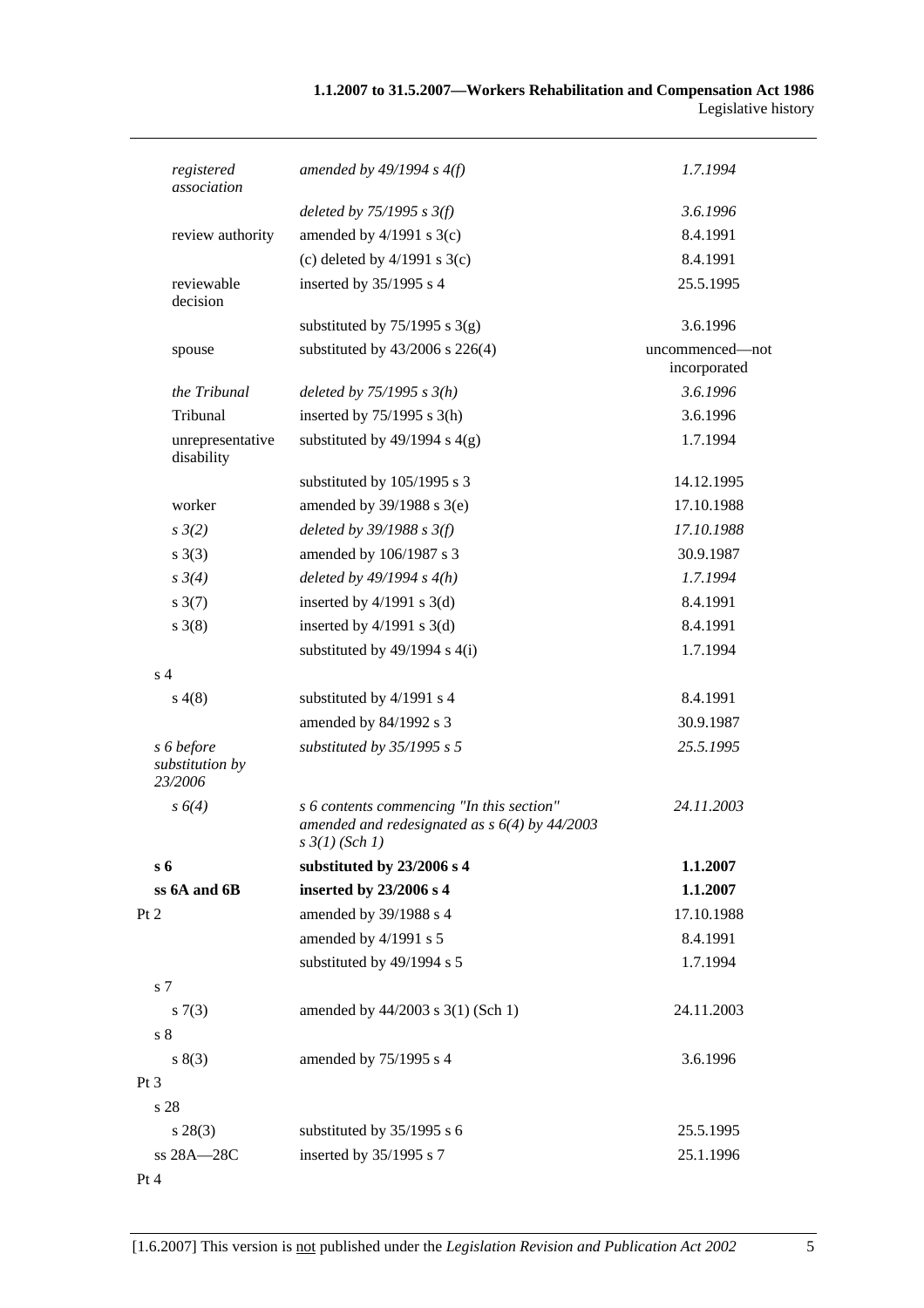| Pt 4 Div 1              |                                                                                            |            |
|-------------------------|--------------------------------------------------------------------------------------------|------------|
| s 30                    | amended by 84/1992 s 4                                                                     | 3.12.1992  |
|                         | substituted by 49/1994 s 6                                                                 | 1.7.1994   |
| $s \ 30(5)$             | $(b)(ii)$ dot points redesignated as $(b)(ii)(A)$ and<br>(B) by $44/2003$ s $3(1)$ (Sch 1) | 24.11.2003 |
| s 30A                   | inserted by 49/1994 s 6                                                                    | 1.7.1994   |
|                         | substituted by 35/1995 s 8                                                                 | 25.5.1995  |
| $s$ 30 $B$              | inserted by 49/1994 s 6                                                                    | 1.7.1994   |
| s 31                    |                                                                                            |            |
| $s \frac{31(1)}{6}$ (3) | substituted by $49/1994$ s $7(a)$                                                          | 1.7.1994   |
| $s \ 31(4)$             | inserted by 39/1988 s 5                                                                    | 17.10.1988 |
|                         | amended by 49/1994 s 7(b)                                                                  | 1.7.1994   |
| $s \, 31(5)$            | inserted by 34/1990 s 4                                                                    | 26.4.1990  |
| Pt 4 Div 2              |                                                                                            |            |
| s 32                    |                                                                                            |            |
| $s \, 32(1)$            | substituted by $35/1995$ s $9(a)$                                                          | 17.8.1995  |
| $s\,32(1a)$             | inserted by $4/1991 s 6(a)$                                                                | 8.4.1991   |
|                         | amended by $52/1993$ s $3(a)$                                                              | 20.5.1993  |
|                         | deleted by $35/1995 s$ 9(a)                                                                | 17.8.1995  |
| $s \, 32(2)$            | amended by 39/1988 s 6                                                                     | 17.10.1988 |
|                         | amended by $4/1991$ s $6(b)$                                                               | 8.4.1991   |
| $s \, 32(3)$            | substituted by $4/1991$ s $6(c)$                                                           | 8.4.1991   |
| $s \frac{32(4)}{2}$     | substituted by $4/1991$ s $6(c)$                                                           | 8.4.1991   |
|                         | substituted by $52/1993$ s 3(b)                                                            | 20.5.1993  |
| s $32(4a)$              | inserted by $52/1993$ s $3(b)$                                                             | 20.5.1993  |
| $s \, 32(5)$            | inserted by $4/1991$ s $6(c)$                                                              | 8.4.1991   |
| $s \, 32(6)$            | amended by $52/1993$ s $3(c)$                                                              | 20.5.1993  |
| $s \frac{32(7)}{2}$     | inserted by $4/1991$ s $6(c)$                                                              | 8.4.1991   |
| $s \, 32(8)$            | inserted by $4/1991$ s $6(c)$                                                              | 8.4.1991   |
|                         | amended by 52/1993 s 3(d)                                                                  | 20.5.1993  |
| $s \, 32(9)$            | substituted by $35/1995$ s $9(b)$                                                          | 17.8.1995  |
| $s \frac{32(10)}{2}$    | inserted by $4/1991$ s $6(c)$                                                              | 8.4.1991   |
|                         | substituted by $52/1993$ s $3(e)$                                                          | 20.5.1993  |
|                         | substituted by $35/1995$ s $9(b)$                                                          | 17.8.1995  |
| s $32(11)$ (14)         | inserted by $35/1995$ s $9(b)$                                                             | 17.8.1995  |
| s 33                    |                                                                                            |            |
| $s \, 33(4)$            | inserted by 39/1988 s 7                                                                    | 17.10.1988 |
| Pt 4 Div 3              |                                                                                            |            |
| s 34                    |                                                                                            |            |
| $s \, 34(1)$            | s 34 redesignated as $s$ 34(1) by 84/1992 s 5                                              | 3.12.1992  |
| $s \; 34(2)$            | inserted by 84/1992 s 5                                                                    | 3.12.1992  |
| Pt 4 Div 4              |                                                                                            |            |
|                         |                                                                                            |            |

s 35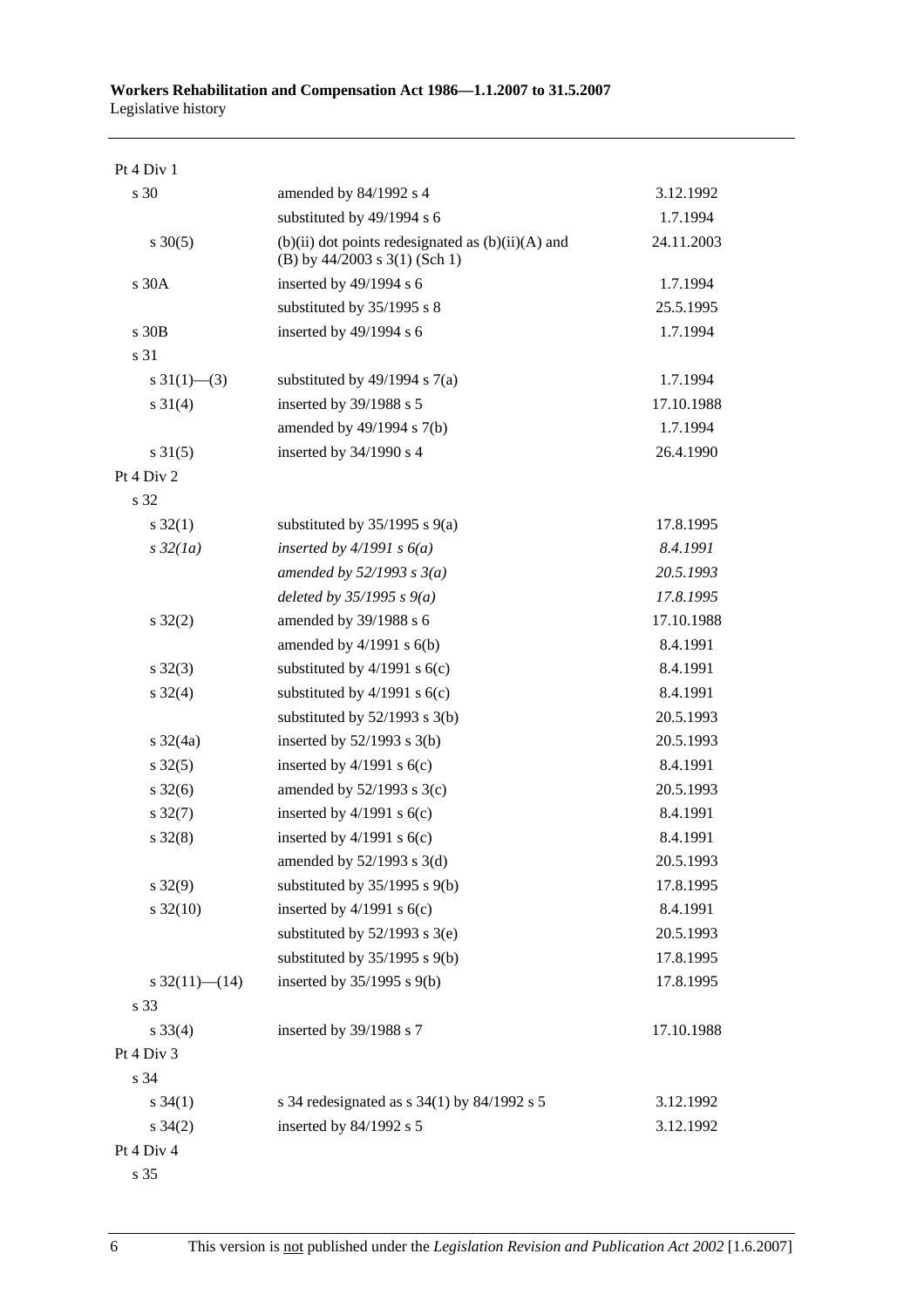| $s \, 35(1)$          | amended by $84/1992$ s $6(a)$                     | 1.7.1993   |
|-----------------------|---------------------------------------------------|------------|
| $s \, 35(2)$          | substituted by $35/1995$ s $10(a)$                | 25.5.1995  |
| $s \frac{35(2a)}{2}$  | inserted by 4/1991 s 7                            | 8.4.1991   |
| $s \, 35(5)$          | amended by 35/1995 s 10(b)                        | 25.5.1995  |
|                       | substituted by 105/1995 s 4                       | 25.5.1995  |
|                       | amended by 44/2003 s 3(1) (Sch 1)                 | 24.11.2003 |
| $s \, 35(5a)$         | inserted by 105/1995 s 4                          | 25.5.1995  |
| $s \, 35(6)$          | substituted by 49/1994 s 8                        | 1.7.1994   |
| $s \frac{35(6a)}{2}$  | inserted by $84/1992$ s $6(b)$                    | 1.7.1993   |
|                       | substituted by 49/1994 s 8                        | 1.7.1994   |
|                       | substituted by $35/1995$ s $10(c)$                | 25.5.1995  |
| $s \, 35(6b)$         | inserted by 49/1994 s 8                           | 1.7.1994   |
|                       | amended by 35/1995 s 10(d)                        | 25.5.1995  |
| $s \, 35(7)$          | amended by 44/2003 s 3(1) (Sch 1)                 | 24.11.2003 |
| s 36                  |                                                   |            |
| $s \; 36(1)$          | amended by $4/1991$ s $8(a)$ , (b)                | 8.4.1991   |
|                       | substituted by $35/1995$ s $11(a)$                | 25.5.1995  |
| s $36(1a)$ and $(1b)$ | inserted by $35/1995$ s $11(a)$                   | 25.5.1995  |
| $s \; 36(2)$          | amended by $4/1991$ s $8(c)$ , (d)                | 8.4.1991   |
| $s \; 36(3)$          | substituted by 4/1991 s 8(e)                      | 8.4.1991   |
|                       | amended by $84/1992$ s $7(a)$                     | 3.5.1993   |
| $s \; 36(3a)$         | inserted by $4/1991$ s $8(e)$                     | 8.4.1991   |
|                       | amended by 35/1995 s 11(b), (c)                   | 25.5.1995  |
| $s \; 36(4)$          | substituted by $4/1991$ s $8(e)$                  | 8.4.1991   |
|                       | substituted by $84/1992$ s $7(b)$                 | 3.5.1993   |
|                       | substituted by $75/1995$ s $5(a)$                 | 3.6.1996   |
| $s \; 36(4a)$         | inserted by $84/1992$ s $7(b)$                    | 3.5.1993   |
|                       | substituted by $75/1995$ s $5(a)$                 | 3.6.1996   |
|                       | $s\,36(4b)$ and $(4c)$ inserted by 84/1992 s 7(b) | 3.5.1993   |
|                       | deleted by $75/1995$ s $5(a)$                     | 3.6.1996   |
| $s \; 36(5)$          | substituted by $84/1992$ s $7(b)$                 | 3.5.1993   |
|                       | substituted by $75/1995$ s $5(a)$                 | 3.6.1996   |
| $s \; 36(6)$          | inserted by 39/1988 s 8                           | 17.10.1988 |
| $s \ 36(7)$ (9)       | inserted by $4/1991$ s $8(f)$                     | 8.4.1991   |
| $s \, 36(10)$         | inserted by $4/1991$ s $8(f)$                     | 8.4.1991   |
|                       | amended by 75/1995 s 5(b)                         | 3.6.1996   |
| s $36(11)$ and $(12)$ | inserted by $4/1991$ s $8(f)$                     | 8.4.1991   |
| $s \, 36(13)$         | inserted by $84/1992$ s $7(c)$                    | 1.7.1993   |
| s <sub>37</sub>       | amended by 84/1992 s 8                            | 3.5.1993   |
|                       | deleted by 35/1995 s 12                           | 25.5.1995  |
| s 38                  |                                                   |            |
| $s \frac{38}{1a}$     | inserted by $35/1995$ s $13(a)$                   | 25.5.1995  |
| $s \ 38(2)$           | amended by $4/1991$ s $9(a)$                      | 8.4.1991   |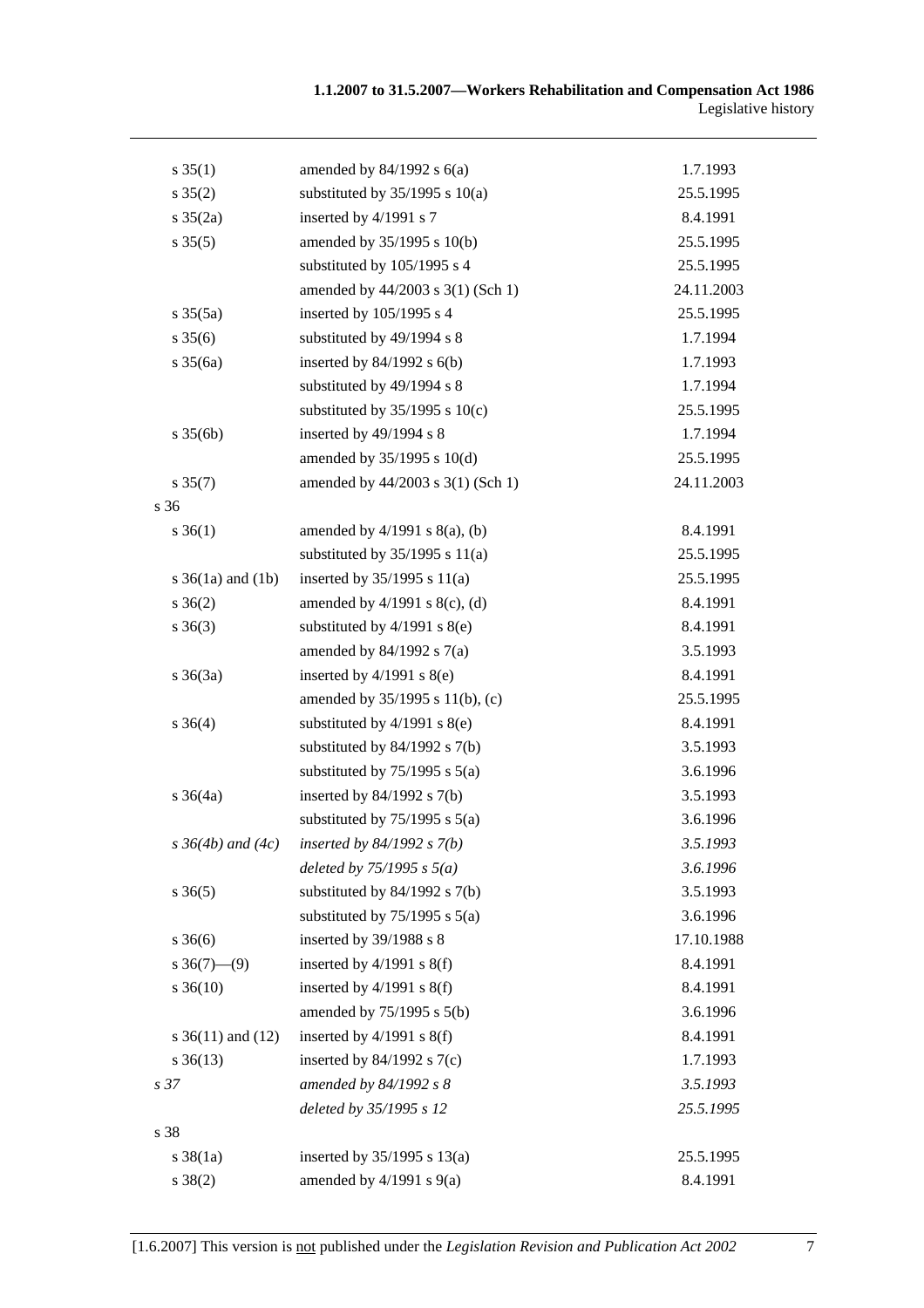| $s \ 38(3)$         | substituted by $35/1995$ s $13(b)$            | 25.5.1995       |
|---------------------|-----------------------------------------------|-----------------|
| $s \ 38(4)$         | deleted by $4/1991$ s $9(b)$                  | 8.4.1991        |
|                     | inserted by 35/1995 s 13(b)                   | 25.5.1995       |
| $s \ 38(7)$         | deleted by $4/1991$ s $9(c)$                  | 8.4.1991        |
|                     | inserted by $35/1995$ s $13(c)$               | 25.5.1995       |
| s 38A               | inserted by $56/1995$ s 3(1)                  | 17.8.1995       |
| s 39                |                                               |                 |
| $s \frac{39(2)}{2}$ | amended by $84/1992$ s $9(a)$                 | 3.5.1993        |
|                     | substituted by 56/1995 s 4                    | 17.8.1995       |
| $s\,39(3)$          | amended by 84/1992 s 9(b)                     | 3.5.1993        |
|                     | amended by 35/1995 s 14                       | 17.8.1995       |
| s <sub>40</sub>     |                                               |                 |
| $s\ 40(3)$          | amended by 35/1995 s 15                       | 25.5.1995       |
| $\sqrt{s}$ 41       |                                               |                 |
| $s\ 41(2)$          | amended by 35/1995 s 16                       | 17.8.1995       |
| Pt 4 Div 4A         | heading inserted by 35/1995 s 17              | 25.5.1995       |
| s 42                | substituted by 49/1994 s 9                    | 1.7.1994        |
|                     | substituted by 35/1995 s 17                   | 25.5.1995       |
| $s\ 42(1)$          | substituted by 56/1995 s 5                    | 17.8.1995       |
|                     | amended by 75/1995 s 6                        | 14.12.1995      |
| Pt 4 Div 4B         | Div 4A inserted by 84/1992 s 10               | 1.7.1993        |
|                     | Div 4A redesignated as Div 4B by 35/1995 s 18 | 25.5.1995       |
| s 42A               |                                               |                 |
| $s\ 42A(3)$         | amended by 56/1995 s 6                        | 17.8.1995       |
| s 42B               |                                               |                 |
| s $42B(3)$ —(5)     | substituted by 75/1995 s 7                    | 3.6.1996        |
| $s\,42B(6)$ - (10)  | deleted by 75/1995 s 7                        | 3.6.1996        |
| Pt 4 Div 5          |                                               |                 |
| s 43                |                                               |                 |
| $s\,43(3)$ —(5)     | deleted by $84/1992 s 11(a)$                  | 10.12.1992      |
| $s\,43(6)$          | amended by 84/1992 s 11(b)                    | 10.12.1992      |
| $s\,43(7)$          | amended by 84/1992 s 11(c)                    | 10.12.1992      |
| $s\ 43(7a)$         | inserted by $84/1992$ s $11(d)$               | 10.12.1992      |
| $s\,43(11)$         |                                               |                 |
|                     | the prescribed sum amended by 39/1988 s 9     | 17.10.1988      |
|                     | amended by 84/1992 s 11(e)                    | 10.12.1992      |
| Pt 4 Div 6          |                                               |                 |
| s 44                |                                               |                 |
| $s\,44(1)$          | amended by $4/1991$ s $10(a)$                 | 8.4.1991        |
|                     | amended by 84/1992 s 12(a), (b)               | 10.12.1992      |
|                     | amended by 43/2006 s 227(1), (2)              | uncommenced-not |
|                     |                                               | incorporated    |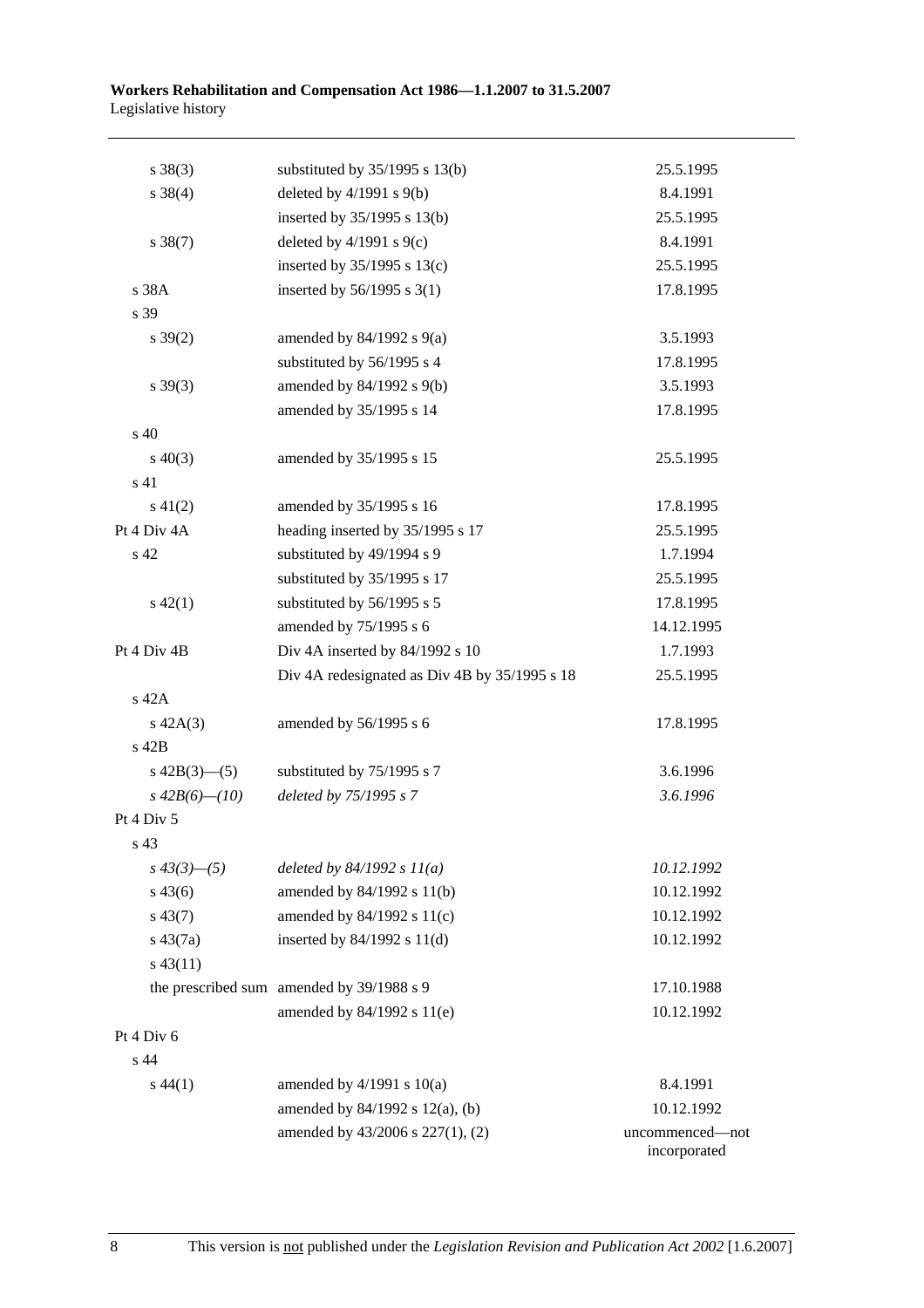# **1.1.2007 to 31.5.2007—Workers Rehabilitation and Compensation Act 1986**  Legislative history

| $s\,44(3)$           | amended by 43/2006 s 227(3)                            | uncommenced—not<br>incorporated |
|----------------------|--------------------------------------------------------|---------------------------------|
| $s\,44(4)$           | amended by 43/2006 s 227(4)                            | uncommenced-not<br>incorporated |
| $s\,44(4a)$          | inserted by $4/1991$ s $10(b)$                         | 8.4.1991                        |
|                      | amended by 84/1992 s 12(c)                             | 10.12.1992                      |
| $s\,44(5)$           | amended by $4/1991$ s $10(c)$                          | 8.4.1991                        |
|                      | amended by 43/2006 s 227(5)                            | uncommenced-not<br>incorporated |
| $s\,44(6)$           | amended by 43/2006 s 227(6)                            | uncommenced-not<br>incorporated |
| $s\,44(10)$          | substituted by $4/1991$ s $10(d)$                      | 8.4.1991                        |
| $s\,44(11)$          | amended by 43/2006 s 227(7)                            | uncommenced-not<br>incorporated |
| $s\,44(13)$          | deleted by $49/1994 s 10(a)$                           | 1.7.1994                        |
| $s\,44(13)$          | s 44(14a) inserted by 84/1992 s 12(d)                  | 1.7.1993                        |
|                      | s 44(14a) redesignated as s 44(13) by 49/1994<br>10(a) | 1.7.1994                        |
|                      | amended by 35/1995 s 19                                | 25.5.1995                       |
| $s\,44(14)$          | substituted by $49/1994$ s $10(b)$                     | 1.7.1994                        |
| $s\,44(15)$          | substituted by $49/1994$ s $10(b)$                     | 1.7.1994                        |
|                      | amended by 44/2003 s 3(1) (Sch 1)                      | 24.11.2003                      |
| $s\,44(16)$ (19)     | inserted by 49/1994 s 10(b)                            | 1.7.1994                        |
| s <sub>45</sub>      |                                                        |                                 |
| $s\,45(7)$           | amended by 84/1992 s 13                                | 3.5.1993                        |
| Pt 4 Div 7           |                                                        |                                 |
| s <sub>46</sub>      |                                                        |                                 |
| $s\,46(3)$           | amended by $39/1988$ s $10(a)$                         | 17.10.1988                      |
|                      | amended by $35/1995$ s $20(a)$                         | 25.5.1995                       |
| $s\,46(4)$           | substituted by $35/1995$ s $20(b)$                     | 25.5.1995                       |
| $s\,46(6a)$          | inserted by 39/1988 s 10(b)                            | 17.10.1988                      |
| $s\,46(8a)$          | inserted by $39/1988$ s $10(c)$                        | 17.10.1988                      |
| $s\,46(8b)$ — $(8j)$ | inserted by 84/1992 s 14                               | 3.12.1994                       |
|                      | deleted by $35/1995 s 20(c)$                           | 25.5.1995                       |
| s 50                 |                                                        |                                 |
| s $50(1)$ and (2)    | substituted by 4/1991 s 11                             | 8.4.1991                        |
| $s\ 50(3)$           | substituted by 105/1995 s 5                            | 14.12.1995                      |
| s 50(4)              | inserted by 105/1995 s 5                               | 14.12.1995                      |
| Pt 4 Div 8           |                                                        |                                 |
| s <sub>52</sub>      |                                                        |                                 |
| s 52(1)              | amended by 35/1995 s 21                                | 1.4.1996                        |
| s 52(3)              | substituted by 4/1991 s 12                             | 8.4.1991                        |
| s 52(5)              | amended by 39/1988 s 11(a)                             | 17.10.1988                      |
| s 52(6a)             | inserted by 39/1988 s 11(b)                            | 17.10.1988                      |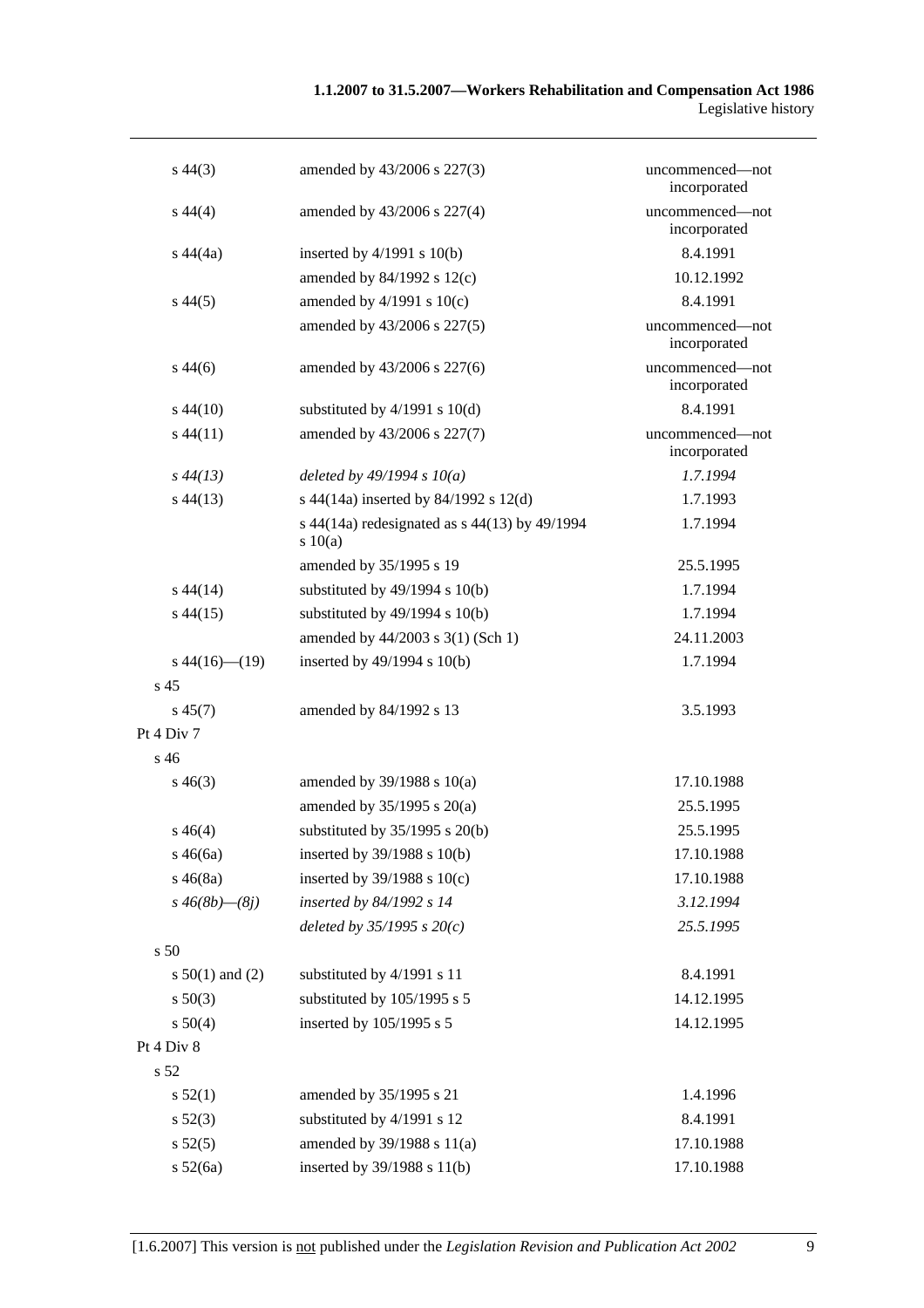| s 53                     |                                                        |            |
|--------------------------|--------------------------------------------------------|------------|
| $s\,53(4a)$              | inserted by 39/1988 s 12                               | 17.10.1988 |
| s 53(4b)                 | inserted by 35/1995 s 22                               | 25.5.1995  |
| s 53(6)                  | amended by 84/1992 s 15                                | 3.5.1993   |
| s 53(7)                  | inserted by 52/1993 s 4                                | 24.2.1994  |
| s $53(7a)$ and $(7b)$    | inserted by 49/1994 s 11                               | 1.7.1994   |
| s 53(8)                  | inserted by 52/1993 s 4                                | 24.2.1994  |
| Pt 4 Div 9               |                                                        |            |
| Pt 4 Div 9 Subdiv 1      |                                                        |            |
| heading                  | inserted by 23/2006 s 5                                | 1.1.2007   |
| s 54                     |                                                        |            |
| $s\,54(1)$               | (b) deleted by $84/1992$ s $16(a)$                     | 3.12.1992  |
| $s\,54(3)$               | amended by 84/1992 s 16(b)                             | 3.12.1992  |
| $s\,54(4)$               | deleted by $84/1992 s 16(c)$                           | 3.12.1992  |
| s $54(4a)$ and $(4b)$    | inserted by $39/1988$ s $13(a)$                        | 17.10.1988 |
| $s\,54(5)$               | amended by 39/1988 s 13(b)                             | 17.10.1988 |
| $s\,54(7)$               | amended by 75/1995 s 8                                 | 3.6.1996   |
| s $54(7a)$ (7c)          | inserted by $39/1988$ s $13(c)$                        | 17.10.1988 |
| $s\,54(8)$               |                                                        |            |
| prescribed sum           | deleted by $84/1992 s 16(d)$                           | 3.12.1992  |
| s <sub>55</sub>          |                                                        |            |
| $s 55(1)$ and (2)        | substituted by 23/2006 s 6                             | 1.1.2007   |
| s 55(2a)                 | inserted by 23/2006 s 6                                | 1.1.2007   |
| s <sub>56</sub>          | deleted by 49/1994 s 12                                | 1.7.1994   |
| s 58                     |                                                        |            |
| s 58(2)                  | amended by 95/2000 Sch 2 cl 4                          | 14.12.2001 |
| s 58(3)                  |                                                        |            |
| the prescribed<br>amount | amended by 39/1988 s 14                                | 17.10.1988 |
| Pt 4 Div 9 Subdiv 2      | inserted by 23/2006 s 7                                | 1.1.2007   |
| Pt 4 Div 9 Subdiv 3      |                                                        |            |
| heading                  | inserted by 23/2006 s 8                                | 1.1.2007   |
| s 58A                    | inserted by 39/1988 s 15 as amended by<br>97/1988 s 10 | 17.10.1988 |
| s 58B                    | inserted by 39/1988 s 15                               | 1.1.1989   |
| s 58B(2)                 | amended by $35/1995$ s $23(a)$                         | 25.5.1995  |
| s 58B(2)                 | (d) deleted by $56/1995$ s 7                           | 17.8.1995  |
| $s$ 58 $B(3)$            | deleted by 35/1995 s 23(b)                             | 25.5.1995  |
| $s$ 58B(3a)              | inserted by 97/1988 s 10                               | 1.1.1989   |
|                          | deleted by $35/1995 s 23(b)$                           | 25.5.1995  |
| s 58B(4)                 | deleted by $35/1995 s 23(b)$                           | 25.5.1995  |
| s 58C                    | inserted by 35/1995 s 24                               | 25.5.1995  |

Pt 5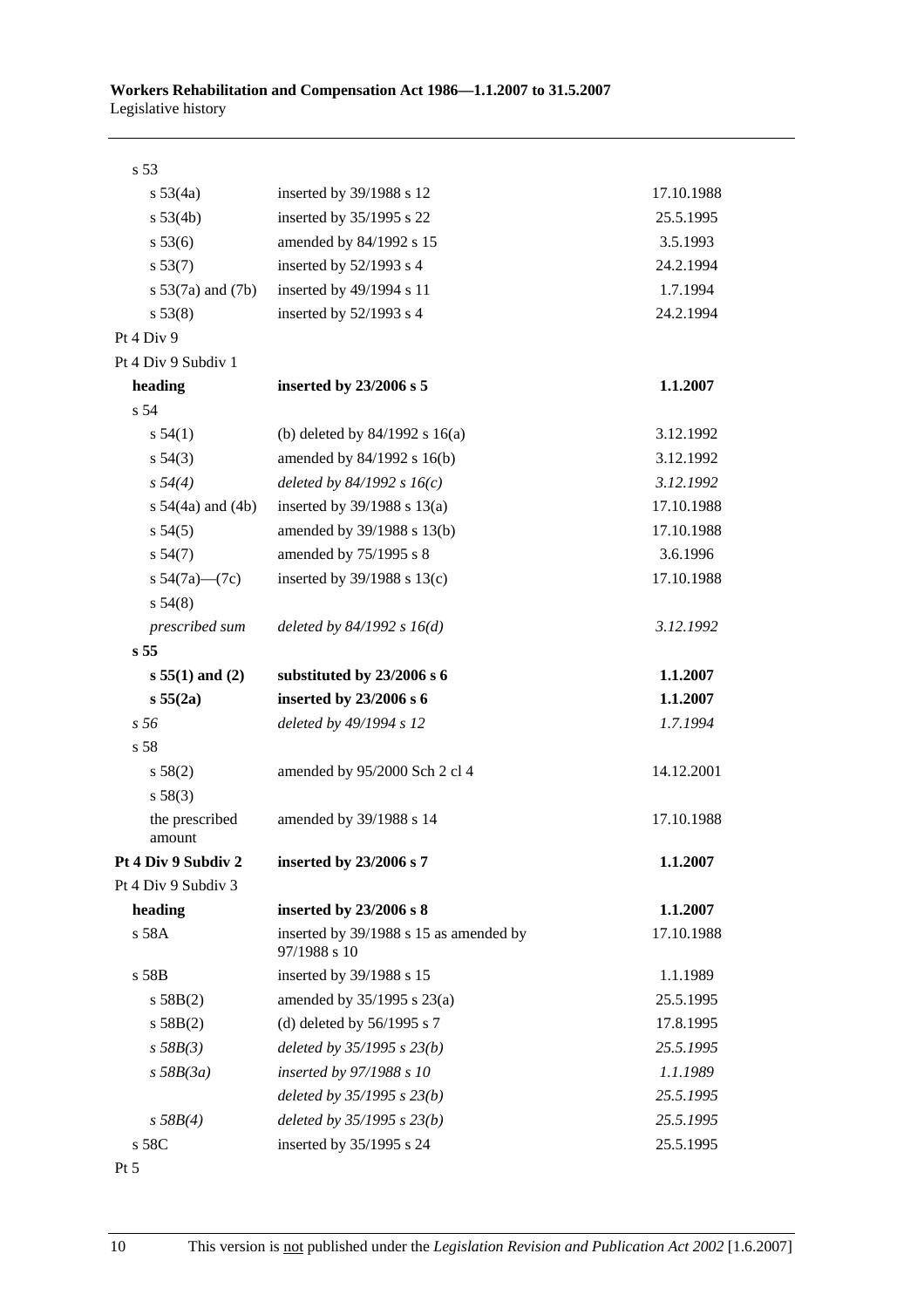| s 59                                |                                                                                  |                                     |
|-------------------------------------|----------------------------------------------------------------------------------|-------------------------------------|
| s 59(3)                             | inserted by 4/1991 s 13                                                          | 8.4.1991                            |
| $s 59(4)$ - (6)                     | inserted by 23/2006 s 9                                                          | 1.1.2007                            |
| $s$ 59 $A$                          | inserted by 30/1998 s 3 but this amendment<br>cancelled by $30/1998$ s $8(a)$    | 13.4.2000—cancelled on<br>13.4.2004 |
| $s\,60$                             |                                                                                  |                                     |
| s 60(2)                             | amended by $4/1991$ s $14(a)$                                                    | 8.4.1991                            |
| $s\ 60(3)$                          | substituted by $97/1988$ s $4(a)$                                                | 15.12.1988                          |
| s 60(4)                             | amended by 39/1988 s 16(a)                                                       | 17.10.1988                          |
|                                     | substituted by $97/1988$ s 4(a)                                                  | 15.12.1988                          |
|                                     | substituted by $4/1991$ s $14(b)$                                                | 8.4.1991                            |
| $s\ 60(5)$                          | amended by 39/1988 s 16(b)                                                       | 17.10.1988                          |
|                                     | substituted by $4/1991$ s $14(b)$                                                | 8.4.1991                            |
| $s\,60(5a)$                         | inserted by $97/1988$ s $4(b)$                                                   | 15.12.1988                          |
|                                     | deleted by $4/1991 s 14(b)$                                                      | 8.4.1991                            |
| $s\ 60(6)$                          | substituted by $4/1991$ s $14(b)$                                                | 8.4.1991                            |
|                                     | amended by 75/1995 s 9                                                           | 3.6.1996                            |
| $s\ 60(9)$                          |                                                                                  |                                     |
| indemnified<br>maritime<br>employer | inserted by $4/1991$ s $14(d)$                                                   | 8.4.1991                            |
| s 61                                |                                                                                  |                                     |
| s 61(4)                             | inserted by 4/1991 s 15                                                          | 8.4.1991                            |
| s 61(5)                             | inserted by 52/1993 s 5                                                          | 20.5.1993                           |
| $s\,62$                             | amended by 105/1995 s 6                                                          | 14.12.1995                          |
|                                     | substituted by 30/1998 s 4 but this amendment<br>cancelled by $30/1998$ s $8(a)$ | 13.4.2000—cancelled on<br>13.4.2004 |
| s62A                                | inserted by 35/1995 s 25                                                         | 27.6.1996                           |
| s 63                                |                                                                                  |                                     |
| s 63(1)                             | amended by 39/1988 s 17                                                          | 17.10.1988                          |
|                                     | amended by $4/1991$ s $16(a)$                                                    | 8.4.1991                            |
|                                     | amended by 52/1993 s 6                                                           | 20.5.1993                           |
|                                     | amended by 84/1992 s 17(a)                                                       | 1.7.1993                            |
|                                     | amended by 35/1995 s 26                                                          | 17.8.1995                           |
| s 63(3)                             | amended by $4/1991$ s $16(b)$                                                    | 8.4.1991                            |
|                                     | amended by 84/1992 s 17(b)                                                       | 1.7.1993                            |
| s 63(3aa)                           | inserted by $84/1992$ s $17(c)$                                                  | 1.7.1993                            |
|                                     | amended by 56/1995 s 8                                                           | 17.8.1995                           |
| $s\,63(3a)$                         | inserted by $4/1991$ s $16(c)$                                                   | 8.4.1991                            |
| s 63(7)                             | inserted by $4/1991$ s $16(d)$                                                   | 8.4.1991                            |
| s 64                                |                                                                                  |                                     |
| s 64(2)                             | amended by $49/1994$ s $13(a)$                                                   | 1.7.1994                            |
| s64(3)                              | amended by $52/1993$ s $7(a)$                                                    | 1.7.1993                            |
|                                     | amended by 49/1994 s 13(b)                                                       | 1.7.1994                            |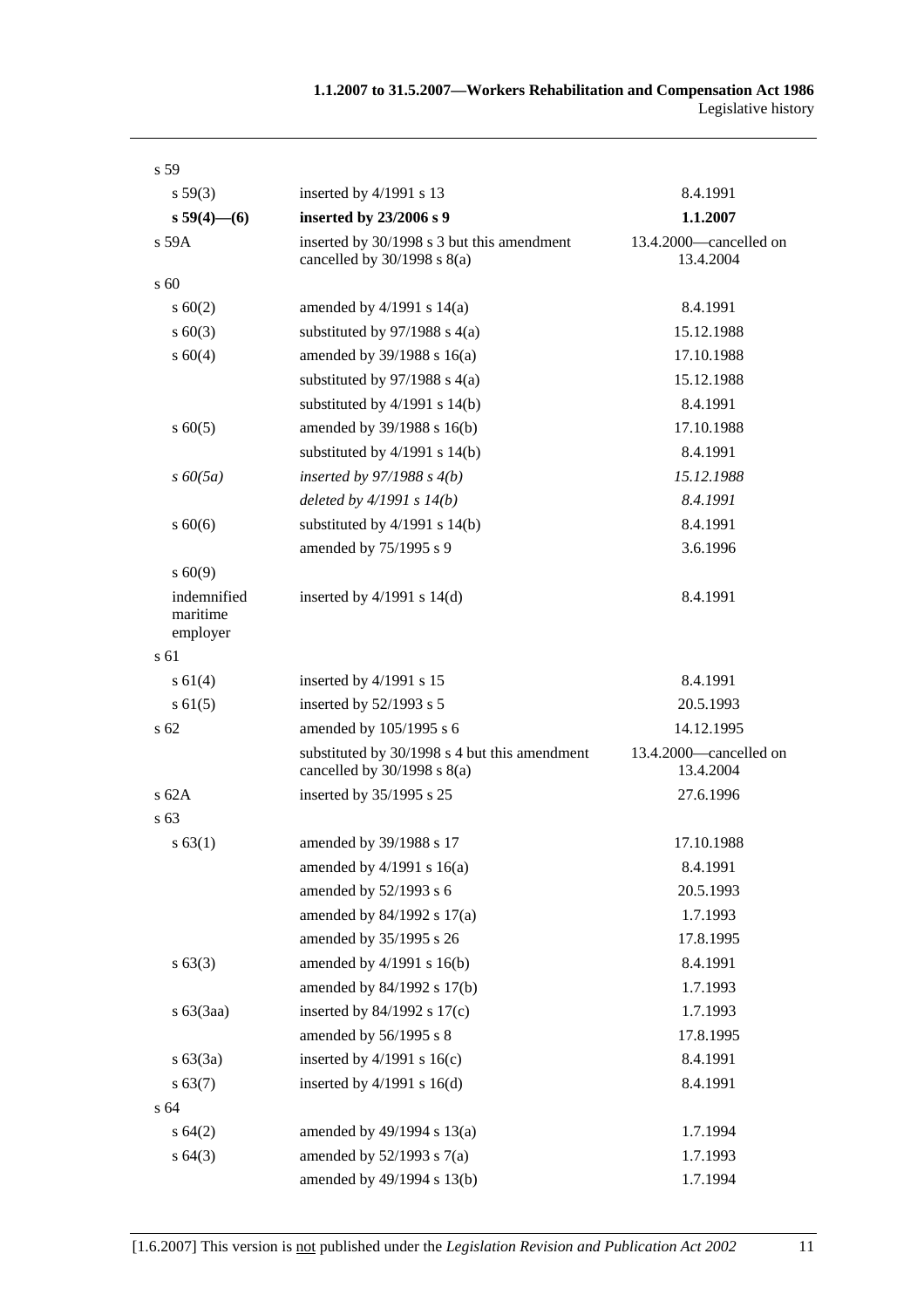|                     | amended by 35/1995 s 27                                                      | 25.5.1995                           |
|---------------------|------------------------------------------------------------------------------|-------------------------------------|
|                     | amended by 75/1995 s 10                                                      | 3.6.1996                            |
|                     | amended by 41/2005 Sch 1 (cl 5)                                              | 15.8.2005                           |
| $s \, 64(3a)$       | inserted by $52/1993$ s $7(b)$                                               | 1.7.1993                            |
| s <sub>65</sub>     |                                                                              |                                     |
| s 65(2)             | deleted by 39/1988 s 18 as substituted by<br>97/1988 s 11                    | uncommenced—not<br>incorporated     |
| s $65(3)$ and $(4)$ | inserted by 97/1988 s 5                                                      | 15.12.1988                          |
| s 66                |                                                                              |                                     |
| $s66(2)$ (5)        | inserted by $39/1988$ s $19(a)$                                              | uncommenced-not<br>incorporated     |
| s 66(7)             | substituted by $34/1990$ s $5(a)$                                            | 26.4.1990                           |
| s 66(9)             | amended by 34/1990 s 5(b)                                                    | 26.4.1990                           |
| $s\,66(12)$         | substituted by 39/1988 s 19(b)                                               | 17.10.1988                          |
| $s\,66(13)$         | deleted by $34/1990$ s $5(c)$                                                | 26.4.1990                           |
|                     | inserted by 4/1991 s 17                                                      | 8.4.1991                            |
| s 67                | amended by 39/1988 s 20                                                      | 17.10.1988                          |
|                     | substituted by 4/1991 s 18                                                   | 8.4.1991                            |
| s 67(1)             | amended by 35/1995 s 28(a)                                                   | 17.8.1995                           |
|                     | amended by 30/1998 s 5 but this amendment<br>cancelled by $30/1998$ s $8(a)$ | 13.4.2000—cancelled on<br>13.4.2004 |
| s $67(5)$ and $(6)$ | inserted by 35/1995 s 28(b)                                                  | 17.8.1995                           |
| s 68                |                                                                              |                                     |
| s 68(2)             | substituted by 39/1988 s 21                                                  | 17.10.1988                          |
|                     | amended by 75/1995 s 11                                                      | 3.6.1996                            |
| s 68(3)             | deleted by 39/1988 s 21                                                      | 17.10.1988                          |
|                     | inserted by 105/1995 s 7                                                     | 14.12.1995                          |
| s 68(4)             | substituted by 4/1991 s 19                                                   | 8.4.1991                            |
| s 69                |                                                                              |                                     |
| s 69(1)             | amended by 39/1988 s 22(a)                                                   | uncommenced-not<br>incorporated     |
| s 69(4)             | substituted by $39/1988$ s $22(b)$                                           | 17.10.1988                          |
| $s\ 69(4a)$         | inserted by 39/1988 s 22(b)                                                  | 17.10.1988                          |
| s 69A               | inserted by 35/1995 s 29                                                     | 25.5.1995                           |
| s 71                |                                                                              |                                     |
| $s \, 71(1)$        | amended by 4/1991 s 20                                                       | 8.4.1991                            |
| s 72                | amended by 39/1988 s 23                                                      | 17.10.1988                          |
|                     | substituted by 4/1991 s 21                                                   | 8.4.1991                            |
| s 72A               | inserted by 23/2006 s 10                                                     | 1.1.2007                            |
| s 76                | amended by 39/1988 s 24                                                      | 17.10.1988                          |
|                     | amended by 75/1995 s 12                                                      | 3.6.1996                            |
| s 76A               | inserted by 39/1988 s 25                                                     | 17.10.1988                          |
| Pt 6                | amended by 39/1988 ss 26-35                                                  | 17.10.1988                          |
|                     | amended by 97/1988 s 6                                                       | 15.12.1988                          |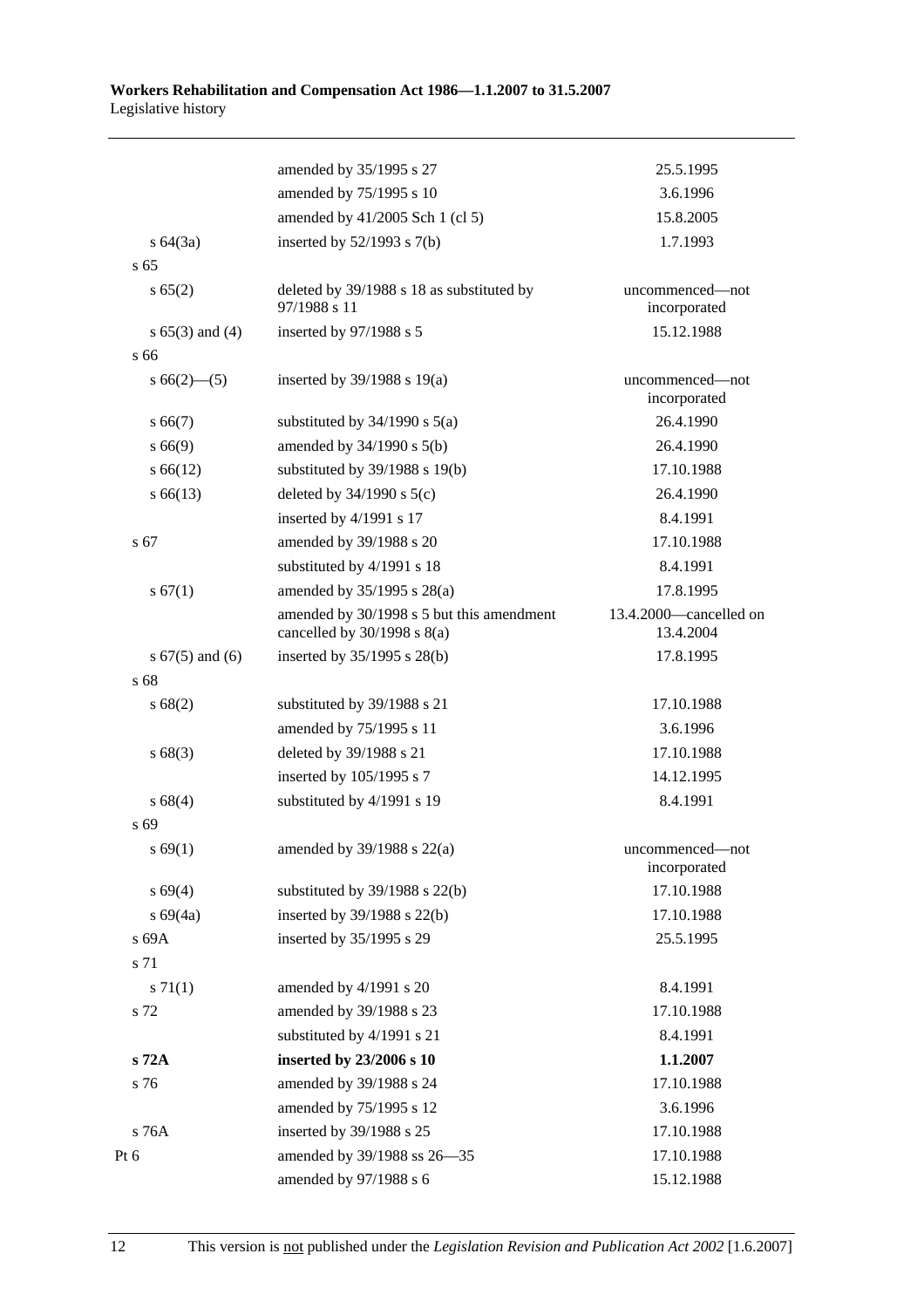|                    | amended by $34/1990$ s 6                                        | 26.4.1990  |
|--------------------|-----------------------------------------------------------------|------------|
|                    | amended by 4/1991 ss 22-40                                      | 8.4.1991   |
|                    | amended by $84/1992$ s $18(a)$                                  | 8.4.1991   |
|                    | amended by 84/1992 s 18(b), (c)                                 | 3.12.1992  |
|                    | amended by 52/1993 s 15                                         | 20.5.1993  |
|                    | amended by $52/1993$ ss 8—12, 14(a), (d)—(g)<br>& $16(2)$ - (6) | 1.7.1993   |
|                    | amended by 52/1993 s 14(b)                                      | 24.2.1994  |
|                    | amended by 52/1993 s 13                                         | 20.5.1995  |
|                    | amended by 49/1994 s 14                                         | 1.7.1994   |
|                    | substituted by 75/1995 s 13                                     | 3.6.1996   |
| Pt 6 Div 4         |                                                                 |            |
| s 80               |                                                                 |            |
| $s\,80(5)$         | substituted by 21/1996 s 3                                      | 3.6.1996   |
| $s\,80(6)$         | inserted by $21/1996$ s 3                                       | 3.6.1996   |
| s 80A              |                                                                 |            |
| s 80A(7)           | inserted by 69/2001 s 35                                        | 13.1.2002  |
| Pt 6 Div 6         |                                                                 |            |
| s 82A              | substituted by 21/1996 s 4                                      | 3.6.1996   |
| Pt 6 Div 10        |                                                                 |            |
| heading            | substituted by 17/2006 s 258                                    | 4.9.2006   |
| s 86A              |                                                                 |            |
| s 86A(1)           | substituted by $17/2006$ s $259(1)$                             | 4.9.2006   |
| s 86A(2)           | deleted by 17/2006 s 259(2)                                     | 4.9.2006   |
| s 86A(3)           | amended by 17/2006 s 259(3), (4)                                | 4.9.2006   |
| Pt 6 Div 12        |                                                                 |            |
| s 88DA             | inserted by $21/1996$ s 5                                       | 3.6.1996   |
| Pt 6A              | inserted by 75/1995 s 13                                        | 3.6.1996   |
| Pt 6A Div 7        |                                                                 |            |
| s <sub>95</sub>    |                                                                 |            |
| $s\,95(1)$         | amended by 17/2006 s 260                                        | 4.9.2006   |
| Pt 6B              | inserted by 75/1995 s 13                                        | 3.6.1996   |
| s 97B              |                                                                 |            |
| $s\,97B(2)$        | amended by 44/2003 s 3(1) (Sch 1)                               | 24.11.2003 |
| Pt 7               |                                                                 |            |
| s 103A             | inserted by 39/1988 s 36                                        | 17.10.1988 |
| s 104              | deleted by $4/1991 s 41$                                        | 8.4.1991   |
| s 105              | substituted by 39/1988 s 37                                     | 17.10.1988 |
| s 105(1)           | s 105 amended and redesignated as s 105(1) by<br>4/1991 s 42    | 8.4.1991   |
| s $105(2)$ and (3) | inserted by $4/1991$ s $42(b)$                                  | 8.4.1991   |
| s 106A             | inserted by 39/1988 s 38                                        | 17.10.1988 |
| s 107A             | inserted by 35/1995 s 30                                        | 25.5.1995  |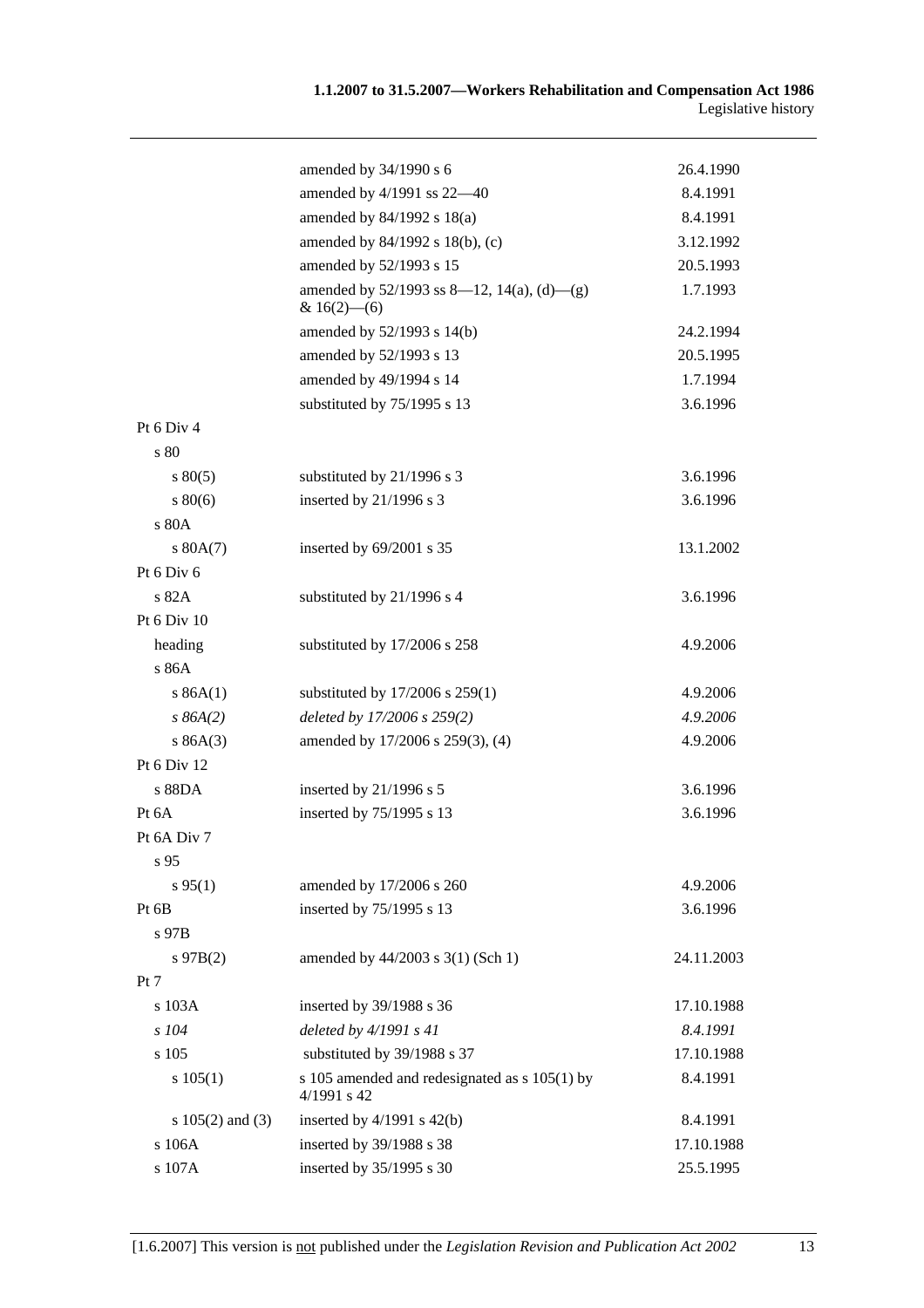#### **Workers Rehabilitation and Compensation Act 1986—1.1.2007 to 31.5.2007**  Legislative history

| s 107B            | inserted by 30/1998 s 6                                               | 13.4.2000  |
|-------------------|-----------------------------------------------------------------------|------------|
| s 107B(4)         | amended by 30/1998 s 8(b)                                             | 13.4.2004  |
| s 108             |                                                                       |            |
| s 108(4)          | inserted by 4/1991 s 43                                               | 8.4.1991   |
|                   | amended by 75/1995 s 14                                               | 3.6.1996   |
| s 108(5)          | inserted by 4/1991 s 43                                               | 8.4.1991   |
| s 109             | amended by 35/1995 s 31                                               | 25.5.1995  |
| s 110             | substituted by 4/1991 s 44                                            | 8.4.1991   |
| s 112             |                                                                       |            |
| s 112(1)          | substituted by $49/1994$ s $15(a)$                                    | 1.7.1994   |
| s 112(2)          | amended by 39/1988 s 39(a), (b)                                       | 17.10.1988 |
|                   | amended by 34/1990 s 7                                                | 26.4.1990  |
|                   | substituted by $49/1994$ s $15(a)$                                    | 1.7.1994   |
| s 112(2a)         | inserted by $39/1988$ s $39(c)$                                       | 17.10.1988 |
|                   | amended by 49/1994 s 15(b)                                            | 1.7.1994   |
| $s$ 112(3)        | deleted by $49/1994 s 15(c)$                                          | 1.7.1994   |
| s 112A            | inserted by 84/1992 s 19                                              | 3.12.1992  |
| s 113             |                                                                       |            |
| s 113(2)          | amended by $39/1988$ s $40(a)$ , (b)                                  | 17.10.1988 |
| s 113(2a)-(2c)    | inserted by $39/1988$ s $40(c)$                                       | 17.10.1988 |
| s 119A            | inserted by 39/1988 s 41                                              | 17.10.1988 |
|                   | deleted by 4/1991 s 45                                                | 8.4.1991   |
| s 120             | substituted by 4/1991 s 45                                            | 8.4.1991   |
| 120(1)            | substituted by 35/1995 s 32                                           | 25.5.1995  |
| s 121             | deleted by 49/1994 s 16                                               | 1.7.1994   |
| s 120A            | inserted by 39/1988 s 42                                              | 17.10.1988 |
| s 122             |                                                                       |            |
| s 122(3a)         | inserted by 4/1991 s 46                                               | 8.4.1991   |
| $s\ 122(4)$       | inserted by 39/1988 s 43                                              | 17.10.1988 |
| s 122A            | inserted by 4/1991 s 47                                               | 8.4.1991   |
|                   | substituted by $34/1996$ s 4 (Sch cl 45)                              | 3.2.1997   |
| s 123             | deleted by 49/1994 s 17                                               | 1.7.1994   |
| s 123A            | inserted by 4/1991 s 48                                               | 8.4.1991   |
|                   | amended by 75/1995 s 15                                               | 3.6.1996   |
| s 124             |                                                                       |            |
| s 124(1)          | s 124 redesignated as $s$ 124(1) by 39/1988 s 44                      | 17.10.1988 |
| s 124(2)          | inserted by 39/1988 s 44                                              | 17.10.1988 |
| s 125             | omitted under Legislation Revision and<br><b>Publication Act 2002</b> | 24.11.2003 |
| Sch 1             |                                                                       |            |
| cl <sub>2</sub>   |                                                                       |            |
| cl $2(3)$         | amended by $39/1988$ s $45(a)$                                        | 17.10.1988 |
| cl $2(4)$ — $(7)$ | inserted by $39/1988$ s $45(b)$                                       | 17.10.1988 |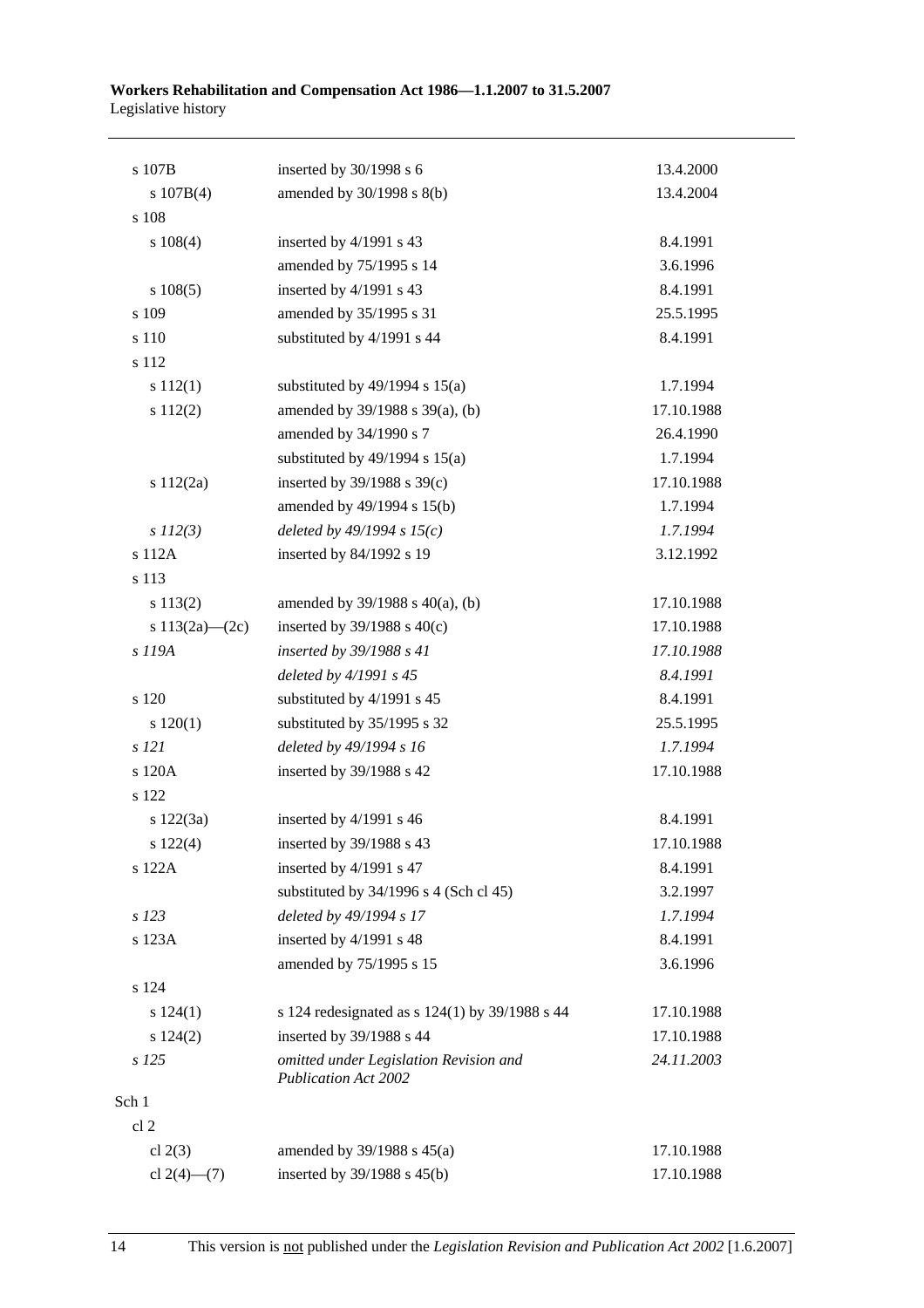| cl $2(8)$                           | inserted by 39/1988 s 45(b)                                          | 17.10.1988                      |
|-------------------------------------|----------------------------------------------------------------------|---------------------------------|
|                                     | amended by $75/1995$ s 16(a) as substituted by<br>$21/1996$ s $6(a)$ | 3.6.1996                        |
| cl $2(9)$ and $(10)$                | inserted by 39/1988 s 45(b)                                          | 17.10.1988                      |
|                                     | amended by 75/1995 s 16(b) as substituted by<br>$21/1996$ s $6(a)$   | 3.6.1996                        |
| cl 2(11)                            | inserted by 39/1988 s 45(b)                                          | 17.10.1988                      |
| cl <sub>4</sub>                     | substituted by 97/1988 s 7                                           | 15.12.1988                      |
| cl $4(3)$                           | amended by 41/2005 Sch 1 (cl 6(1))                                   | 15.8.2005                       |
| cl 4(4)                             | amended by 69/1992 s 32                                              | 10.12.1992                      |
| cl 4(8)                             | (b) deleted by $41/2005$ Sch 1 (cl $6(2)$ )                          | 15.8.2005                       |
| cl <sub>5</sub>                     | substituted by 2/1996 s 3                                            | 14.3.1996                       |
| cll 5A-5C                           | inserted by 2/1996 s 3                                               | 14.3.1996                       |
| cl <sub>5D</sub>                    | inserted by 43/2006 s 228                                            | uncommenced-not<br>incorporated |
| Sch 2                               | heading substituted by 44/2003 s 3(1) (Sch 1)                        | 24.11.2003                      |
| Sch <sub>3</sub>                    | amended by 97/1992 r 3                                               | 18.6.1992                       |
|                                     | substituted by 84/1992 s 20                                          | 10.12.1992                      |
| table                               | amended by 212/1992 r 4                                              | 10.12.1992                      |
|                                     | amended by 35/1995 s 33                                              | 25.5.1995                       |
| cl <sub>2</sub>                     | amended by 49/1994 s 18(a)                                           | 1.7.1994                        |
| cl <sub>4</sub>                     | amended by 49/1994 s 18(b)                                           | 1.7.1994                        |
| Sch 4 before deletion by<br>41/2005 | inserted by 97/1988 s 8                                              | 15.12.1988                      |
| cl1                                 |                                                                      |                                 |
| $cl$ $I(2)$                         | amended by $1/1993 s 64$                                             | 1.7.1993                        |
|                                     | amended by $49/1994 s 19(a)$                                         | 1.7.1994                        |
| $cl$ $I(2)$                         | (b) deleted by $49/1994 s 19(a)$                                     | 1.7.1994                        |
| $cl$ $l(2a)$                        | inserted by 49/1994 s 19(b)                                          | 1.7.1994                        |
| $cl$ 2                              |                                                                      |                                 |
| $cl$ 2(6)                           | amended by $84/1992 s 21(a)$                                         | 3.12.1992                       |
| $cl$ 3                              | inserted by $84/1992 s 21(b)$                                        | 3.12.1992                       |
| Sch 4                               | deleted by 41/2005 Sch 1 (cl 7)                                      | 15.8.2005                       |
|                                     | inserted by 23/2006 s 11                                             | 1.1.2007                        |

# **Transitional etc provisions associated with Act or amendments**

# *Workers Rehabilitation and Compensation Act Amendment Act 1990*

#### **8—Transitional provision**

- (1) The amendment effected to the principal Act by section 3 of this Act does not affect—
	- (a) the rights of the respondent in Supreme Court Action No. 998 of 1989; or
	- (b) the rights of any claimant whose claim is determined before the commencement of this Act; or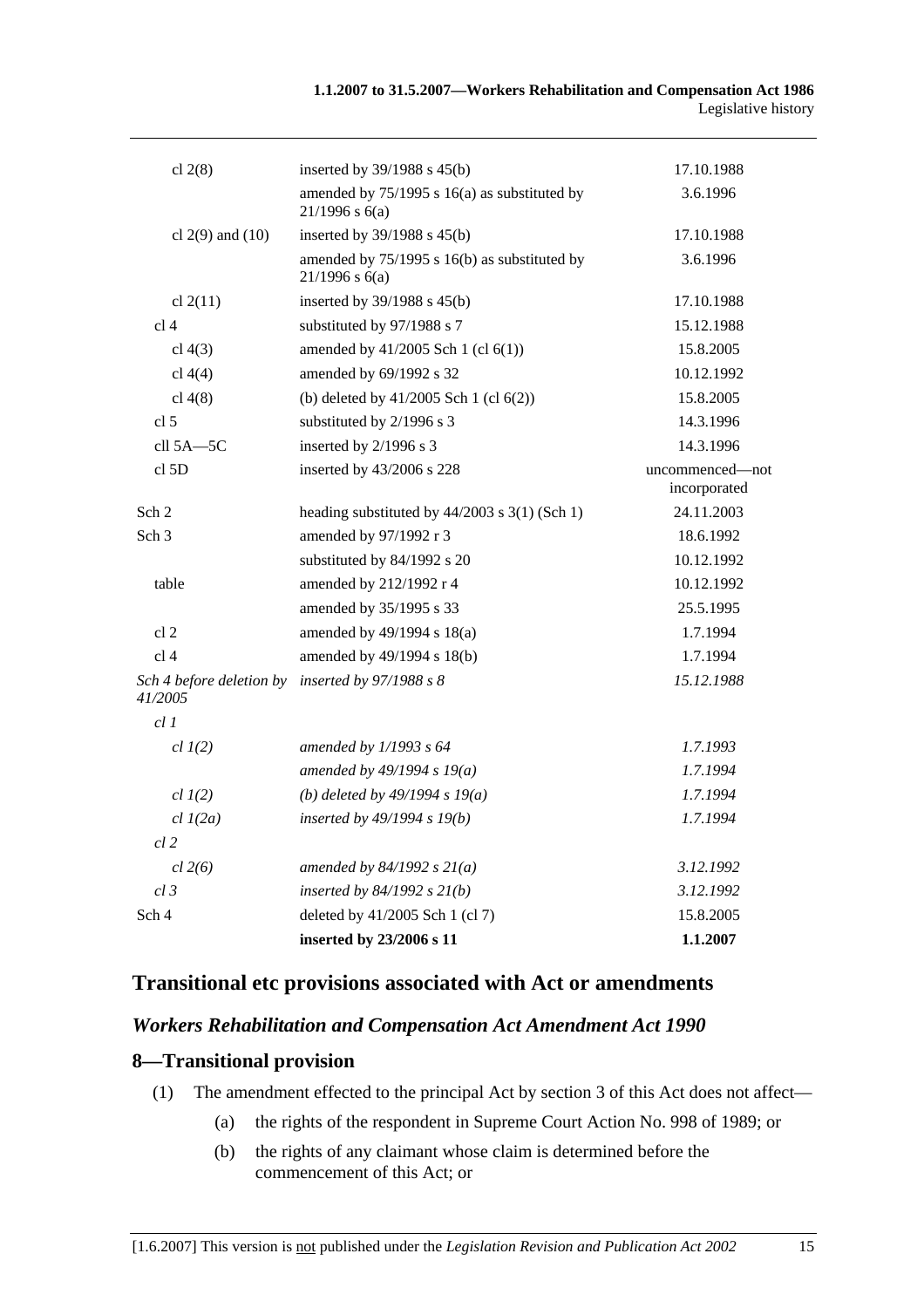- (c) the rights of any other claimant who, as at the commencement of this Act, is a party to proceedings before a Review Officer.
- (2) Where a claim for compensation made before the commencement of this Act is rejected after the commencement of this Act on account of the enactment of section 3 of this Act, the claimant is entitled to be reimbursed by the Corporation for reasonable costs reasonably incurred by the claimant in making the claim.

# *Workers Rehabilitation and Compensation (Miscellaneous Provisions) Amendment Act 1991*

# **49—Transitional provision**

- (1) The amendments effected by this Act to those provisions of the principal Act that relate to weekly payments of compensation apply as from the commencement of this Act to persons whose entitlements to weekly payments arose before or after the commencement of this Act.
- (2) Where a worker became entitled to weekly payments before the commencement of this Act, the Corporation or an exempt employer may assess or reassess the amount of the weekly payments as from the commencement of this Act on the basis of the provisions of the principal Act as amended by this Act.
- (3) Where such a reassessment is made, it cannot give rise to a right to repayment of any amount paid on the basis of a former assessment.

# *Workers Rehabilitation and Compensation (Miscellaneous) Amendment Act 1992*

# **22—Application of amendments**

- (1) Subject to this section, the amendments affecting entitlement to, or quantum of, compensation for disabilities apply in relation to—
	- (a) a disability occurring on or after the commencement of this Act; or
	- (b) a disability occurring before the commencement of this Act in relation to which—
		- (i) no claim for compensation had been made under the principal Act as at the commencement of this Act; or
		- (ii) a claim for compensation had been made under the principal Act but the claim had not been determined by the Corporation or the exempt employer.
- (2) The amendments made by section 3, 5, 6, 10 and 11 apply whether the entitlement to compensation arose before or after the commencement of this Act.
- (3) The amendments made by section 4 have no retrospective effect.
- (4) A liability at common law for non-economic loss or solatium that arose before the commencement of this Act is not extinguished, on the commencement of this Act, by the amendments to section 54 of the principal Act, but, if an action is not commenced in a court to enforce the liability before the date falling 12 months after the cause of action arose or six months after the commencement of this Act (whichever is the later), the liability is then extinguished.
- (5) The period prescribed by subsection (4) cannot be extended.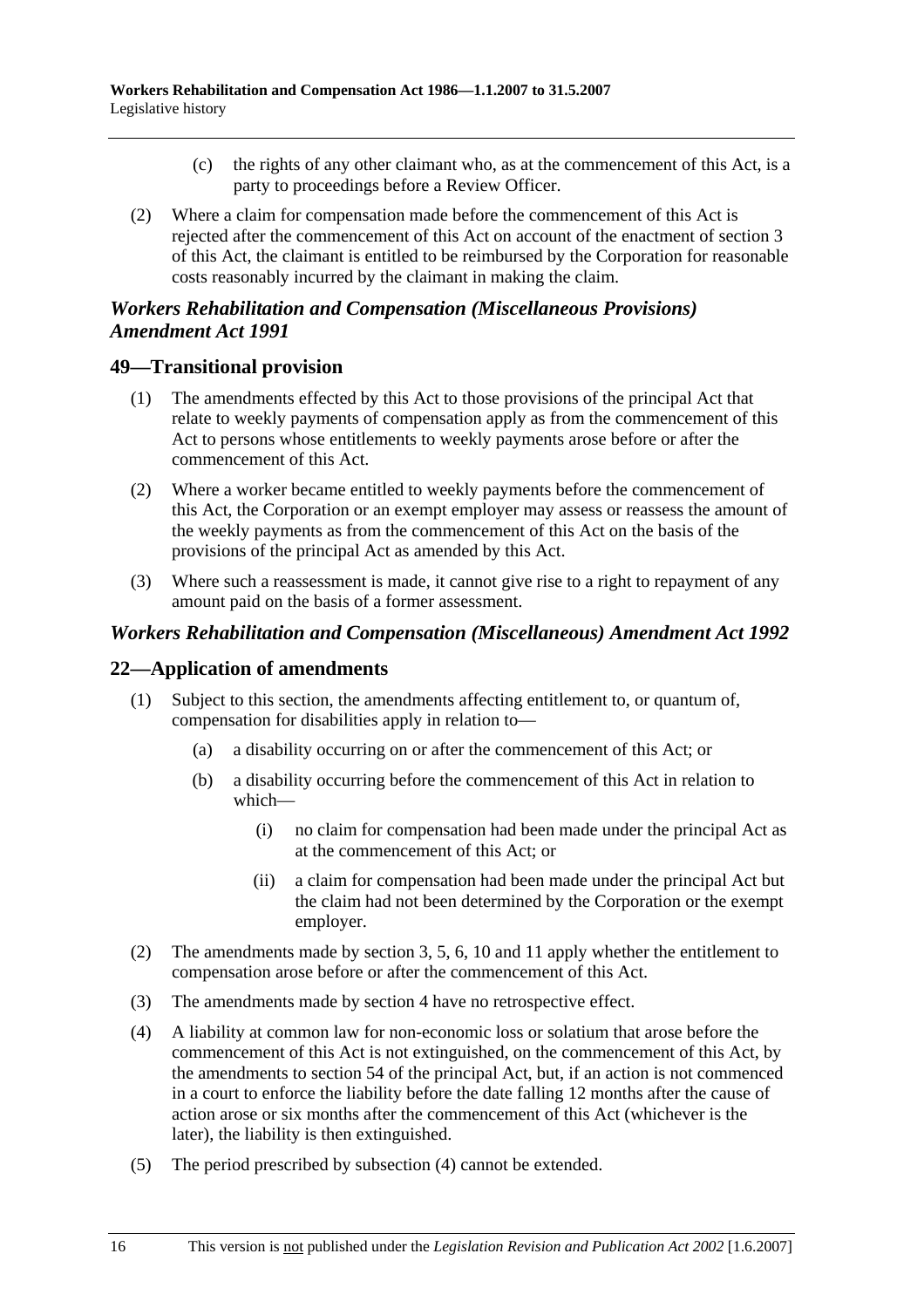## *Workers Rehabilitation and Compensation (Declaration of Validity) Act 1993*

### **2—Declaration of validity and textual authenticity**

- (1) The *Workers Rehabilitation and Compensation (Miscellaneous) Amendment Act 1992* (No. 84 of 1992) is declared to be, and since the date of its assent to have been, an Act of the Parliament.
- (2) The text of the Act as certified by the Clerk and the Deputy Speaker of the House of Assembly is the authentic text of the Act.

### *Statutes Amendment (Chief Inspector) Act 1993*

### **65—Existing appointments**

This Act does not affect the appointment of any person as an inspector before the commencement of this Act (other than as a Chief Inspector).

## *Workers Rehabilitation and Compensation (Review Authorities) Amendment Act 1993*

### **16—Transitional provision**

- (1) Regulation 162 of 1992 (relating to agencies and instrumentalities of the Crown) will be taken to have come into operation at 4 p.m. on 30 September 1987.
- (2) Proceedings before a Review Officer under the principal Act immediately before the commencement of this provision may, subject to such directions as the Chief Review Officer thinks fit, be continued under the principal Act as amended by this Act.
- (3) Proceedings before the Tribunal under the principal Act immediately before the commencement of this provision will, subject to such directions as the President of the Tribunal thinks fit, continue before the Tribunal as if this Act had not been enacted.
- (4) A person who was, immediately before the commencement of this provision, a Review Officer under the principal Act will, subject to this Act, continue in office as a Review Officer under the principal Act as amended by this Act without interruption of his or her continuity of service and without prejudice to existing or accruing rights in respect of employment.
- (5) A person to whom subsection (4) applies will be taken to have been appointed, as from the commencement of this provision, for the balance of any term of office that applied before the commencement of this provision, or for a period of five years, whichever is the lesser.
- (6) The Governor may, by instrument in writing, vary any condition of employment that would otherwise apply to a person under subsection (4) (and any such instrument will have effect according to its terms).
- (7) Proceedings cannot be instituted before a Review Officer after the commencement of section 3 of this Act in respect of any decision of the Corporation under section 32(4) of the principal Act before that commencement.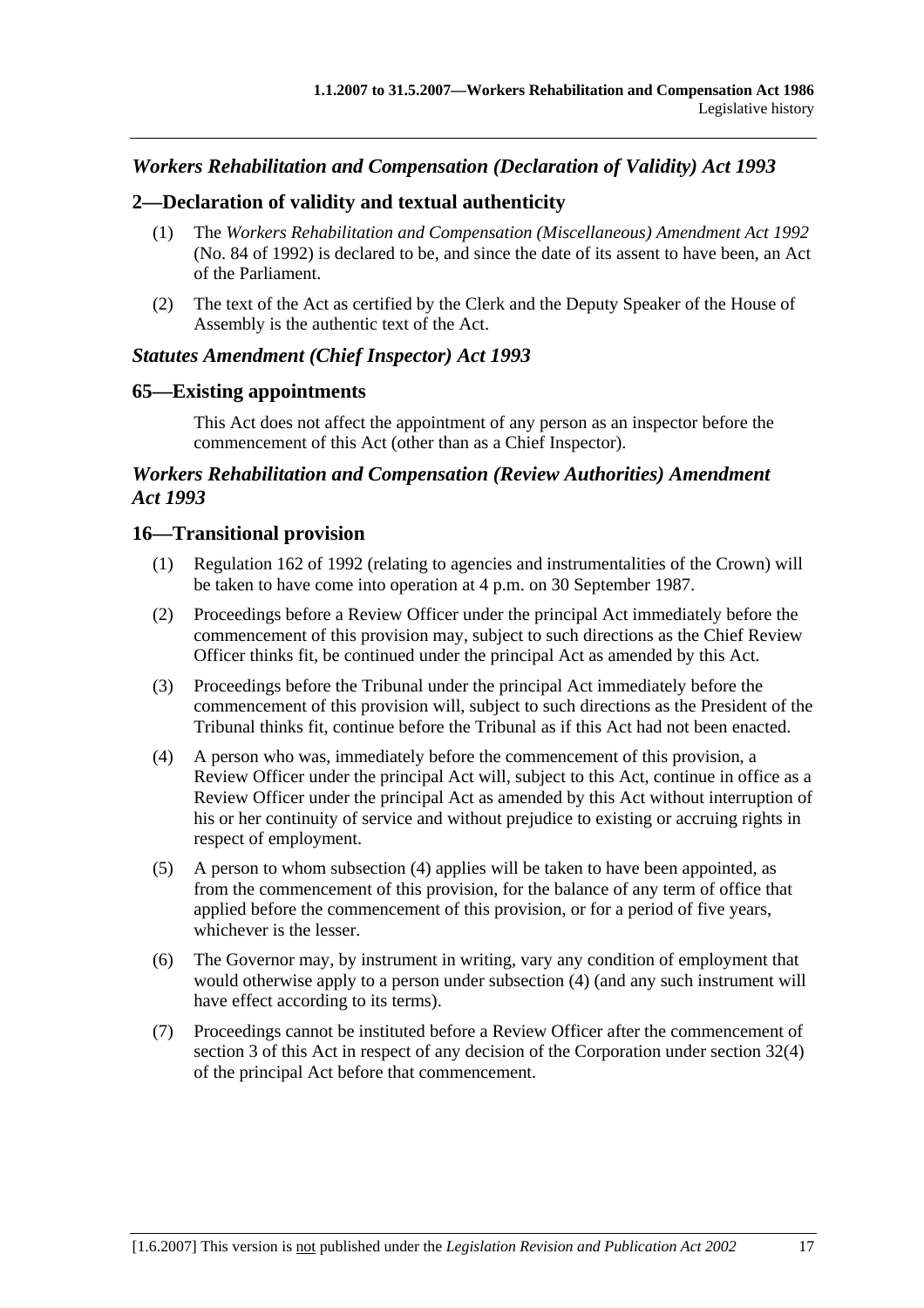## *Workers Rehabilitation and Compensation (Administration) Amendment Act 1994*

## **20—Application of amendments**

- (1) The amendments made by this Act to the principal Act apply in relation to disabilities occurring on or after the commencement of this Act.
- (2) However—
	- (a) the amendments made by sections 8, 9 and 10 of this Act apply both prospectively and retrospectively; and
	- (b) the amendments made by section 18 apply to any claim for compensation for hearing loss made on or after 23 March 1994; and
	- (c) the amendment made by section 11 applies as from 24 February 1994.

## *Workers Rehabilitation and Compensation (Miscellaneous Provisions) Amendment Act 1995, s 34 (as amended by Workers Rehabilitation and Compensation (Miscellaneous) Amendment Act 1995, s 9)*

## **34—Transitional provisions**

- (1) This Act applies to disabilities arising from traumas occurring before the commencement of this Act (*old disabilities*) and disabilities arising from traumas occurring after the commencement of this Act (*new disabilities*) subject to the following qualifications—
	- (a) the amendments made by this Act do not affect—
		- (i) the principles on which weekly payments for a period of incapacity falling before the commencement of this Act are assessed; or
		- (ii) compensation for non-economic loss relating to loss or impairment of the capacity to engage in sexual intercourse if an application or request for such compensation had been made before 12 April 1995; and
	- (b) section 58B of the principal Act, as enacted by this Act, applies whether the worker has an old or a new disability.
- (2) A scale of charges in force under section 32 of the principal Act immediately before the commencement of section 9 of this Act remains in force until superseded by a regulation fixing a scale of charges.
- (3) Until a regulation is made for the purposes of section  $67(1)(b)$  of the principal Act (as substituted by this Act), the claims that are to be disregarded under that paragraph are claims for secondary and unrepresentative disabilities.

## *Workers Rehabilitation and Compensation (Miscellaneous) Amendment Act 1995*

## **3—Insertion of section 38A**

 (2) A discontinuance or reduction of weekly payments made under the principal Act before the commencement of this section cannot be challenged on the ground that there was no antecedent review of the worker's entitlement if the discontinuance or reduction could, assuming that section 38A had then been in force, have been validly made under that section.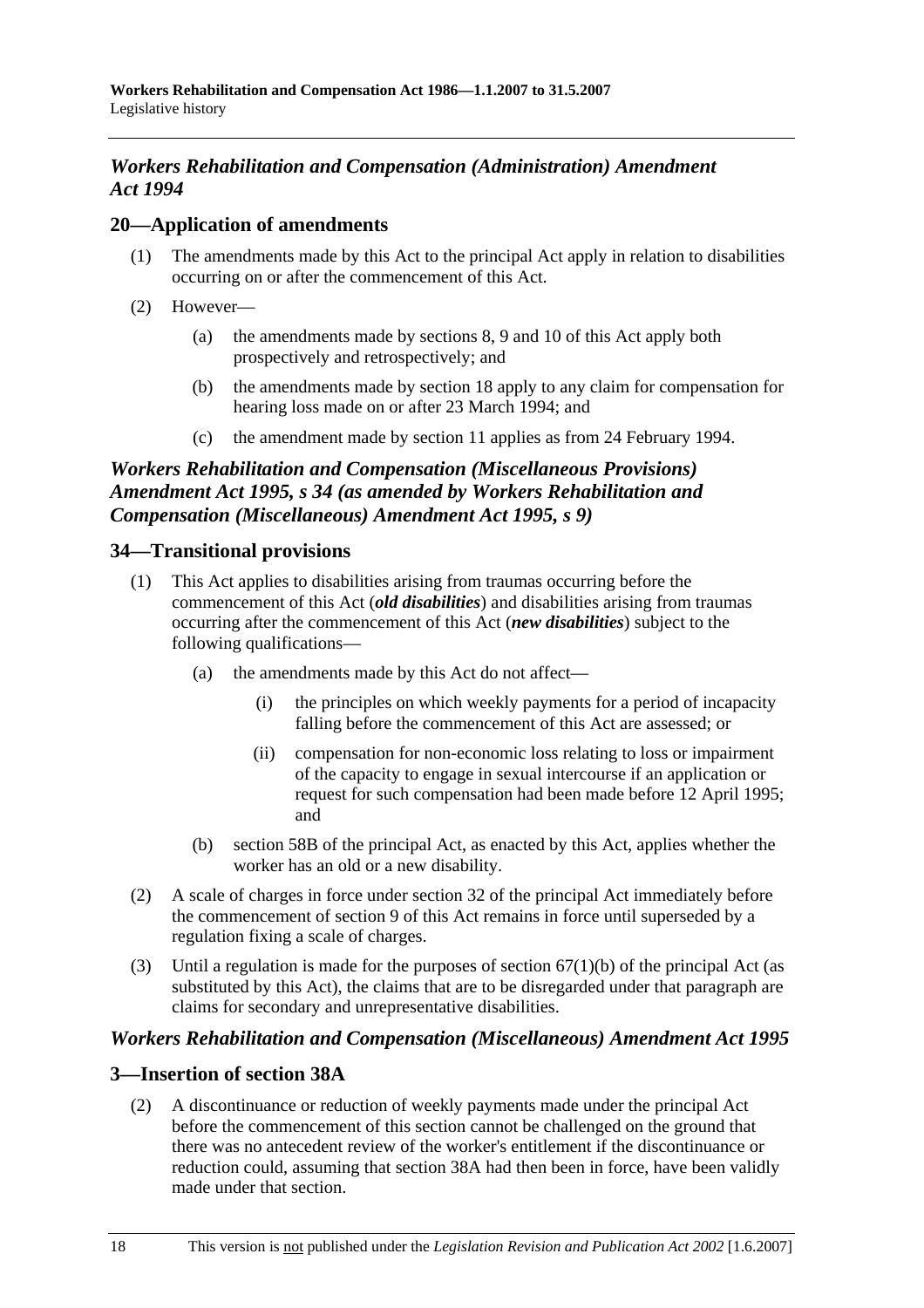(3) Subsection (2) does not affect rights of the respondent arising under the judgment of the Supreme Court in Mitsubishi Motors Australia Ltd and WorkCover v Frank Sosa (No. S5084).

## *Workers Rehabilitation and Compensation (Dispute Resolution) Amendment Act 1995, s 17 (as amended by Workers Rehabilitation and Compensation (Dispute Resolution) Amendment Act 1996, s 6(b))*

## **17—Transitional provisions**

- (1) A Deputy President of the Workers Compensation Appeal Tribunal appointed under the principal Act and in office immediately before the commencement of this Act continues in office subject to the principal Act as amended by this Act (the *new legislation*) as a Deputy President of the Workers Compensation Tribunal as if the new legislation had been in force when the appointment was made and the appointment had been made to that office under the new legislation.
- (2) The Registrar and other staff of the Workers Compensation Appeal Tribunal in office immediately before the commencement of this Act continue in office subject to the relevant conditions of appointment in corresponding positions on the staff of the Workers Compensation Tribunal.
- (3) Staff of the WorkCover Corporation of South Australia who—
	- (a) were employed immediately before the commencement of this Act in work related to the system of review and appeal then existing under the principal Act; and
	- (b) are designated by the Governor by notice in the Gazette as staff to whom this section applies,

become as from a date stated in the notice staff of the Workers Compensation Tribunal without loss of salary or status, or prejudice to existing or accruing rights in respect of employment.

- (4) The new legislation applies to reviewable decisions made under the principal Act before or after the commencement of this Act, but if proceedings were commenced before the commencement of this Act in relation to a reviewable decision—
	- (a) the proceedings may only be continued and completed under the principal Act as in force before the commencement of this Act; and
	- (b) new proceedings cannot be commenced under the new legislation in relation to the same decision.
- (5) The President may make rules, or give directions, governing practice, procedure or evidence in relation to proceedings that continue under subsection (4).
- (7) A person who was a Review Officer immediately before the commencement of this Act continues in office, subject to the person's conditions of appointment, for the remainder of the term of appointment as a member of the Tribunal's staff without prejudice to remuneration or existing or accruing rights to leave.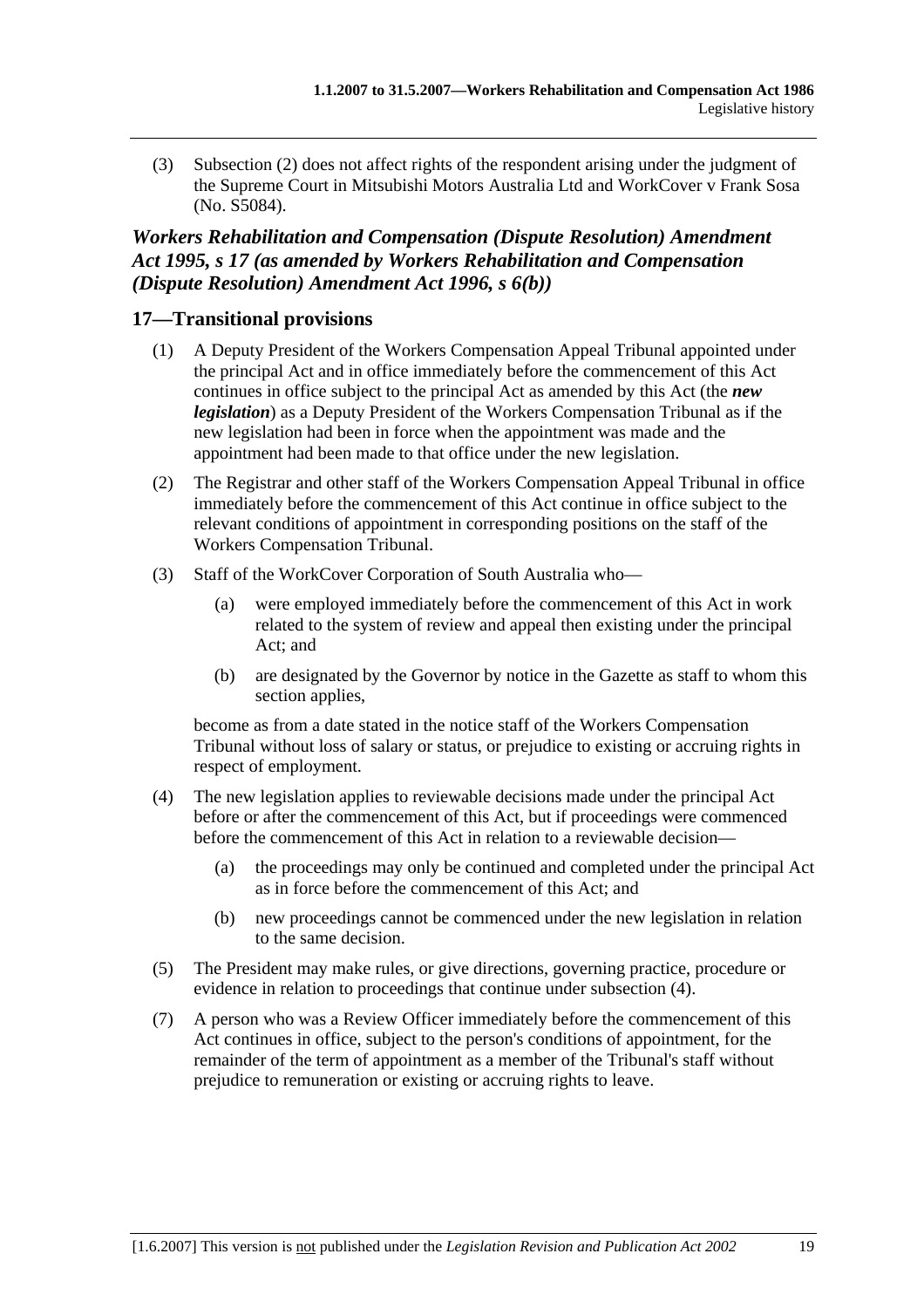- (8) The President may assign a person who continues in office under subsection (7) to carry out duties as a conciliation and arbitration officer or in some other capacity on the Tribunal's staff (or as a conciliation and arbitration officer and in one or more other capacities), but the person continues as a Review Officer for the purpose of continuing and completing proceedings under subsection (4).
- (9) A person who continues as a Review Officer under this section is subject to administrative control and direction by the President.

### *Statutes Amendment and Repeal (Common Expiation Scheme) Act 1996*

### **5—Transitional provision**

An Act repealed or amended by this Act will continue to apply (as in force immediately prior to the repeal or amendment coming into operation) to an expiation notice issued under the repealed or amended Act.

## *Workers Rehabilitation and Compensation (Self Managed Employer Scheme) Amendment Act 1998*

### **8—Sunset provision**

On the expiration of 4 years from the commencement of this Act—

- (a) the amendments made by this Act (other than by section 6) are cancelled and the text of the Acts amended by this Act is restored to the form in which that statutory text would have existed if this Act had not been passed; and
- (b) section 107B of the *Workers Rehabilitation and Compensation Act 1986* (as inserted by section 6 of this Act) is amended by striking out from subsection (4) ", a self managed employer or the claims manager for a group of self managed employers".

## *Workers Rehabilitation and Compensation (Territorial Application of Act) Amendment Act 2006, Sch 1—Transitional provisions*

#### **1—Interpretation**

In this Schedule—

*amendments* means amendments made to the principal Act by this Act;

*commencement day* means the day on which this Schedule comes into operation;

*principal Act* means the *Workers Rehabilitation and Compensation Act 1986*,

and other terms used have meanings consistent with the meanings they have in the principal Act.

## **2—Application of amendments**

The amendments do not apply in respect of a disability that occurred before the commencement day except to the extent prescribed by this Schedule.